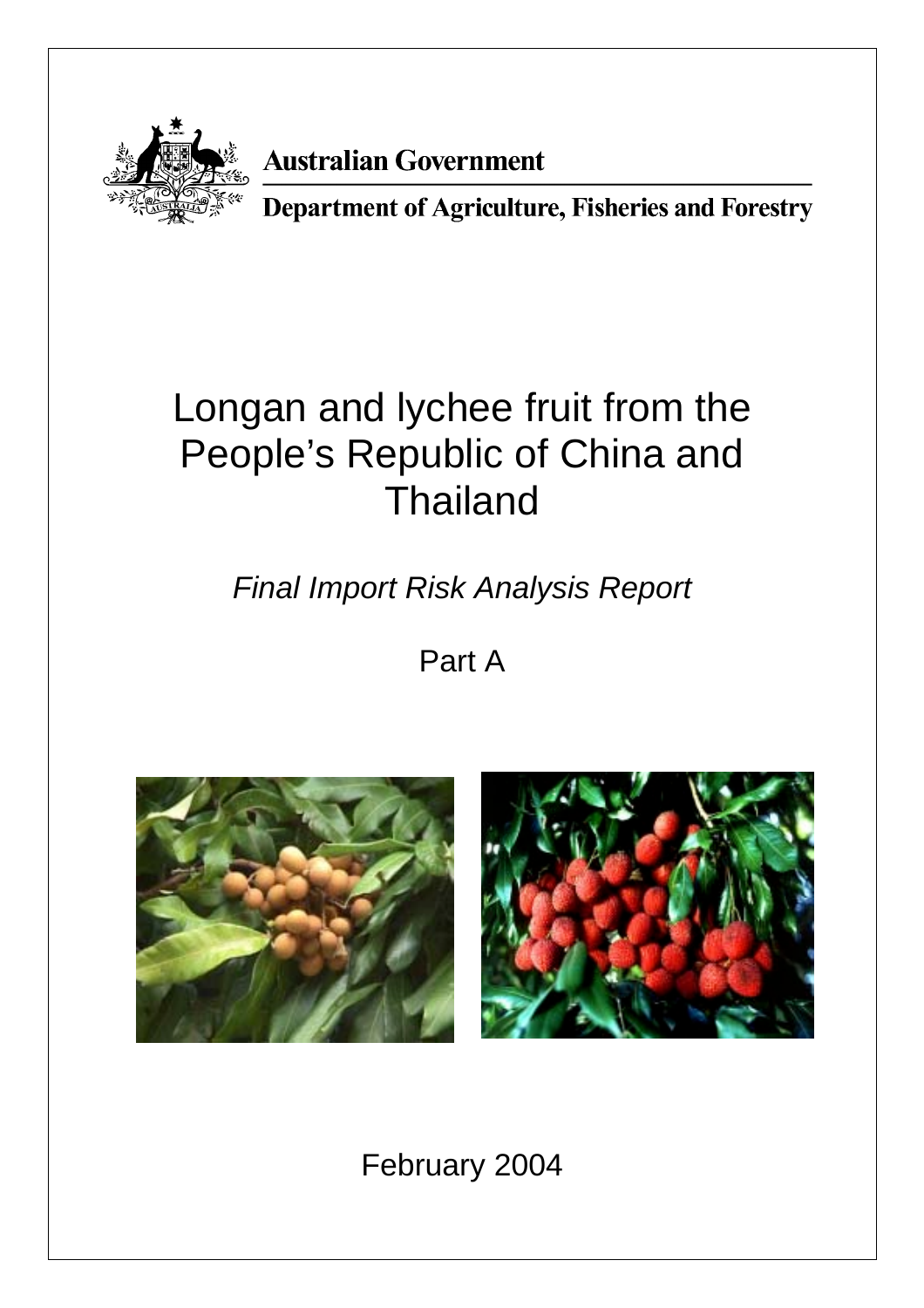#### © Commonwealth of Australia 2004

This work is copyright. You may download, display, print and reproduce this material in unaltered form only (retaining this notice) for your personal, non-commercial use or use within your organisation. Apart from any use as permitted under the *Copyright Act 1968*, all other rights are reserved.

Requests for further authorisation should be directed to the Commonwealth Copyright Administration, Intellectual Property Branch, Department of Communications, Information Technology and the Arts, GPO Box 2154, Canberra ACT 2601 or by email to commonwealth.copyright@dcita.gov.au.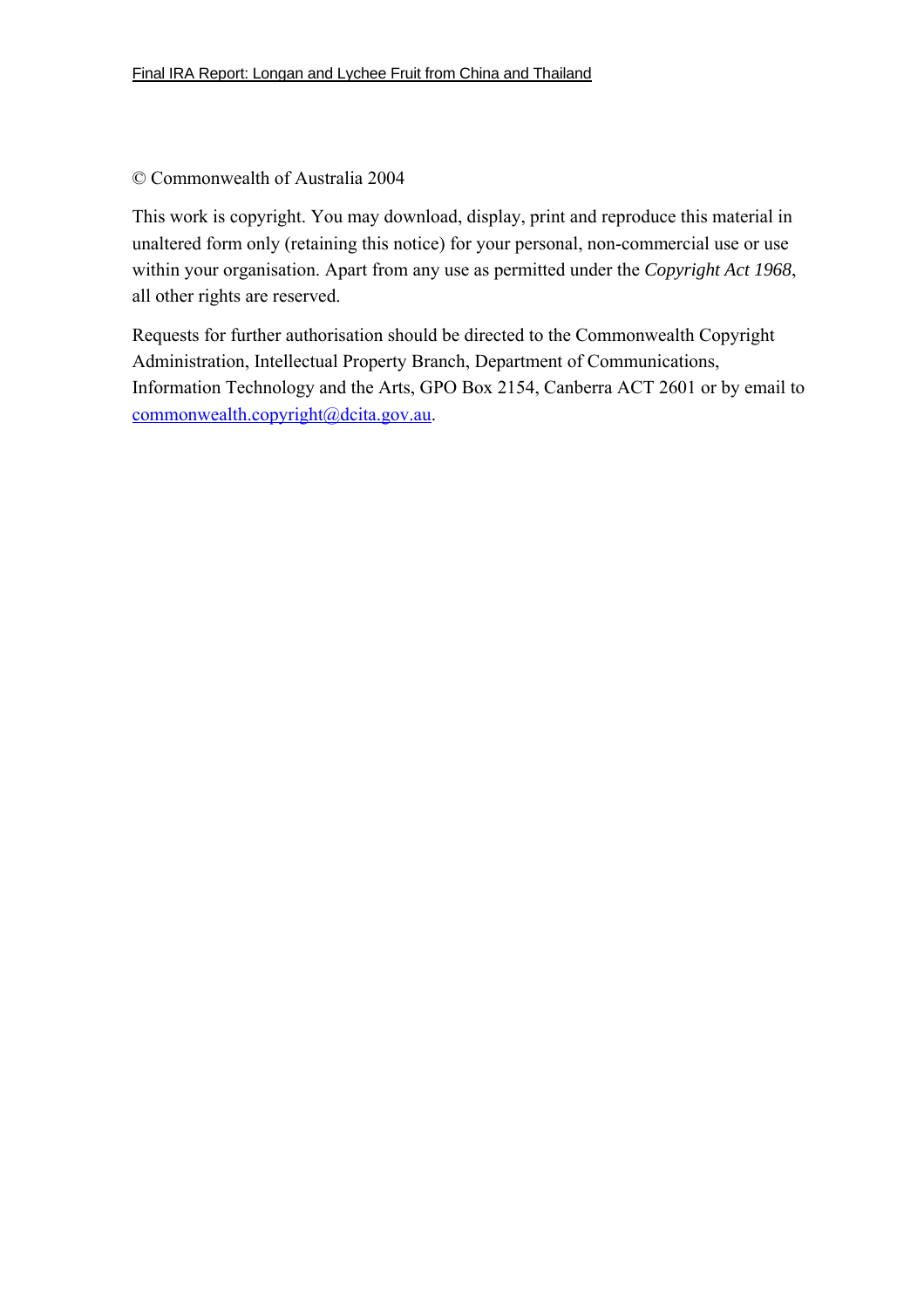# **CONTENTS**

| Method for evaluating the probability of entry, establishment or spread in this |  |
|---------------------------------------------------------------------------------|--|
|                                                                                 |  |
|                                                                                 |  |
|                                                                                 |  |
|                                                                                 |  |
|                                                                                 |  |
|                                                                                 |  |

# PROPOSAL TO IMPORT FRESH LONGAN AND LYCHEE FRUIT FROM CHINA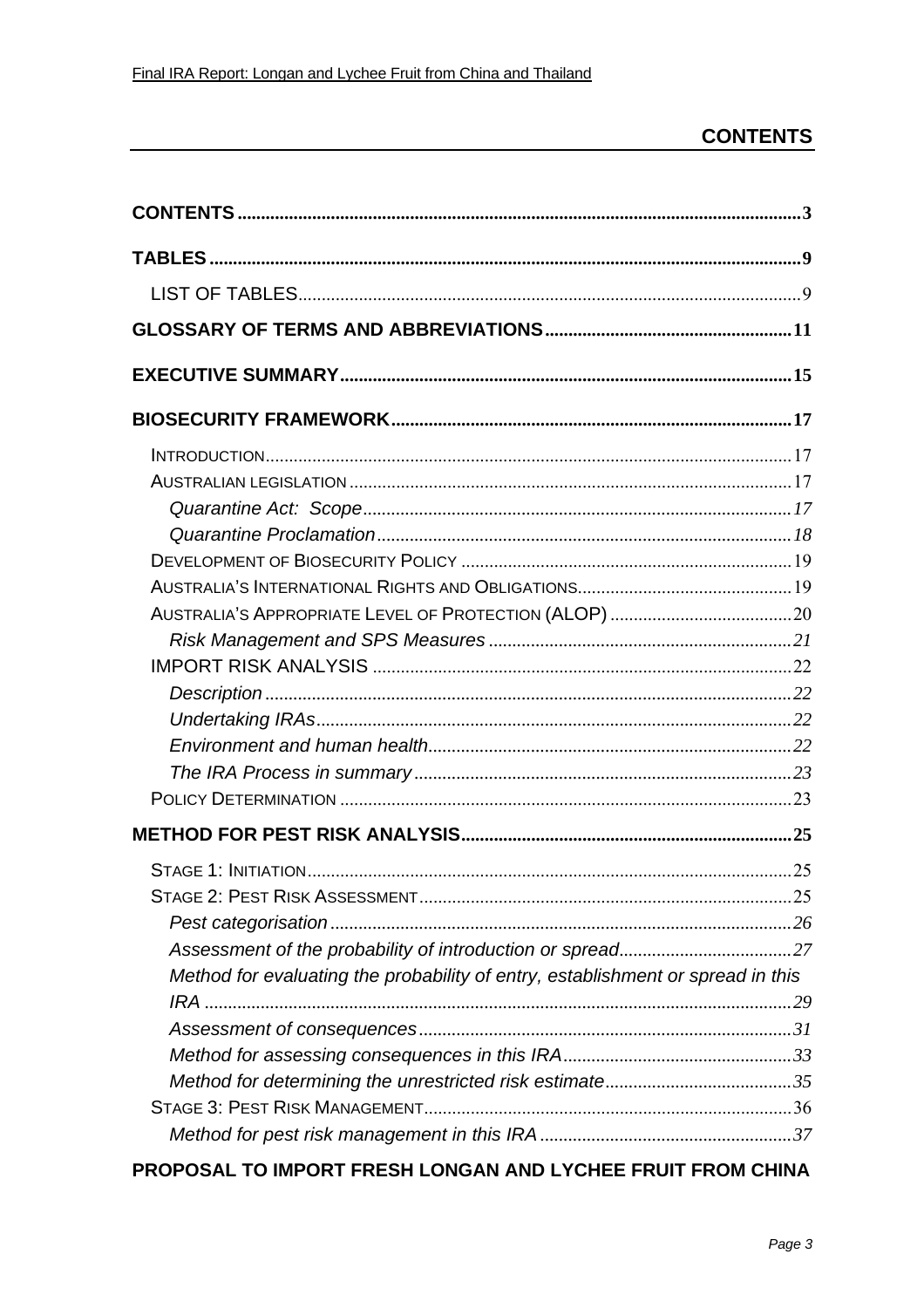| AUSTRALIA'S CURRENT QUARANTINE POLICY FOR IMPORTS OF FRESH LONGAN AND       |     |
|-----------------------------------------------------------------------------|-----|
|                                                                             |     |
|                                                                             |     |
|                                                                             |     |
|                                                                             |     |
|                                                                             |     |
|                                                                             |     |
|                                                                             |     |
|                                                                             |     |
|                                                                             |     |
|                                                                             |     |
|                                                                             |     |
|                                                                             |     |
|                                                                             |     |
|                                                                             |     |
|                                                                             |     |
|                                                                             |     |
|                                                                             |     |
|                                                                             |     |
| <b>FRUIT BLOTCH</b>                                                         | .81 |
|                                                                             |     |
|                                                                             |     |
|                                                                             |     |
|                                                                             |     |
|                                                                             |     |
| RISK MANAGEMENT MEASURES AND PHYTOSANITARY PROCEDURES 96                    |     |
|                                                                             |     |
|                                                                             |     |
| [3] Inspection and remedial action for the management of mealybugs and soft |     |
|                                                                             |     |
| [4] Supporting operational maintenance systems and verification of          |     |
|                                                                             |     |
|                                                                             |     |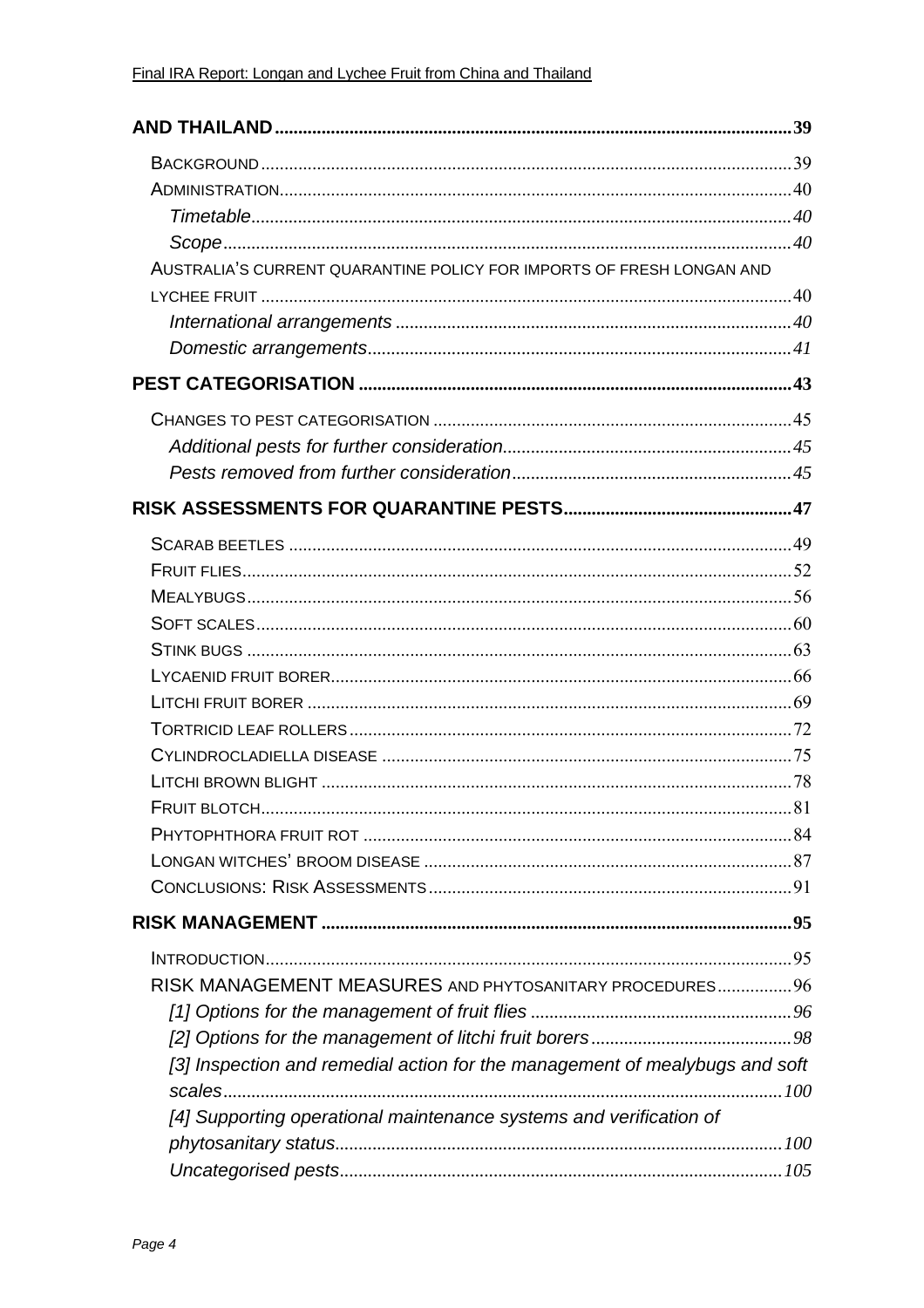| <b>IMPORT CONDITION 2. PACKINGHOUSE REGISTRATION AND AUDITING OF PROCEDURES</b> |  |
|---------------------------------------------------------------------------------|--|
|                                                                                 |  |
| IMPORT CONDITION 3. PRE-EXPORT/INTRANSIT COLD TREATMENT 108                     |  |
| IMPORT CONDITION 4. PRE-EXPORT VAPOUR HEAT TREATMENT 109                        |  |
| IMPORT CONDITION 5. ORCHARD CONTROL FOR LITCHI FRUIT BORER  109                 |  |
| IMPORT CONDITION 6. TARGETED PRE-EXPORT INSPECTION BY NPPO  110                 |  |
|                                                                                 |  |
| IMPORT CONDITION 8. PHYTOSANITARY CERTIFICATION BY NPPO 111                     |  |
|                                                                                 |  |
| <b>IMPORT CONDITION 10. TARGETED ON-ARRIVAL QUARANTINE INSPECTION AND</b>       |  |
|                                                                                 |  |
|                                                                                 |  |
|                                                                                 |  |
|                                                                                 |  |
| FURTHER STEPS IN THE IMPORT RISK ANALYSIS PROCESS117                            |  |
| STAKEHOLDER COMMENTS ON THE DRAFT IRA REPORT AND RESPONSE                       |  |
|                                                                                 |  |
|                                                                                 |  |
|                                                                                 |  |
|                                                                                 |  |
|                                                                                 |  |
|                                                                                 |  |
|                                                                                 |  |
|                                                                                 |  |
|                                                                                 |  |
|                                                                                 |  |
|                                                                                 |  |
|                                                                                 |  |
|                                                                                 |  |
| Corrections and additions to pest lists and pest data sheets124                 |  |
|                                                                                 |  |
|                                                                                 |  |
|                                                                                 |  |
|                                                                                 |  |
|                                                                                 |  |
|                                                                                 |  |
|                                                                                 |  |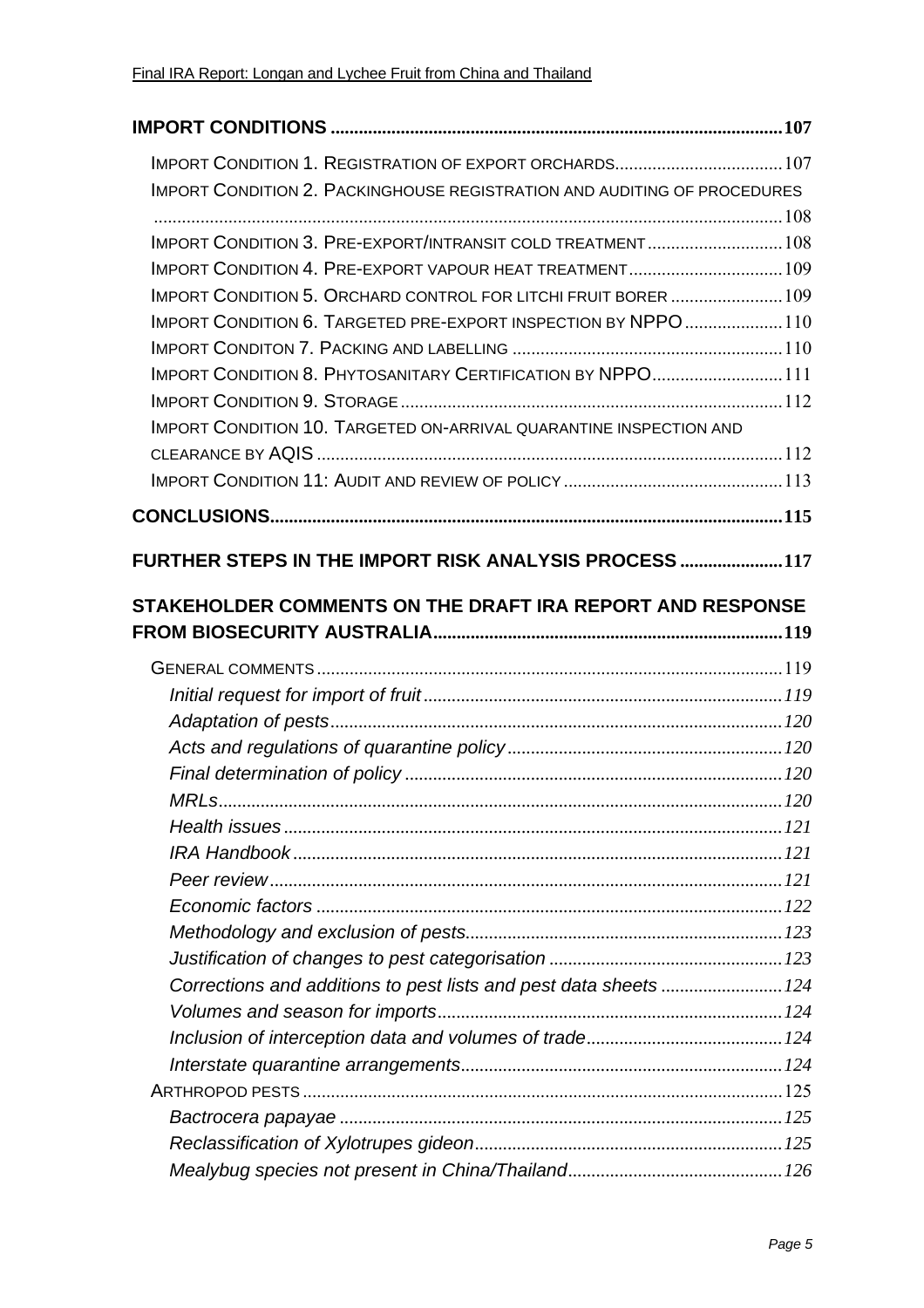| PRODUCTION AND PACKAGING PROCEDURES IN CHINA AND THAILAND 129                |  |
|------------------------------------------------------------------------------|--|
|                                                                              |  |
|                                                                              |  |
|                                                                              |  |
| Use of flowering-inducing chemicals for out-of-season production in Thailand |  |
|                                                                              |  |
|                                                                              |  |
|                                                                              |  |
|                                                                              |  |
|                                                                              |  |
|                                                                              |  |
|                                                                              |  |
|                                                                              |  |
| Knowledge of production, harvesting and packaging methods135                 |  |
| Probability of importation and phytosanitary certification136                |  |
|                                                                              |  |
|                                                                              |  |
|                                                                              |  |
|                                                                              |  |
|                                                                              |  |
|                                                                              |  |
|                                                                              |  |
|                                                                              |  |
| Mealybugs and soft scales - Probability of importation & distribution139     |  |
|                                                                              |  |
|                                                                              |  |
|                                                                              |  |
|                                                                              |  |
|                                                                              |  |
|                                                                              |  |
|                                                                              |  |
|                                                                              |  |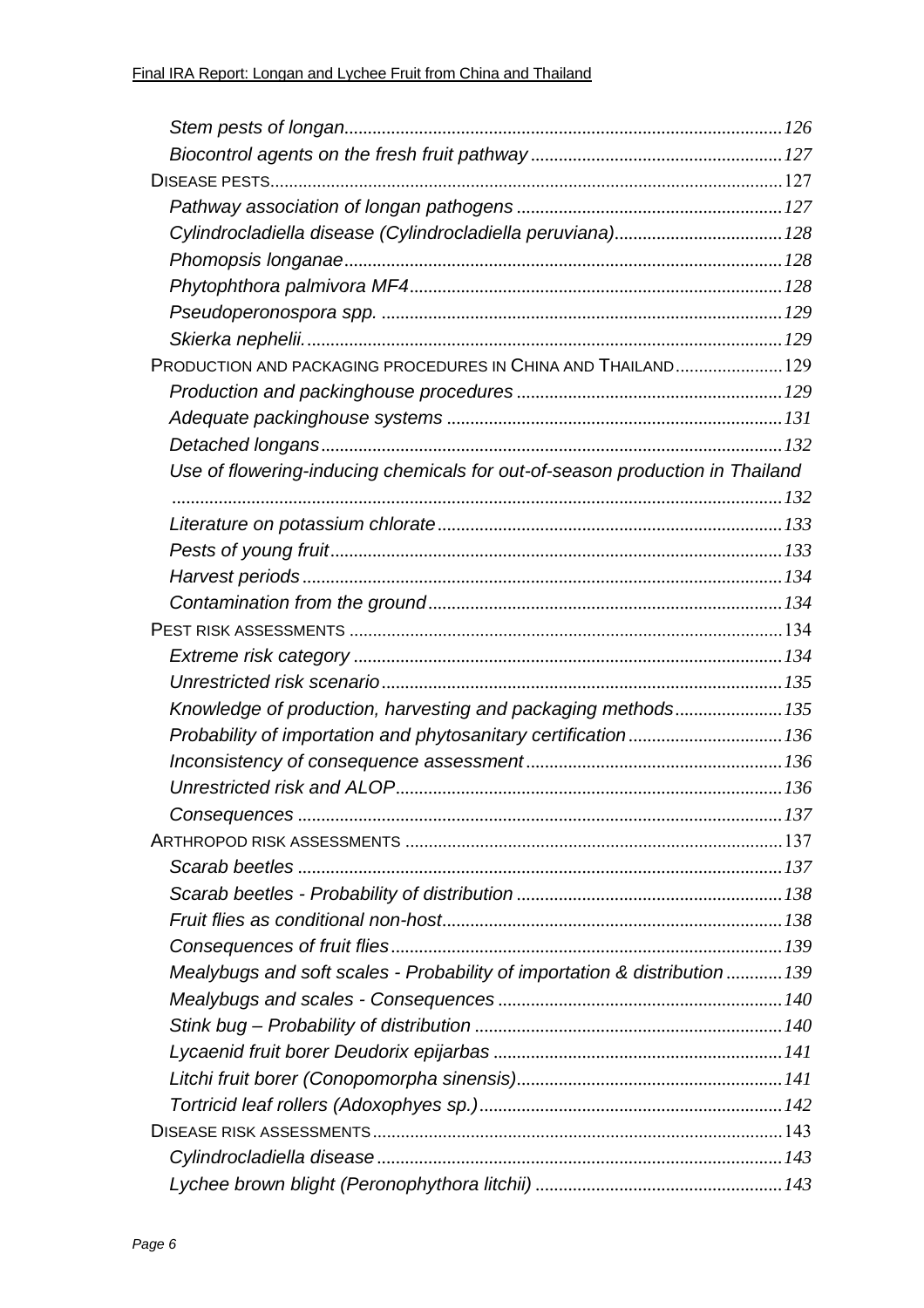| Cold treatment for litchi fruit borer - Draft Import Condition 3151 |  |
|---------------------------------------------------------------------|--|
| Inspection for mealybugs and scales - Draft Import Condition 6152   |  |
|                                                                     |  |
| On-arrival inspection by AQIS - Draft Import Condition 11156        |  |
|                                                                     |  |
|                                                                     |  |
|                                                                     |  |
|                                                                     |  |
|                                                                     |  |
|                                                                     |  |
|                                                                     |  |
|                                                                     |  |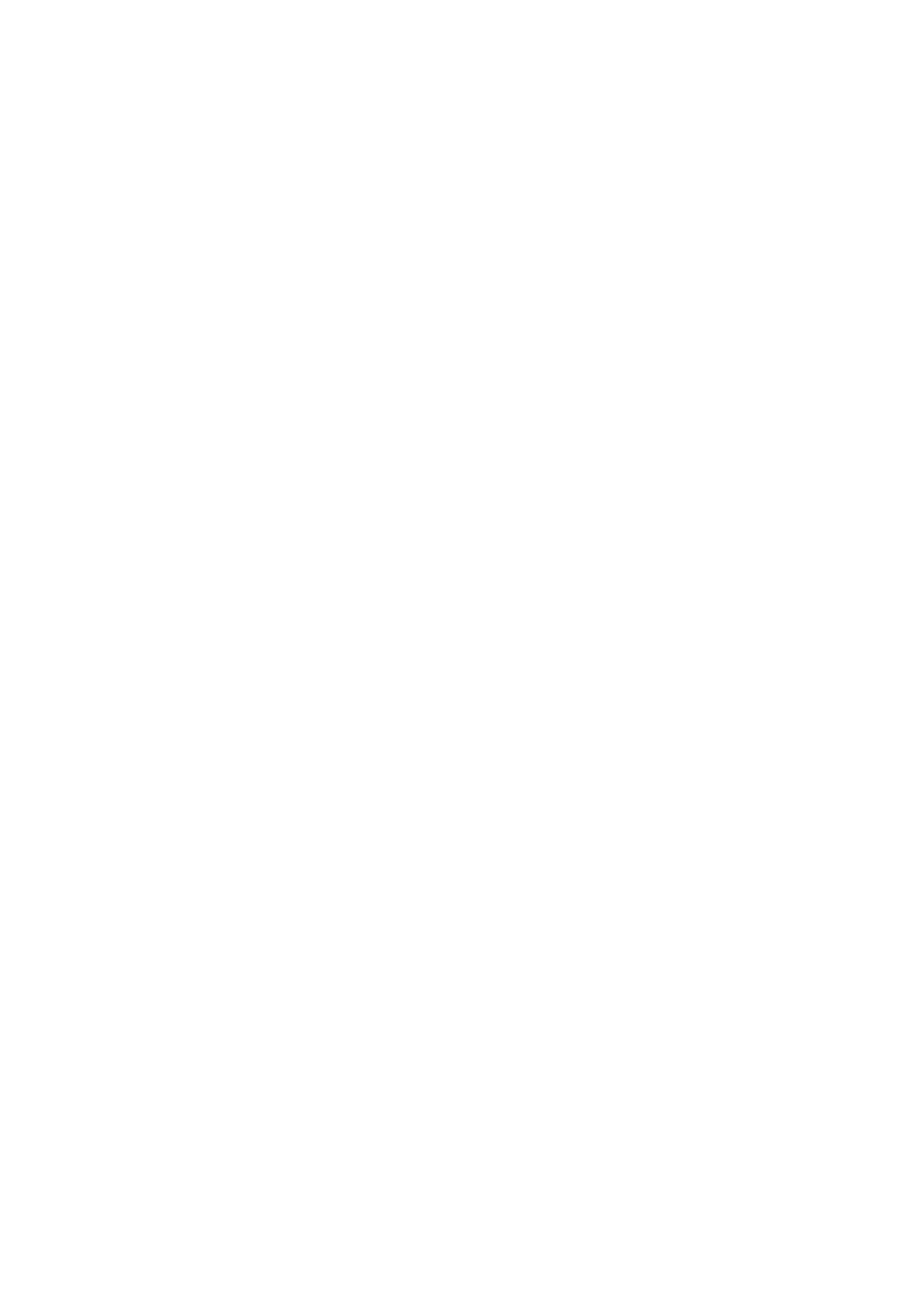# **LIST OF TABLES**

| TABLE 3. A MATRIX OF 'RULES' FOR COMBINING DESCRIPTIVE LIKELIHOODS30      |  |
|---------------------------------------------------------------------------|--|
| TABLE 4. QUALITATIVE EVALUATION OF THE IMPORTED FRUIT SCENARIO 31         |  |
| TABLE 5. THE ASSESSMENT OF LOCAL, DISTRICT, REGIONAL AND NATIONAL         |  |
|                                                                           |  |
| TABLE 6. QUARANTINE PESTS FOR LONGAN AND LYCHEE FROM CHINA AND THAILAND43 |  |
|                                                                           |  |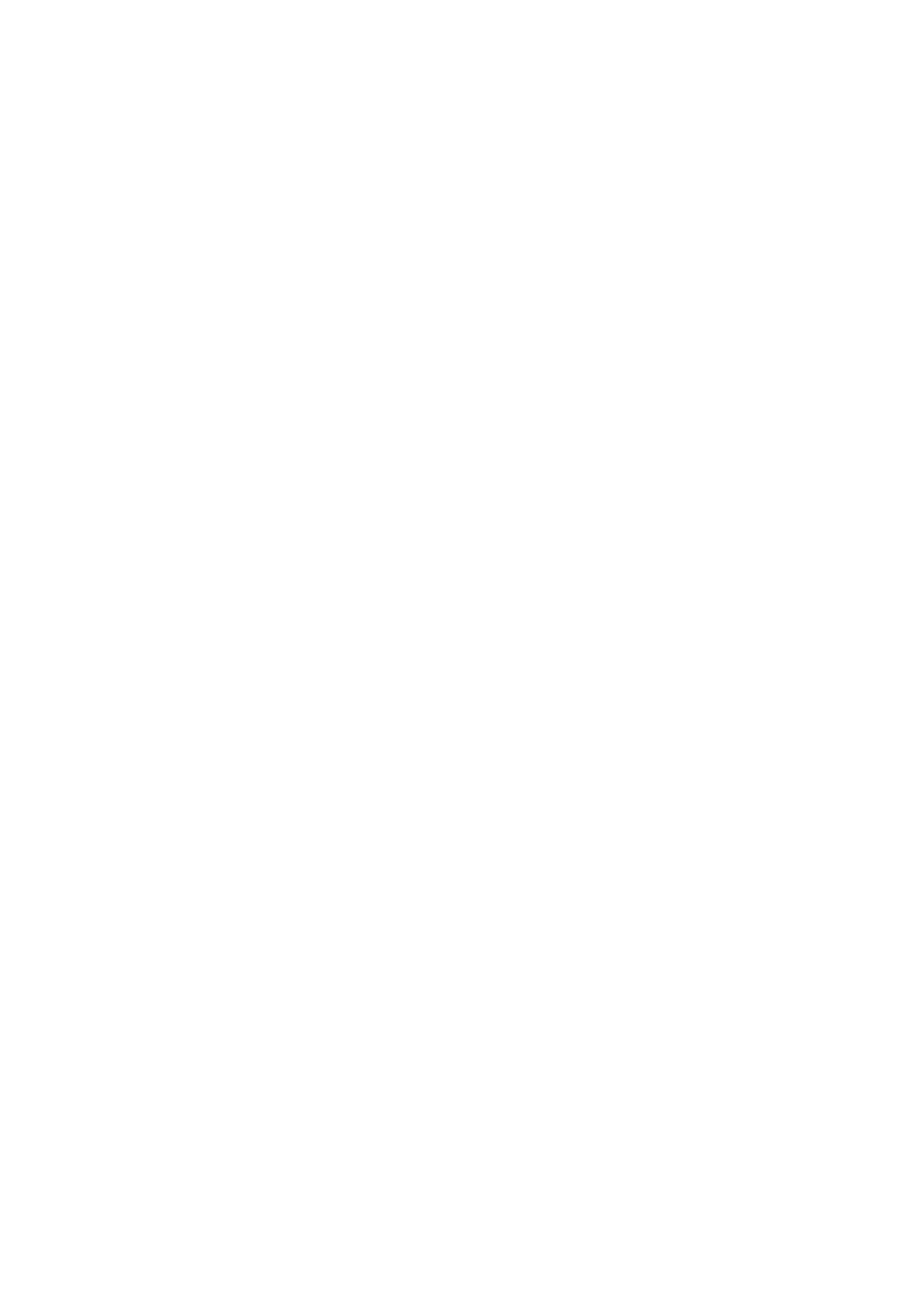# **GLOSSARY OF TERMS AND ABBREVIATIONS**

| AQIS _________________________________Australian Quarantine and Inspection Service                                                                                      |  |  |  |
|-------------------------------------------------------------------------------------------------------------------------------------------------------------------------|--|--|--|
| AQSIQ ______________________General Administration for Quality Supervision and<br>Inspection and Quarantine of the People's Republic<br>of China                        |  |  |  |
| of Agriculture, Thailand                                                                                                                                                |  |  |  |
| or parts of several countries                                                                                                                                           |  |  |  |
| Government Department of Agriculture, Fisheries<br>and Forestry                                                                                                         |  |  |  |
|                                                                                                                                                                         |  |  |  |
|                                                                                                                                                                         |  |  |  |
| population                                                                                                                                                              |  |  |  |
| <b>Fisheries and Forestry</b>                                                                                                                                           |  |  |  |
| DAWA _______________________Department of Agriculture Western Australia                                                                                                 |  |  |  |
|                                                                                                                                                                         |  |  |  |
| establishment of a pest whose presence in the area<br>will result in economically important loss                                                                        |  |  |  |
| Entry (of a pest) <u>music movement</u> of a pest into an area where it is not yet<br>present, or present but not widely distributed and<br>being officially controlled |  |  |  |
| Establishment <u>manual</u> the perpetuation, for the foreseeable future, of a pest<br>within an area after entry                                                       |  |  |  |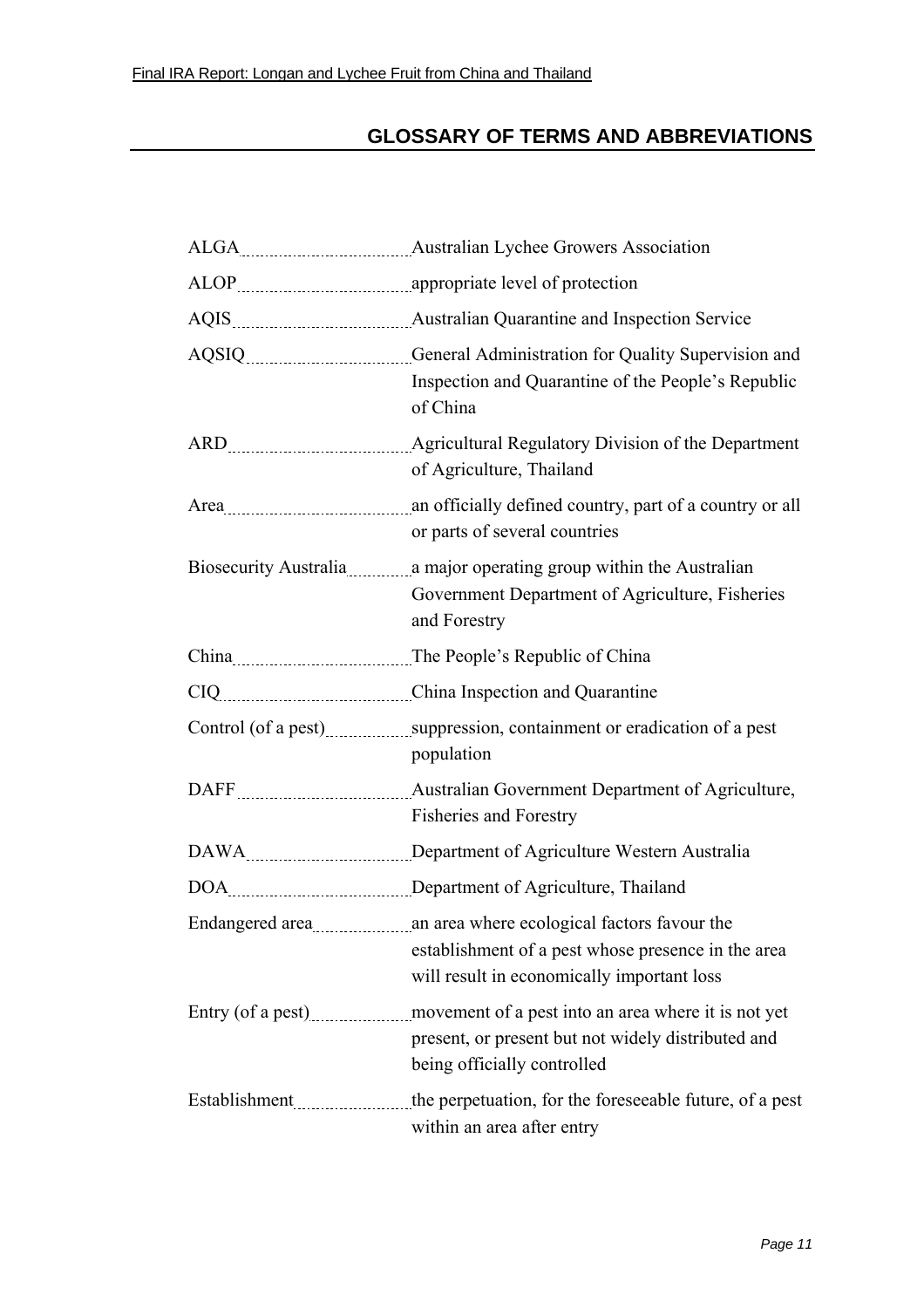|                                  | <b>Nations</b>                                                                                                                                                                                                                                                                        |  |  |
|----------------------------------|---------------------------------------------------------------------------------------------------------------------------------------------------------------------------------------------------------------------------------------------------------------------------------------|--|--|
|                                  |                                                                                                                                                                                                                                                                                       |  |  |
|                                  |                                                                                                                                                                                                                                                                                       |  |  |
|                                  |                                                                                                                                                                                                                                                                                       |  |  |
|                                  |                                                                                                                                                                                                                                                                                       |  |  |
|                                  | deposited in 1951 with FAO in Rome and as<br>subsequently amended                                                                                                                                                                                                                     |  |  |
|                                  |                                                                                                                                                                                                                                                                                       |  |  |
|                                  |                                                                                                                                                                                                                                                                                       |  |  |
|                                  |                                                                                                                                                                                                                                                                                       |  |  |
| <b>National Plant Protection</b> |                                                                                                                                                                                                                                                                                       |  |  |
|                                  | Organisation official service established by a government to<br>discharge the functions specified by the IPPC                                                                                                                                                                         |  |  |
|                                  | NPPO _________________________ National Plant Protection Organisation                                                                                                                                                                                                                 |  |  |
|                                  | Non-quarantine pest <i>manufacture pest</i> that is not a quarantine pest for an area                                                                                                                                                                                                 |  |  |
|                                  | Official <i>manufficial manufficial manufficial</i> established, authorised or performed by a National<br><b>Plant Protection Organisation</b>                                                                                                                                        |  |  |
| Official control                 |                                                                                                                                                                                                                                                                                       |  |  |
|                                  | (of a regulated pest)the active enforcement of mandatory phytosanitary<br>regulations and the application of mandatory<br>phytosanitary procedures with the objective of<br>eradication or containment of quarantine pests or for<br>the management of regulated non-quarantine pests |  |  |
|                                  |                                                                                                                                                                                                                                                                                       |  |  |
|                                  |                                                                                                                                                                                                                                                                                       |  |  |
|                                  |                                                                                                                                                                                                                                                                                       |  |  |
|                                  | pathogenic agent, injurious to plants or plant<br>products                                                                                                                                                                                                                            |  |  |
|                                  | Pest categorisation <u>the</u> process for determining whether a pest has or has<br>not the characteristics of a quarantine pest or those of<br>a regulated non-quarantine pest                                                                                                       |  |  |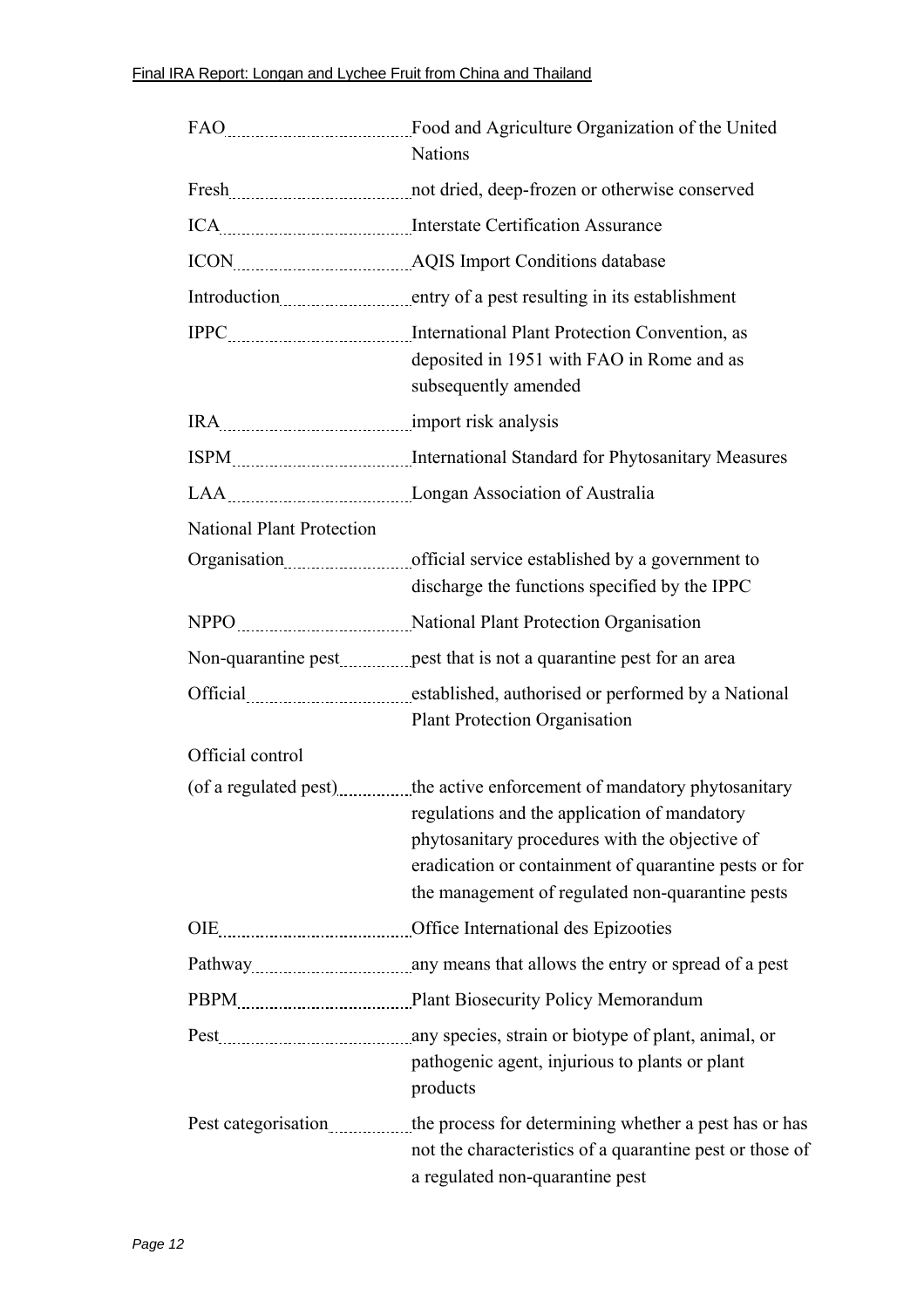#### Final IRA Report: Longan and Lychee Fruit from China and Thailand

|                | demonstrated by scientific evidence and in which,<br>where appropriate, this condition is being officially<br>maintained                                                                                                                                                                               |
|----------------|--------------------------------------------------------------------------------------------------------------------------------------------------------------------------------------------------------------------------------------------------------------------------------------------------------|
|                | Pest risk analysis the process of evaluating biological or other scientific<br>evidence to determine whether a pest should be<br>regulated and the strength of any phytosanitary<br>measures to be taken against it                                                                                    |
|                | Phytosanitary measure many legislation, regulation or official procedure<br>having the purpose to prevent the introduction and/or<br>spread of quarantine pests                                                                                                                                        |
|                | Phytosanitary regulation official rule to prevent the introduction and/or spread<br>of quarantine pests, by regulating the production,<br>movement or existence of commodities or other<br>articles, or the normal activity of persons, and by<br>establishing schemes for phytosanitary certification |
|                | PQPM __________________________Plant Quarantine Policy Memorandum                                                                                                                                                                                                                                      |
|                |                                                                                                                                                                                                                                                                                                        |
|                | conducted                                                                                                                                                                                                                                                                                              |
|                | QDPI _________________________Queensland Department of Primary Industries                                                                                                                                                                                                                              |
|                | Quarantine pest <i>manufacture asset</i> of potential economic importance to the area<br>endangered thereby and not yet present there, or<br>present but not widely distributed and being<br>officially controlled                                                                                     |
| Regulated non- |                                                                                                                                                                                                                                                                                                        |
|                | quarantine pest <u>measure a</u> non-quarantine pest whose presence in plants for<br>planting affects the intended use of those plants with<br>an economically unacceptable consequence and<br>which is therefore regulated within the territory of<br>the importing contracting party                 |
|                | SAIQ_____________________________State Administration for Entry and Exit Inspection<br>and Quarantine of the People's Republic of China                                                                                                                                                                |
|                | Spread <u>manual expansion</u> of the geographical distribution of a pest<br>within an area                                                                                                                                                                                                            |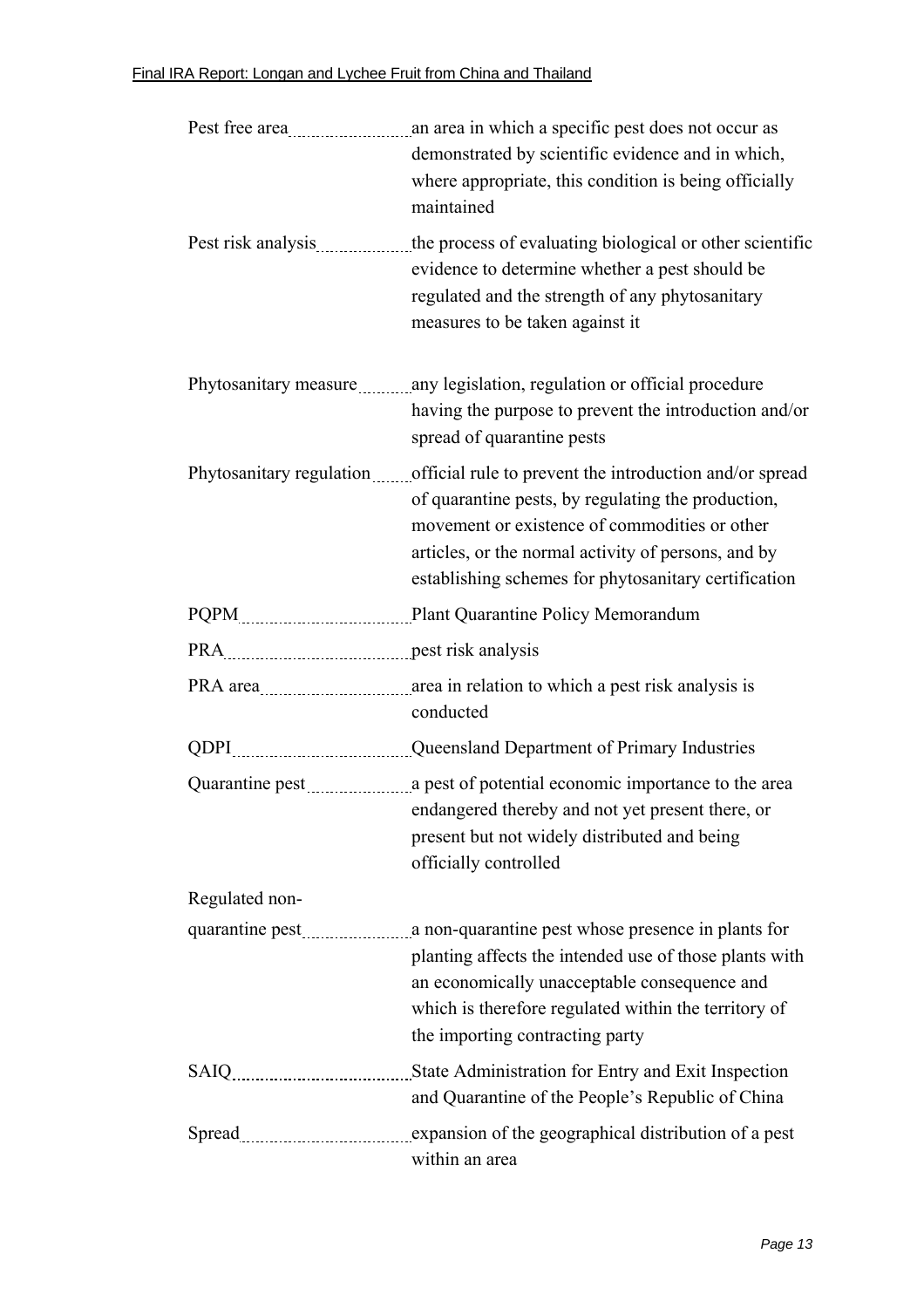#### Final IRA Report: Longan and Lychee Fruit from China and Thailand

| <b>SPS</b>          | Sanitary and Phytosanitary                                                                                                                                                            |  |  |  |
|---------------------|---------------------------------------------------------------------------------------------------------------------------------------------------------------------------------------|--|--|--|
| SPS Agreement       | WTO Agreement on the Application of Sanitary and<br><b>Phytosanitary Measures</b>                                                                                                     |  |  |  |
| <b>Stakeholders</b> | Government agencies, individuals, community or<br>industry groups or organisations, whether in<br>Australia or overseas, including the<br>proponent/applicant for a specific proposal |  |  |  |
| <b>WTO</b>          | World Trade Organization                                                                                                                                                              |  |  |  |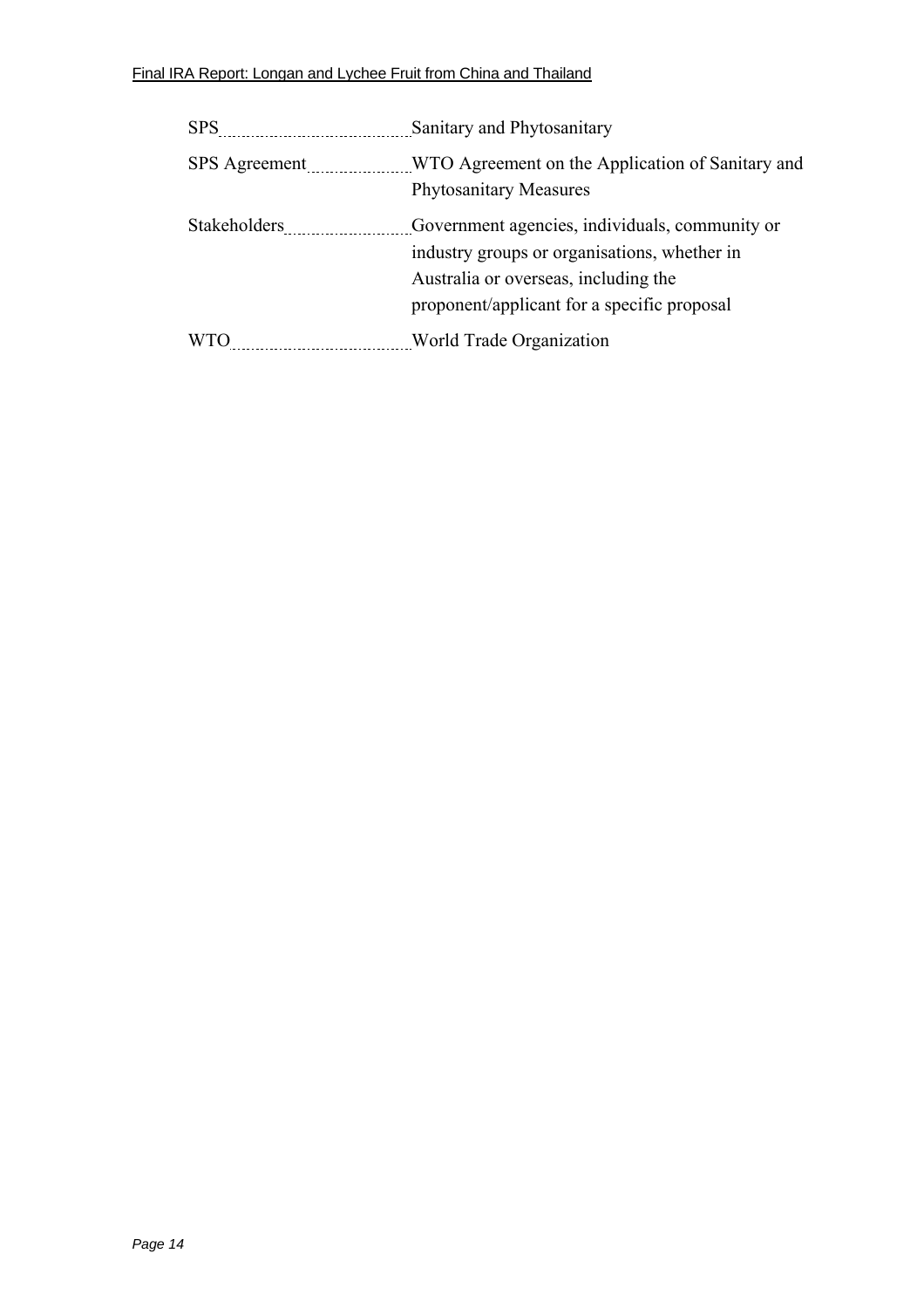The Department of Agriculture, Fisheries and Forestry (DAFF) has considered the importation of fresh longan and lychee fruit from the People's Republic China and Thailand. An Import Risk Analysis (IRA) was initiated in April 2000. In October 2000, Biosecurity Australia, a group within DAFF, was established to take responsibility for assessing the quarantine risks associated with commodity imports. Biosecurity Australia circulated the Technical Issues Paper in March 2003 and the Draft Import Risk Analysis Report in August 2003.

This *Final Import Risk Analysis (IRA) Report* contains the following:

- Australia's framework for biosecurity policy and for import risk analysis, the international framework for trade in plants and plant products, Australia's current policy for importation of longan and lychee and information on the background to this  $IRA$
- an outline of the methodology and results of pest categorisation, risk assessment and risk management;
- import conditions for fresh longan and lychee fruit from China and Thailand;
- further steps in the IRA process; and
- a synopsis of stakeholder comments received on the Draft IRA Report and Biosecurity Australia's response.

Detailed risk assessment was conducted for those pests that were categorised as quarantine pests to determine an unrestricted risk estimate for each organism. For those pests for which the risk was considered to be above Australia's appropriate level of protection (ALOP), risk management measures have been developed. Consultation with the General Administration for Quality Supervision and Inspection and Quarantine of the People's Republic of China (AQSIQ) and Thailand's Department of Agriculture (DOA), and input from stakeholders on the draft import conditions has resulted in the adoption of a set of risk management measures that form the basis of import conditions and will maintain Australia's ALOP for fresh longan and lychee fruit from China and Thailand.

The risk assessment identified eight arthropod pests associated with the importation of longan and lychee from China and Thailand that require risk management measures to reduce the risk to an acceptable level. The risks associated with the importation of fresh longan and lychee fruit from China and Thailand will be managed by applying a combination of risk management measures and phytosanitary procedures, specifically:

- registration of export orchards and packinghouses;
- option of cold disinfestation treatment/vapour heat treatment for *Bactrocera cucurbitae*  and *B. dorsalis* (fruit flies);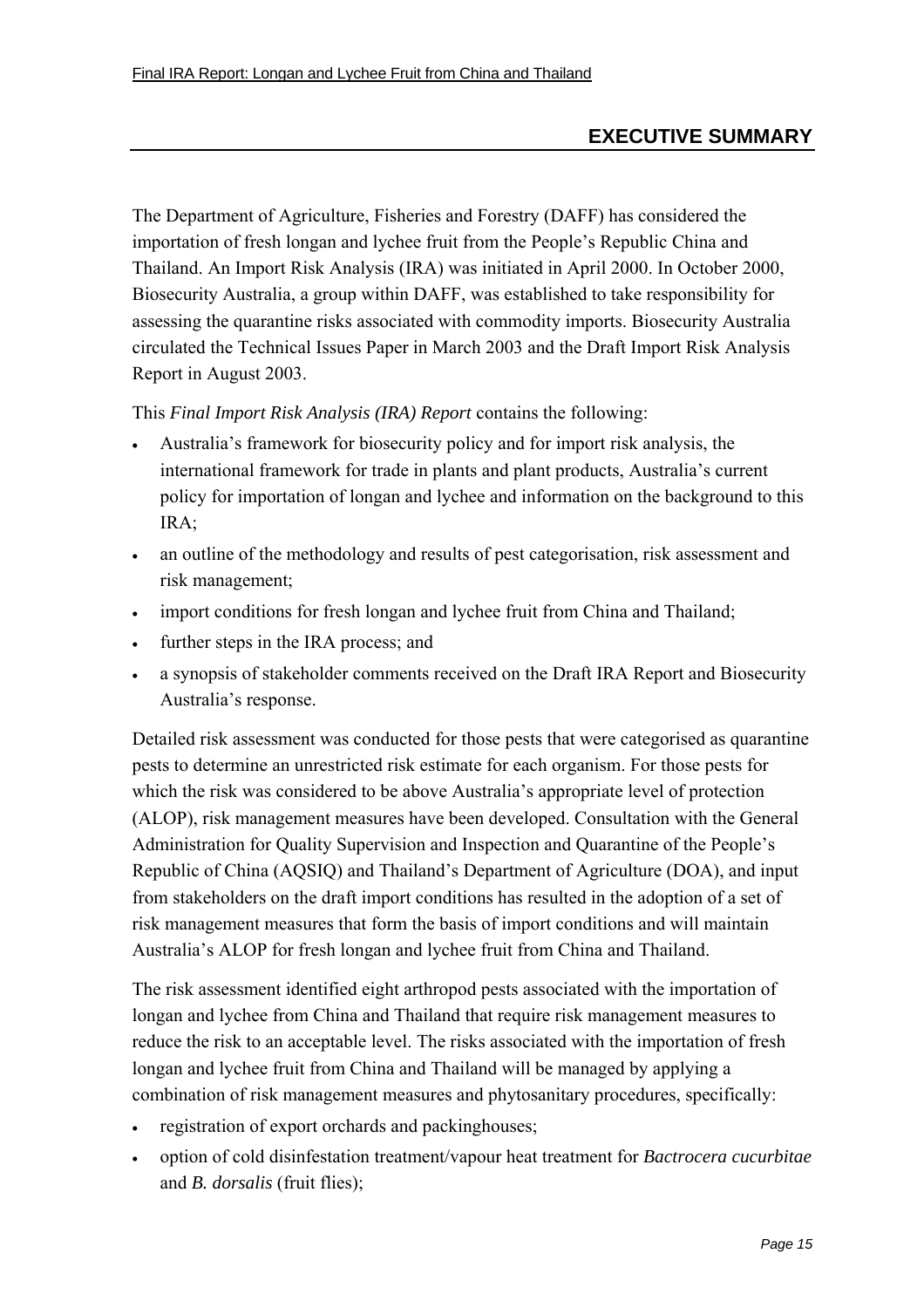- option of cold disinfestation treatment/approved orchard control program and inspection for freedom from *Conopomorpha sinensis* (litchi fruit borer);
- inspection for freedom from mealybugs and soft scales;
- targeted pre-export inspection by the National Plant Protection Organisation (NPPO);
- packing, labelling and storage compliance;
- phytosanitary certification by the NPPO; and
- targeted on-arrival quarantine inspection and clearance by the Australian Quarantine and Inspection Service (AQIS).

Details on the risk management measures, including their objectives, and the resulting import conditions are provided within this final IRA report.

To assist the reader this final IRA report is presented in two separate parts. Part A includes key components of the risk assessment, the risk management measures, the import conditions and a summary of the stakeholder comments on the draft IRA report and Biosecurity Australia's response. Part B contains detailed technical components of the risk assessment.

This final IRA report has now been released to stakeholders, together with a Plant Biosecurity Policy Memorandum (PBPM) containing the Executive Manager of Biosecurity Australia's recommendation for a policy determination. The Executive Manager has recommended that the importation of fresh longan and lychee from the People's Republic of China be permitted subject to the application of phytosanitary measures as specified in the 'Import Conditions' section of this document.

Stakeholders have 30 days from the publication of this document to lodge an appeal in writing, before the final policy determination is made by the Director of Animal and Plant Quarantine.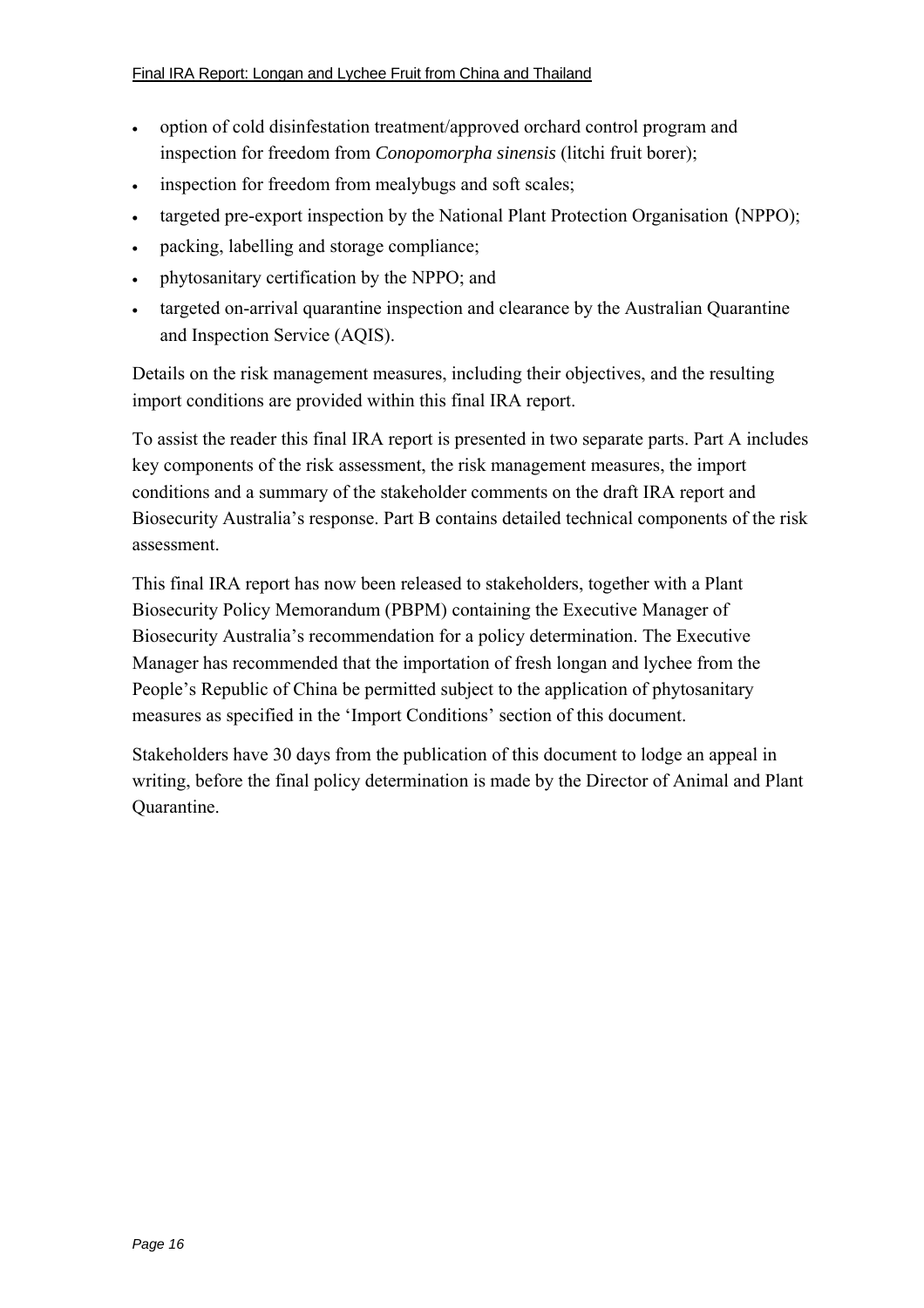# **BIOSECURITY FRAMEWORK**

#### **INTRODUCTION**

This section outlines:

- The legislative basis for Australia's biosecurity regime;
- Australia's international rights and obligations;
- Australia's appropriate level of protection;
- Import risk analysis; and
- Policy determination.

#### **AUSTRALIAN LEGISLATION**

The *Quarantine Act 1908* and its subordinate legislation, including the *Quarantine Proclamation 1998*, are the legislative basis of human, animal and plant biosecurity in Australia.

Some key provisions are set out below.

#### **Quarantine Act: Scope**

Sub section 4 (1) of the *Quarantine Act 1908* defines the scope of quarantine as follows.

*In this Act, quarantine includes, but is not limited to, measures:* 

*for, or in relation to:* 

*(i) the examination, exclusion, detention, observation, segregation, isolation, protection, treatment and regulation of vessels, installations, human beings, animals, plants or other goods or things; or* 

*(ii) the seizure and destruction of animals, plants, or other goods or things; or* 

*(iii) the destruction of premises comprising buildings or other structures when treatment of these premises is not practicable; and* 

*having as their object the prevention or control of the introduction, establishment or spread of diseases or pests that will or could cause significant damage to human beings, animals, plants, other aspects of the environment or economic activities.* 

Section 5D of the *Quarantine Act 1908* covers the level of quarantine risk.

*A reference in this Act to a level of quarantine risk is a reference to:* 

*(a) the probability of:*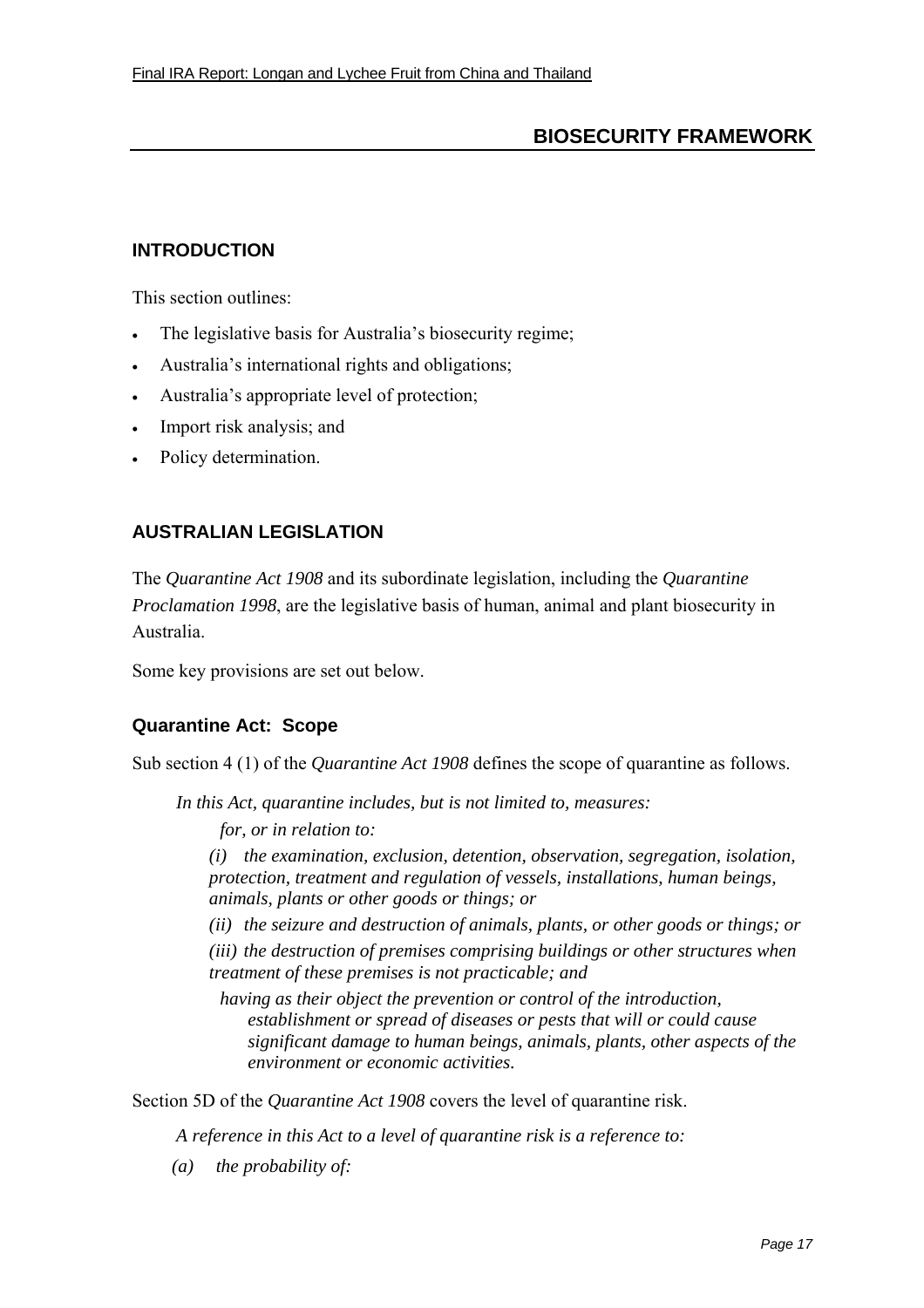*(i) a disease or pest being introduced, established or spread in Australia or the Cocos Islands; and (ii) the disease or pest causing harm to human beings, animals, plants, other aspects of the environment, or economic activities; and* 

*(b) the probable extent of the harm.* 

Section 5D of the *Quarantine Act 1908* includes harm to the environment as a component of the level of quarantine risk.

Environment is defined in Section 5 of the *Quarantine Act 1908,* in that it:

*includes all aspects of the surroundings of human beings, whether natural surroundings or surroundings created by human beings themselves, and whether affecting them as individuals or in social groupings.* 

#### **Quarantine Proclamation**

The *Quarantine Proclamation 1998* is made under the under the *Quarantine Act 1908*. It is the principal legal instrument used to control the importation into Australia of goods of quarantine (or biosecurity) interest. The Proclamation empowers a Director of Quarantine to grant a permit to import.

Section 70 of the *Quarantine Proclamation 1998* sets out the matters to be considered when deciding whether to grant a permit to import:

*Things a Director of Quarantine must take into account when deciding whether to grant a permit for importation into Australia* 

- *(1) In deciding whether to grant a permit to import a thing into Australia or the Cocos Islands, or for the removal of a thing from the Protected Zone or the Torres Strait Special Quarantine Zone to the rest of Australia, a Director of Quarantine:* 
	- *(a) must consider the level of quarantine risk if the permit were granted; and*
	- *(b) must consider whether, if the permit were granted, the imposition of conditions on it would be necessary to limit the level of quarantine risk to one that is acceptably low; and*
	- *(ba) for a permit to import a seed of a kind of plant that was produced by genetic manipulation -- must take into account any risk assessment prepared, and any decision made, in relation to the seed under the Gene Technology Act; and*
	- *(c) may take into account anything else that he or she knows that is relevant.*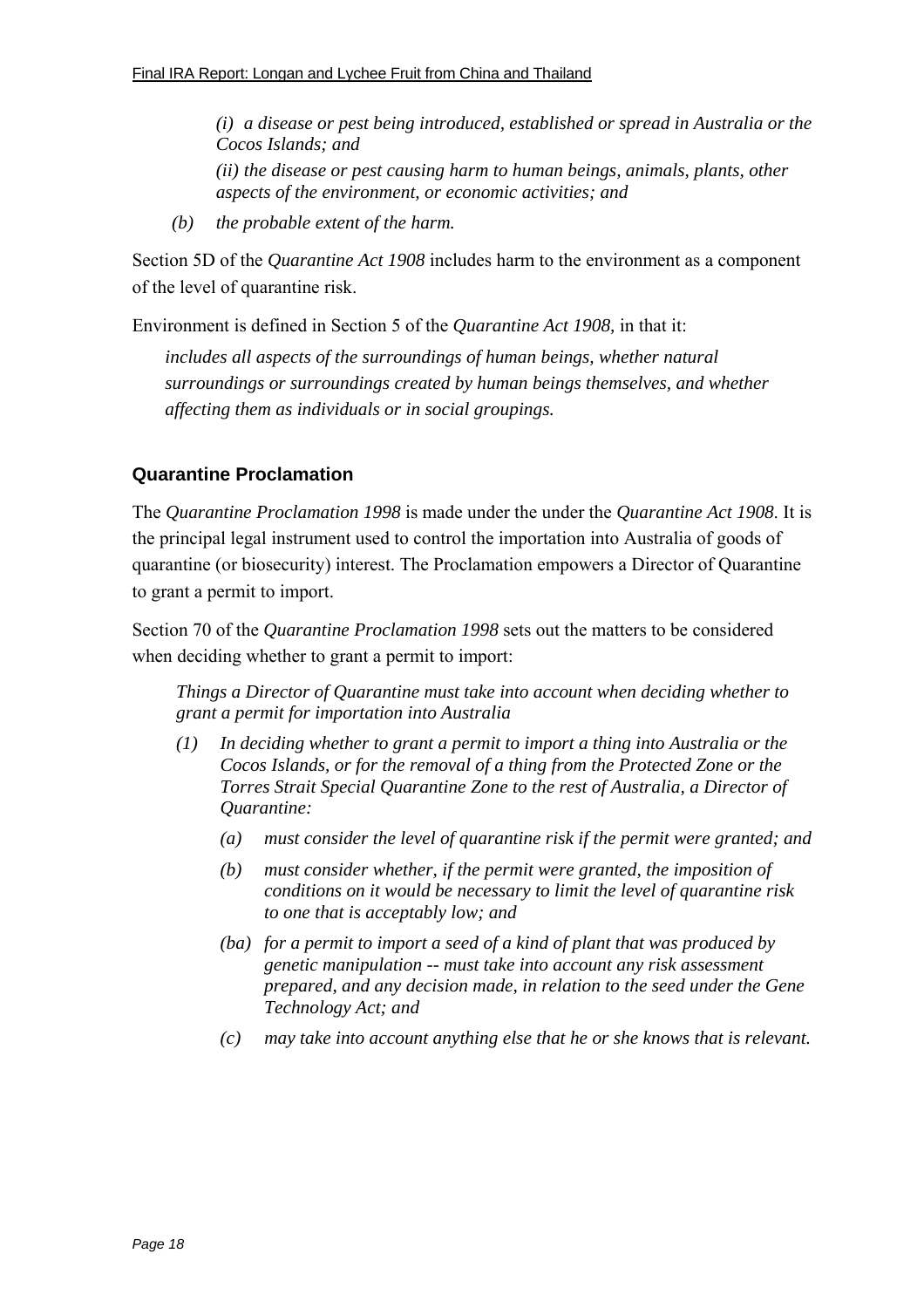# **DEVELOPMENT OF BIOSECURITY POLICY**

As can be seen from the above extracts, the legislation establishes the concept of the level of biosecurity (quarantine) risk as the basis of decision-making under Australian quarantine legislation.

Import risk analyses are a significant contribution to the information available to the Director of Animal and Plant Quarantine - a decision maker for the purposes of the Quarantine Proclamation. Import risk analysis is conducted within an administrative process – known as the IRA process (described in the *IRA Handbook<sup>1</sup>*)

The purpose of the IRA process is to deliver a policy recommendation to the Director of Animal and Plant Quarantine that is characterised by sound science and by transparency, fairness and consistency. The key elements of the IRA process are covered in "Import Risk" Analysis" below.

# **AUSTRALIA'S INTERNATIONAL RIGHTS AND OBLIGATIONS**

It is important that import risk analysis conforms to Australia's rights and obligations as a WTO Member country. These rights and obligations derive principally from the World Trade Organizationís *Agreement on the Application of Sanitary and Phytosanitary Measures* (SPS Agreement), although other WTO agreements may also be relevant. Specific international guidelines on risk analysis developed under the International Plant Protection Convention (IPPC) and by the Office International des Epizooties (OIE) are also relevant.

The SPS Agreement recognises the right of WTO Member countries to determine the level of sanitary and phytosanitary protection they deem appropriate, and to take the necessary measures to achieve that protection. Sanitary (human and animal health) and phytosanitary (plant health) measures typically apply to trade in, or movement of, animal and plant based goods within or between countries. The SPS Agreement applies to measures that may directly or indirectly affect international trade and that protect human, animal or plant life or health from pests and diseases or a Member's territory from a pest.

The SPS Agreement provides for the following:

 $\overline{a}$ 

• The right of WTO Member countries to determine the level of sanitary and phytosanitary protection (its appropriate level of protection, or ALOP) they deem appropriate;

<sup>1</sup> Biosecurity Australia (2003) *Import Risk Analysis Handbook*. Australian Government Department of Agriculture, Fisheries and Forestry, Canberra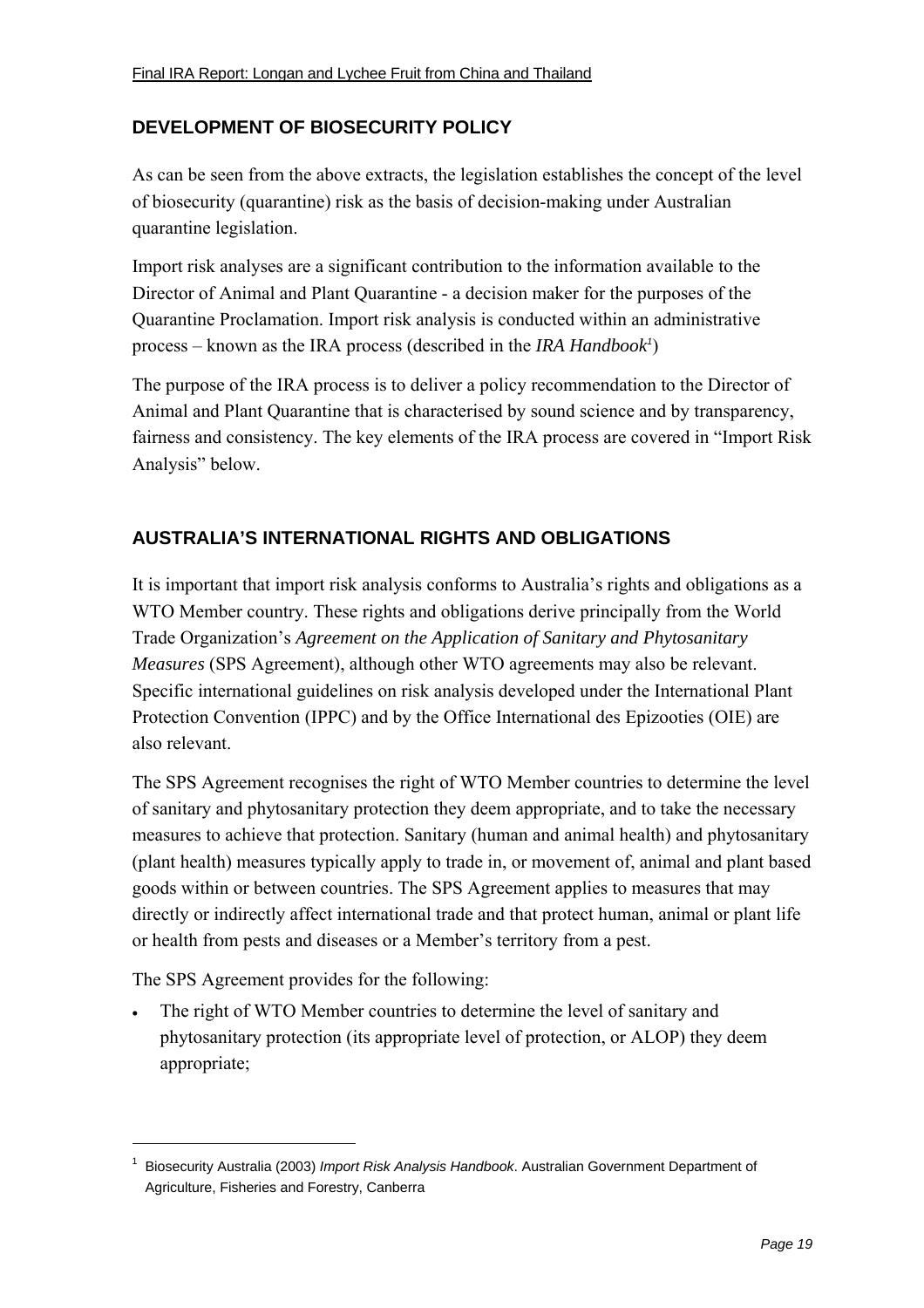- An importing Member has the sovereign right to take measures to achieve the level of protection it deems appropriate to protect human, animal or plant life or health within its territory;
- An SPS measure must be based on scientific principles and not be maintained without sufficient scientific evidence;
- An importing Member shall avoid arbitrary or unjustifiable distinctions in levels of protection, if such distinctions result in discrimination or a disguised restriction on international trade;
- An SPS measure must not be more trade restrictive than required to achieve an importing Member's ALOP, taking into account technical and economic feasibility;
- An SPS measure should be based on an international standard, guideline or recommendation where these exist, unless there is a scientific justification for a measure which results in a higher level of SPS protection to meet the importing Member's ALOP:
- An SPS measure conforming to an international standard, guideline or recommendation is deemed to be necessary to protect human, animal or plant life or health, and to be consistent with the SPS Agreement;
- Where an international standard, guideline or recommendation does not exist or where, in order to meet an importing Member's ALOP, a measure needs to provide a higher level of protection than accorded by the relevant international standard, such a measure must be based on a risk assessment; the risk assessment must take into account available scientific evidence and relevant economic factors;
- Where the relevant scientific evidence is insufficient, an importing Member may provisionally adopt SPS measures on the basis of available pertinent information. In such circumstances, Members shall seek to obtain the additional information necessary for a more objective assessment of risk and review the SPS measure accordingly within a reasonable period of time;
- An importing Member shall accept the measures of other countries as equivalent, if it is objectively demonstrated that the measures meet the importing Member's ALOP.

# **AUSTRALIA'S APPROPRIATE LEVEL OF PROTECTION (ALOP)**

The SPS Agreement defines the concept of an ëappropriate level of sanitary or phytosanitary protection (ALOP)<sup> $\cdot$ </sup> as the level of protection deemed appropriate by the WTO Member establishing a sanitary or phytosanitary measure to protect human, animal or plant life or health within its territory.

Like many other countries, Australia expresses its ALOP in qualitative terms. Australia's ALOP, which reflects community expectations through government policy, is currently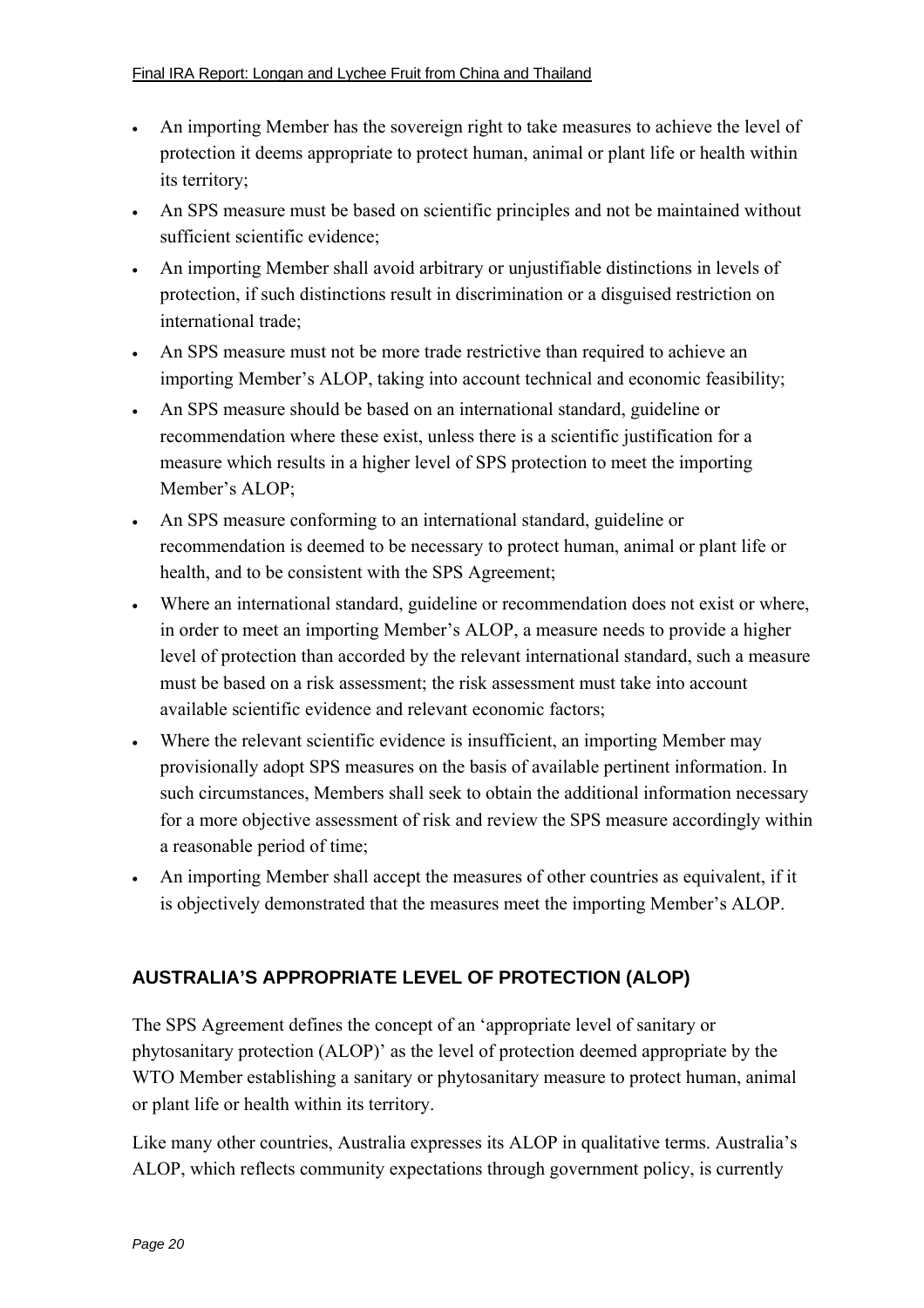expressed as providing a high level of sanitary or phytosanitary protection aimed at reducing risk to a very low level, but not to zero.

ALOP can be illustrated using a 'risk estimation matrix' Table 1. The cells of this matrix describe the product of likelihood<sup>2</sup> and consequences — termed 'risk'. When interpreting the risk estimation matrix, it should be remembered that, although the descriptors for each axis are similar ('low', 'moderate', 'high', etc), the vertical axis refers to *likelihood* and the horizontal axis refers to *consequences*.



**Table 1. Risk estimation matrix** 

**Consequences of entry, establishment or spread**

The band of cells in Table 1 marked 'very low risk' represents Australia's ALOP, or tolerance of loss.

# **Risk Management and SPS Measures**

 $\overline{a}$ 

Australia's plant and animal health status is maintained through the implementation of measures to facilitate the importation of products while protecting the health of people, animals and plants.

Australia bases its national measures on international standards where they exist and where they deliver the appropriate level of protection from pests and diseases. However, where such standards do not achieve Australia's level of biosecurity protection, or relevant standards do not exist, Australia exercises its right under the SPS Agreement to take appropriate measures, justified on scientific grounds and supported by risk analysis.

<sup>2</sup> The terms "likelihood" and "probability" are synonymous. "Probability" is used in the *Quarantine Act 1908* while "likelihood" is used in the WTO SPS Agreement. These terms are used interchangeably in this IRA Report.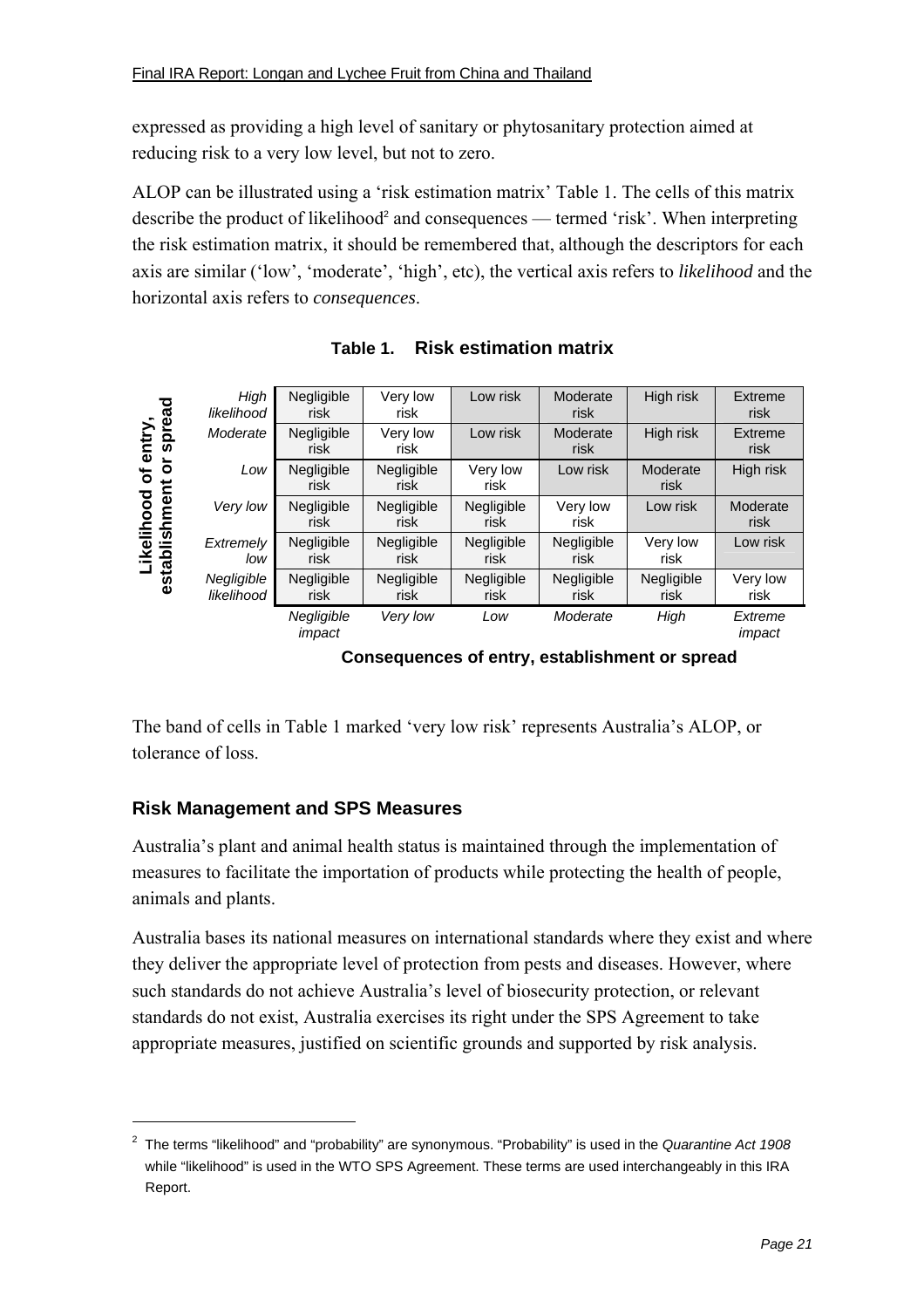Australia's approach to addressing requests for imports of animals, plants and their products where there are biosecurity risks, is, where appropriate, to draw on existing sanitary and phytosanitary measures for similar products with comparable risks. However, where measures for comparable biosecurity risks have not previously been established, further action would be required to assess the risks to Australia and determine the sanitary and phytosanitary measures needed to achieve Australia's ALOP.

# **IMPORT RISK ANALYSIS**

# **Description**

In animal and plant biosecurity, import risk analysis identifies the pests and diseases relevant to an import proposal, assesses the risks posed by them and, if those risks are unacceptable, specifies the measures that could be taken to reduce those risks to an acceptable level. These analyses are conducted via an administrative process (described in the *IRA Handbook*) that involves, among other things, notification to the WTO, consultation and appeal.

# **Undertaking IRAs**

Biosecurity Australia may undertake an IRA if:

- there is no relevant existing biosecurity measure for the good and pest/disease combination; or
- a variation in established policy is desirable because pests or diseases, or the likelihood and/or consequences of entry, establishment or spread of the pests or diseases could differ significantly from those previously assessed.

# **Environment and human health**

When undertaking an import risk analysis, Biosecurity Australia takes into account harm to the environment as part of its assessment of biosecurity risks associated with the potential import.

Under the *Environment Protection and Biodiversity Conservation Act 1999*, Environment Australia may assess proposals for the importation of live specimens and their reproductive material. Such an assessment may be used or referred to by Biosecurity Australia in its analyses.

Biosecurity Australia also consults with other Commonwealth agencies where they have responsibilities relevant to the subject matter of the IRA, e.g. Food Standards Australia New Zealand (FSANZ) and the Department of Health and Ageing.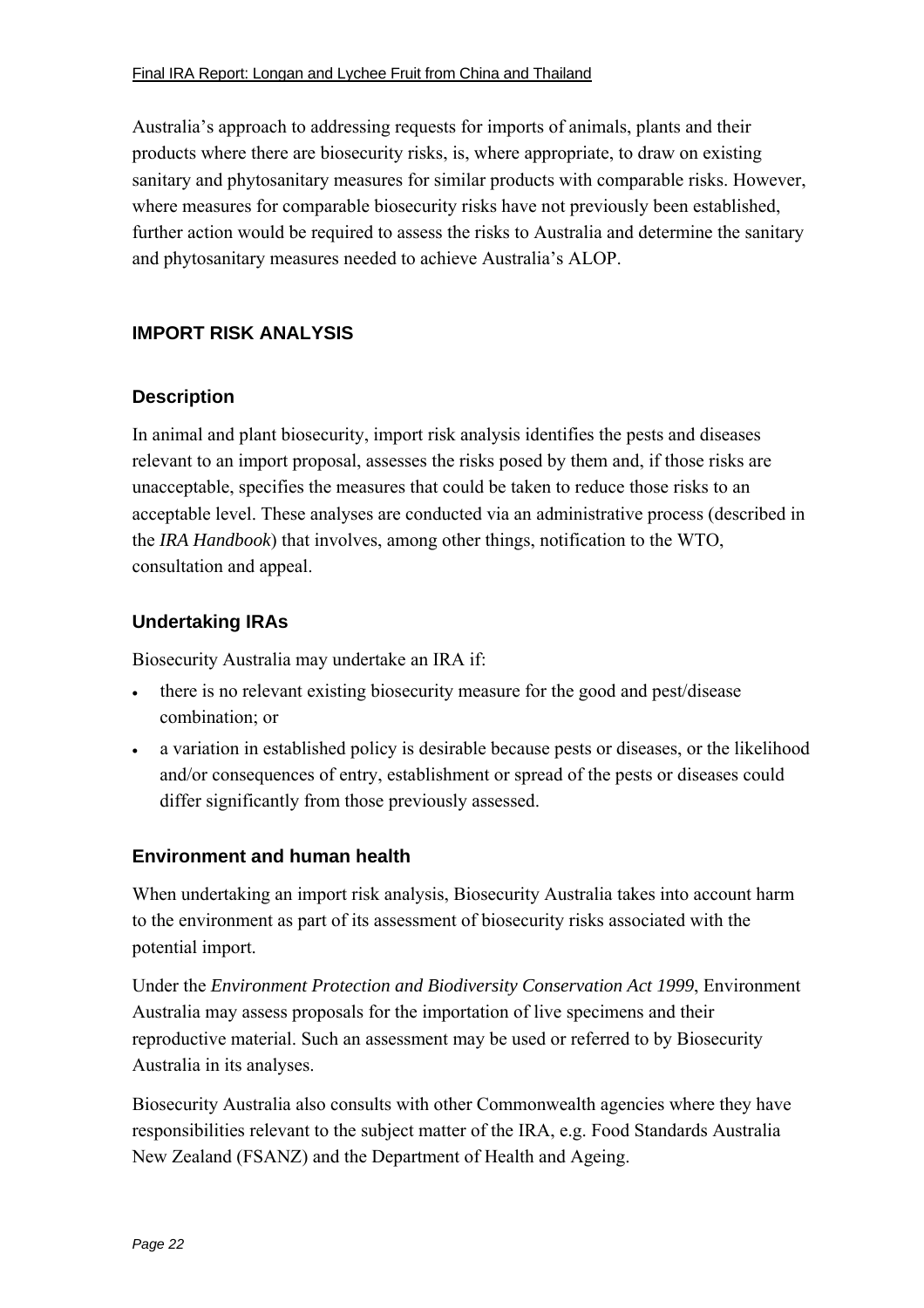# **The IRA Process in summary**

The process consists of the following major steps:

*Initiation*: This is the stage where the identified need for an IRA originates.

*Scheduling and Scoping***:** At this stage, Biosecurity Australia considers all the factors that affect scheduling. Consultation with States, Territories and other Commonwealth agencies is involved. There is opportunity for appeal by stakeholders at this stage.

*Risk Assessment and Risk Management***:** Here, the major scientific and technical work relating to risk assessment is performed. There is detailed consultation with stakeholders.

*Reporting***:** Here, the results of the IRA are communicated formally. There is consultation with States and Territories. The Executive Manager of Biosecurity Australia then delivers the biosecurity policy recommendation arising from the IRA to the Director of Animal and Plant Quarantine. There is opportunity for appeal by stakeholders at this stage.

# **POLICY DETERMINATION**

The Director of Animal and Plant Quarantine makes the policy determination, which is notified publicly.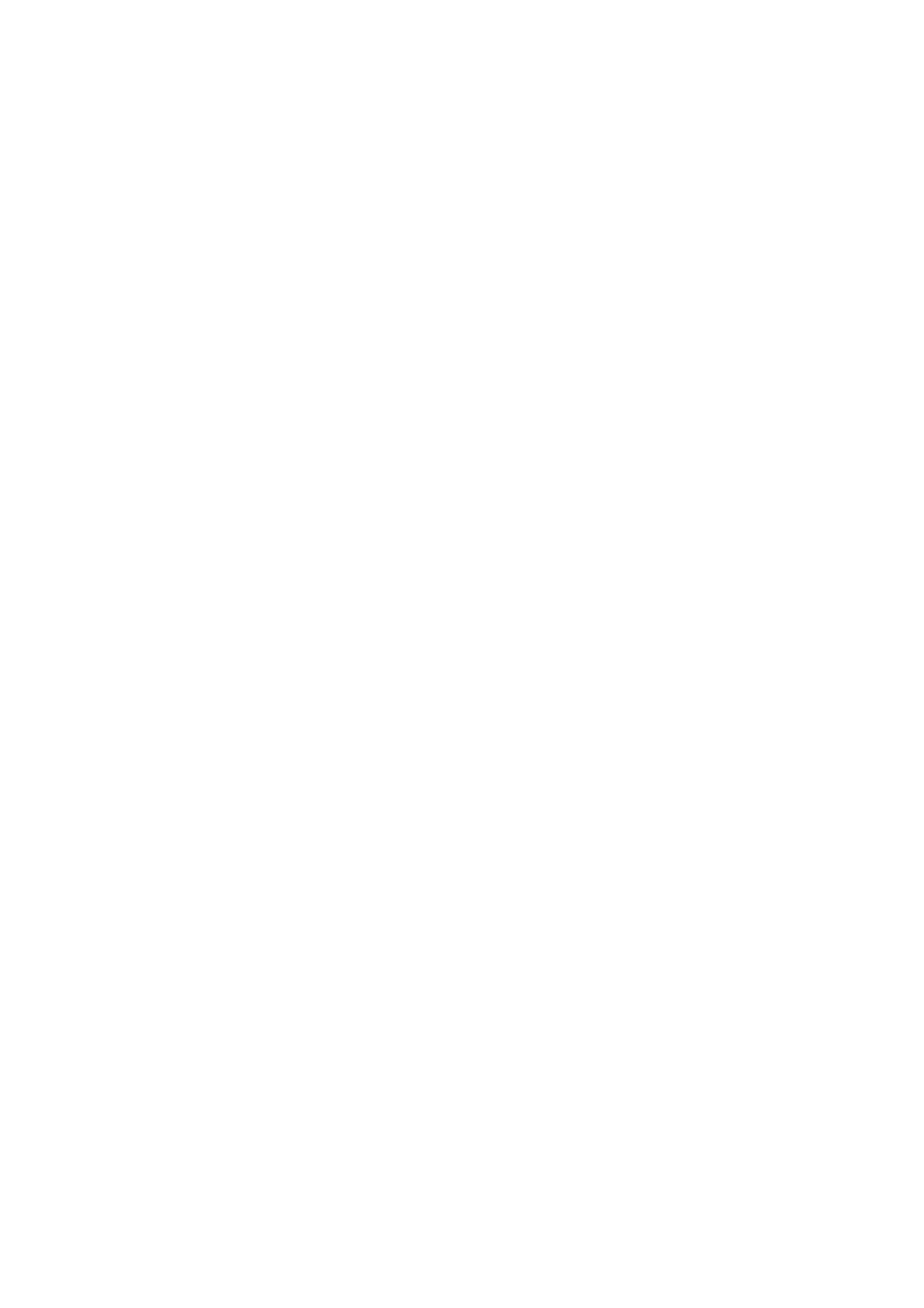# **METHOD FOR PEST RISK ANALYSIS**

The technical component of an IRA for plants or plant products is termed a 'pest risk analysis', or PRA. Biosecurity Australia conducts PRA in accordance with the International Standard for Phytosanitary Measure (ISPM) 11 *Pest Risk Analysis for Quarantine Pests.* A summary of the requirements of ISPM 11 is given in this section plus descriptions of the methodology used to meet these requirements in this IRA. This summary is given to provide a description of the methodology used for this IRA and to provide a context for the technical information that is provided later in this document.

A PRA comprises three discrete stages:

- Stage 1: initiation of the PRA.
- Stage 2: risk assessment.
- Stage 3: risk management.

The *initiation* of a risk analysis involves the identification of the pest(s) and pathways of concern that should be considered for analysis. *Risk assessment* comprises pest categorisation, assessment of the probability of introduction or spread, and assessment of the potential consequences (including environmental consequences). *Risk management* describes the evaluation and selection of options to reduce the risk of introduction and spread of a pest.

#### **STAGE 1: INITIATION**

The aim of the initiation stage is to identify the pest(s) and pathways (e.g. commodity imports) which are of quarantine concern and should be considered for risk analysis in relation to the identified PRA area. This PRA was initiated by a proposal from China's SAIQ (now AQSIQ) and subsequently Thailand's DOA to export fresh longan and lychee fruit from China and Thailand into Australia for human consumption.

#### **STAGE 2: PEST RISK ASSESSMENT**

The process for pest risk assessment can be broadly divided into three interrelated steps:

- pest categorisation;
- assessment of the probability of introduction or spread; and
- assessment of potential consequences (including environmental consequences).

Pest risk assessment needs to be only as complex as is technically justified by the circumstances. ISPM 11 allows a specific PRA to be judged against the principles of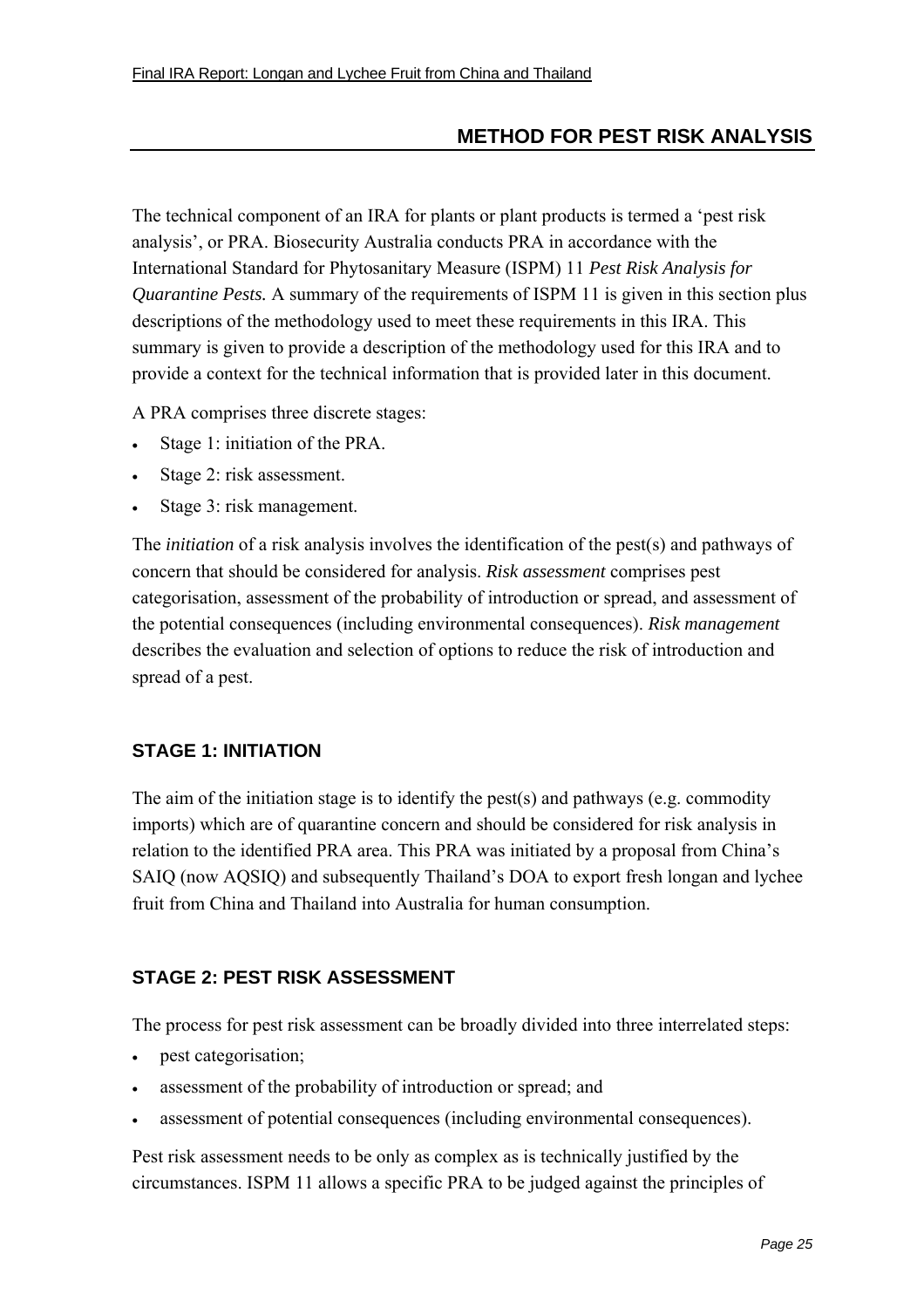necessity, minimal consequence, transparency, equivalence, risk analysis, managed risk and non-discrimination.

#### **Pest categorisation**

Pest categorisation is a process to examine for each pest whether the criteria in the definition of a quarantine pest are satisfied. That is, whether the pests identified in Stage 1 (Initiation of the PRA) are 'quarantine pests' or not.

The categorisation of a pest as a quarantine pest includes the following primary elements:

• *Identity of the pest*. The identity of the pest should be clearly defined to ensure that the assessment is being performed on a distinct organism, and that biological and other information used in the assessment is relevant to the organism in question. If this is not possible because the causal agent of particular symptoms has not yet been fully identified, then it should have been shown to produce consistent symptoms and to be transmissible.

The taxonomic unit for the pest is generally species. The use of a higher or lower taxonomic level should be supported by scientifically sound rationale. For levels below the species, this should include evidence demonstrating that factors such as differences in virulence, host range or vector relationships are significant enough to affect phytosanitary status.

Where a vector is involved, the vector may also be considered a pest to the extent that it is associated with the causal organism and is required for transmission of the pest.

- *Presence or absence in the endangered area*. The pest should be absent from all or part of the endangered area.
- *Regulatory status*. If the pest is present but not widely distributed in the PRA area, it should be under official control or be expected to be under official control in the near future.
- *Potential for establishment and spread in the PRA area*. Evidence should be available to support the conclusion that the pest could become established or spread in the PRA area. The PRA area should have ecological/climatic conditions including those in protected conditions suitable for the establishment and spread of the pest where relevant, host species (or near relatives), alternate hosts and vectors should be present in the PRA area.
- *Potential for consequences in the endangered area*. There should be clear indication that the pest is likely to have an unacceptable consequence (including environmental consequence) in the PRA area.

Pest categorisation was carried out in two stages for this IRA.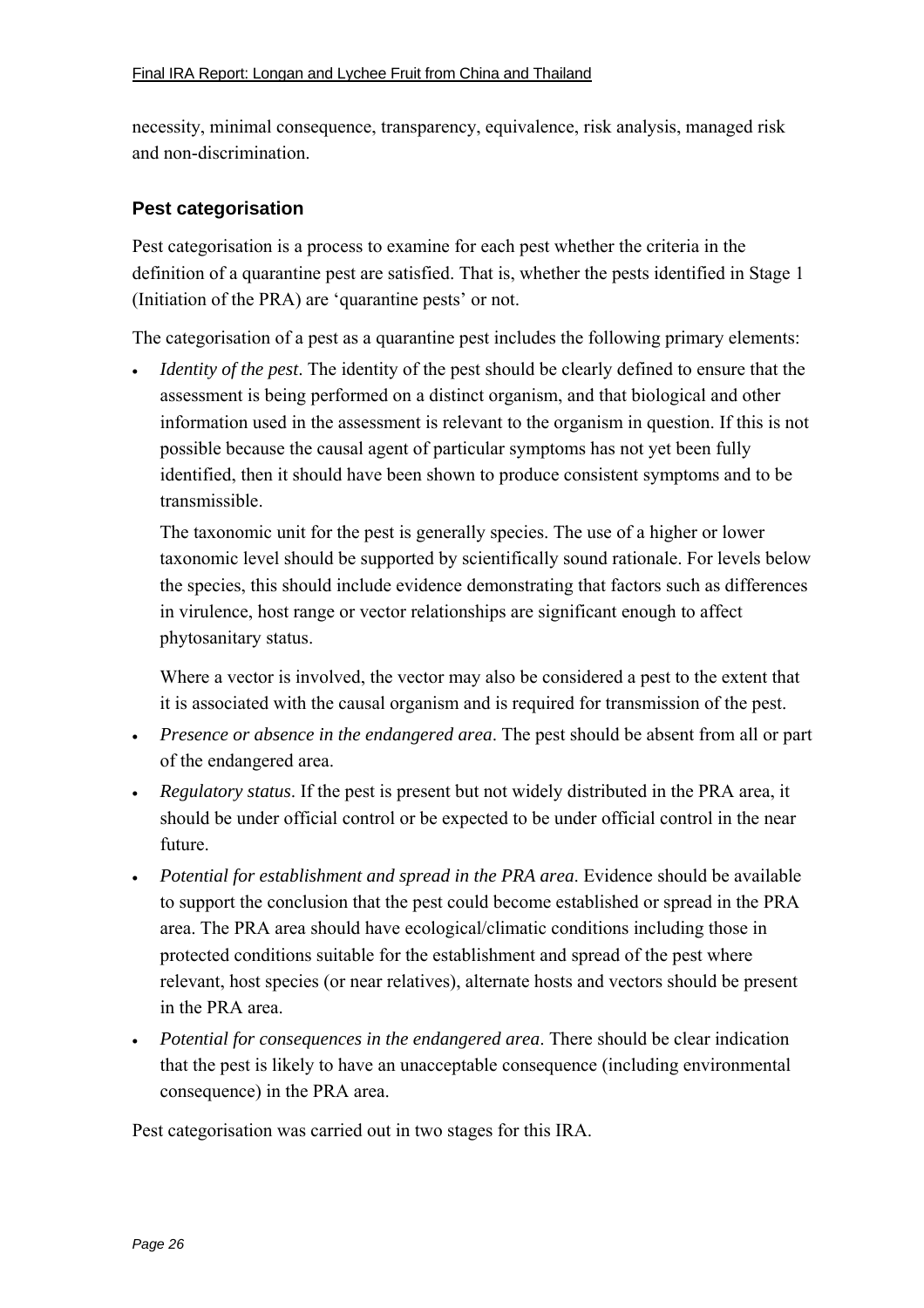In the technical issues paper released in March 2003 (*Technical Issues Paper: Import Risk Analysis (IRA) for the importation of fresh longan and lychee fruit from the People's Republic of China*) a list of pests of longan and lychee was categorised according to the presence or absence of each pest in Australia, and the association of each pest with mature longan or lychee fruit. This step represents an assessment of the potential for entry of the identified pests.

The second stage of pest categorisation was documented in the draft IRA report (*Draft Import Risk Analysis Report: Longan and lychee fruit from the People's Republic of China and Thailand, Parts A and B*) released in August 2003. This stage was based on the categorisation of each pest absent from Australia (or part(s) of Australia) and associated with longan or lychee fruit according to (a) its potential to become established or spread in Australia, and, (b) the potential for consequences. Categorisation of potential for establishment or spread and potential for consequences was dichotomous, and expressed using the terms 'feasible' / 'not feasible', and 'significant' / 'not significant', respectively. A summary of the results of pest categorisation for this IRA is given in the 'Pest Categorisation' section of this document.

Pests found to have potential for entry, establishment or spread and potential for consequences satisfy the criteria for a quarantine pest. Further background and methodology for the detailed assessments conducted on the quarantine pests is provided below.

# **Assessment of the probability of introduction or spread**

Details on assessing the 'probability of entry', 'probability of establishment' and 'probability of spread after establishment' of a pest are given in ISPM 11. A synopsis of these details is given below, followed by a description of the qualitative methodology used in this IRA

Pest introduction is comprised of both entry and establishment. Assessing the probability of introduction requires an analysis of each of the pathways with which a pest may be associated from its origin to its establishment in the PRA area. In a PRA initiated by a specific pathway, the probability of pest entry is evaluated for the pathway in question. The probabilities for pest entry with other pathways, if any, need to be investigated as well.

The assessment of probability of spread is based primarily on biological considerations similar to those for entry and establishment.

# **Probability of entry**

The probability of entry of a pest depends on the pathways from the exporting country to the destination, and the frequency and quantity of the pests associated with them. The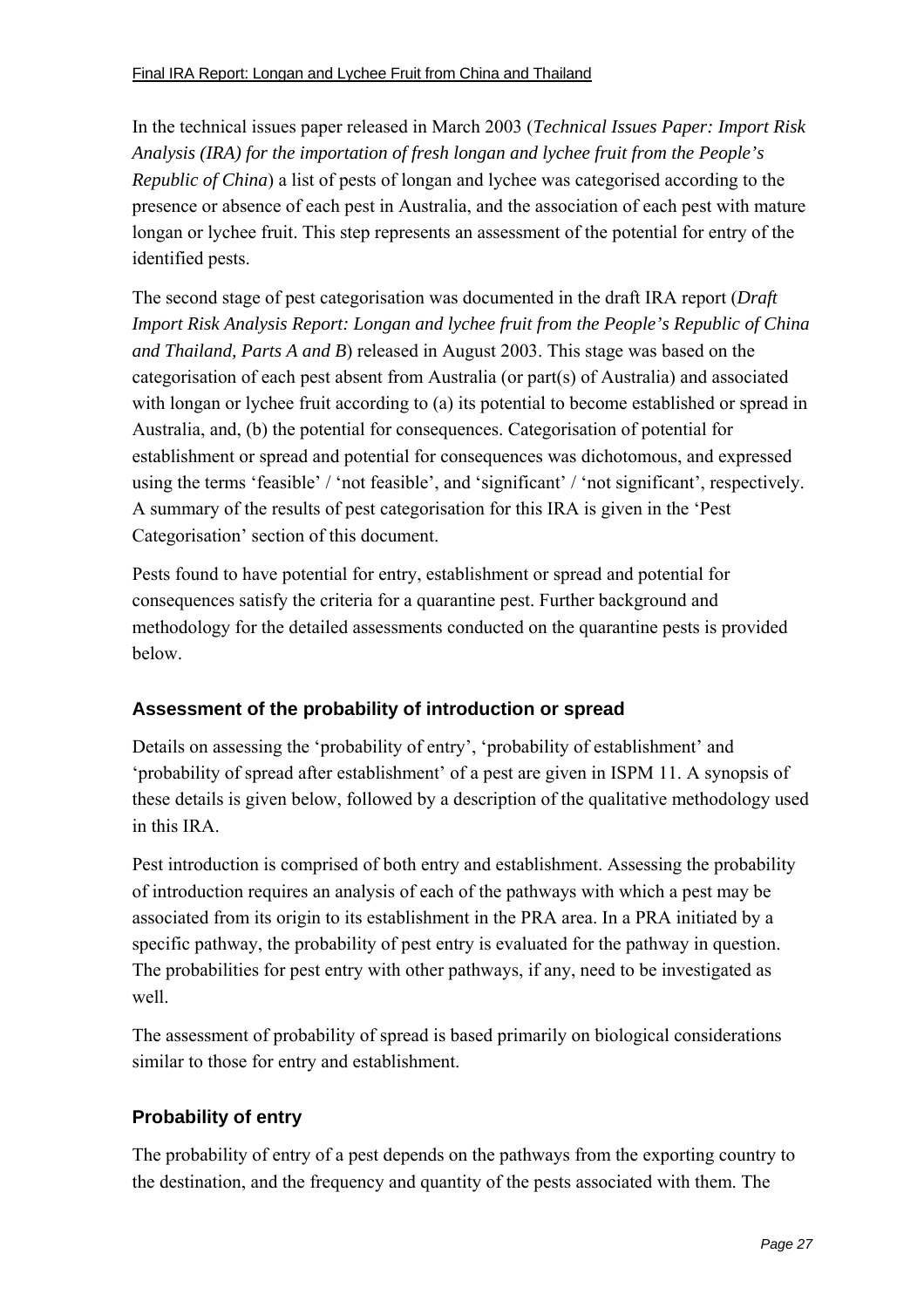greater the number of pathways, the higher the probability of the pest entering the PRA area.

Steps identified in ISPM 11 relevant to PRA initiated by a pathway are:

- *Probability of the pest being associated with the pathway at origin* e.g. prevalence in the source area, occurrence of life stages that would be associated with the commodity, volume and frequency of movement along the pathway, seasonal timing, pest management, cultural and commercial procedures applies at the place of origin.
- *Probability of survival during transport or storage*  $-e.g.$  speed and conditions of transport and duration of the lifecycle, vulnerability of the life-stages during transport or storage, prevalence of the pest, commercial procedures applied.
- *Probability of pest surviving existing pest management procedures*.
- *Probability of transfer to a suitable host*  $-e.g.$  dispersal mechanisms, whether the imported commodity is sent to few or many destination points in the PRA area, time of year at which import takes place, intended use of the commodity, risks from byproducts and waste.

#### **Probability of establishment**

In order to estimate the probability of establishment of a pest, reliable biological information (life cycle, host range, epidemiology, survival, etc.) should be obtained from the areas where the pest currently occurs. The situation in the PRA area can then be compared with that in the areas where it currently occurs and expert judgement used to assess the probability of establishment. Examples provided in ISPM 11 of factors to consider are:

- Availability, quantity and distribution of hosts in the PRA area;
- Environmental suitability in the PRA area;
- Potential for adaptation of the pest;
- Reproductive strategy of the pest;
- Method of pest survival; and
- Cultural practices and control measures.

#### **Probability of spread after establishment**

In order to estimate the probability of spread of the pest, reliable biological information should be obtained from areas where the pest currently occurs. The situation in the PRA area can then be carefully compared with that in the areas where the pest currently occurs and expert judgement used to assess the probability of spread. Examples provided in ISPM 11 of factors to consider are:

• Suitability of the natural and/or managed environment for natural spread of the pest;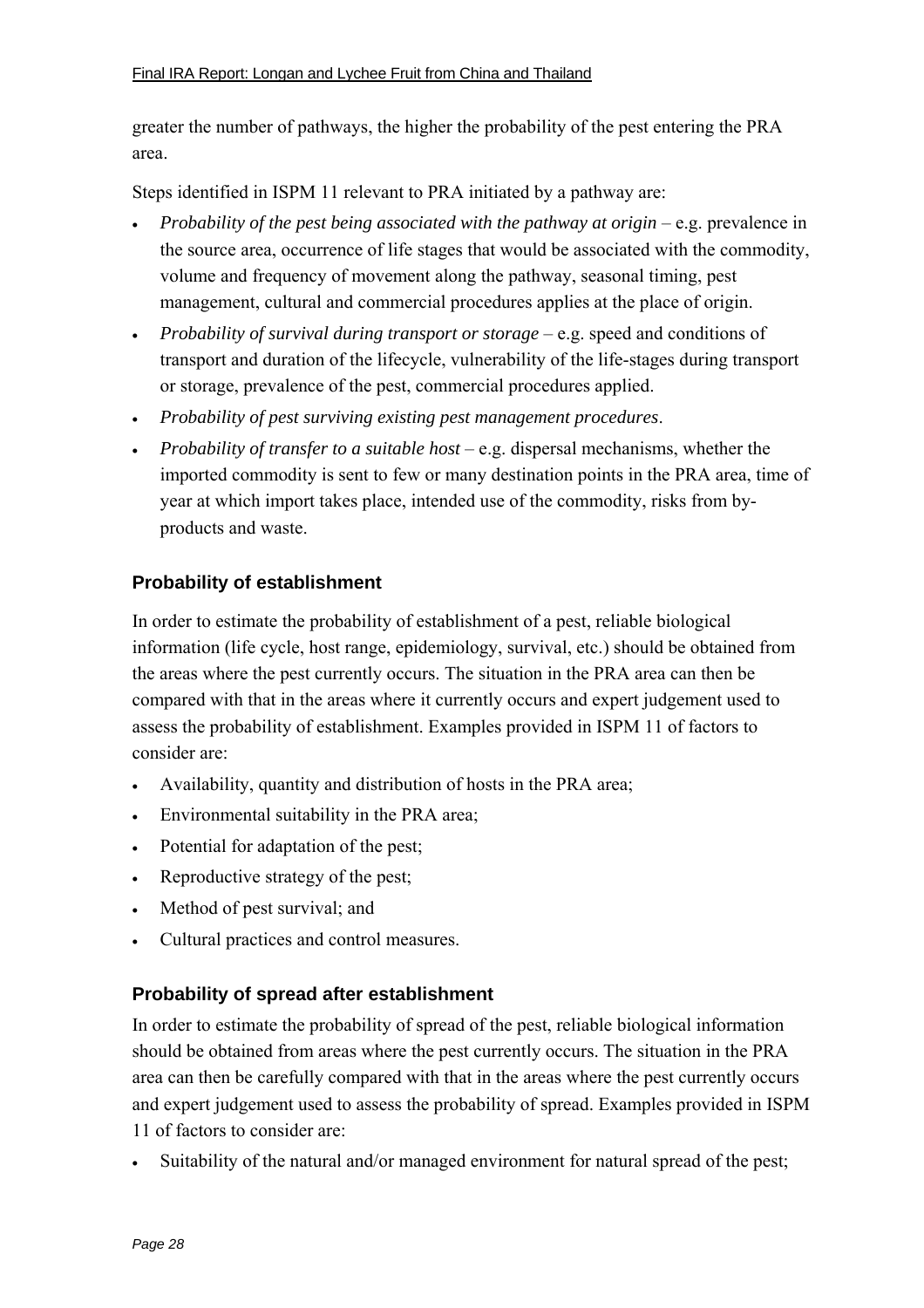- Presence of natural barriers;
- The potential for movement with commodities or conveyances;
- Intended use of the commodity;
- Potential vectors of the pest in the PRA area; and
- Potential natural enemies of the pest in the PRA area.

# **Method for evaluating the probability of entry, establishment or spread in this IRA**

Evaluation and reporting of likelihoods can be done qualitatively, semi-quantitatively or quantitatively. For qualitative evaluation, likelihoods assigned to steps in the scenarios are categorised according to a descriptive scale  $-$  eg 'low', 'moderate', 'high', etc  $-$ where no attempt has been made to equate descriptors with numeric values or scores. For semiquantitative evaluation, likelihoods are given numeric 'scores' (eg.  $1, 2, 3$ ), or probabilities and/or probability intervals (eg. 0–0.0001, 0.0001–0.001, 0.001–0.01, 0.01–1). For quantitative evaluation, likelihoods are described in purely numeric terms.

Each of these three approaches to likelihood evaluation has its advantages and constraints and the choice of approach depends on both technical and practical considerations. For this IRA, likelihood was evaluated and reported qualitatively using the terms described in Table 2.

| Likelihood           | <b>Descriptive definition</b>                  |
|----------------------|------------------------------------------------|
| High                 | The event would be very likely to occur        |
| Moderate             | The event would occur with an even probability |
| Low                  | The event would be unlikely to occur           |
| Very low             | The event would be very unlikely to occur      |
| <b>Extremely low</b> | The event would be extremely unlikely to occur |
| Negligible           | The event would almost certainly not occur     |

#### **Table 2. Nomenclature for qualitative likelihoods**

Qualitative likelihoods can be assigned to individual steps in scenarios, or to the probability that the entire scenario will occur. If the likelihoods have been assigned to individual steps then some form of 'combination rule' is needed for calculating the probability that all steps will occur. For this IRA the likelihoods were combined using a tabular matrix, as shown in Table 3.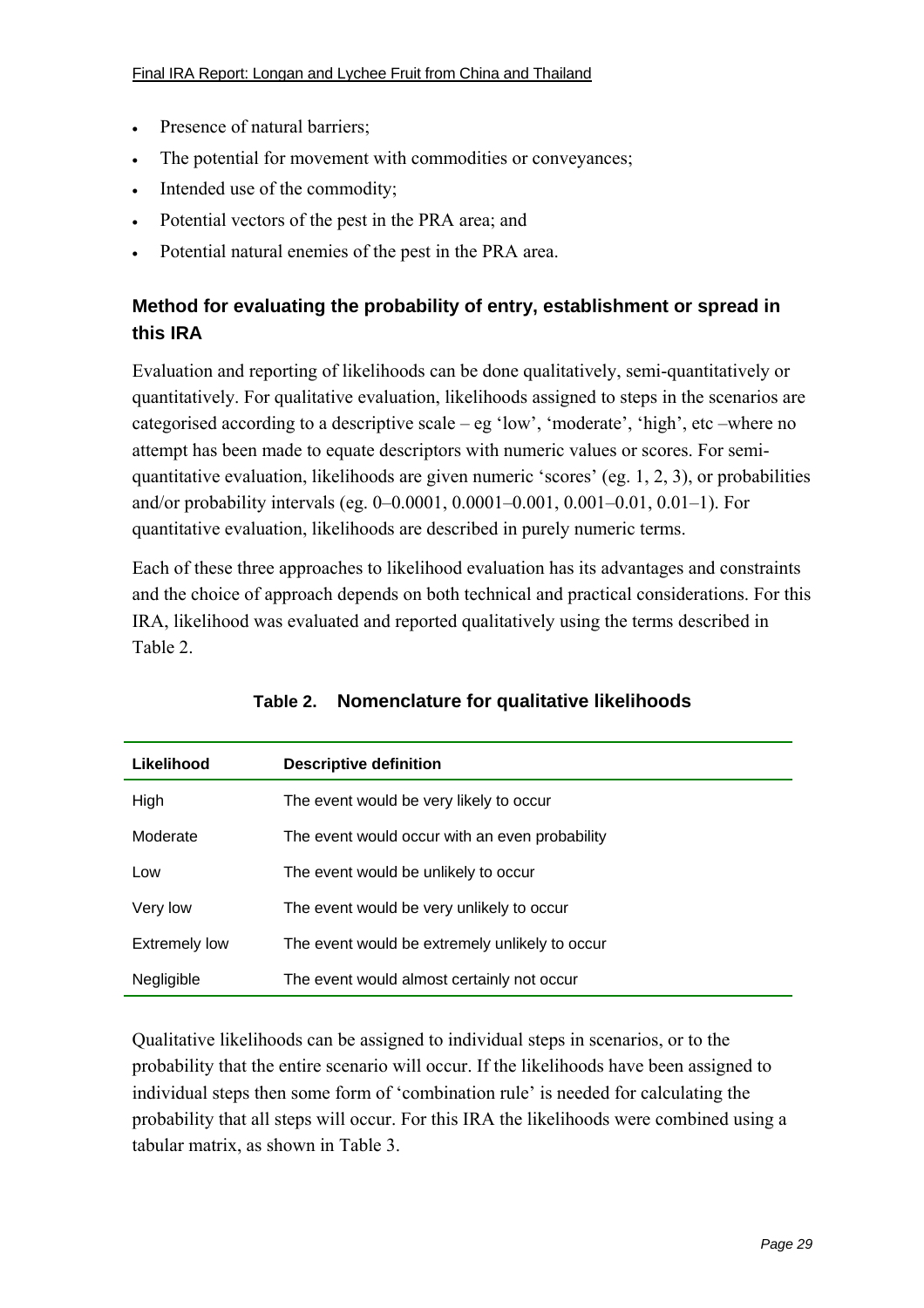|                   | High | <b>Moderate</b> | Low    | V. Low | E. Low     | <b>Negligible</b> |
|-------------------|------|-----------------|--------|--------|------------|-------------------|
| <b>High</b>       | High | Moderate        | Low    | V. Low | E. Low     | Negligible        |
| <b>Moderate</b>   |      | Low             | Low    | V. Low | E. Low     | Negligible        |
| Low               |      |                 | V. Low | V. Low | E. Low     | Negligible        |
| <b>Very low</b>   |      |                 |        | E. Low | E. Low     | Negligible        |
| E. low            |      |                 |        |        | Negligible | Negligible        |
| <b>Negligible</b> |      |                 |        |        |            | Negligible        |

**Table 3. A matrix of 'rules' for combining descriptive likelihoods** 

In this IRA, qualitative likelihoods were assigned to the probability of entry (comprising an importation step and a distribution step), the probability of establishment and the probability of spread. In other IRAs it may be considered relevant to assign qualitative likelihoods to additional steps. This would depend on the complexity of the issue and the information that was available. For example, within the importation step, separate qualitative likelihoods could be assigned to the probabilities that source fruit is infested, that the pest survives packinghouse procedures and that it survives storage and transport.

The procedure for combining likelihoods is illustrated in Table 4. A likelihood is assigned to the probability of importation (low) and the probability of distribution (moderate) then they are combined to give the probability of entry (low). The likelihoods are combined using the 'rules' provided in Table 3. The probability of entry is then combined with the likelihoods assigned to the probability of establishment (high) and probability of spread (very low) to give the overall probability of entry, establishment and spread (very low).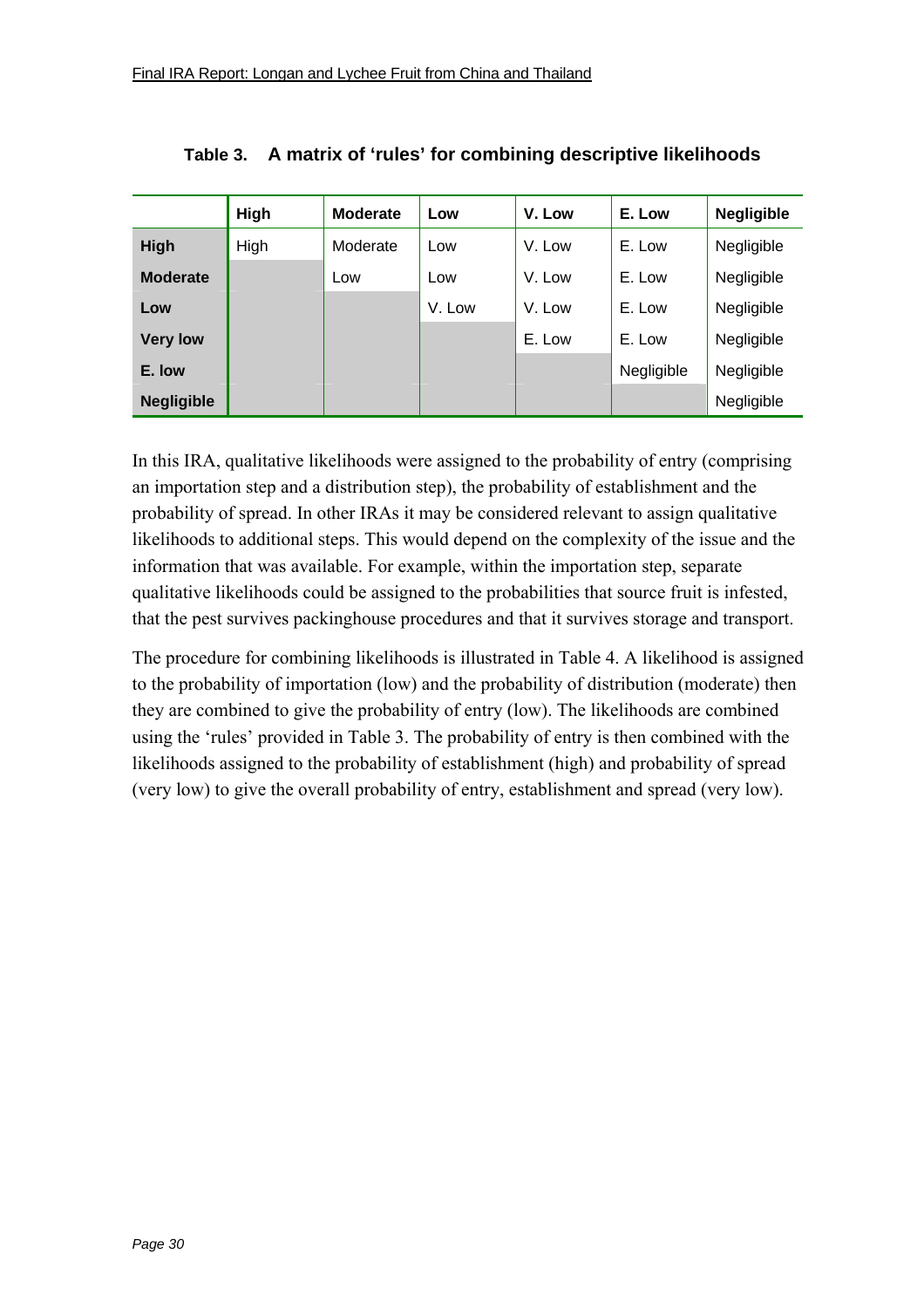| <b>Step</b>                                                  | Qualitative<br>descriptor | <b>Product of</b><br>likelihoods |
|--------------------------------------------------------------|---------------------------|----------------------------------|
| Probability of importation                                   | Low                       |                                  |
| Probability of distribution                                  | Moderate                  |                                  |
| $\ldots$ $\rightarrow$ Probability of entry                  | ……………………    →             | Low                              |
| Probability of establishment                                 | High $\rightarrow$ Low    |                                  |
| Probability of spread                                        | V. Low                    |                                  |
| $\rightarrow$ Probability of entry, establishment and spread | →                         | V. Low                           |

#### Table 4. Qualitative evaluation of the imported fruit scenario

#### **Assessment of consequences**

The basic requirements for the assessment of consequences are described in the SPS Agreement with Article 5.3 stating that

"Members shall take into account as relevant economic factors: the potential damage in terms of loss of production or sales in the event of the entry, establishment or spread of a pest or disease; the costs of control or eradication in the territory of the importing Member; and the relative cost-effectiveness of alternative approaches to limiting risks"

Assessment of consequences is also referred to Annex A of the SPS Agreement in the definition of risk assessment:

"The evaluation of the likelihood of entry, establishment or spread of a pest or disease within the Territory of an importing Member according to the sanitary or phytosanitary measures which might be applied, and of the associated potential biological and economic consequences"

Further detail on assessing these "relevant economic factors" or "associated potential biological and economic consequences" for plant-based analysis is given under the "potential economic consequences" section in ISPM 11<sup>3</sup>. This ISPM separates the consequences into "direct" and "indirect" and provides examples of factors to consider within each. These examples are listed below under the headings where they may be considered in an IRA. This is followed by a description of the methodology used in this  $IRA$ 

<sup>&</sup>lt;sup>3</sup> A revised version of ISPM 11 was released in April 2003. The supplement on analysis of environmental risks endorsed by the ICPM has been integrated into ISPM 11 to produce ISPM No. 11 Rev. 1.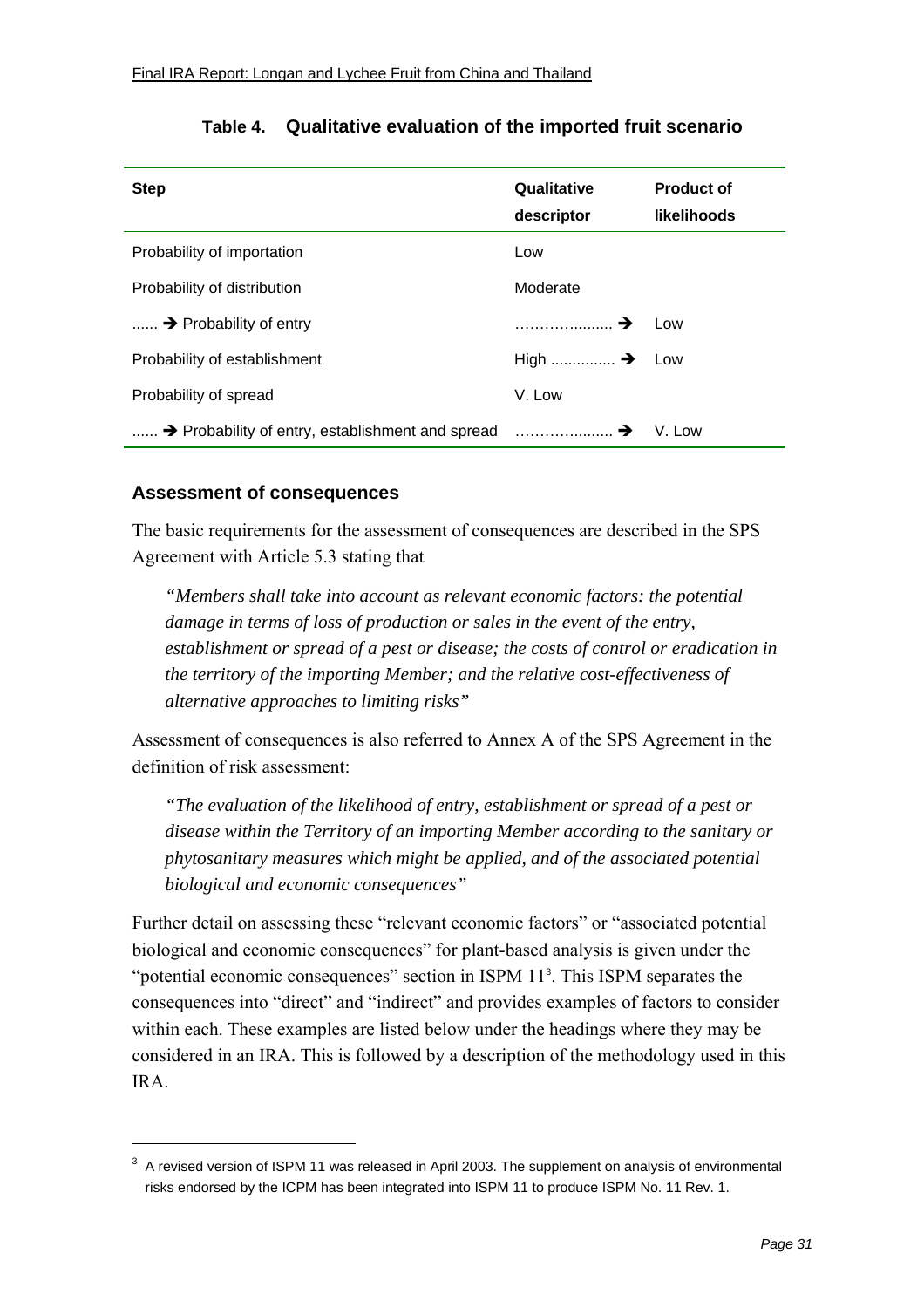In this IRA, the term "consequence" is used to reflect the "relevant economic factors"/ "associated potential biological and economic consequences" and "potential economic consequences" terms as used in the SPS Agreement and ISPM 11 respectively.

#### **Direct pest effects**

#### *Plant life or health*

Examples from ISPM 11 that could be considered for the direct consequences on plant life or health:

- Known or potential host plants;
- Types, amount and frequency of damage;
- Crop losses, in yield and quality;
- Biotic factors (e.g. adaptability and virulence of the pest) affecting damage and losses;
- Abiotic factors (e.g. climate) affecting damage and losses;
- Rate of spread;
- Rate of reproduction;
- Control measures (including existing measures), their efficacy and cost;
- Effect of existing production practices; and
- Environmental effects.

#### *Any other aspects of the environment*

Examples from ISPM 11 that could be considered for the direct consequences on any other aspects of the environment:

- Environmental effects *(listed as a general example in ISPM 11);*
- Reduction of keystone plant species;
- Reduction of plant species that are major components of ecosystems (in terms of abundance or size), and endangered native plant species (including effects below species level where there is evidence of such effects being significant); and
- Significant reduction, displacement or elimination of other plant species.

#### **Indirect pest effects**

#### *Eradication, control etc*

Examples from ISPM 11 that could be considered for the indirect consequences on eradication, control etc:

- Changes to producer costs or input demands, including control costs;
- Feasibility and cost of eradication or containment;
- Capacity to act as a vector for other pests; and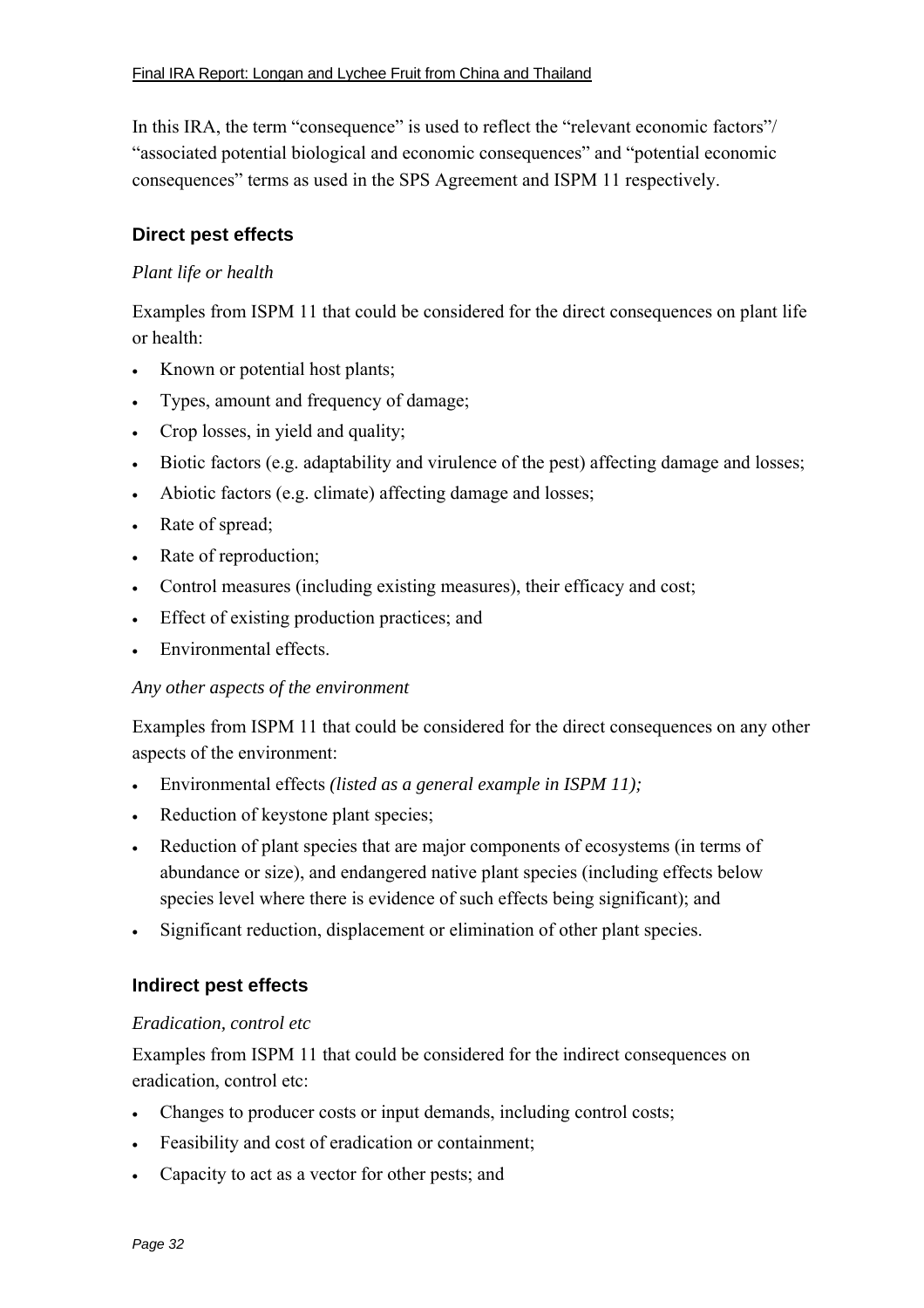• Resources needed for additional research and advice.

#### *Domestic trade* & *International trade*

Examples from ISPM 11 that could be considered for the indirect consequences on domestic and international trade (the two are considered separately):

- Effects on domestic and export markets, including particular effects on export market access; and
- Changes to domestic or foreign consumer demand for a product resulting from quality changes.

#### *Environment*

Examples from ISPM 11 that could be considered for the indirect consequences on the environment:

- Environmental and other undesired effects of control measures;
- Social and other effects (e.g. tourism);
- Significant effects on plant communities;
- Significant effects on designated environmentally sensitive or protected areas;
- Significant change in ecological processes and the structure, stability or processes of an ecosystem (including further effects on plant species, erosion, water table changes, increased fire hazard, nutrient cycling, etc);
- Effects on human use (e.g. water quality, recreational uses, tourism, animal grazing, hunting, fishing); and
- Costs of environmental restoration.

# **Method for assessing consequences in this IRA**

The relevant examples of direct and indirect consequences from ISPM 11 are considered for each of the broad groups (as listed above) and estimates of the consequences are assigned. The broad groups are shown in table form in the ëRisk Assessments for Quarantine Pests' section of this document.

The direct and indirect consequences are estimated based on four geographic levels. The terms 'local', 'district', 'regional' and 'national' are defined as:

*Local*: an aggregate of households or enterprises — e.g. a rural community, a town or a local government area

*District*: a geographically or geopolitically associated collection of aggregates — generally a recognised section of a state, such as the 'North West Slopes and Plains' or 'Far North Oueensland'

*Region*: a geographically or geopolitically associated collection of districts — generally a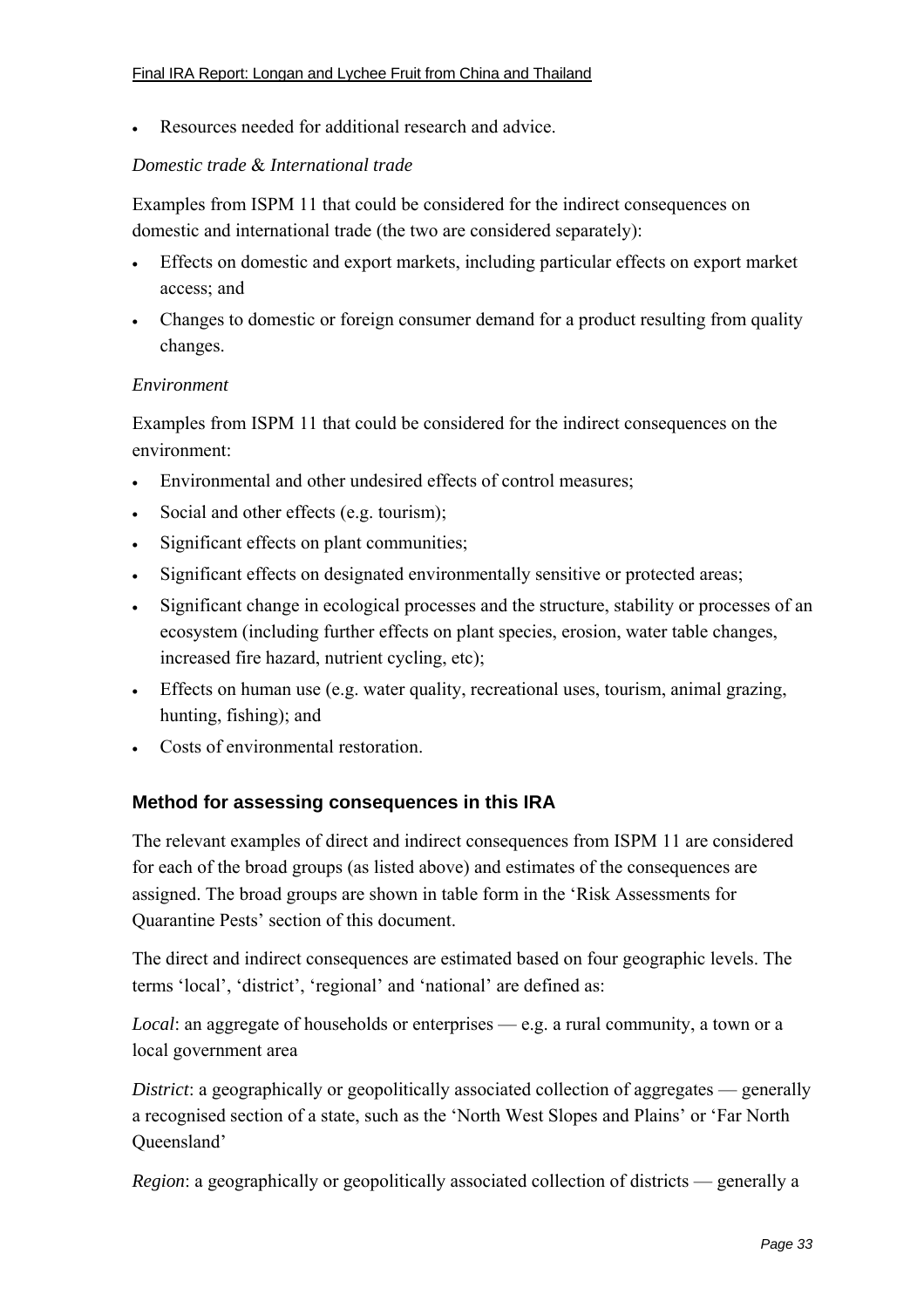state, although there may be exceptions with larger states such as Western Australia

#### *National*: Australia-wide

The consequence is described as 'unlikely to be discernible', of 'minor significance', significant' or 'highly significant':

- an '*unlikely to be discernible*' consequence is not usually distinguishable from normal day-to-day variation in the criterion;
- a consequence of *'minor significance'* is not expected to threaten economic viability, but would lead to a minor increase in mortality/morbidity or a minor decrease in production. For non-commercial factors, the consequence is not expected to threaten the intrinsic 'value' of the criterion — though the value of the criterion would be considered as 'disturbed'. Effects would generally be reversible;
- a 'significant' consequence would threaten economic viability through a moderate increase in mortality/morbidity, or a moderate decrease in production. For noncommercial factors, the intrinsic 'value' of the criterion would be considered as significantly diminished or threatened. Effects may not be reversible; and
- a *'highly significant'* consequence would threaten economic viability through a large increase in mortality/morbidity, or a large decrease in production. For non-commercial factors, the intrinsic 'value' of the criterion would be considered as severely or irreversibly damaged.

The values are translated into a qualitative score  $(A-F)$  using the schema outlined in Table 5).

|                      | F            | -                        | ۰                             |                               | Highly significant            |  |
|----------------------|--------------|--------------------------|-------------------------------|-------------------------------|-------------------------------|--|
| score<br>Consequence | E            | $\overline{\phantom{a}}$ | ٠                             | Highly significant            | Significant                   |  |
|                      | D            | $\overline{\phantom{0}}$ | Highly significant            | Significant                   | Minor                         |  |
|                      | $\mathsf{C}$ | Highly significant       | Significant                   | Minor                         | Unlikely to be<br>discernible |  |
|                      | B            | Significant              | Minor                         | Unlikely to be<br>discernible | Unlikely to be<br>discernible |  |
|                      | A            | Minor                    | Unlikely to be<br>discernible | Unlikely to be<br>discernible | Unlikely to be<br>discernible |  |
|                      |              | Local                    | <b>District</b>               | Regional                      | <b>National</b>               |  |
| Level                |              |                          |                               |                               |                               |  |

# **Table 5. The assessment of local, district, regional and national consequences**

The overall consequence for each pest was achieved by combining the qualitative scores  $(A-F)$  for each direct and indirect consequence using a series of decision rules. These rules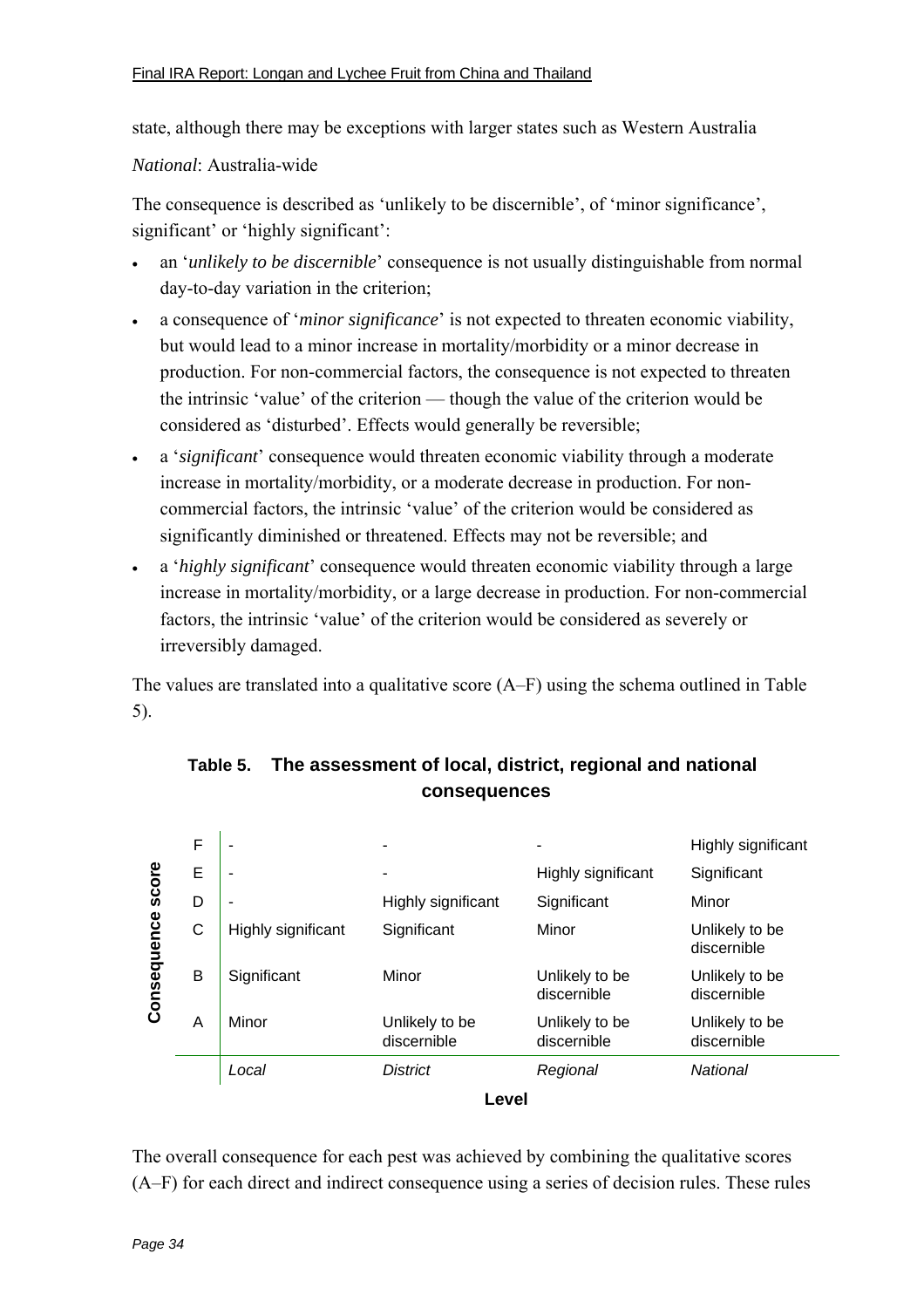are mutually exclusive, and were addressed in the order that they appeared in the list  $\overline{\phantom{a}}$  for example, if the first rule did not apply, the second rule was considered. If the second rule did not apply, the third rule was considered and so on until one of the rules applied:

- Where the consequences of a pest with respect to any direct or indirect criterion is 'F', the overall consequences are considered to be 'extreme'.
- Where the consequences of a pest with respect to more than one criterion is  $E'$ , the overall consequences are considered to be 'extreme'.
- Where the consequences of a pest with respect to a single criterion is  $E'$  and the consequences of a pest with respect to each remaining criterion is  $D'$ , the overall consequences are considered to be 'extreme'.
- Where the consequences of a pest with respect to a single criterion is  $E'$  and the consequences of a pest with respect to remaining criteria is not unanimously 'D', the overall consequences are considered to be 'high'.
- Where the consequences of a pest with respect to all criteria is  $D^{\prime}$ , the overall consequences are considered to be 'high'.
- Where the consequences of a pest with respect to one or more criteria is  $D$ , the overall consequences are considered to be 'moderate'.
- Where the consequences of a pest with respect to all criteria is  $\mathcal{C}$ , the overall consequences are considered to be 'moderate'.
- Where the consequences of a pest with respect to one or more criteria are considered  $^{\circ}$ C', the overall consequences are considered to be 'low'.
- Where the consequences of a pest with respect to all criteria are  $B'$ , the overall consequences are considered to be 'low'.
- Where the consequences of a pest with respect to one or more criteria are considered  $B'$ , the overall consequences are considered to be 'very low'.
- Where the consequences of a pest with respect to all criteria is  $A^{\prime}$ , the overall consequences are considered to be 'negligible'.

# **Method for determining the unrestricted risk estimate**

The unrestricted risk estimate for each pest is determined by combining the likelihood estimates of entry, of establishment and of spread with the overall potential consequences. This is done using the risk estimation matrix (see Table 1). The unrestricted risk is then compared with Australia's ALOP to determine the need for appropriate risk management measures.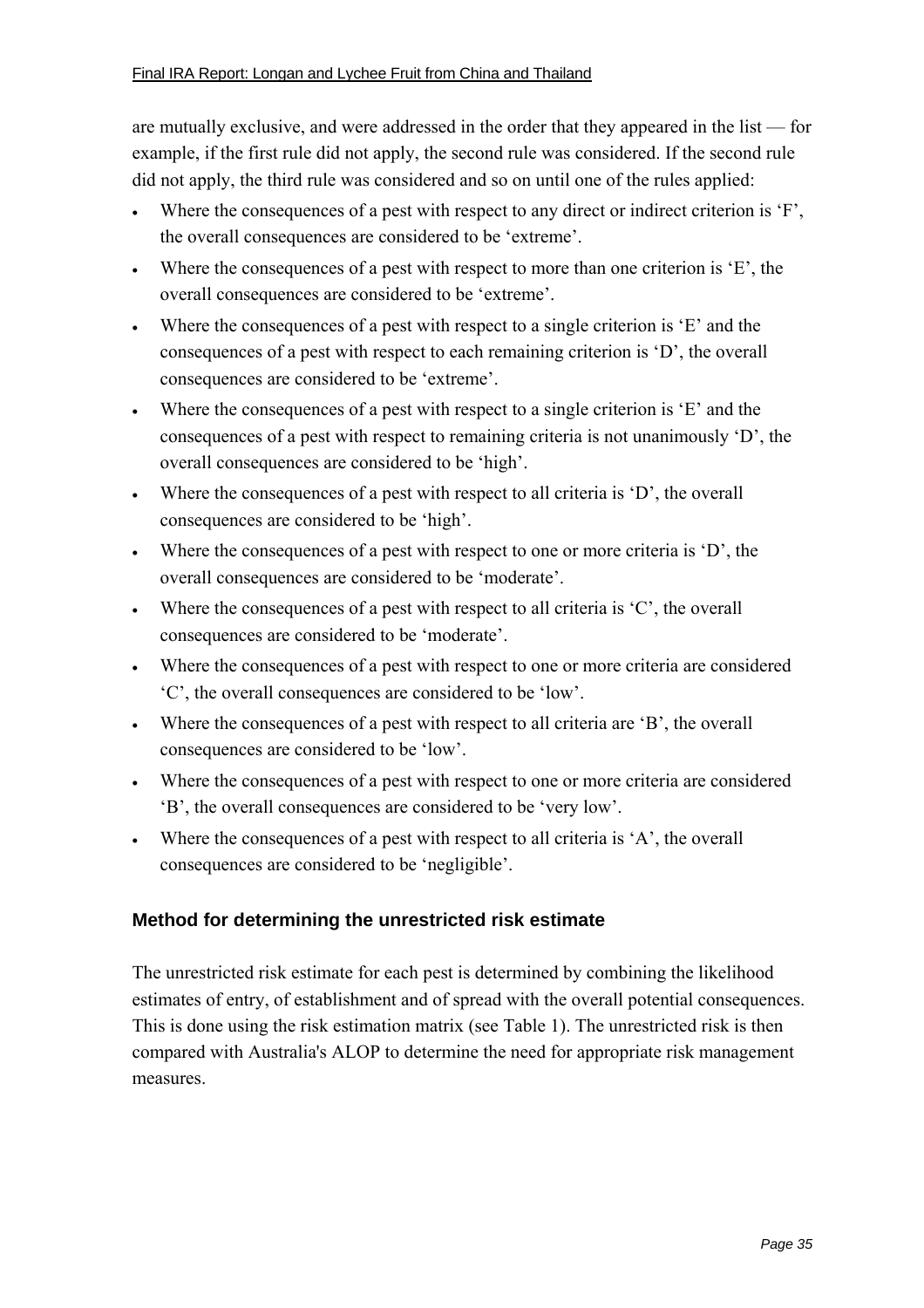# **STAGE 3: PEST RISK MANAGEMENT**

The conclusions from pest risk assessment are used to decide whether risk management is required and if so, the strength of measures to be used. Since zero-risk is not a reasonable option, the guiding principle for risk management is to manage risk to achieve the required degree of safety that can be justified and is feasible within the limits of available options and resources. Pest risk management (in the analytical sense) is the process of identifying ways to react to a perceived risk, evaluating the efficacy of these actions, and identifying the most appropriate options.

Overall risk is determined by the examination of the outputs of the assessments of the probability of entry, establishment or spread and the consequence. If the risk is found to be unacceptable, then the first step in risk management is to identify possible phytosanitary measures that will reduce the risk to, or below, an acceptable level.

ISPM 11 provides details on the identification and selection of appropriate risk management options and notes that the choice of measures should be based on their effectiveness in reducing the probability of introduction of the pest.

Examples given of measures commonly applied to traded commodities include:

- *Options for consignments* e.g. inspection or testing for freedom, prohibition of parts of the host, a pre-entry or post-entry quarantine system, specified conditions on preparation of the consignment, specified treatment of the consignment, restrictions on end use, distribution and periods of entry of the commodity.
- *Options preventing or reducing infestation in the crop e.g. treatment of the crop.* restriction on the composition of a consignment so it is composed of plants belonging to resistant or less susceptible species, harvesting of plants at a certain age or specified time of the year, production in a certification scheme.
- *Options ensuring that the area, place or site of production or crop is free from the pest* – e.g. pest-free area, pest-free place of production or pest-free production site.
- *Options for other types of pathways* e.g. consider natural spread, measures for human travellers and their baggage, cleaning or disinfestation of contaminated machinery.
- *Options within the importing country*  $-e.g.$  surveillance and eradication programs.
- *Prohibition of commodities*  $-e.g.$  if no satisfactory measure can be found.

The result of the pest risk management procedure will be either that no measures are identified which are considered appropriate or the selection of one or more management options that have been found to lower the risk associated with the pest(s) to an acceptable level. These management options form the basis of phytosanitary regulations or requirements.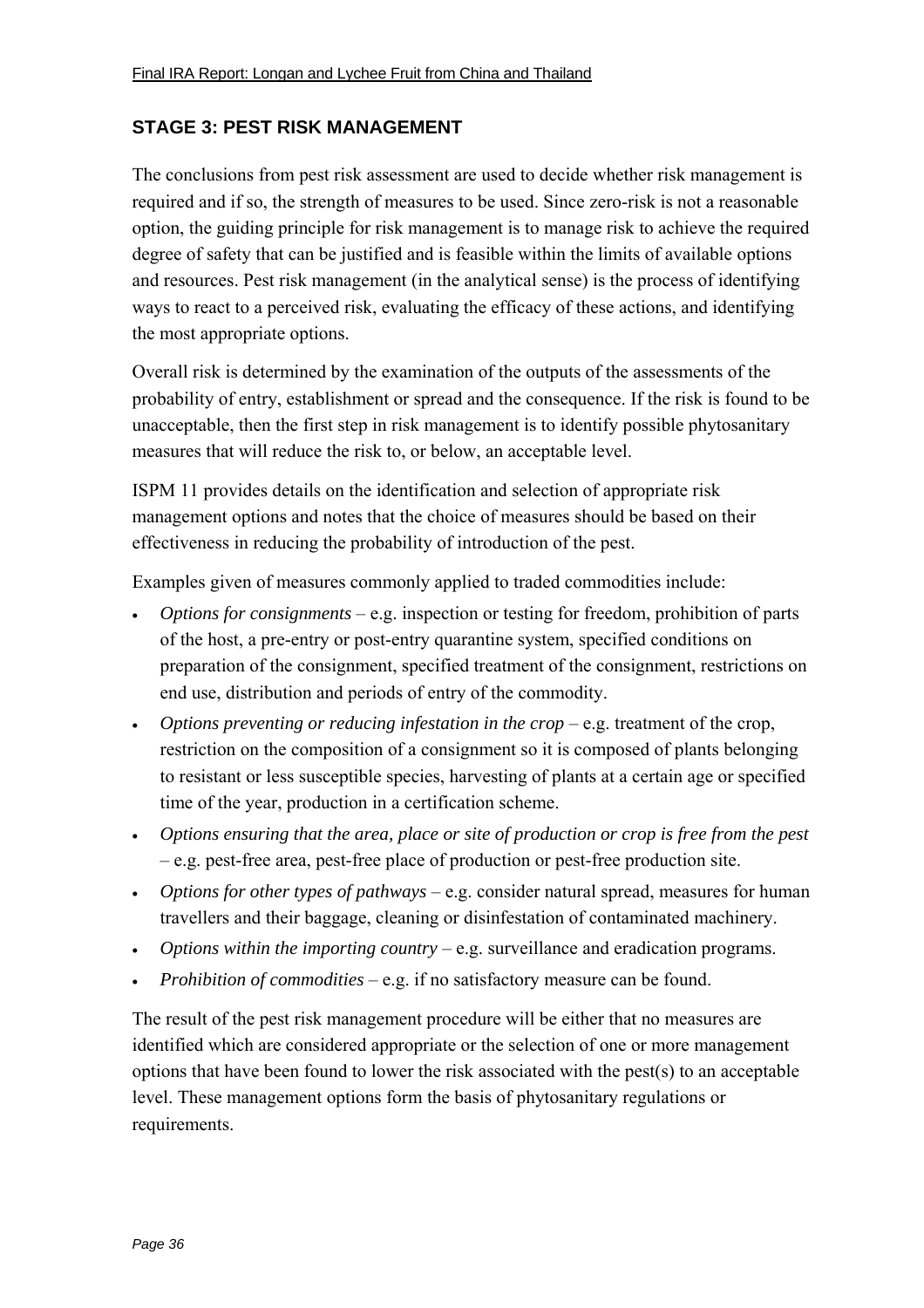## **Method for pest risk management in this IRA**

The unrestricted risk estimate for each pest is determined by combining the overall estimate for 'entry, establishment and spread potential' with the overall expected consequence using a risk estimate matrix (Table 1). The requirement for risk management is then determined by comparing the unrestricted risk estimate with Australia's ALOP. Australia's ALOP is represented in this matrix by the row of cells marked 'very low risk'.

Where the estimate of unrestricted risk does not exceed Australia's ALOP, risk management is not required. Where the unrestricted risk estimate exceeds Australia's ALOP, risk management measures are required to reduce the risk to an acceptable level. Using this risk estimation matrix, risk management measures are required when the unrestricted risk estimate is low, moderate, high or extreme. Risk management measures are not required when the unrestricted risk estimate is very low or negligible.

Risk management measures are identified for each pest as required and are presented in the Kisk Management' section of this document. The phytosanitary regulations based on these measures are presented in the 'Import Conditions' section of this document.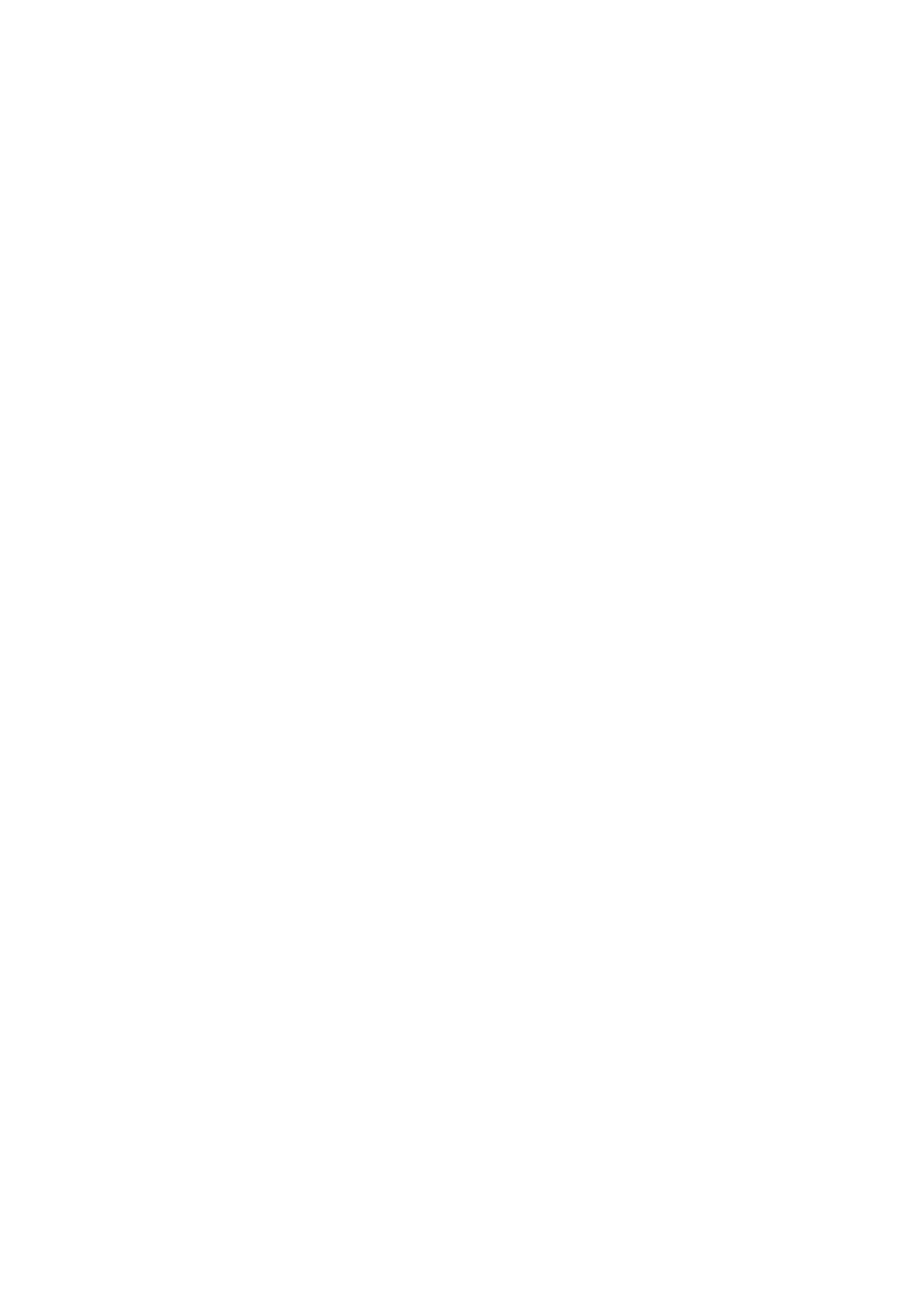# **PROPOSAL TO IMPORT FRESH LONGAN AND LYCHEE FRUIT FROM CHINA AND THAILAND**

#### **BACKGROUND**

Plant Quarantine Policy Memorandum (PQPM) 2000/05 of 28 April 2000 advised stakeholders that an IRA for the importation of fresh longan and lychee fruit from the People's Republic of China had commenced.

Biosecurity Australia notified stakeholders of the availability of a technical issues paper for this IRA in Plant Biosecurity Policy Memorandum (PBPM) 2003/08 of 14 March 2003, and invited comments from stakeholders. The technical issues paper included background to the IRA and preliminary results of pest categorisation.

In May 2003, the Thailand Department of Agriculture (DOA), formally requested that Biosecurity Australia consider access for fresh longan and lychee fruit from Thailand and provided a comprehensive technical market access submission, including detailed pest lists.

Biosecurity Australia conducted a preliminary assessment of the pest lists provided by Thailand and concluded that they were sufficiently similar to the Chinese lists to be considered within the existing IRA. PBPM 2003/17 of 23 June 2003 advised stakeholders of the inclusion of Thailand's access request in the IRA on fresh longan and lychee fruit from China.

A draft IRA report was released on 29 August 2003 (PBPM 2003/25) and stakeholders were requested to provide comments within 60 days of release. Biosecurity Australia received comments from six stakeholders. Stakeholder comments were considered and incorporated into the final IRA report where appropriate and relevant.

Biosecurity Australia held a meeting with stakeholders in Cairns, Queensland on 30 September 2003 to discuss the draft IRA report for fresh longan and lychee fruit from China and Thailand. Biosecurity Australia provided stakeholders with a copy of the minutes of this workshop in PBPM 2003/31 of 24 October 2003.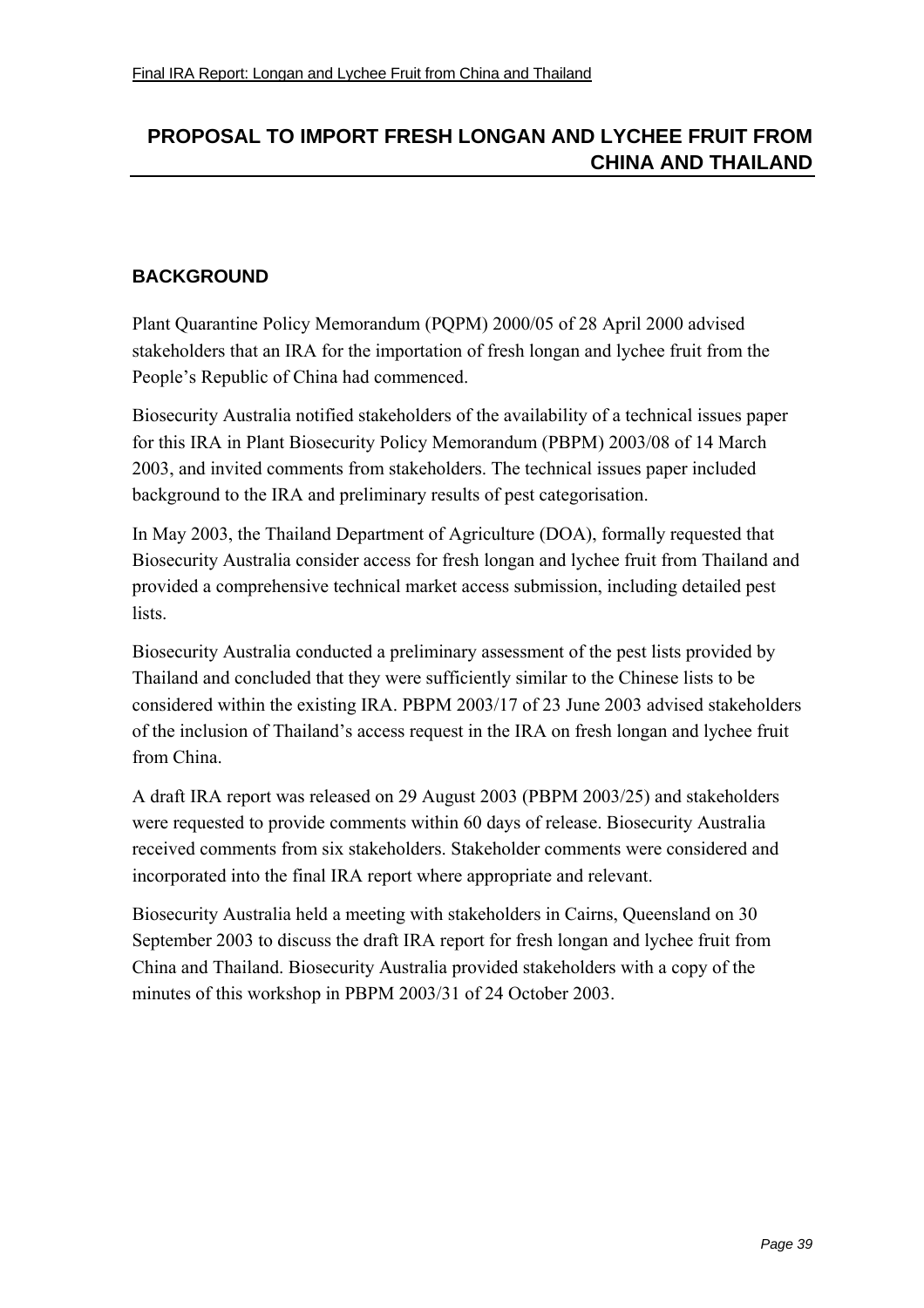# **ADMINISTRATION**

## **Timetable**

The section "Further steps in the Import Risk Analysis process" presented later in this report lists the steps for completion of this IRA.

# **Scope**

This IRA considers quarantine risks that may be associated with fresh longan and lychee fruit imported from China and Thailand into Australia for human consumption. In the IRA, fresh longan fruit is defined as mature detached fruit or mature fruit on the panicle (fruiting stems 10-15 cm in length and 3-4 mm in diameter (USDA, 1999)) of *Dimocarpus longan* Lour., and fresh lychee fruit as mature detached fruit of *Litchi chinensis* Sonn., excluding other plant parts. The produce will have been cultivated, harvested, packed and transported to Australia under commercial conditions.

# **AUSTRALIA'S CURRENT QUARANTINE POLICY FOR IMPORTS OF FRESH LONGAN AND LYCHEE FRUIT**

#### **International arrangements**

Currently, Australia allows the importation of fresh lychee fruit from South Africa.

The import conditions for South African lychees are that the fruit must have been cold treated with the flesh temperature at  $-0.5^{\circ}$ C  $\pm$  0.5°C for not less than 24 consecutive days.

A Phytosanitary Certificate containing the following statement must accompany each consignment:

<sup>*"*The fruit has been cold treated at -0.5  $\mathcal{C}$  for 24 days".</sup>

If live quarantine pests or contaminants are found, the imported consignment must be treated, re-exported or destroyed using an AQIS-approved method.

Further details of the import requirements for lychee from South Africa are available on the AQIS Import Conditions (ICON) website http://www.aqis.gov.au/icon.

Australia currently has no quarantine policy for the importation of fresh longan fruit from any country.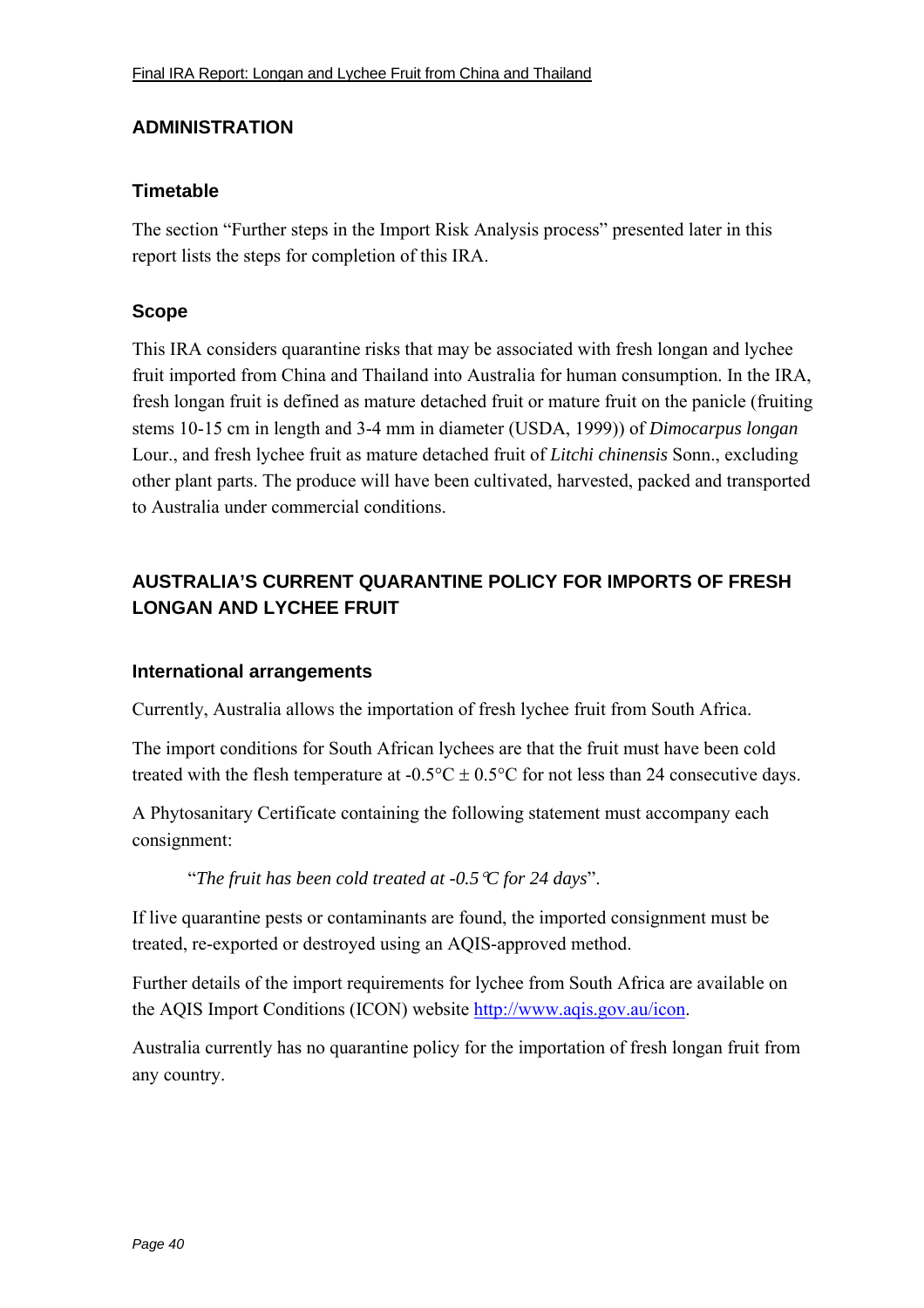# **Domestic arrangements**

The Commonwealth Government is responsible for regulating the movement of plants and plant products into and out of Australia. However, the State and Territory Governments are primarily responsible for plant health controls within Australia. Legislation relating to resource management or plant health may be used by State and Territory Government agencies to control the interstate movement of plants and their products.

A number of regulations have specific conditions or restrictions on the interstate movement of fresh longan and lychee fruit within Australia. States accept that longan and lychee with unbroken skin are conditional non-hosts for Queensland fruit fly (*Bactrocera tryoni*) under the Interstate Certification Assurance (ICA)-13 scheme. ICA-13 covers approved fruit of durian, jaboticaba, jackfruit, longan, lychee, mangosteen, rambutan and pomegranate with unbroken skin. [Broken skin means any crack, split, pulled stem, puncture or other break of skin that penetrates through to the flesh.]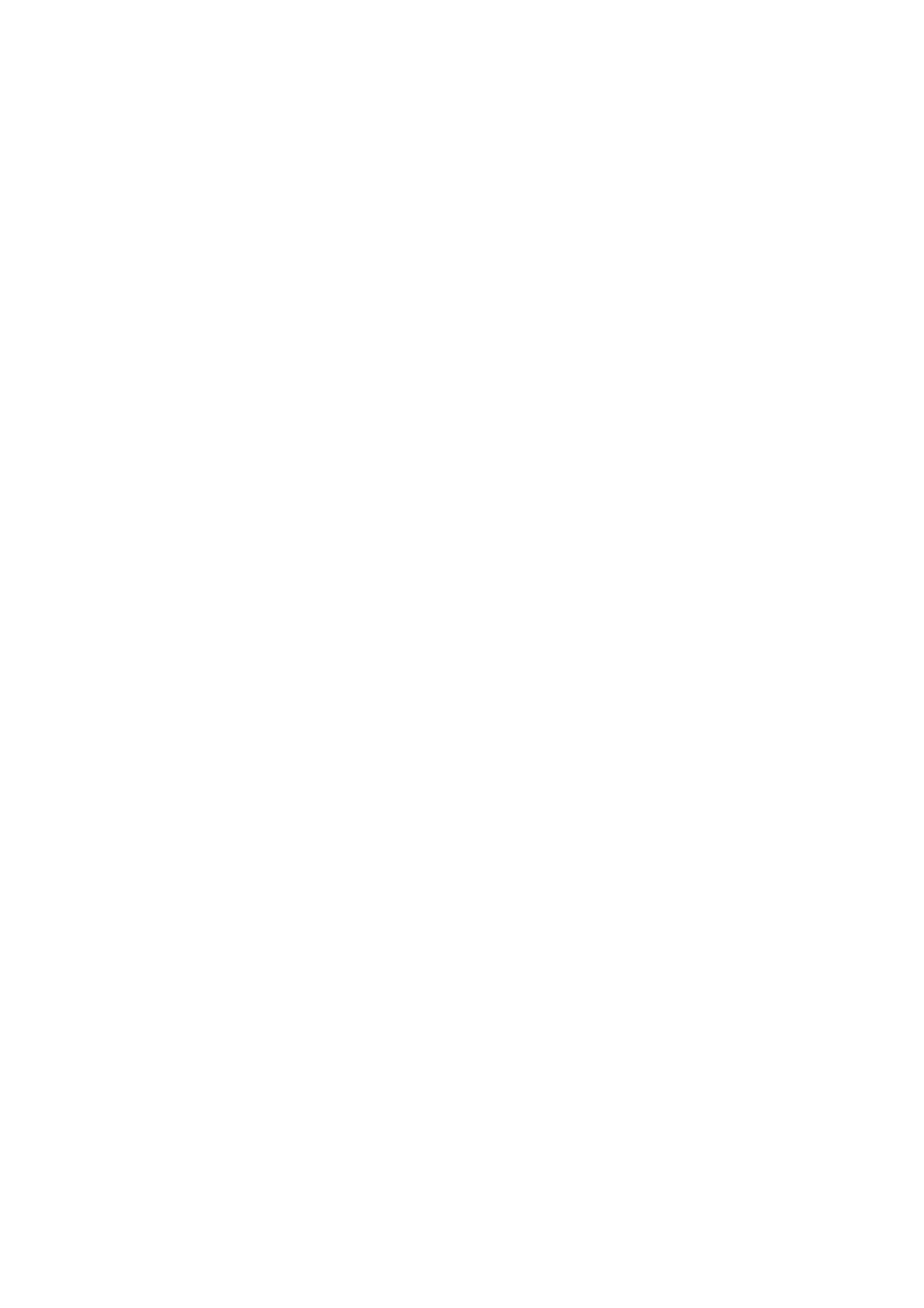# **PEST CATEGORISATION**

For this IRA, pest categorisation was conducted using the method described in the 'Method for Pest Risk Analysis' section of this document. Pests of longan and lychee were categorised according to their presence or absence in Australia, their association with the pathway under consideration in this IRA (i.e. in association with mature, detached longan fruit or mature longan fruit on the panicle, or mature detached lychee fruit) (Appendix 1 in part B of this final IRA report). Potential quarantine pests were then considered further on their potential for establishment and spread and their potential consequences (Appendix 2 in part B of this final IRA report). These criteria were used to categorise and subsequently identify the quarantine pests of longan and lychee fruit from China and Thailand.

Following comments received from stakeholders on the draft IRA report and further review of available literature, the list of potential quarantine pests was revised (Appendix 1). Plant pests (weeds) were not considered to be potential pests for orchard tree crops of longan or lychee as the structure of the fruit is not a receptacle for weed seeds. A number of pests listed in Appendix 1 are considered to be present in Australia but absent from Western Australia.

Table 6 presents a list of the twenty-six quarantine pests for longan and lychee from China and Thailand. The detailed risk assessments for these quarantine pests are presented in the next section.

| <b>Scientific name</b>            | <b>Common name</b>    | <b>Host</b> | <b>Distribution</b> |
|-----------------------------------|-----------------------|-------------|---------------------|
| <b>ARTHROPODA</b>                 |                       |             |                     |
| <b>Coleoptera (beetles)</b>       |                       |             |                     |
| <i>Maladera castanea</i> (Arrow)  | Asiatic garden beetle | Longan      | China               |
| [Coleoptera: Scarabaeidae]        |                       | Lychee      |                     |
| Oxycetonia jucunda Faldermann     | Citrus flower chafer  | Longan      | China               |
| [Coleoptera: Scarabaeidae]        |                       | Lychee      |                     |
| Popillia mutans Newman            | Scarab beetle         | Longan      | China               |
| [Coleoptera: Scarabaeidae]        |                       | Lychee      |                     |
| Popillia quadriguttata Fabricius  | Scarab beetle         | Longan      | China               |
| [Coleoptera: Scarabaeidae]        |                       | Lychee      |                     |
| <i>Potosia brevitarisis</i> Lewis | Flower beetle         | Lychee      | China               |
| [Coleoptera: Scarabaeidae]        |                       |             |                     |
| Protaetia fusca (Herbst)          | Mango flower beetle   | Longan      | China               |

|  | Table 6. Quarantine pests for longan and lychee from China and Thailand |  |  |  |  |  |
|--|-------------------------------------------------------------------------|--|--|--|--|--|
|--|-------------------------------------------------------------------------|--|--|--|--|--|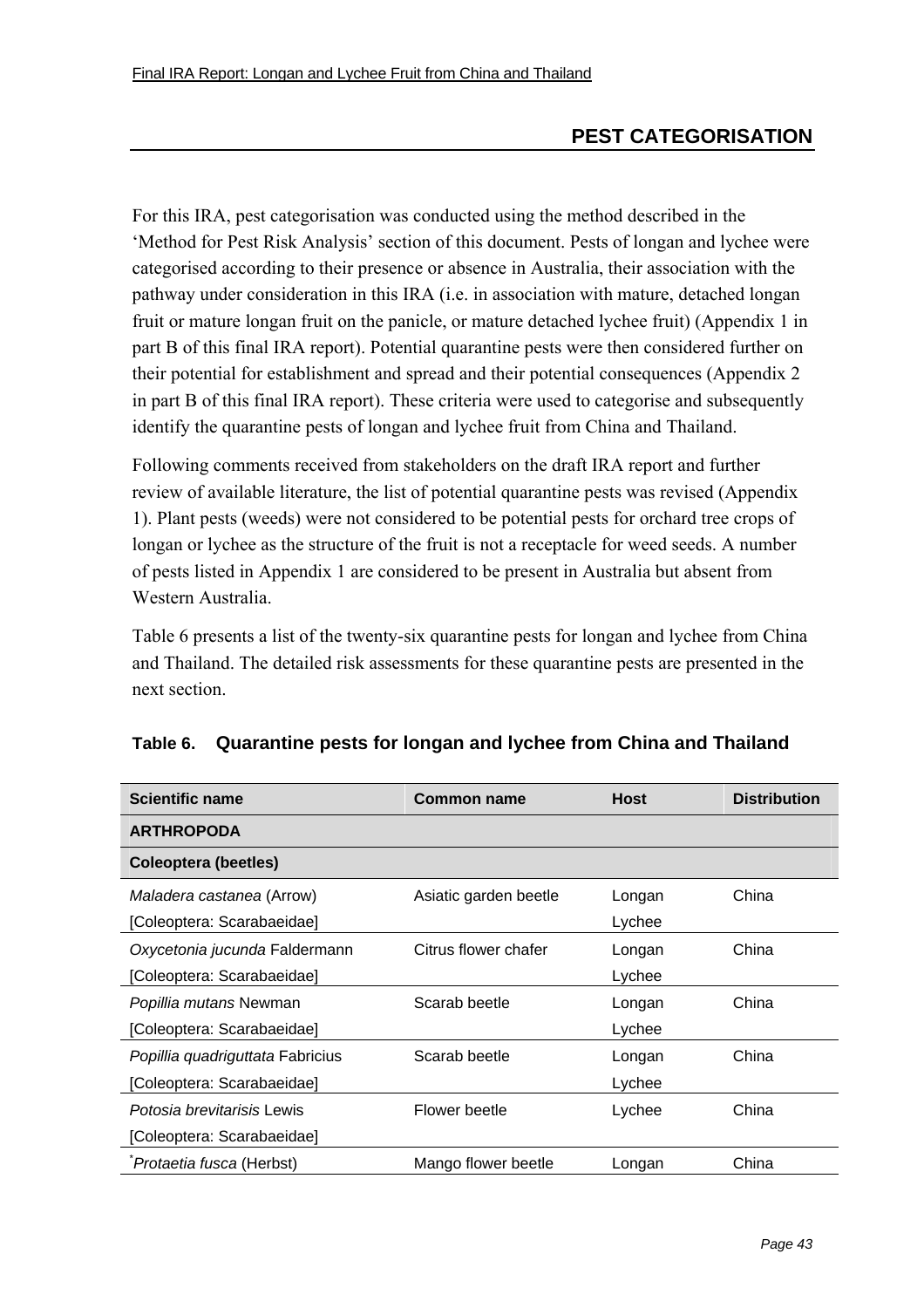# Final IRA Report: Longan and Lychee Fruit from China and Thailand

| <b>Scientific name</b>                                                              | <b>Common name</b>        | <b>Host</b> | <b>Distribution</b> |
|-------------------------------------------------------------------------------------|---------------------------|-------------|---------------------|
| [Coleoptera: Scarabaeidae]                                                          |                           | Lychee      |                     |
| Protaetia nitididorsis (Fairmaire)                                                  | Scarab beetle             | Longan      | China               |
| [Coleoptera: Scarabaeidae]                                                          |                           | Lychee      |                     |
| Xylotrupes mniszechi Thomson                                                        | Rhinoceros beetle         | Longan      | China               |
| [Coleoptera: Scarabaeidae]                                                          |                           | Lychee      |                     |
| Diptera (true flies; mosquitoes)                                                    |                           |             |                     |
| Bactrocera cucurbitae Coquillet                                                     | Melon fly                 | Lychee      | China               |
| [Diptera: Tephritidae]                                                              |                           |             | Thailand            |
| Bactrocera dorsalis (Hendel)                                                        | Oriental fruit fly        | Longan      | China               |
| [Diptera: Tephritidae]                                                              |                           | Lychee      | Thailand            |
| Hemiptera (aphids; leafhoppers; mealybugs; psyllids; scales; true bugs; whiteflies) |                           |             |                     |
| Coccus viridis Green                                                                | Green coffee scale        | Longan      | China               |
| [Hemiptera: Coccidae]                                                               |                           | Lychee      |                     |
| Drepanococcus chiton                                                                | Wax scale                 | Longan      | Thailand            |
| [Hemiptera: Coccidae]                                                               |                           |             |                     |
| Ferrisia virgata Cockerell                                                          | Striped mealybug          | Lychee      | China               |
| [Hemiptera: Pseudococcidae]                                                         |                           |             |                     |
| Nezara antennata Scott                                                              | Green stink bug           | Longan      | China               |
| [Hemiptera: Pentatomidae]                                                           |                           | Lychee      |                     |
| Planococcus litchi Cox                                                              | Litchi mealybug           | Lychee      | China               |
| [Hemiptera: Pseudococcidae]                                                         |                           |             | Thailand            |
| Pulvinaria psidii (Maskell)                                                         | Green shield scale        | Longan      | China               |
| [Hemiptera: Coccidae]                                                               |                           | Lychee      |                     |
| Tessaratoma papillosa (Drury)                                                       | Litchi stink bug          | Longan      | China               |
| [Hemiptera: Pentatomidae]                                                           |                           | Lychee      | Thailand            |
| Lepidoptera (butterflies; moths)                                                    |                           |             |                     |
| Adoxophyes cyrtosema Meyrick                                                        | Citrus leaf roller        | Longan      | China               |
| [Lepidoptera: Tortricidae]                                                          |                           | Lychee      |                     |
| Adoxophyes orana Fisher von                                                         | Smaller tea tortrix       | Longan      | China               |
| Röeslerstamm                                                                        |                           | Lychee      |                     |
| [Lepidoptera: Tortricidae]                                                          |                           |             |                     |
| Conopomorpha sinensis Bradley                                                       | Litchi fruit borer        | Longan      | China               |
| [Lepidoptera: Gracillariidae]                                                       |                           | Lychee      | Thailand            |
| Deudorix epijarbas Moore                                                            | Lycaenid fruit borer      | Longan      | China               |
| [Lepidoptera: Lycaenidae]                                                           |                           | Lychee      | Thailand            |
| <b>PATHOGENS</b>                                                                    |                           |             |                     |
| Cylindrocladiella peruviana (Bat., Bez.,<br>& Herrera)                              | Cylindrocladiella disease | Longan      | China               |
| [Mitosporic fungi: Hyphomycetes]                                                    |                           |             |                     |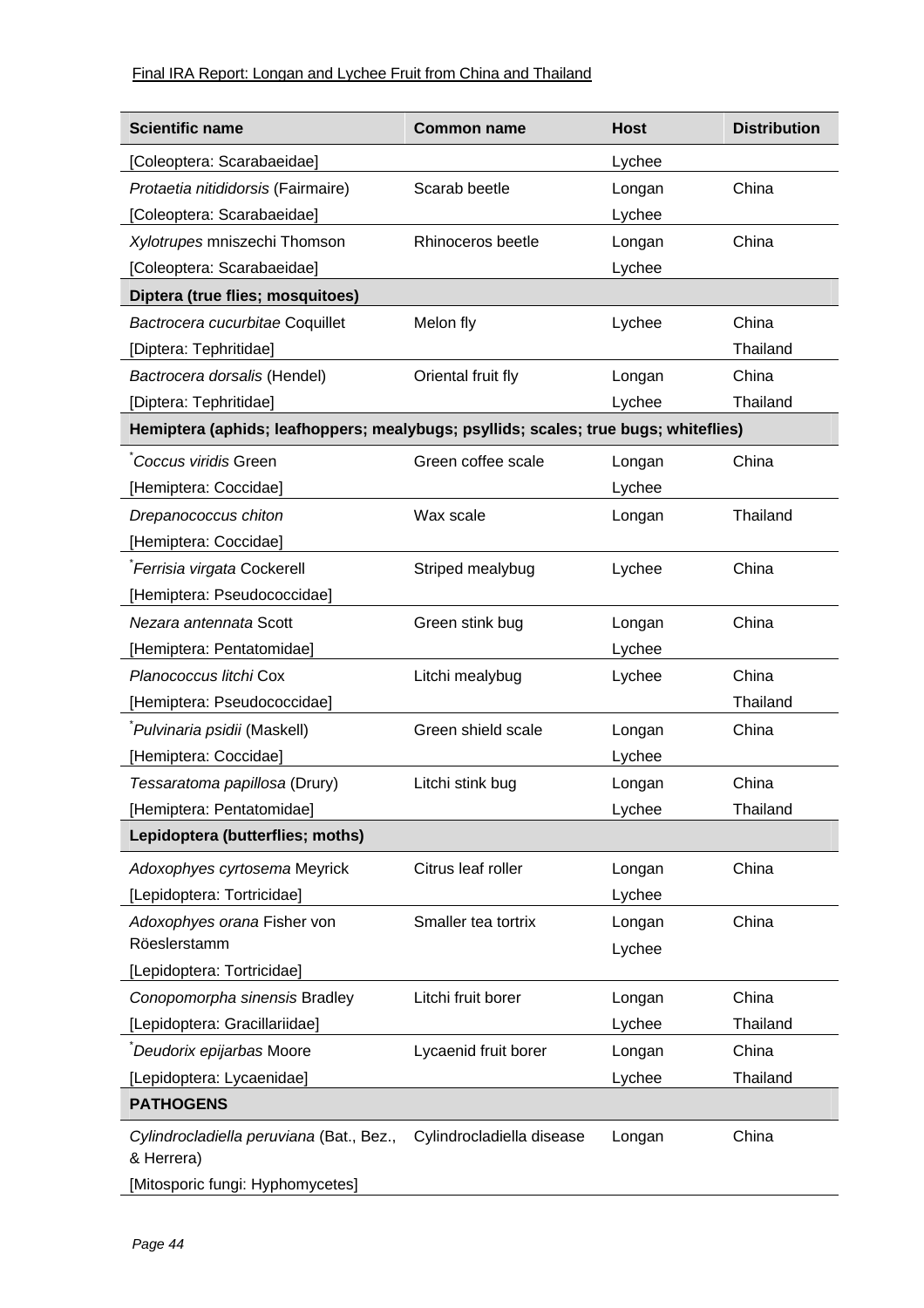Final IRA Report: Longan and Lychee Fruit from China and Thailand

| <b>Scientific name</b>               | Common name                  | <b>Host</b> | <b>Distribution</b> |
|--------------------------------------|------------------------------|-------------|---------------------|
| Peronophythora litchii Chen ex Ko et | Litchi brown blight          | Lychee      | China               |
| al.                                  |                              |             | Thailand            |
| [Pythiales: Pythiaceae]              |                              |             |                     |
| Phomopsis longanae Chi & Jiang       | Fruit blotch, branch         | Longan      | China               |
| [Diaporthales: Valsaceae]            | canker                       | Lychee      |                     |
| Phytophthora palmivora               | Phytophthora fruit rot, leaf | Longan      | Thailand            |
| [Pythiales: Pythiaceae]              | blight, root rot             | Lychee      |                     |
| <b>DISEASES OF UNKNOWN AETIOLOGY</b> |                              |             |                     |
| LWBD Mycoplasma like / filamentous   | Longan witches' broom        | Longan      | Thailand            |
| virus                                | disease                      | Lychee      | China               |

\* WA only – this species is a quarantine pest for the State of Western Australia due to its absence from this State.

# **CHANGES TO PEST CATEGORISATION**

The list of pests in Table 6 differs slightly from that presented in the draft IRA report. This is due to the receipt of additional scientific/technical information on the status of various species in China and Thailand, as well as a reassessment of available scientific literature.

#### **Additional pests for further consideration**

The taxon, *Xylotrupes gideon* (Linnaeus) (rhinoceros beetle), has recently been reclassified to include five additional distinct species (Rowland, 2003). The species *X. mnsizechi* Thomson occurs in south-east Asia and China and is the likely species found on longan and lychee in China and Thailand. The species found in Australia is *X. ulysses* (Guérin-MÈneville). Therefore the species is now a quarantine pest for all of Australia and not only WA, as reported in the draft IRA.

#### **Pests removed from further consideration**

The following arthropod species were removed from the list of pests for further consideration, as Biosecurity Australia concluded after reassessment that they were not associated with fresh longan or lychee fruit in China and/or Thailand.

**Hemiptera:** Mealybugs *Planococcus lilacinus* and *Pseudococcus jackbeardsleyi* are not present in China (Taiwan only) (ScaleNet, 2001) and there are no records of these mealybugs on longan or lychee in Thailand. Therefore, they have been removed from the pest list. *Ferrisia virgata*, although recorded on longan and lychee in China, is not recorded specifically on lychee in Thailand and has been removed as a quarantine pest for Thailand.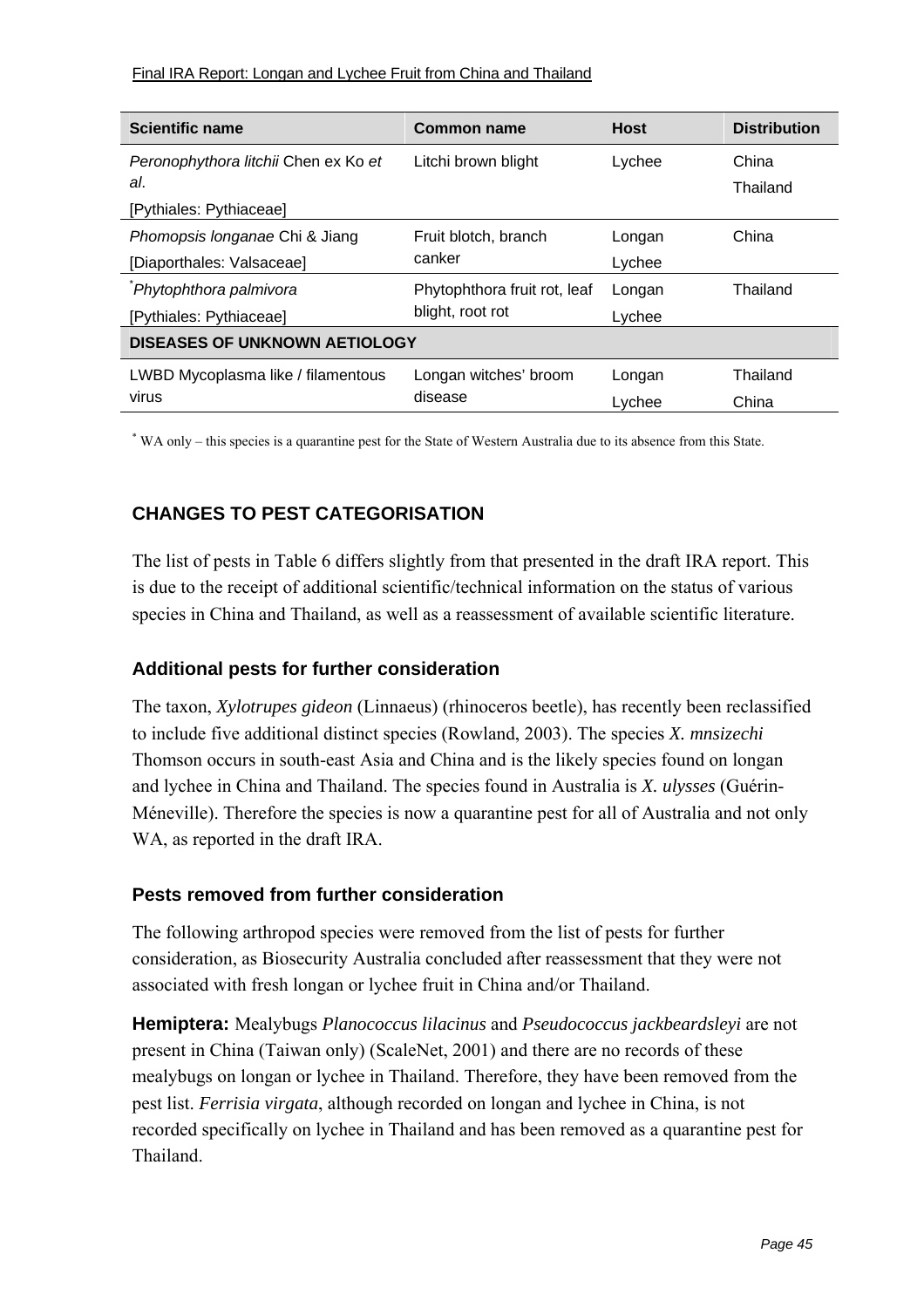Similarly, there are no records of soft scale *Coccus viridis* on longan and lychee in Thailand and so it has been removed as quarantine pests for Thailand.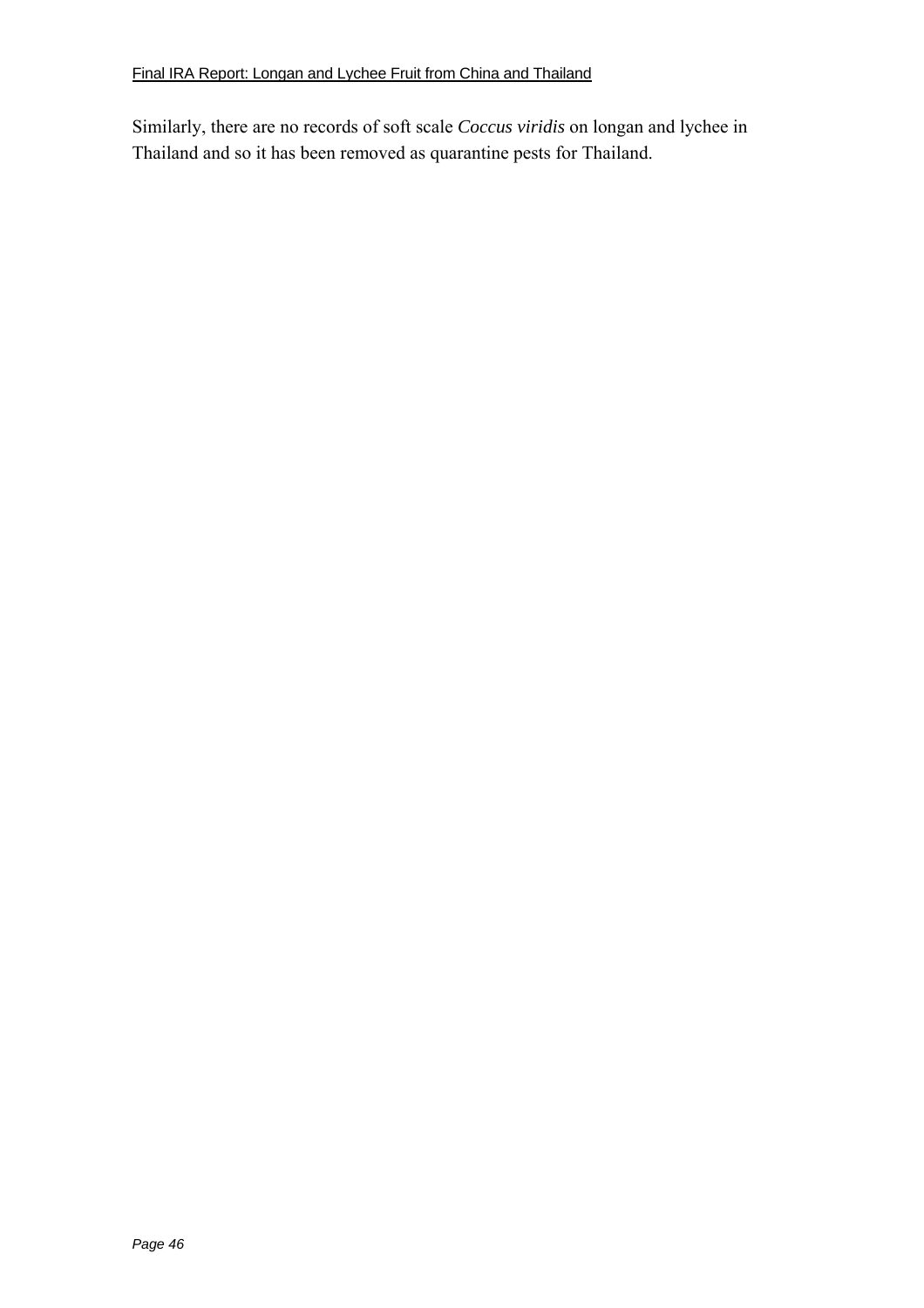# **RISK ASSESSMENTS FOR QUARANTINE PESTS**

Detailed risk assessments were conducted for quarantine pests identified in the pest categorisation stage. Where pests shared similar biological characteristics, risk assessments were based on groupings of such pests (e.g. fruit flies). The risk management measures were also developed for these groups of pests. Some groups only contain one species but the "group" terminology was used for consistency.

The risk assessments were conducted on the basis of standard cultivation, harvesting and packing activities involved in the commercial production of longan and lychee (e.g. infield hygiene and management of pests and cleaning and hygiene during packing).

Risk assessments are provided for the following groups of pests: scarab beetles (eight species), fruit flies (two species), mealybugs (two species), soft scales (three species), stink bugs (two species), lycaenid fruit borer, litchi fruit borer, tortricid leaf rollers (two species), cylindrocladiella disease, litchi brown blight, fruit blotch, phytophthora leaf spot and fruit rot, and longan witches' broom disease.

As the quarantine pests are not all present in both countries and associated with both commodities (Table 6), each of the risk assessment groups relates to a particular combination of country and commodity. Each risk assessment includes a summary of supporting evidence with each likelihood estimate. Technical information used in the detailed risk assessments on each quarantine pest is provided in the datasheets in Appendix 3 (in Part B of this final IRA report).

A species identified with an asterisk (\*) in the risk assessments is a quarantine pest for the State of Western Australia due to its absence from this State.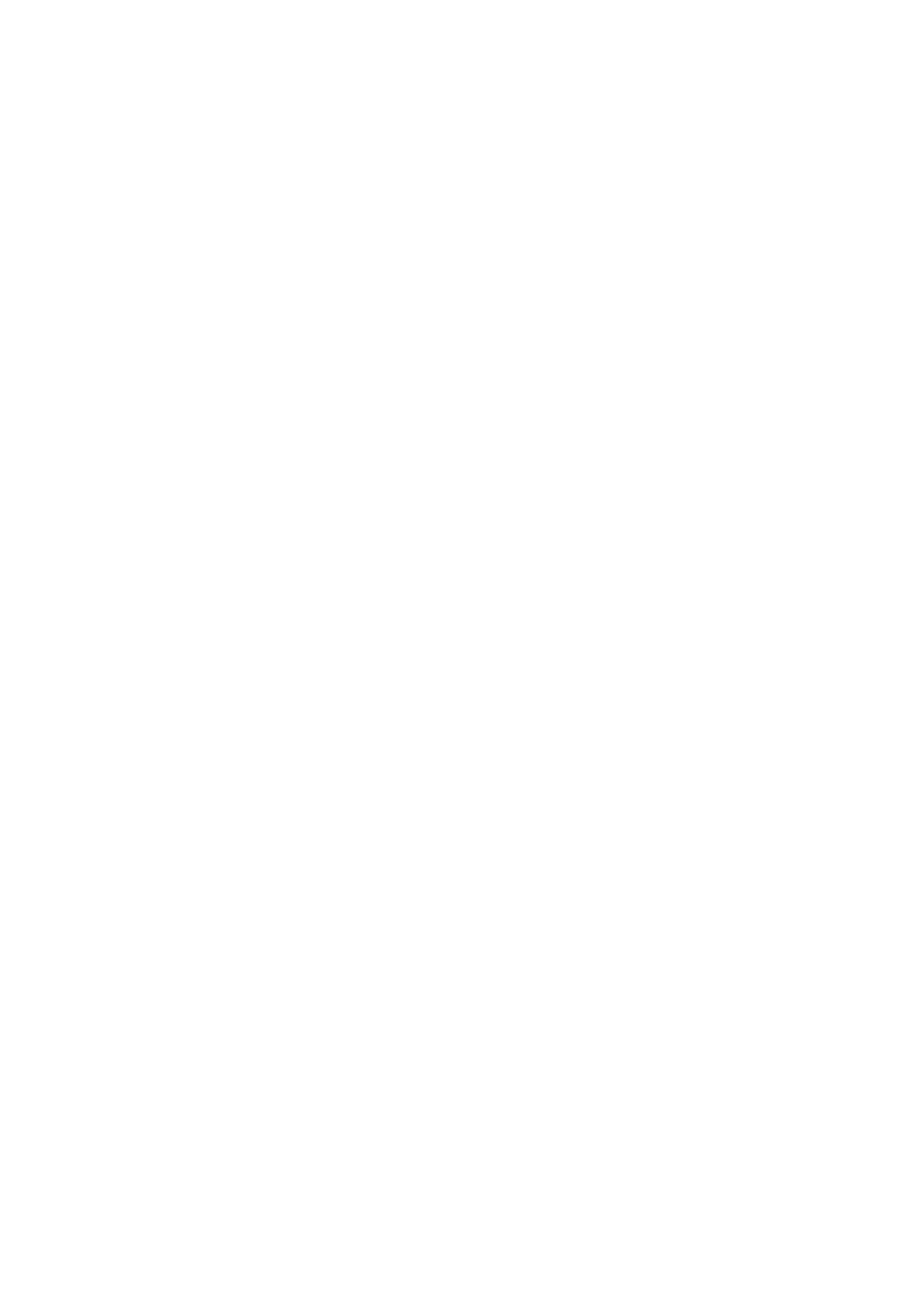# **SCARAB BEETLES**

Scarab beetles are usually stout-bodied beetles of moderate to large size and are occasionally brightly coloured (Lawrence and Britton, 1991). They always live in concealed habitats, feeding on roots, dung or decaying vegetable matter (Lawrence and Britton, 1991). However, they can also feed on living plant tissues. The scarab beetles [Coleoptera: Scarabaeidae] examined in this import risk analysis are:

- *Maladera castanea* (Arrow) Asiatic garden beetle
- Oxycetonia jucunda Faldermann citrus flower chafer
- *Popillia mutans* Newman scarab beetle
- *Popillia quadriguttata* Fabricius scarab beetle
- *Potosia brevitarisis* Lewis flower beetle
- $\cdot$  *\*Protaetia fusca* (Herbst) mango flower beetle
- *Protaetia nitididorsis* (Fairmaire) scarab beetle
- *Xylotrupes mniszechi* Thomson rhinoceros beetle.

### **Introduction and spread potential**

#### **Probability of importation**

The likelihood that scarab beetles will arrive in Australia with the importation of fresh longan or lychee fruit from China: **Very low**.

- Scarab beetle larvae generally live in the soil and feed on roots, humus or rotting wood and are not associated with fruit. The adults may feed on leaves, flowers and occasionally fruit (CABI, 2002). AQSIQ (2003b) reports adult scarab beetles occasionally feeding externally on the pericarp of longan and lychee fruit.
- Damage to fruit by scarab beetles can result in subsequent rotting (Waite and Elder) 2000) so infested fruit are unlikely to be packed for export.
- Adult scarab beetles are moderate to large in size (Lawrence and Britton, 1991). The scarab beetles listed above range in size (length) from 7-10 mm up to 5-7 cm and are easily discernible on the fruit surface.

# **Probability of distribution**

The likelihood that scarab beetles will be distributed to the endangered area as a result of the processing, sale or disposal of longan or lychee from China: **Moderate.**

• Adults are likely to survive storage and transport and are unlikely to be associated with infested waste but may be present in packaging.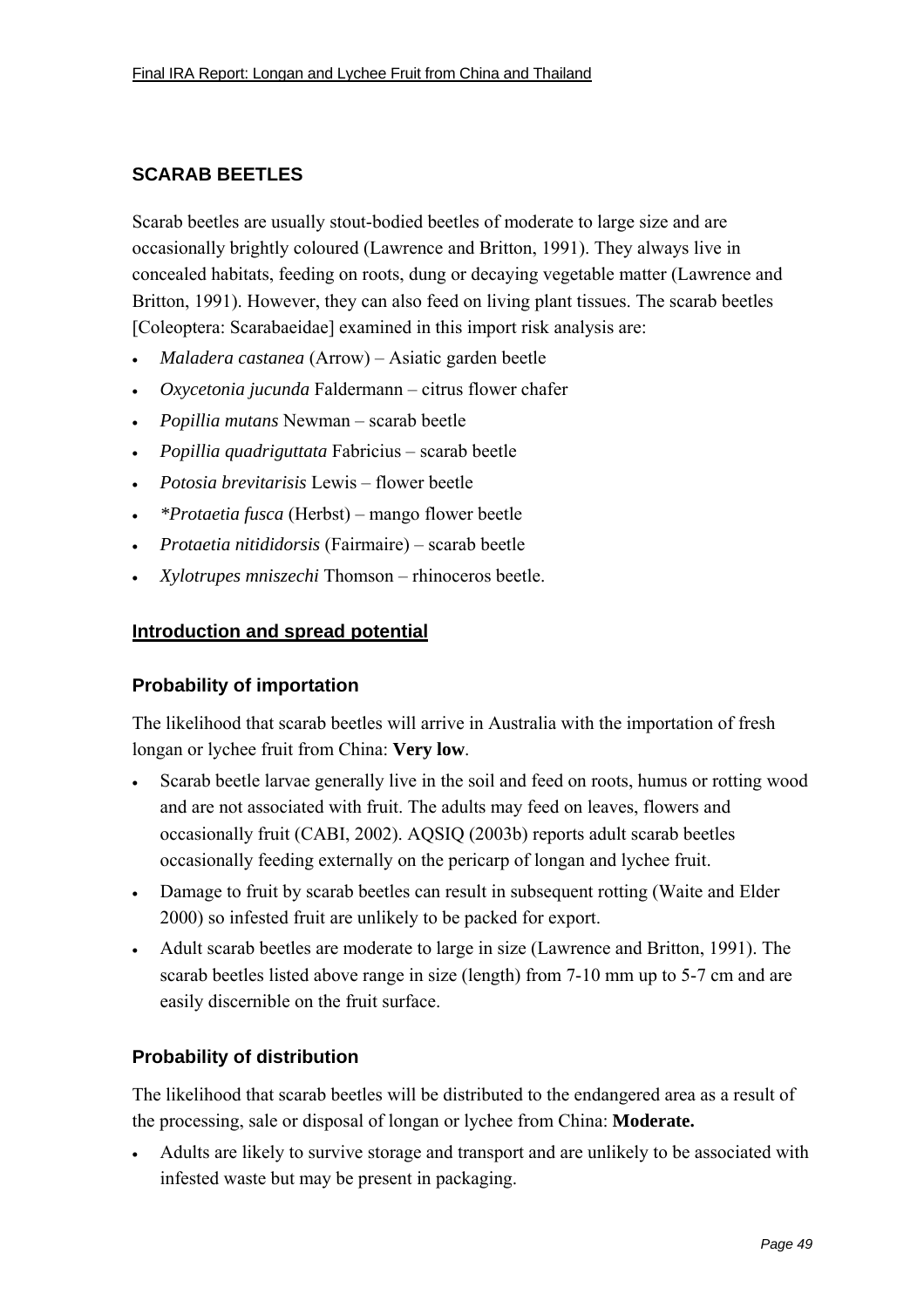• Adults survive for a relatively long time in the environment and are highly mobile, so are likely to move directly to a suitable host plant.

## **Probability of entry**

The likelihood that scarab beetles will arrive in Australia as a result of trade in fresh longan or lychee fruit from China, and be distributed to the endangered area: **Very low**.

The overall probability of entry is determined by combining the likelihoods of importation and of distribution using the matrix of 'rules' for combining descriptive likelihoods (Table 3).

#### **Probability of establishment**

The likelihood that scarab beetles will establish based on a comparative assessment of factors in the source and destination areas considered pertinent to the ability of the pest to survive and propagate: **Moderate**.

- Scarab beetles have a wide host range and host plants are common in Australia, including citrus, apples, stone fruit and a number of exotic and native species (CABI, 2002). For example, *Maladera castanea* feeds on over 100 species of plants (Shetlar and Niemczyk, 1999).
- Scarab beetles have a low reproductive rate with only one or two generations per year (Shetlar and Niemczyk, 1999; Wallace, 2001; Park *et al*., 1994). Females of most species produce relatively small numbers of eggs, usually less than 100. For example *M. castanea* lays clusters of 3-15 eggs (Shetlar and Niemczyk, 1999; Chew, 2003).

#### **Probability of spread**

The likelihood that scarab beetles will spread based on a comparative assessment of those factors in the area of origin and in Australia considered pertinent to the expansion of the geographical distribution of the pest: **Moderate**.

- Adults are capable of independent movement and are able to fly to new host plants. Larvae remain beneath the soil, so are unlikely to spread.
- The Australian climate is likely to be suitable for the establishment of scarab beetles, as most are recorded from temperate and tropical environments.
- The relevance of natural enemies is not known.

#### **Probability of entry, establishment or spread**

The overall likelihood that scarab beetles will enter Australia as a result of trade in fresh longan or lychee fruit from China or Thailand, be distributed in a viable state to suitable hosts, establish in that area and subsequently spread within Australia: **Very low**.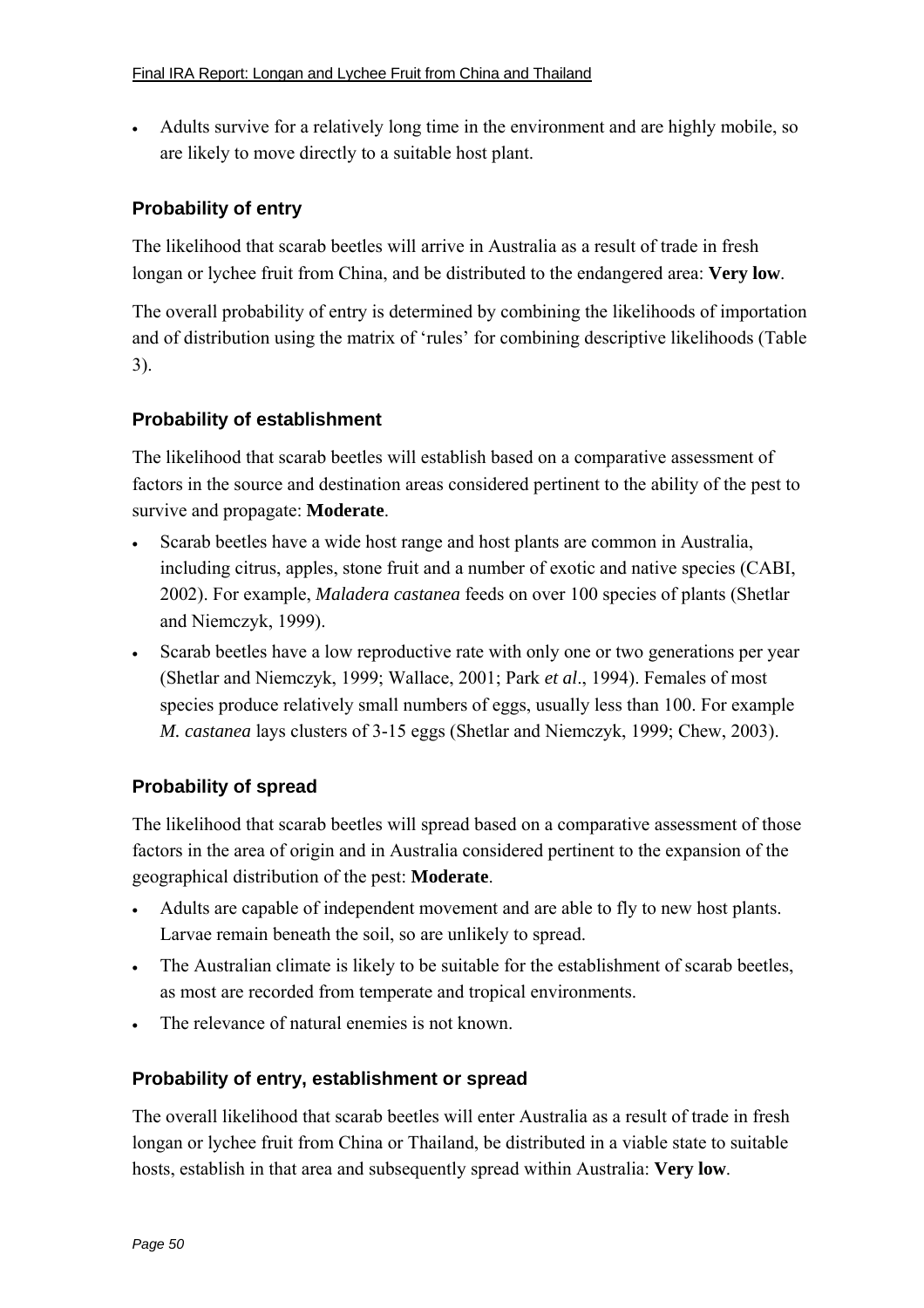The probability of entry, establishment or spread is determined by combining the likelihoods of entry, of establishment and of spread using the matrix of 'rules' for combining descriptive likelihoods (Table 3).

## **Consequences**

Consideration (direct and indirect) of scarab beetles: **Low**.

| <b>Criterion</b>                        | <b>Estimate</b>                                                                                                                                                                                                                                                        |
|-----------------------------------------|------------------------------------------------------------------------------------------------------------------------------------------------------------------------------------------------------------------------------------------------------------------------|
| Direct consequences                     |                                                                                                                                                                                                                                                                        |
| Plant life or health                    | $C$ — Scarab beetles can cause direct harm to a wide range of economically<br>important host plants, including apples, pears and stone fruit.                                                                                                                          |
| Any other aspects of<br>the environment | $A$ — There are no known direct consequences of these pests on other aspects<br>of the environment.                                                                                                                                                                    |
| <i>Indirect consequences</i>            |                                                                                                                                                                                                                                                                        |
| Eradication, control<br>etc.            | <b>B</b> — Scarab beetles are difficult to control and often require manual removal,<br>which is costly and laborious.                                                                                                                                                 |
| Domestic trade                          | <b>B</b> —The presence of scarab beetles in commercial production areas can have<br>a significant effect at the local level due to any resulting interstate trade<br>restrictions on a wide range of commodities. These restrictions can lead to a<br>loss of markets. |
| International trade                     | <b>B</b> — The presence of scarab beetles in commercial production areas can have<br>a significant effect at the local level due to any limitations to access to<br>overseas markets where these pests are absent.                                                     |
| Environment                             | $A$ — Pesticides required to control exotic scarab beetles are estimated to<br>have consequences that are unlikely to be discernible at the national level and<br>of minor significance at the local level.                                                            |

Note: Refer to Table 5 (The assessment of local, district, regional and national consequences) and text under the 'Method for assessing consequences' section for details on the approach taken to consequence assessment.

#### **Unrestricted risk estimate**

The unrestricted risk estimate as determined by combining the overall 'probability of entry, establishment or spread' with the 'consequences' using the risk estimation matrix (Table 1): **Negligible**.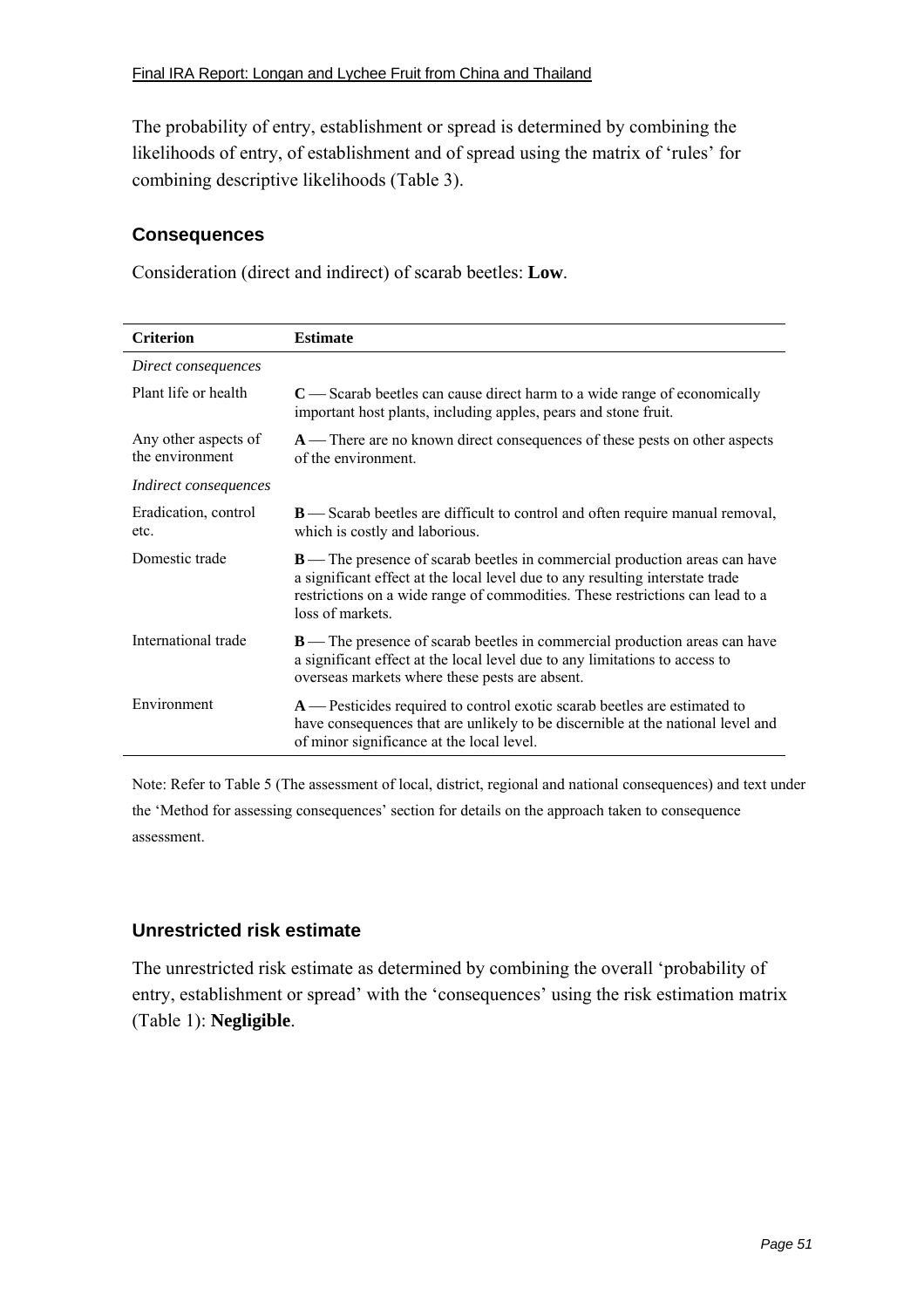# **FRUIT FLIES**

Fruit flies are serious pests of a wide variety of fruit and vegetable crops grown for fresh food markets and are of major economic importance. The fruit flies [Diptera: Tephritidae] examined in this import risk analysis are:

- *Bactrocera dorsalis* (Hendel) Oriental fruit fly
- Bactrocera cucurbitae Coquillet Melon fly.

### **Introduction and spread potential**

### **Probability of importation**

The likelihood that fruit flies will arrive in Australia with the importation of fresh longan or lychee fruit from China or Thailand: **High**.

- *Bactrocera cucurbitae* is associated with lychee fruit (Waite and Hwang, 2002), while *B. dorsalis* is associated with both longan and lychee fruit (CABI, 2002; Liang *et al*., 1999).
- Females oviposit their eggs through the skin of longan and/or lychee fruit. Fruit flies prefer to lay their eggs in mature, particularly ripened fruit, and several eggs may be laid below the skin of a single fruit. Although both fruit fly species are capable of ovipositing through the skin of lychee, some cultivars have a thicker skin that prevents successful oviposition (Waite and Hwang, 2002).
- Fruit flies often lay their eggs in damaged fruit (AQSIQ, 2003a; Waite and Hwang, 2002), which is unlikely to be packed for export.
- Fruit fly larvae can survive in picked fruit and therefore are likely be present in fruit that is packed for export. As fruit fly eggs are laid internally, infested fruit are not likely to be detected during sorting, packing and inspection procedures.
- It is likely that fruit fly larvae would survive storage and transportation due to their ability to tolerate cold temperatures and the availability of an ample food supply. Adult flies cannot survive more than a few days without feeding.

# **Probability of distribution**

The likelihood that fruit flies will be distributed to the endangered area as a result of the processing, sale or disposal of longan or lychee from China or Thailand: **High**.

- Fruit infested with eggs and larvae are likely to be distributed throughout Australia for retail sale. Adults, larvae and eggs are likely to be associated with infested waste.
- Fruit flies also have the capacity to complete their development in discarded fruit and transfer to suitable hosts.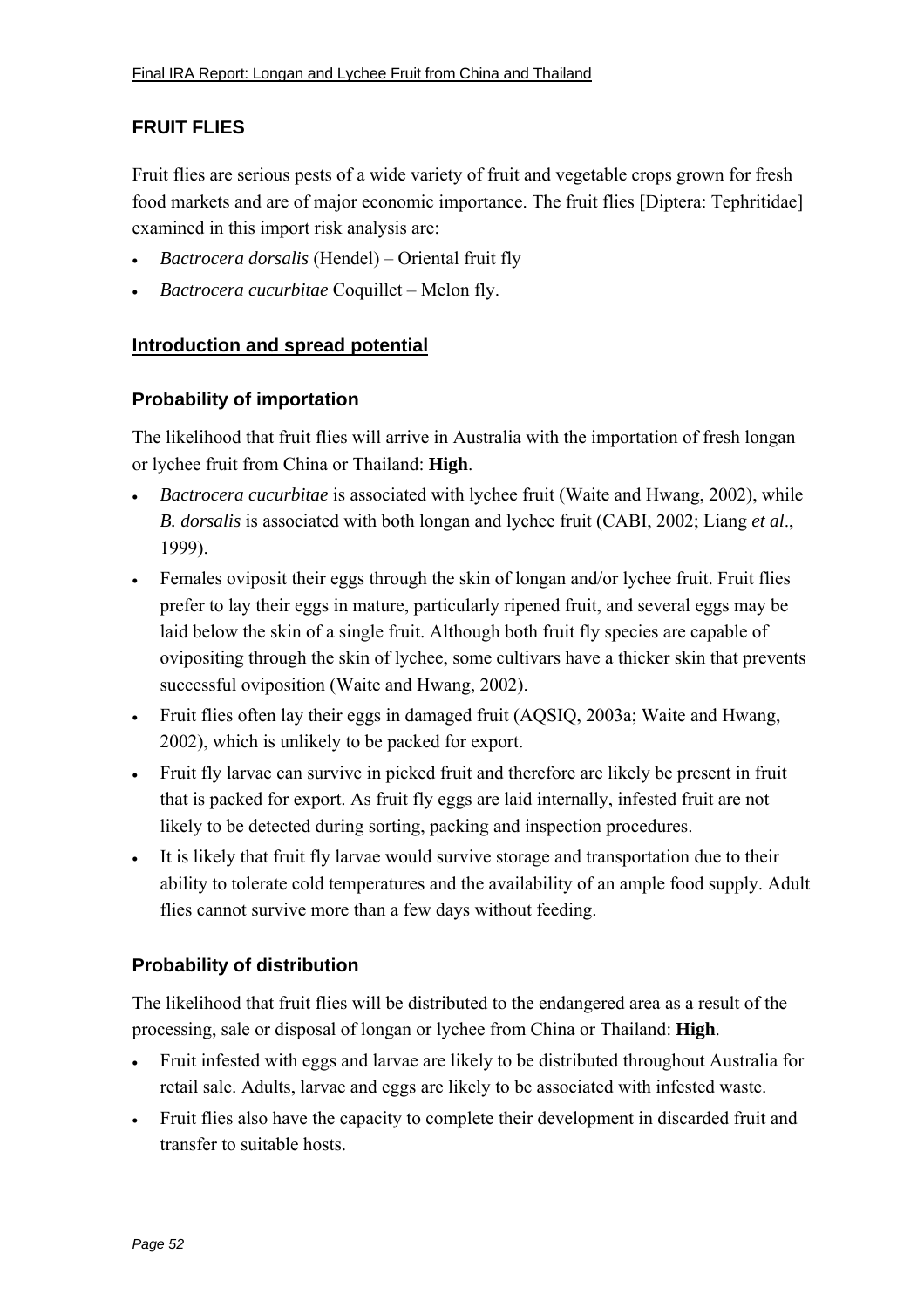- Eggs can develop into larvae within stored fruit, at the point of sale or after purchase by consumers.
- Larvae can develop into adult flies, which are strong fliers (Fletcher, 1989) and able to move directly from fruit into the environment to find a suitable host.

# **Probability of entry**

The likelihood that fruit flies will arrive in Australia as a result of trade in fresh longan or lychee fruit from China or Thailand, and be distributed to the endangered area: **High**.

The overall probability of entry is determined by combining the likelihoods of importation and of distribution using the matrix of 'rules' for combining descriptive likelihoods (Table 3).

# **Probability of establishment**

The likelihood that fruit flies will establish based on a comparative assessment of factors in the source and destination areas considered pertinent to the ability of the pest to survive and propagate: **High**.

- For pests to establish and spread, a threshold limit must be reached. This threshold limit is the smallest number of pests capable of establishing a colony. One infested fruit is likely to contain many fruit fly larvae e.g. clutch sizes of 3-30 eggs have been recorded for *B. dorsalis* (Fletcher, 1989).
- Surviving female flies must then be successful in locating suitable mating partners and fruiting hosts to lay eggs. The mating behaviour of *B. dorsalis* requires that males gather to form aggregations or leks (Shelly and Kaneshiro, 1991). Females fly to such male aggregations to increase their chances of mating. However, there will be a limited number of males available to form a lek, therefore reducing the probability of a successful mating. Shelly (2001) reported that *B. dorsalis* females were observed more frequently at larger leks (of 18 males or more). There is a likelihood of many suitable hosts for fruit fly species around the vicinity of the port of entry and other suburban areas around Australia. *B. cucurbitae* would have similar mating behaviour to *B. dorsalis* as they are species from the same genus.
- There have been exotic fruit fly incursions in Australia, all of which have been eradicated. *B. papayae* was detected around Cairns, northern Queensland in 1995. It was eradicated from Queensland by implementing an eradication programme using male annihilation and protein bait spraying (SPC, 2002). This example demonstrates that fruit fly species from the *B. dorsalis* complex could establish in Australia.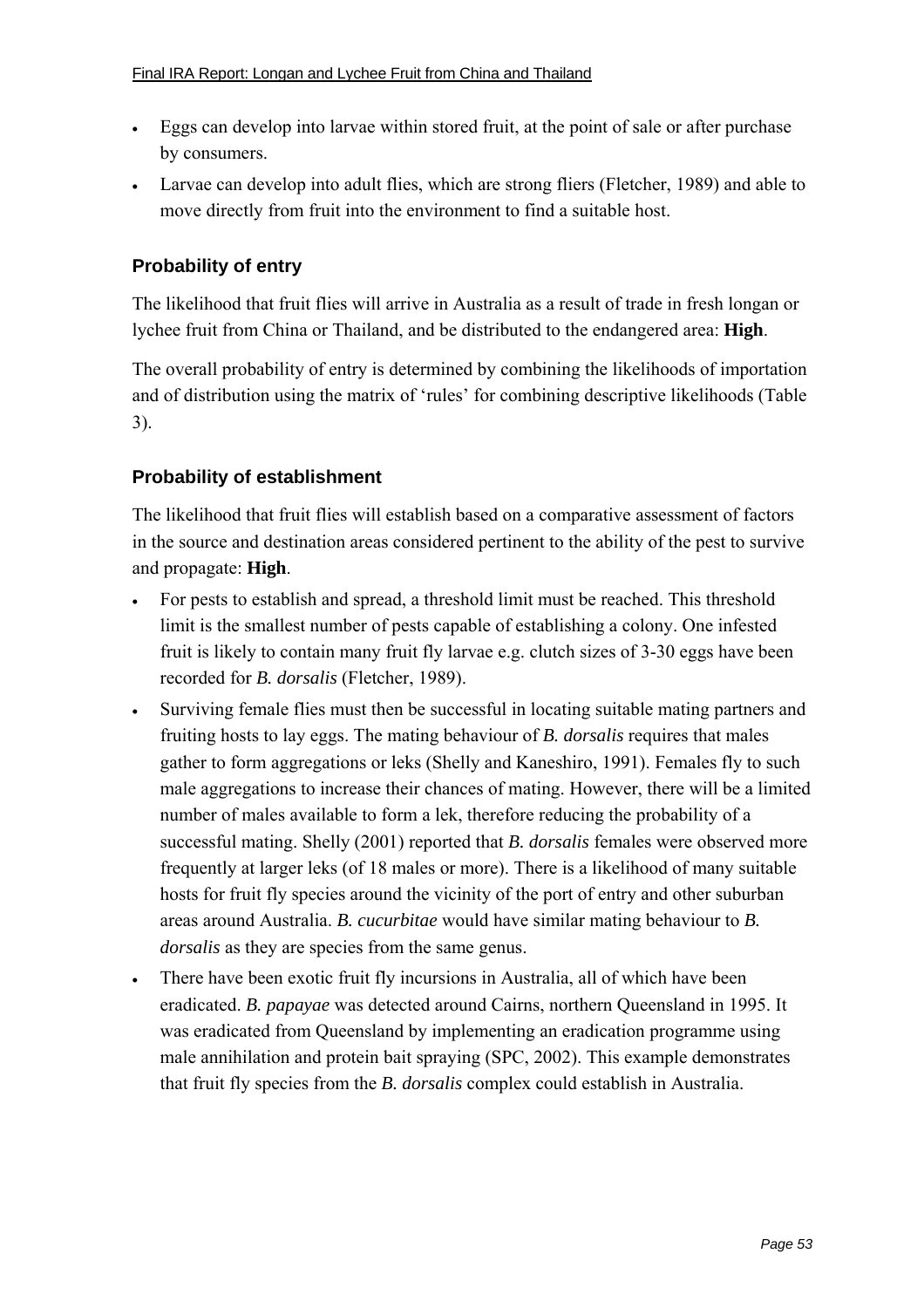# **Probability of spread**

The likelihood that fruit flies will spread based on a comparative assessment of those factors in the area of origin and in Australia considered pertinent to the expansion of the geographical distribution of the pest: **High**.

- Fruit flies possess many characteristics that facilitate successful colonisation. These include their high reproductive rate, longevity of adult flies, broad environmental tolerances and host range of both commercial and wild species that are widespread in Australia.
- The incidence of *B. papayae* in northern Australia in 1995 is indicative of the ability of introduced fruit fly species to spread. Initially, the infested area covered 4,500 km² (Allwood, 1995), and was centred around Cairns. The declared pest quarantine area later expanded to include 78,000 km² of north Queensland, including urban areas, farms, rivers, coastline and a large part of the Wet Tropics World Heritage Area (Cantrell *et al*., 2002). *B. carambolae* and *B. dorsalis* would have a similar capacity to spread in Australia due to their close biological relationship to *B. papayae* as members of the *B. dorsalis* complex, and in view of their wide host range.

# **Probability of entry, establishment or spread**

The overall likelihood that fruit flies will enter Australia as a result of trade in fresh longan or lychee fruit from China or Thailand, be distributed in a viable state to suitable hosts, establish in that area and subsequently spread within Australia: **High**.

The probability of entry, establishment or spread is determined by combining the likelihoods of entry, of establishment and of spread using the matrix of 'rules' for combining descriptive likelihoods (Table 3).

#### **Consequences**

Consideration (direct and indirect) of fruit flies: **High**.

| <b>Criterion</b>                        | <b>Estimate</b>                                                                                                                                                                                                                                                   |
|-----------------------------------------|-------------------------------------------------------------------------------------------------------------------------------------------------------------------------------------------------------------------------------------------------------------------|
| Direct consequences                     |                                                                                                                                                                                                                                                                   |
| Plant life or health                    | $\mathbf{D}$ —Fruit flies can cause direct harm to a wide range of plant hosts and are<br>estimated to have consequences of minor significance at the national level.                                                                                             |
| Any other aspects of<br>the environment | $A$ — Fruit flies introduced into a new environment will compete for<br>resources with the native species. They are estimated to have consequences<br>which are unlikely to be discernible at the national level and of minor<br>significance at the local level. |
| <i>Indirect consequences</i>            |                                                                                                                                                                                                                                                                   |
| Eradication, control<br>etc.            | $E$ — A control program would add considerably to the cost of production of<br>the host fruit, costing between \$200-900 per ha depending on the variety of                                                                                                       |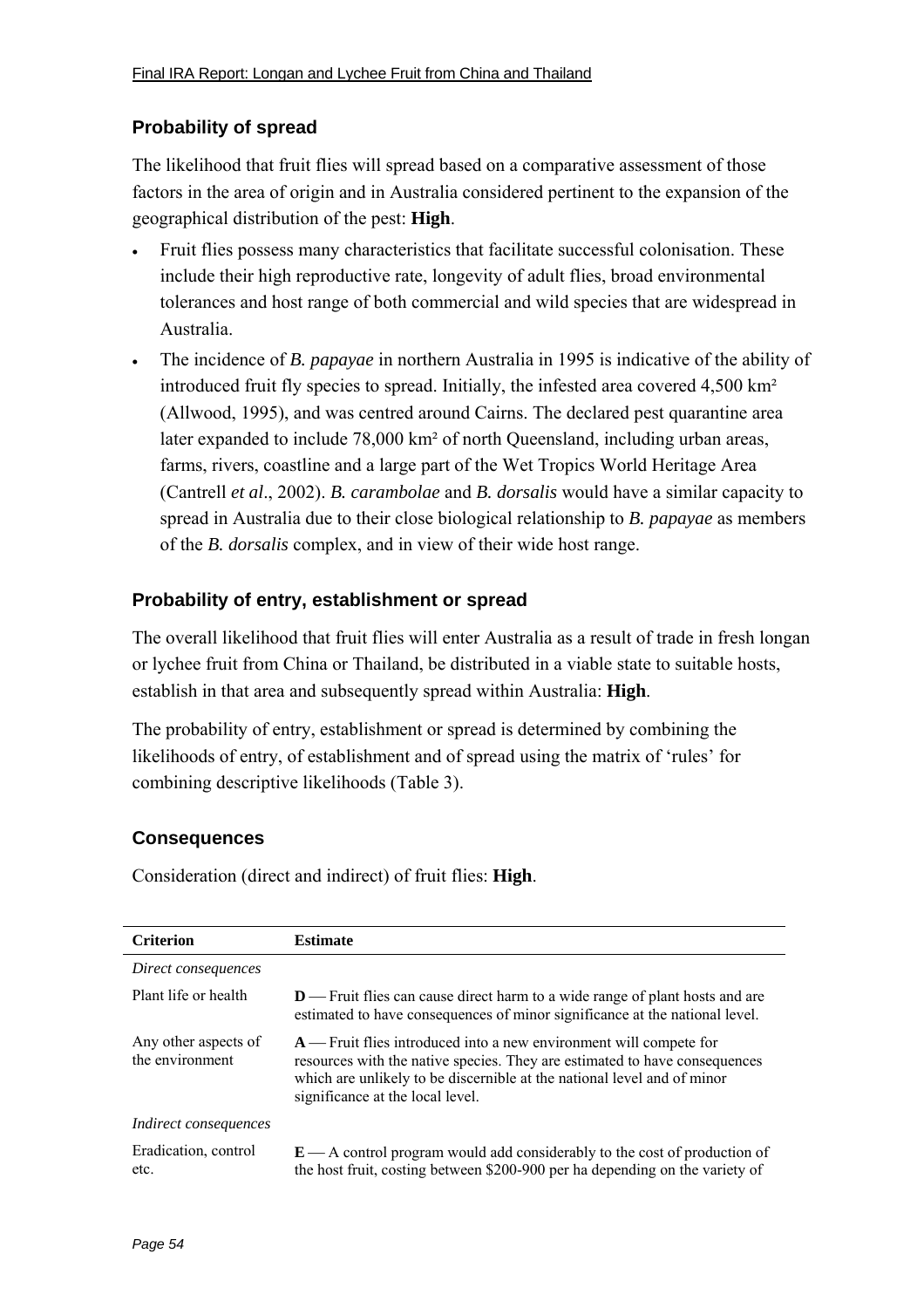#### Final IRA Report: Longan and Lychee Fruit from China and Thailand

|                     | fruit produced and the time of harvest (Anon., 1991). In 1995, the <i>B. papayae</i><br>(Papaya fruit fly) eradication program using male annihilation and protein<br>bait spraying cost AU\$35 million (SPC, 2002). Fruit flies are estimated to<br>have significant consequences at the national level and highly significant<br>consequences at the regional level.                                                                                                                                                                                    |
|---------------------|-----------------------------------------------------------------------------------------------------------------------------------------------------------------------------------------------------------------------------------------------------------------------------------------------------------------------------------------------------------------------------------------------------------------------------------------------------------------------------------------------------------------------------------------------------------|
| Domestic trade      | $D$ — The presence of fruit flies in commercial production areas will have a<br>significant effect at the regional level due to any resulting interstate trade<br>restrictions on a wide range of commodities.                                                                                                                                                                                                                                                                                                                                            |
| International trade | $D$ — Fruit flies are regarded as the most destructive horticultural pests in the<br>world. While they can cause considerable yield losses in orchards and<br>suburban backyards, the major consequence facing Australian horticultural<br>industries is the negative effect they have on gaining and maintaining export<br>markets. When the Papaya fruit fly outbreak occurred in north Queensland,<br>the whole of Australia experienced trade effects. Fruit flies are estimated to<br>have consequences of minor significance at the national level. |
| Environment         | A — Pesticides required to control exotic fruit flies are estimated to have<br>consequences that are unlikely to be discernible at the national level and of<br>minor significance at the local level.                                                                                                                                                                                                                                                                                                                                                    |

Note: Refer to Table 5 (The assessment of local, district, regional and national consequences) and text under the 'Method for assessing consequences' section for details on the approach taken to consequence assessment.

### **Unrestricted risk estimate**

The unrestricted risk estimate as determined by combining the overall 'probability of entry, establishment or spread' with the 'consequences' using the risk estimation matrix (Table 1): **High**.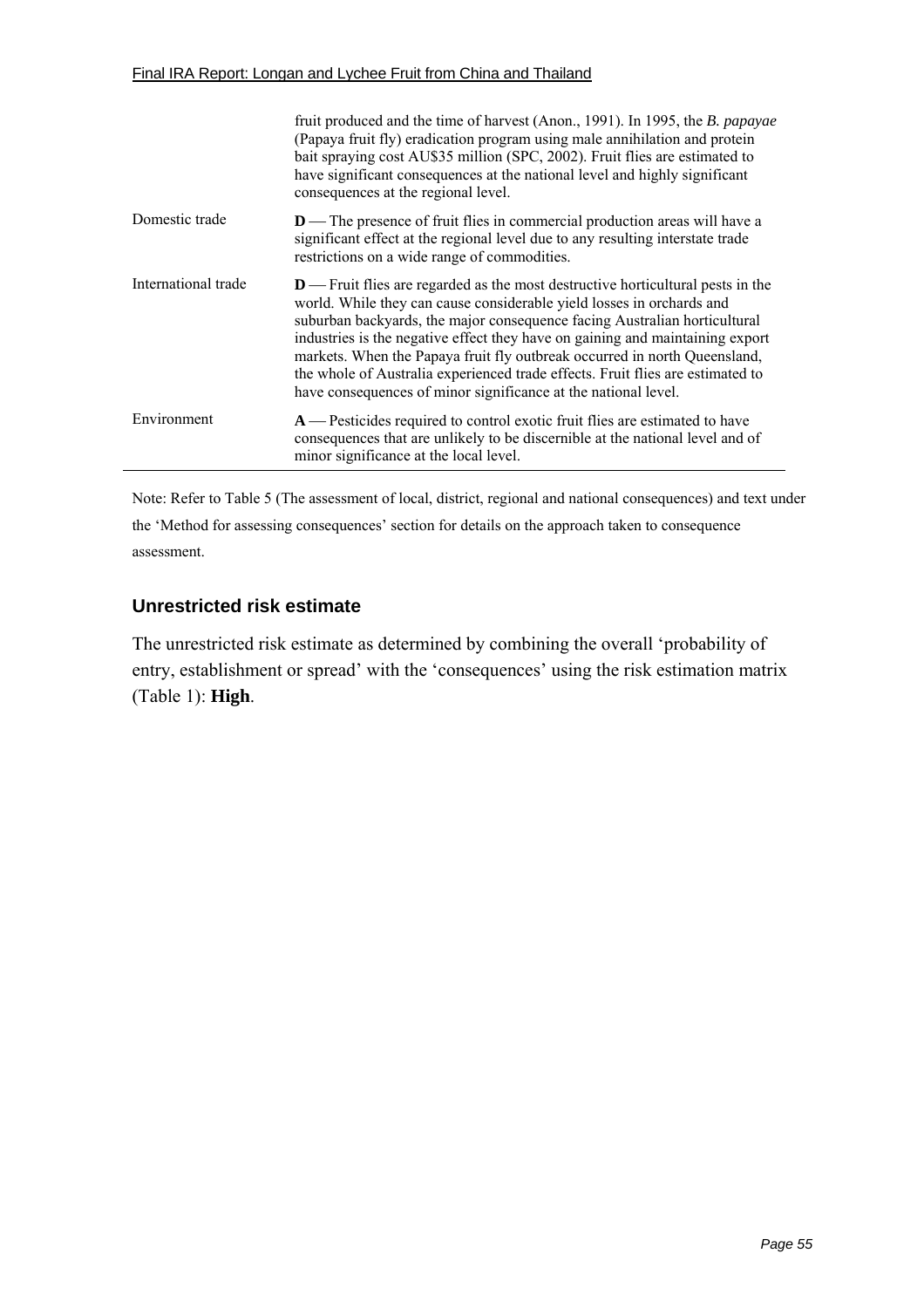# **MEALYBUGS**

Mealybugs injure the plant by sucking plant sap through their tubular stylets. Heavy infestations may damage plants directly, while indirect damage may result from the ability of some mealybugs to vector plant viruses. Many mealybug species pose particularly serious problems to agriculture when introduced into new areas of the world without their specific natural enemies (Miller *et al*., 2002). The mealybugs [Hemiptera: Pseudococcidae] examined in this import risk analysis are:

- *\*Ferrisia virgata* Cockerell ñ striped mealybug
- *Planococcus litchi* Cox litchi mealybug.

# **Introduction and spread potential**

### **Probability of importation**

The likelihood that mealybugs will arrive in Australia with the importation of fresh or lychee fruit from China or Thailand: **High**.

- Mealybugs are known to be associated with lychee in China and Thailand (Ben-Doy, 1994). *Ferrisia virgata* is associated with lychee in China and *Planococcus litchi* is associated with lychee in China and Thailand (ScaleNet, 2001; Ben-Dov, 1994).
- Mealybugs have limited mobility, are small (1.4-3 mm) and often inconspicuous, but may be present in significant populations on fruit.
- Mealybugs are likely to be present within bunches of fruit, and are likely to be difficult to remove during cleaning, sorting and packing especially at low population levels.
- As these pests are small in size, they are unlikely to be detected during routine visual quality inspection procedures within the packinghouse. Inspection procedures carried out in the packing station are concerned primarily with quality standards of fruit as regards to blemishes, premature ripening and visible cracks, splits, pulled stem, puncture or break of the skin. Although all fruit are visually inspected, the procedures are not specifically directed at the detection of small arthropod pests present on the fruit surface.
- Routine washing procedures undertaken within the packinghouse may not totally remove all pests from the fruit surface. While mealybugs may be affected by the washing solution, they are unlikely to be destroyed by it. This is particularly true of those adult females or nymphs that are protected by waxy cocoons.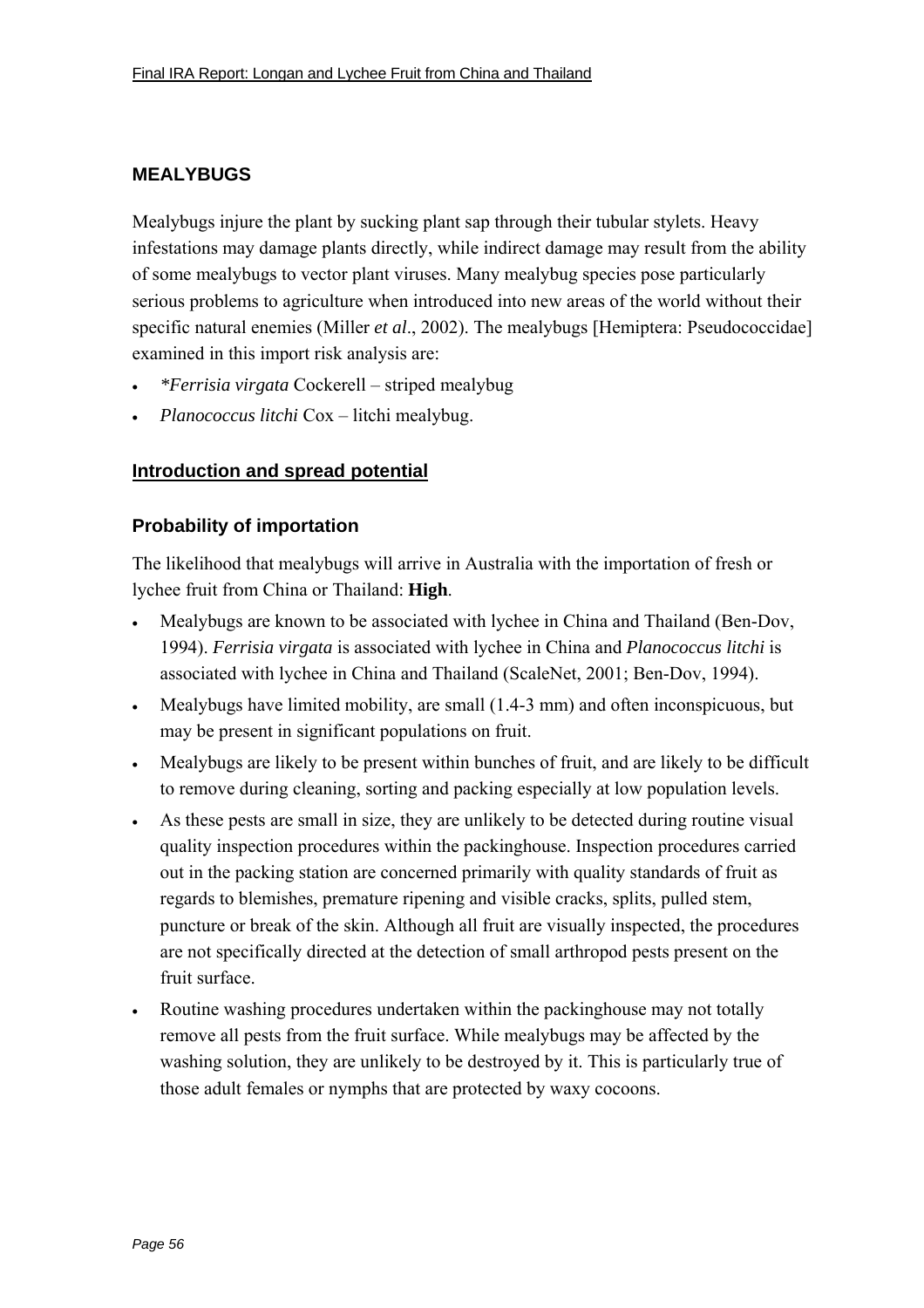# **Probability of distribution**

The likelihood that mealybugs will be distributed to the endangered area as a result of the processing, sale or disposal of fresh lychee fruit from China or Thailand: **Moderate**.

- The pests are likely to survive storage and transportation. Evidence regarding the tolerance of adult mealybugs or nymphs to a prolonged period of modified atmosphere and cool storage for these particular mealybug species could not be found. However, the pseudococcid species *Pseudococcus affinis* can survive for up to 42 days storage at 0°C (Hoy and Whiting, 1997). There is a high likelihood that viable mealybugs present on fruit would remain viable on arrival in Australia.
- Adults and crawlers are likely to survive storage and transport and be associated with infested waste. Mealybugs can enter the environment in three ways: adults may be discarded with longan or lychee skin, first instar nymphs (crawlers) may be discarded with waste carton and liners, or crawlers may be blown by wind (Ben-Dov, 1994), or carried by other vectors, from the point of sale or after purchase by consumers. Longrange dispersal would require movement of adults and nymphs with vegetative material. Shorter-range dispersal would occur readily through the random movement of crawlers with wind currents or biological or mechanical vectors.
- Adult female mealybugs would need to be carried onto hosts by vectors such as people or other insects. Adult males are winged but fragile and short-lived and do not persist for more than several days (Mau and Kessing, 2000). Crawlers can be dispersed by wind or other vectors (Rohrbach *et al*., 1998). Because all stages of these pests survive in the environment for some time, they are likely to be transferred to a susceptible host.

# **Probability of entry**

The likelihood that mealybugs will arrive in Australia as a result of trade in fresh longan or lychee fruit from China or Thailand, and be distributed to the endangered area: **Moderate**.

The overall probability of entry is determined by combining the likelihoods of importation and of distribution using the matrix of 'rules' for combining descriptive likelihoods (Table 3).

# **Probability of establishment**

The likelihood that mealybugs will establish based on a comparative assessment of factors in the source and destination areas considered pertinent to the ability of the pest to survive and propagate: **High**.

• Mealybugs are highly polyphagous and host plants are common in Australia (e.g. citrus, mango and pineapple), particularly in the warmer subtropical and tropical regions of Australia.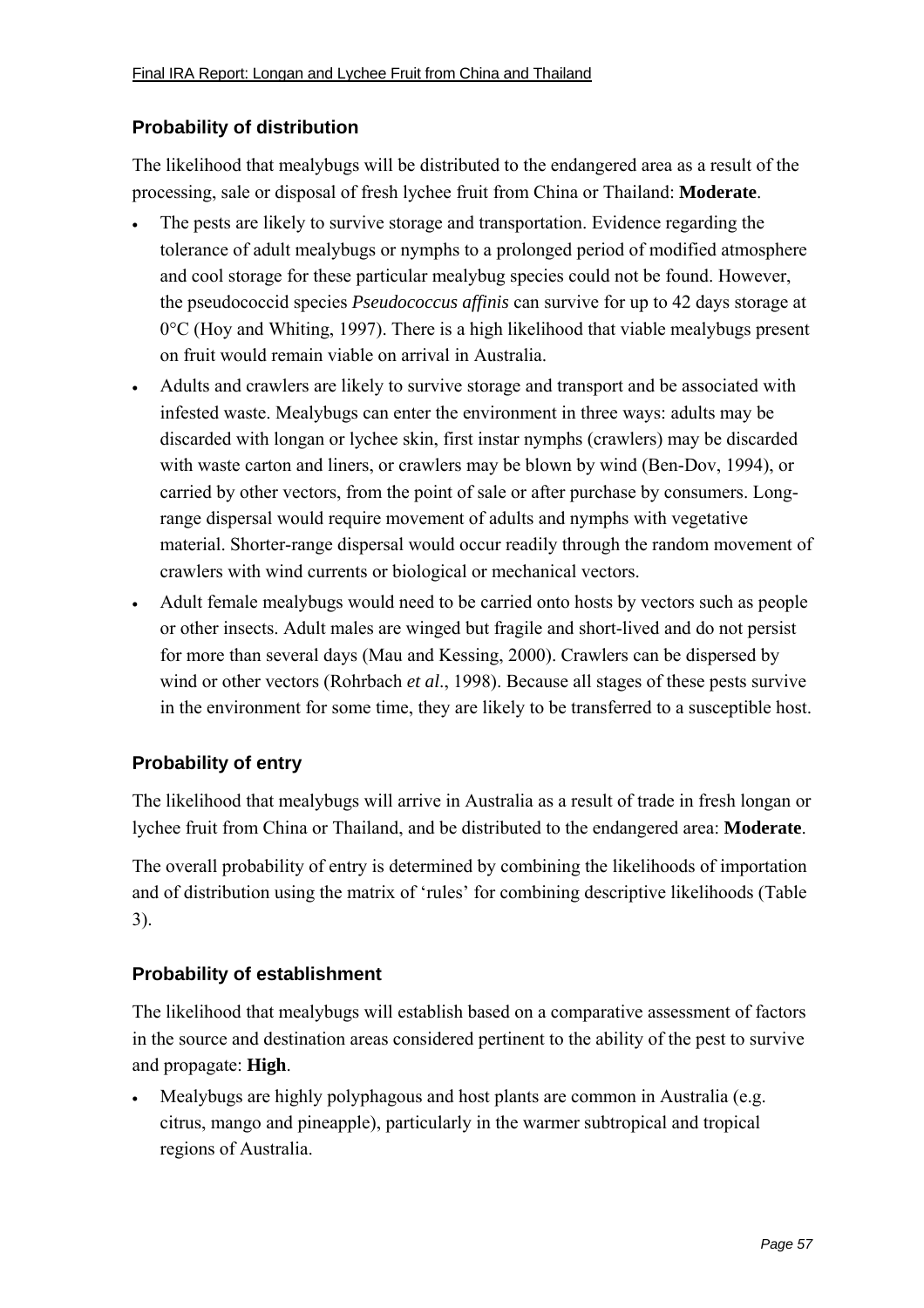- Mealybugs have a moderate to high reproductive rate. For example, a single adult female of *Ferrisia virgata* lays an average of 64-78 eggs and *Planococcus lilacinus*  600-800 eggs. First instars or ëcrawlersí disperse to suitable feeding sites on their hosts or new plants. Nymphs are active during the first instar stage and may travel some distance to a new plant where they become sessile for the remaining nymphal (larval) instars (Mau and Kessing, 2000).
- Although mealybugs imported with fruit are likely to be at non-mobile stages, they can be transported to suitable hosts by ants. Adult females can live for several months and produce up to several hundred offspring. Adult males are short-lived (Mau and Kessing, 2000).
- Many mealybugs are considered invasive and have been introduced into new areas and established (Miller *et al*., 2002). These two species are regarded as pests and have shown that they have the ability to establish after being introduced into new environments. For example, *F. virgata* is native to the Neotropicals (Miller *et al*., 2002) but has now established in North America, South America, Southeast Asia and the Pacific.

# **Probability of spread**

The likelihood that mealybugs will spread based on a comparative assessment of those factors in the area of origin and in Australia considered pertinent to the expansion of the geographical distribution of the pest: **High**.

- Once second and then subsequent generations of mealybugs are established on commercial, susceptible household and wild host plants, mealybugs are likely to persist indefinitely and to spread progressively over time. This spread would be assisted by wind dispersal, vectors and by the movement of plant material. It is very unlikely that mealybugs would be contained by management practices or by regulation.
- Tropical or subtropical areas of Australia would be suitable for the spread of mealybugs because they are recorded from such environments.
- Adults and nymphs may be moved within and between plantations with the movement of equipment and personnel, and crawlers may be dispersed by wind (Rohrbach *et al*., 1988).
- The relevance of natural enemies in Australia is not known.

#### **Probability of entry, establishment or spread**

The overall likelihood that mealybugs will enter Australia as a result of trade in fresh longan or lychee from China or Thailand, be distributed in a viable state to suitable hosts, establish in that area and subsequently spread within Australia: **Moderate**.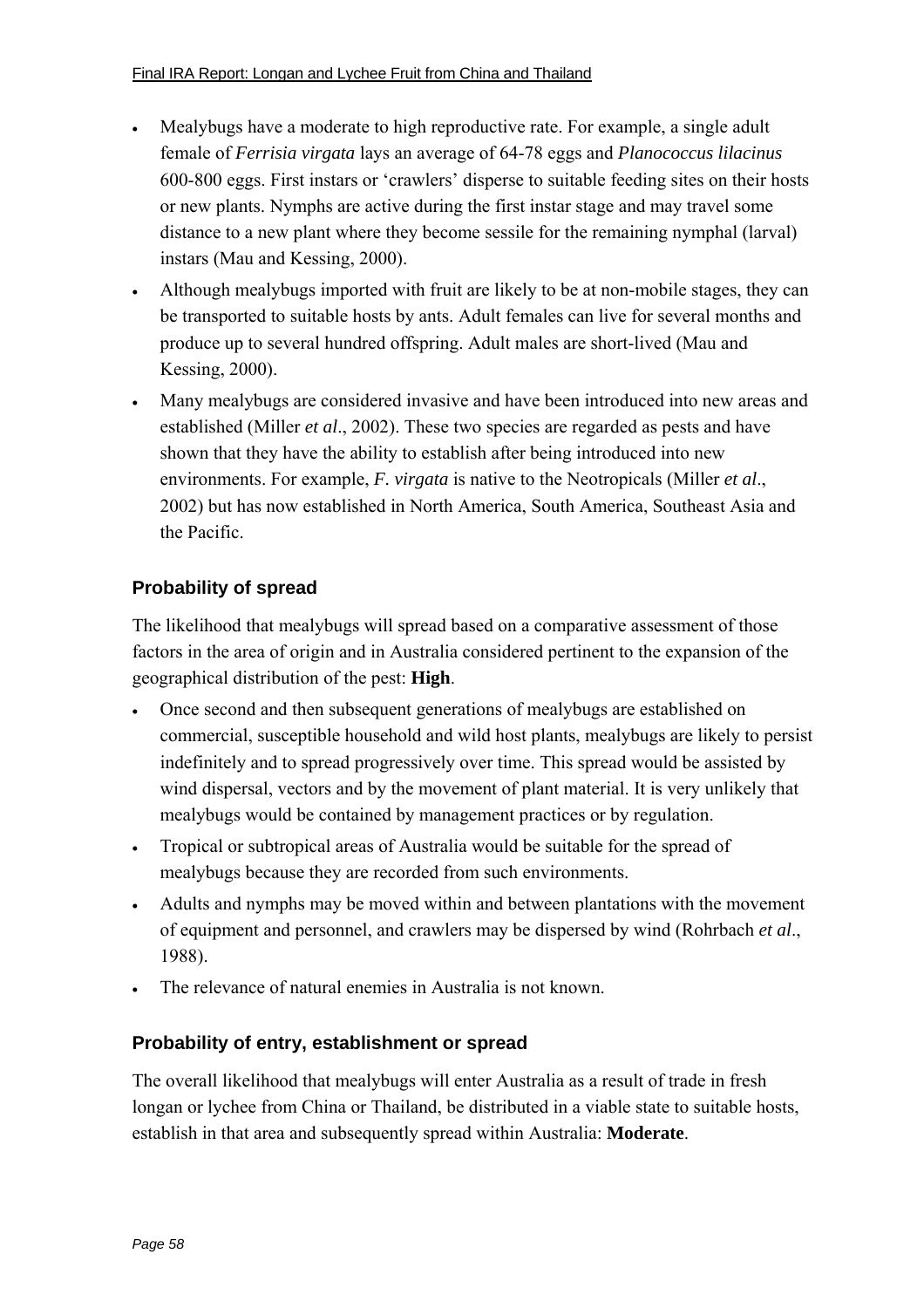The probability of entry, establishment or spread is determined by combining the likelihoods of entry, of establishment and of spread using the matrix of 'rules' for combining descriptive likelihoods (Table 3).

# **Consequences**

Consequences (direct and indirect) of mealybugs: **Low**.

| <b>Criterion</b>                        | <b>Estimate</b>                                                                                                                                                                                                                                                                                                                                                                                                                                                                                                                                                                                                                                                 |
|-----------------------------------------|-----------------------------------------------------------------------------------------------------------------------------------------------------------------------------------------------------------------------------------------------------------------------------------------------------------------------------------------------------------------------------------------------------------------------------------------------------------------------------------------------------------------------------------------------------------------------------------------------------------------------------------------------------------------|
| Direct consequences                     |                                                                                                                                                                                                                                                                                                                                                                                                                                                                                                                                                                                                                                                                 |
| Plant life or health                    | $C$ — Mealybugs can cause direct harm to a wide range of plant hosts and<br>have also been reported as disease vectors (Ben-Dov, 1994). Fruit quality can<br>be reduced by the presence of secondary sooty mould. Mealybugs are highly<br>polyphagous and host plants are common in Australia e.g. citrus, mango,<br>pineapple. Mealybugs are estimated to have consequences that are unlikely to<br>be discernible at the national level and of minor significance at the regional<br>level.                                                                                                                                                                   |
| Any other aspects of<br>the environment | A — Mealybugs introduced into a new environment will compete for<br>resources with the native species. They are estimated to have consequences<br>which are unlikely to be discernible at the national level and of minor<br>significance at the local level.                                                                                                                                                                                                                                                                                                                                                                                                   |
| Indirect consequences                   |                                                                                                                                                                                                                                                                                                                                                                                                                                                                                                                                                                                                                                                                 |
| Eradication, control<br>etc.            | <b>B</b> — Programs to minimise the impact of these pests on host plants are likely<br>to be costly and include pesticide applications and crop monitoring. Existing<br>control programs (eg. broad spectrum pesticide applications) may be<br>effective to control mealybugs on some hosts, but may not be effective on<br>hosts where specific integrated pest management programs are used.<br>Mealybugs are estimated to have consequences that are unlikely to be<br>discernible at the national level and of minor significance at the district level.                                                                                                    |
| Domestic trade                          | <b>B</b> —The presence of these pests in commercial production areas is likely to<br>have a significant effect at the local level due to any resulting interstate trade<br>restrictions on a wide range of commodities. These restrictions may lead to a<br>loss of markets, which in turn would be likely to require industry adjustment.                                                                                                                                                                                                                                                                                                                      |
| International trade                     | $\mathbf{B}$ – The presence of <i>Ferrisia virgata</i> in commercial production areas of a<br>wide range of commodities (e.g. citrus, mango) could have a significant<br>effect at the local level due to any limitations to access to overseas markets<br>where these pests are absent. These pests are all associated with citrus.<br>Australia exports citrus fruit worth \$40-60 million to the USA from the<br>Riverland-Sunraysia-Riverina (R-S-R) area. Extension of this area has also<br>been negotiated for the USA market. Consideration for export of citrus from<br>areas in Queensland and New South Wales to the USA market is also<br>underway. |
|                                         | Ferrisia virgata has been reported in the USA (ScaleNet, 2001) and therefore<br>will not be likely to affect citrus trade with the USA if they became<br>established in Australia.                                                                                                                                                                                                                                                                                                                                                                                                                                                                              |
|                                         | Planococcus litchi has a limited host range and is therefore unlikely to have a<br>significant effect on international trade in plant commodities.                                                                                                                                                                                                                                                                                                                                                                                                                                                                                                              |
| Environment                             | A — Although additional pesticide applications would be required to control<br>these pests on susceptible crops, this is not considered to have significant<br>consequences for the environment.                                                                                                                                                                                                                                                                                                                                                                                                                                                                |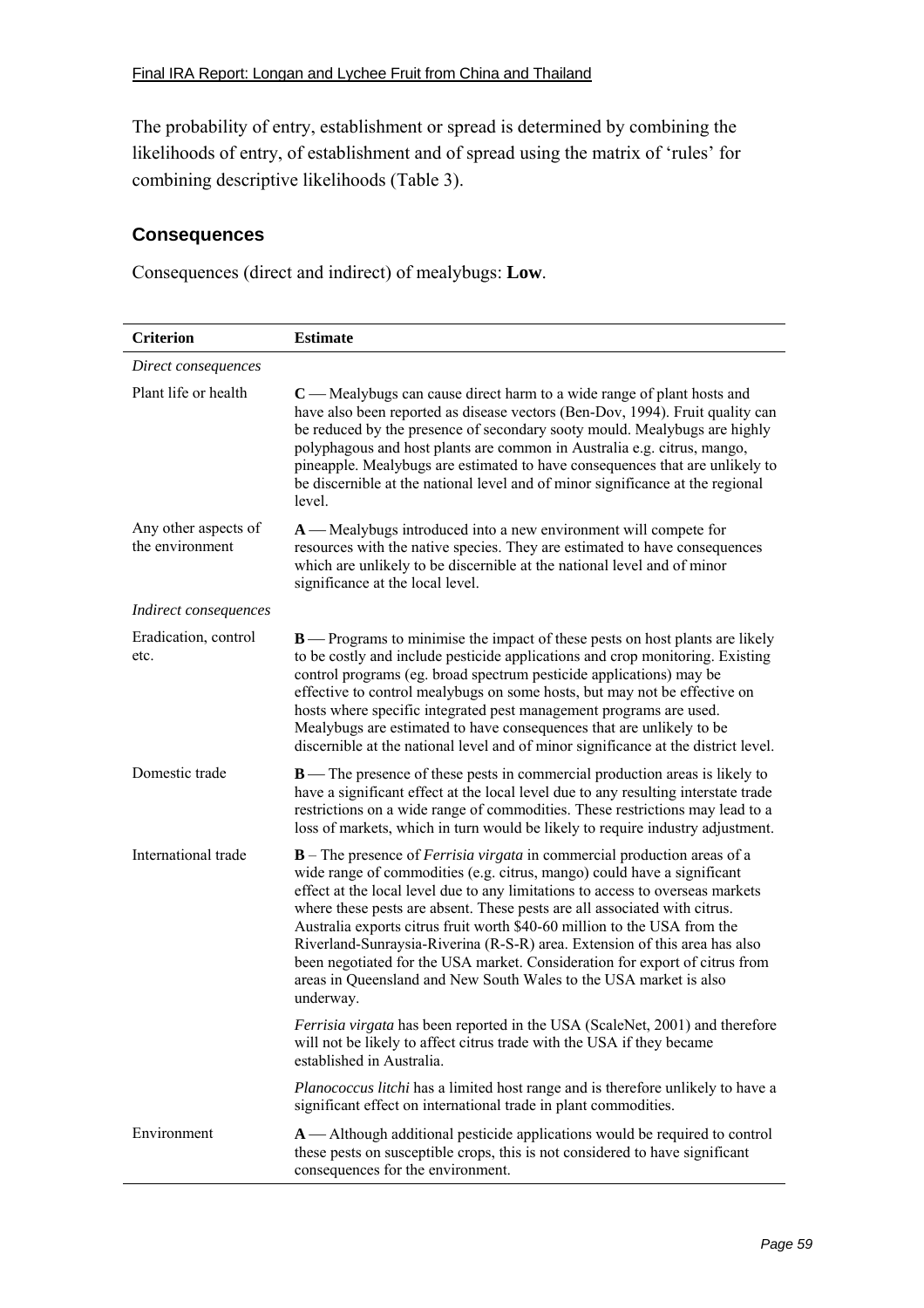Note: Refer to Table 5 (The assessment of local, district, regional and national consequences) and text under the 'Method for assessing consequences' section for details on the approach taken to consequence assessment.

## **Unrestricted risk estimate**

The unrestricted risk estimate as determined by combining the overall 'probability of entry, establishment or spread' with the 'consequences' using the risk estimation matrix (Table 1): **Low**.

# **SOFT SCALES**

Soft scales damage the host plant by sucking nutrients from plant parts, and excreting large amounts of sugary honeydew onto fruit and leaves, leading to sooty mould growth (Smith *et al*., 1997). The main economic damage caused by scales is from the downgrading of fruit quality because of sooty mould fungus growing on the honeydew (Smith *et al*., 1997). The soft scales [Hemiptera: Coccidae] examined in this import risk analysis are:

- *\*Coccus viridis* Green ñ green coffee scale
- *Drepanococcus chiton* (Green) wax scale
- *\*Pulvinaria psidii* Maskell (syn. *Chloropulvinaria psidii* Maskell) ñ green shield scale.

# **Introduction and spread potential**

#### **Probability of importation**

The likelihood that soft scales will arrive in Australia with the importation of fresh longan or lychee fruit from China or Thailand: **High**.

- Soft scale species are frequently reported in longan and lychee orchards in China and Thailand (Waite and Hwang, 2002). *Coccus viridis* and *Pulvinaria psidii* are both associated with longan and lychee in China (ScaleNet, 2001), while *Drepanococcus chiton* is associated with longan fruit in Thailand (DOA, 2003a).
- Soft scales are sessile after the first nymphal stage and small (1.4-3 mm), but may be present in significant populations on the fruit surface (Waite and Elder, 1999).
- Soft scales are likely to be hidden within bunches of fruit, and are likely to be difficult to remove during fruit cleaning, sorting and packing, especially at low population levels.
- As these pests are small in size, they are unlikely to be detected during routine visual quality inspection procedures within the packinghouse. Inspection procedures carried out in the packing station are concerned primarily with quality standards of fruit as regards to blemishes, premature ripening and visible cracks, splits, pulled stem,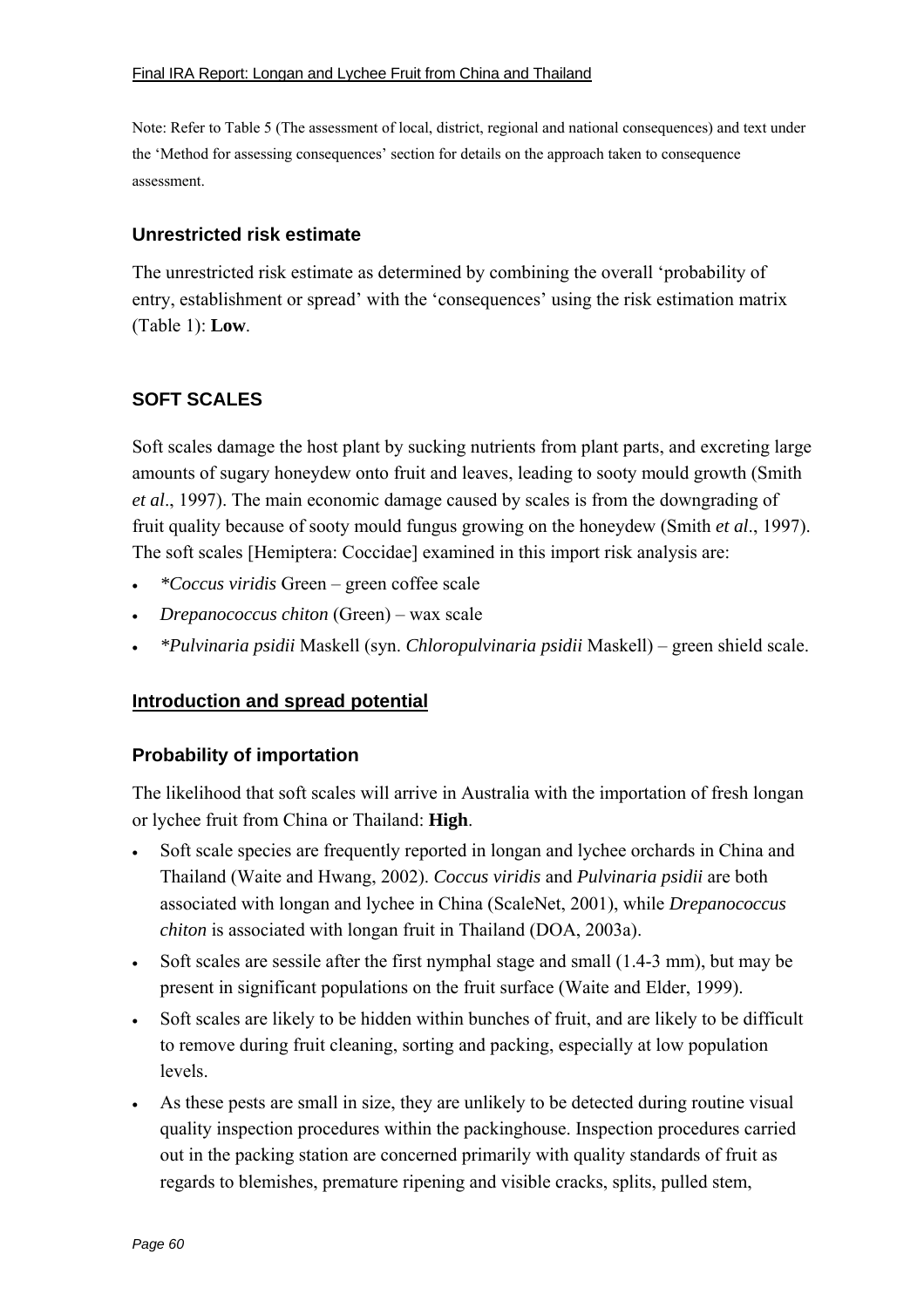puncture or break of the skin. Although all fruit are visually inspected, the procedures are not specifically directed at the detection of small arthropod pests present on the fruit surface.

- Routine washing procedures undertaken within the packinghouse will not totally remove all pests from the fruit surface. While soft scales may be affected by the washing solution, they are unlikely to be destroyed by it. This is particularly true of those adult females or nymphs that are protected by hard, waxy secretions.
- Soft scales are likely to survive storage and transportation.
- Scales are frequently detected on pre-export inspection in Australian export fruit.

# **Probability of distribution**

The likelihood that soft scales will be distributed to the endangered area as a result of the processing, sale or disposal of fresh longan or lychee fruit from China or Thailand: **Moderate**.

- Adults and crawlers are likely to survive storage and transport and be associated with infested waste. Soft scales may enter the environment in three ways: adults may be discarded with fruit, first instar nymphs (crawlers) may be discarded with waste carton and liners, or nymphs may be blown by wind, or carried by other vectors, from the point of sale or after purchase by consumers. Long-range dispersal would require movement of adults and nymphs with vegetative material. Shorter-range dispersal would occur readily through the random movement of crawlers with wind currents or biological or mechanical vectors.
- The commodity is likely to be distributed throughout Australia for retail sale. The intended use of the commodity is human consumption but waste material would be generated (eg. longan or lychee skin and longan panicles).
- Because soft scales are polyphagous and all life stages survive in the environment for some time, they could be transferred to a susceptible host.

# **Probability of entry**

The likelihood that soft scales will arrive in Australia as a result of trade in fresh longan or lychee fruit from China or Thailand, and be distributed to the endangered area: **Moderate**.

The overall probability of entry is determined by combining the likelihoods of importation and of distribution using the matrix of 'rules' for combining descriptive likelihoods (Table 3).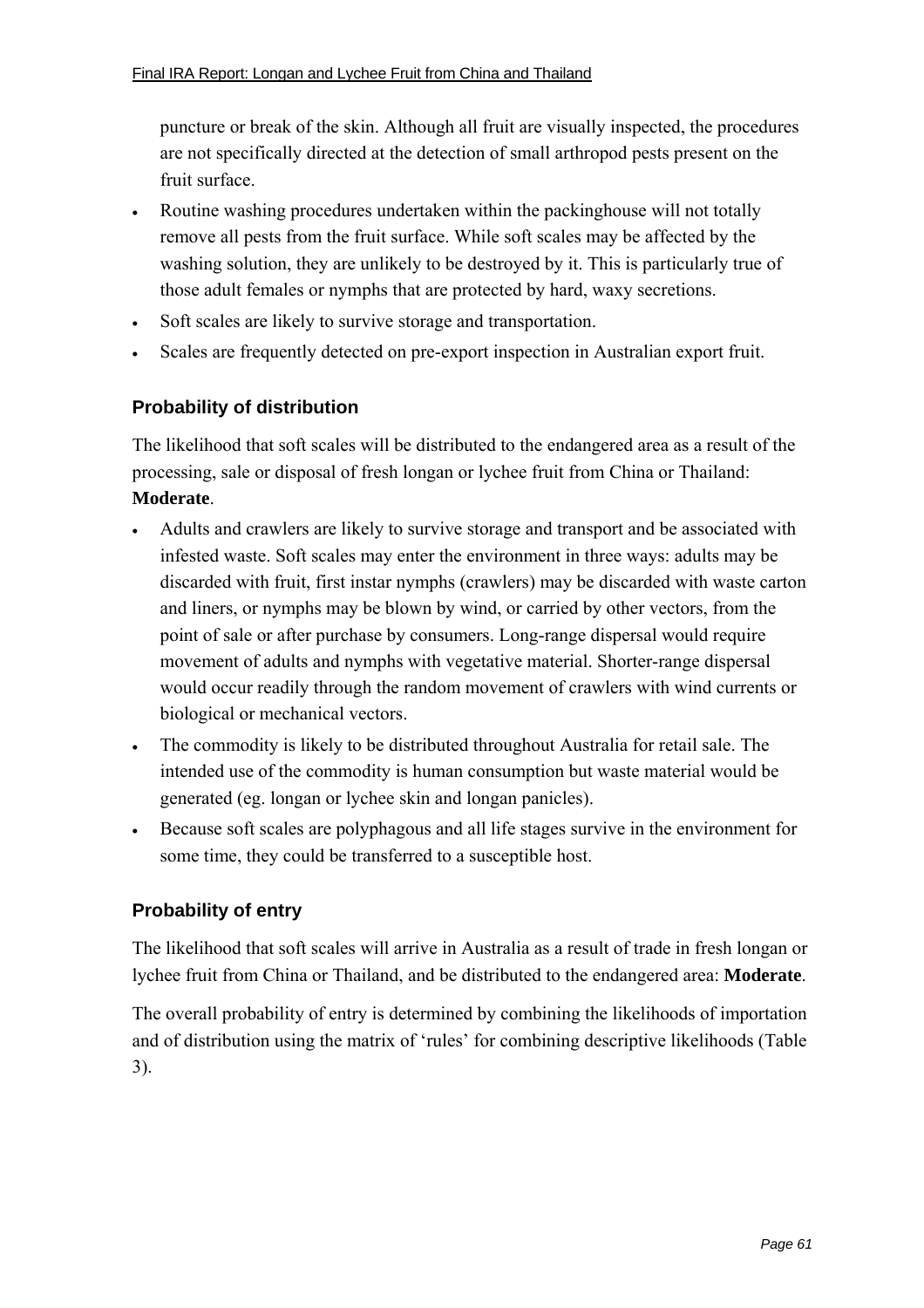### **Probability of establishment**

The likelihood that soft scales will establish based on a comparative assessment of factors in the source and destination areas considered pertinent to the ability of the pest to survive and propagate: **High**.

- Soft scales are highly polyphagous and host plants are common in Australia (e.g. citrus and mango) particularly in the warmer subtropical and tropical regions of Australia.
- Existing control programs (eg. broad spectrum pesticide applications) may be effective to control soft scales on some hosts, but may not be effective on hosts where specific integrated pest management programs are used.
- Soft scales have a high reproductive rate (e.g. *P. psidii* reproduces parthogenetically and has 3-4 generations per year). In laboratory conditions, adult females laid an average of 200 eggs on pumpkin fruits (El-Minshawy and Moursi, 1976). Crawlers move on to flower panicles, and later on to young fruit (Waite and Hwang, 2002).

# **Probability of spread**

The likelihood that soft scales will spread based on a comparative assessment of those factors in the area of origin and in Australia considered pertinent to the expansion of the geographical distribution of the pest: **High**.

- Tropical or subtropical areas of Australia would be suitable for the spread of soft scales because they are recorded from such environments.
- Adults and nymphs may be moved within and between plantations with the movement of equipment and personnel, and crawlers may be dispersed by wind (Greathead, 1997).
- The relevance of natural enemies in Australia is not known.

#### **Probability of entry, establishment or spread**

The overall likelihood that soft scales will enter Australia as a result of trade in fresh longan or lychee from China or Thailand, be distributed in a viable state to suitable hosts, establish in that area and subsequently spread within Australia: **Moderate**.

The probability of entry, establishment or spread is determined by combining the likelihoods of entry, of establishment and of spread using the matrix of 'rules' for combining descriptive likelihoods (Table 3).

#### **Consequences**

Consequences (direct and indirect) of soft scales: **Low**.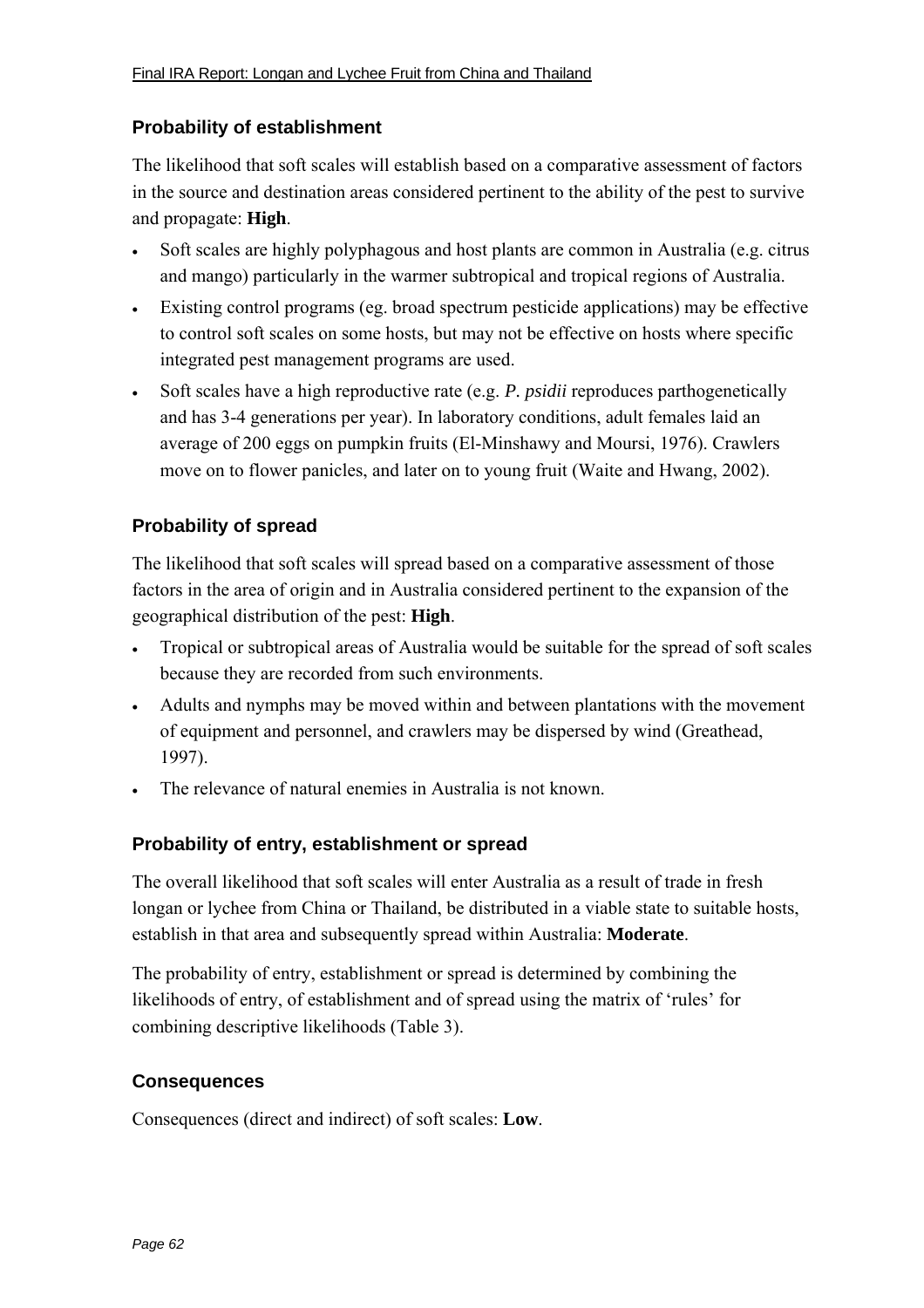#### Final IRA Report: Longan and Lychee Fruit from China and Thailand

| <b>Criterion</b>                        | <b>Estimate</b>                                                                                                                                                                                                                                                                                                                                                                                                                                                                                                                                                  |
|-----------------------------------------|------------------------------------------------------------------------------------------------------------------------------------------------------------------------------------------------------------------------------------------------------------------------------------------------------------------------------------------------------------------------------------------------------------------------------------------------------------------------------------------------------------------------------------------------------------------|
| Direct consequences                     |                                                                                                                                                                                                                                                                                                                                                                                                                                                                                                                                                                  |
| Plant life or health                    | $C$ - Scale insects can cause direct harm to a wide range of plant hosts,<br>affecting fruit quality and whole plant health. Fruit quality can be reduced by<br>the presence of secondary sooty mould.                                                                                                                                                                                                                                                                                                                                                           |
| Any other aspects of<br>the environment | $A$ — Soft scales introduced into a new environment will compete for<br>resources with the native species. They are estimated to have consequences<br>which are unlikely to be discernible at the national level and of minor<br>significance at the local level.                                                                                                                                                                                                                                                                                                |
| Indirect consequences                   |                                                                                                                                                                                                                                                                                                                                                                                                                                                                                                                                                                  |
| Eradication, control<br>etc.            | <b>B</b> — Programs to minimise the impact of these pests on host plants are likely<br>to be costly and include pesticide applications and crop monitoring. Existing<br>control programs (eg. broad spectrum pesticide applications) may be<br>effective to control soft scales on some hosts, but may not be effective on<br>hosts where specific integrated pest management programs are used. Soft<br>scales are estimated to have consequences that are unlikely to be discernible<br>at the national level and of minor significance at the district level. |
| Domestic trade                          | <b>B</b> — The presence of these pests in commercial production areas is likely to<br>have a significant effect at the local level due to any resulting interstate trade<br>restrictions on a wide range of commodities. These restrictions may lead to a<br>loss of markets, which in turn would be likely to require industry adjustment.                                                                                                                                                                                                                      |
| International trade                     | $C$ – The presence of these pests in commercial production areas of a range of<br>export commodities (eg. citrus, mango) may have a significant effect at the<br>district level due to any limitations to access to overseas markets where these<br>pests are absent.                                                                                                                                                                                                                                                                                            |
| Environment                             | $A$ — Although additional pesticide applications would be required to control<br>these pests on susceptible crops, this is not considered to have significant<br>consequences for the environment.                                                                                                                                                                                                                                                                                                                                                               |

Note: Refer to Table 5 (The assessment of local, district, regional and national consequences) and text under the 'Method for assessing consequences' section for details on the approach taken to consequence assessment.

#### **Unrestricted risk estimate**

The unrestricted risk estimate as determined by combining the overall 'probability of entry, establishment or spread' with the 'consequences' using the risk estimation matrix (Table 1): **Low**.

#### **STINK BUGS**

Stink bugs injure a wide range of plants, from vegetables to trees. They damage the host plant by sucking nutrients from plant parts using their stylets (Panizzi *et al*., 2000). This causes injury to plant tissues, and results in plant wilt and, in many cases, abortion of fruits and seeds (Panizzi *et al*., 2000). During the feeding process, they may also transmit plant pathogens, which increases their damage potential. The stink bugs [Hemiptera: Pentatomidae] examined in this import risk analysis are: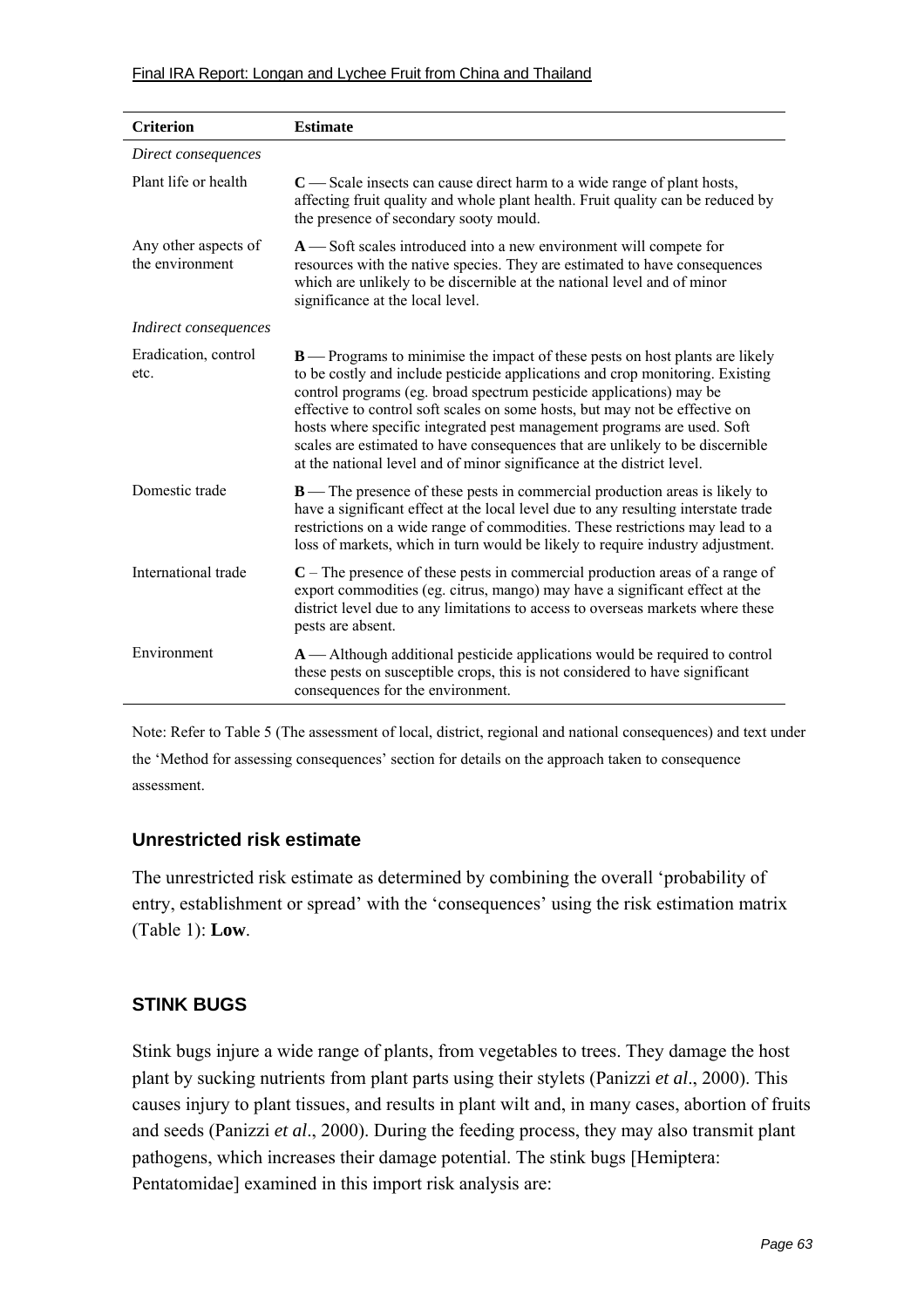- *Nezara antennata* Scott green stink bug
- *Tessaratoma papillosa* (Drury) litchi stink bug.

## **Introduction and spread potential**

## **Probability of importation**

The likelihood that stink bugs will arrive in Australia with the importation of fresh longan or lychee fruit from China or Thailand: **Very low**.

- Female stink bugs lay eggs on leaves. Both nymphs and adults cause damage by feeding on young shoots, flower clusters, developing fruits and occasionally on mature fruits (Tan *et al*., 1997; Waite and Hwang, 2002). Feeding results in brown spotting followed by flower and fruit abscission (Zhang, 1997).
- The adults will fly away when disturbed and nymphs are mobile. The nymphs may exhibit a defensive response, emitting a foul smelling fluid and then falling to the ground (Waite and Hwang, 2002). This means that they are unlikely to be included in consignments of fruit packed for export.
- Both nymphs  $(>\,5\,\text{mm})$  and adults (up to 2.8 cm) are easily visible.

# **Probability of distribution**

The likelihood that stink bugs will be distributed to the endangered area as a result of the processing, sale or disposal of longan or lychee from China or Thailand: **High**.

- Stink bugs are likely to survive storage and transportation because the nymphs are highly resistant to starvation and can live without feeding for up to 12 days. Adults can live for over one year (Waite and Hwang, 2002).
- Adults and nymphs are likely to survive storage and transport and be associated with infested waste. Stink bugs are likely to enter the orchard environment in one or two ways: nymphs may be discarded with longan or lychee skin, mature into adults and fly to a suitable host plant, or adults can fly directly to suitable hosts.

# **Probability of entry**

The likelihood that stink bugs will arrive in Australia as a result of trade in fresh longan or lychee fruit from China or Thailand, and be distributed to the endangered area: **Very low**.

The overall probability of entry is determined by combining the likelihoods of importation and of distribution using the matrix of 'rules' for combining descriptive likelihoods (Table 3).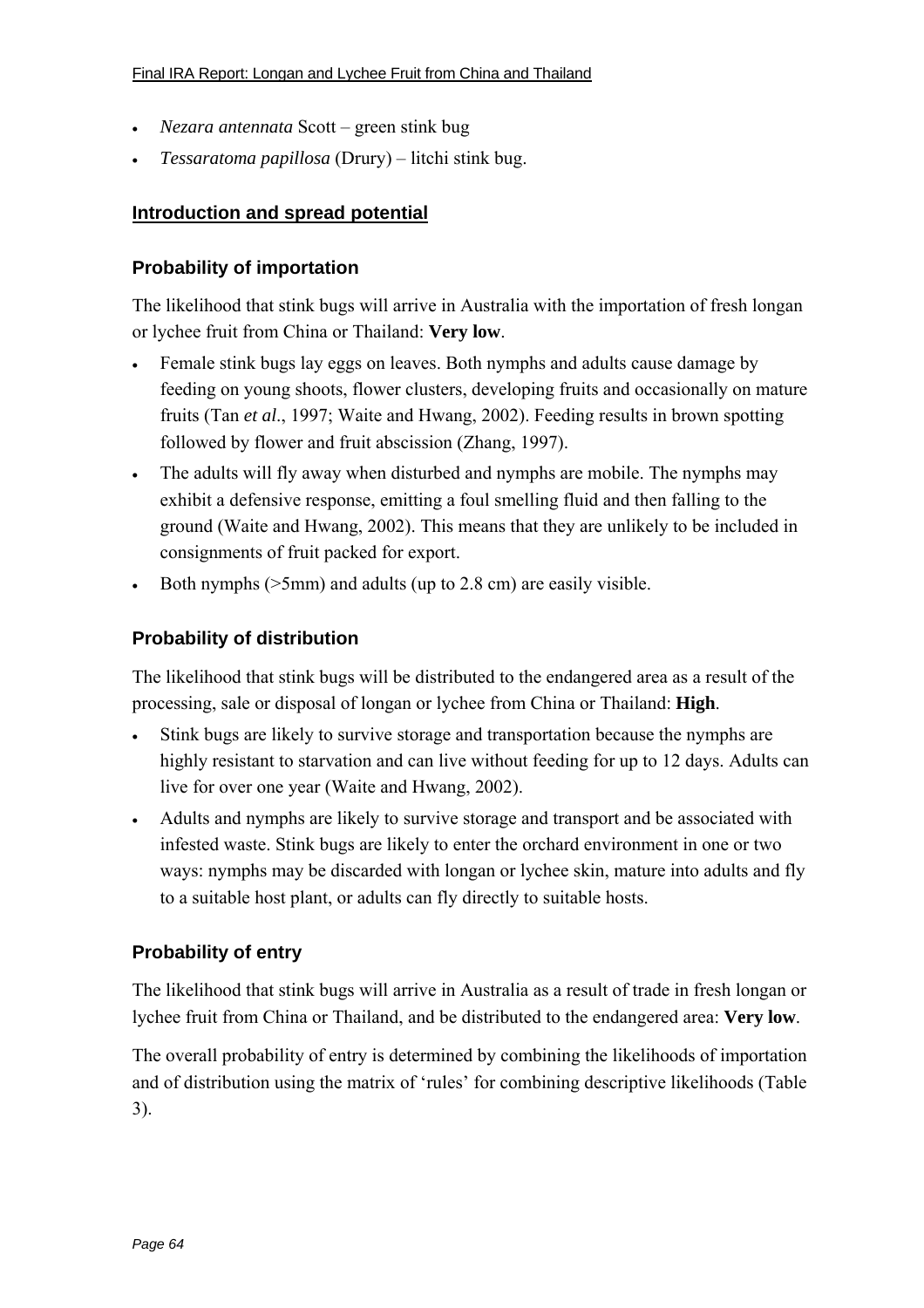# **Probability of establishment**

The likelihood that stink bugs will establish based on a comparative assessment of factors in the source and destination areas considered pertinent to the ability of the pest to survive and propagate: **Moderate**.

- Stink bugs can infest a moderate range of plants that include lychee, longan, loquat, plum, peach, pear, pomegranate, castor oil plant, rose, canna, citrus and *Eucalyptus* species (Waite and Hwang, 2002). Stink bugs are likely to survive and find suitable hosts, especially in the warmer subtropical and tropical regions of Australia.
- Stink bugs have a low reproductive rate of one generation per year, but the females lay up to 14 egg masses, each containing about 14 eggs, on the back of leaves. Adults can live up to a year (Waite and Hwang, 2002).

# **Probability of spread**

The likelihood that stink bugs will spread based on a comparative assessment of those factors in the area of origin and in Australia considered pertinent to the expansion of the geographical distribution of the pest: **Moderate**.

- Tropical or subtropical environments of Australia would be suitable for the spread of these stink bugs because they are recorded from such environments.
- Eggs are laid on the back of leaves (Waite and Hwang, 2002) and may be moved long distances on planting material.
- Adults and nymphs are mobile and can spread short distances (Waite and Hwang, 2002).
- The relevance of natural enemies is not known.

# **Probability of entry, establishment or spread**

The overall likelihood that stink bugs will enter Australia as a result of trade in fresh longan or lychee fruit from China or Thailand, be distributed in a viable state to suitable hosts, establish in that area and subsequently spread within Australia: **Very low**.

The probability of entry, establishment or spread is determined by combining the likelihoods of entry, of establishment and of spread using the matrix of 'rules' for combining descriptive likelihoods (Table 3).

#### **Consequences**

Consequences (direct and indirect) of stink bugs: **Low**.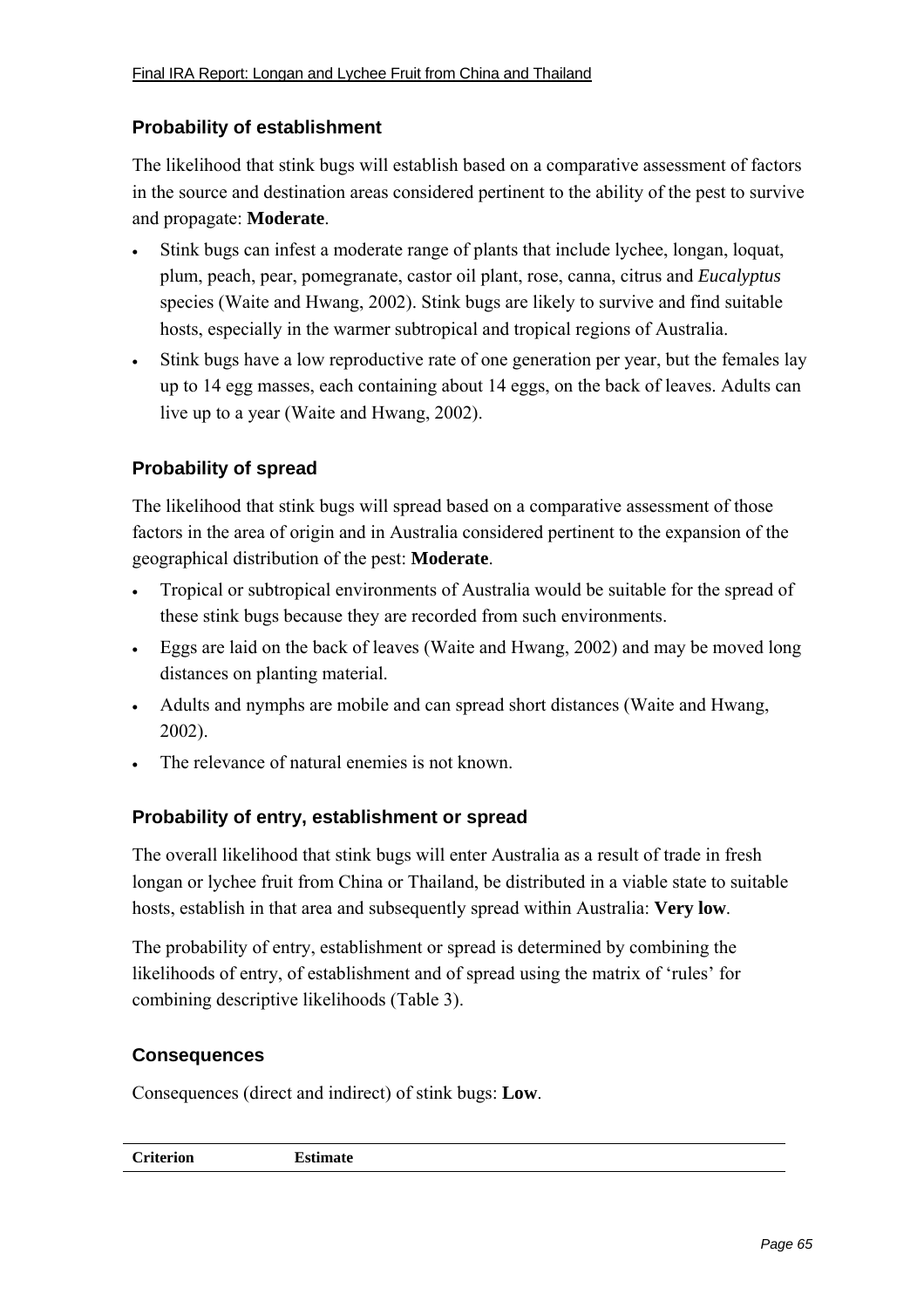| Direct consequences                     |                                                                                                                                                                                                                                                                         |
|-----------------------------------------|-------------------------------------------------------------------------------------------------------------------------------------------------------------------------------------------------------------------------------------------------------------------------|
| Plant life or health                    | $C$ - Stink bugs can cause direct harm to a moderate range of plant hosts. T.<br><i>papillosa</i> has been reported as a possible vector of longan witches' broom<br>disease (Chen et al., 2001).                                                                       |
| Any other aspects of<br>the environment | A — There are no known consequences of these pests on other aspects of the<br>environment.                                                                                                                                                                              |
| <i>Indirect consequences</i>            |                                                                                                                                                                                                                                                                         |
| Eradication, control<br>etc.            | <b>B</b> — Programs to minimise the impact of these pests on host plants are likely<br>to be costly and include pesticide applications and crop monitoring.                                                                                                             |
| Domestic trade                          | <b>B</b> —The presence of these pests in commercial production areas can have a<br>significant effect at the local level due to any resulting interstate trade<br>restrictions on a wide range of commodities. These restrictions can lead to a<br>loss of markets      |
| International trade                     | $B$ — The presence of these pests in commercial production areas of a range<br>of commodities (e.g. stonefruit and pomefruit) can have a significant effect at<br>the local level due to any limitations to access to overseas markets where<br>these pests are absent. |
| Environment                             | $A$ — Although additional pesticide applications would be required to control<br>these pests on susceptible crops, this is unlikely to affect the environment.                                                                                                          |

Note: Refer to Table 5 (The assessment of local, district, regional and national consequences) and text under the 'Method for assessing consequences' section for details on the approach taken to consequence assessment.

# **Unrestricted risk estimate**

The unrestricted risk estimate as determined by combining the overall 'probability of entry, establishment or spread' with the 'consequences' using the risk estimation matrix (Table 1): **Negligible**.

# **LYCAENID FRUIT BORER**

Lycaenid fruit borers are pests of fruit of lychee, longan, rambutan and pomegranate. The larvae tunnel through and feed on the fruit and seed forming a neat hole at the surface (Waite and Hwang, 2002). The fruit borer [Lepidoptera: Lycaenidae] examined in this import risk analysis is:

*\*Deudorix epijarbas* Moore (Syn. *Deudorix epijarbas amatius* Fruhstorfer) – Lycaenid fruit borer.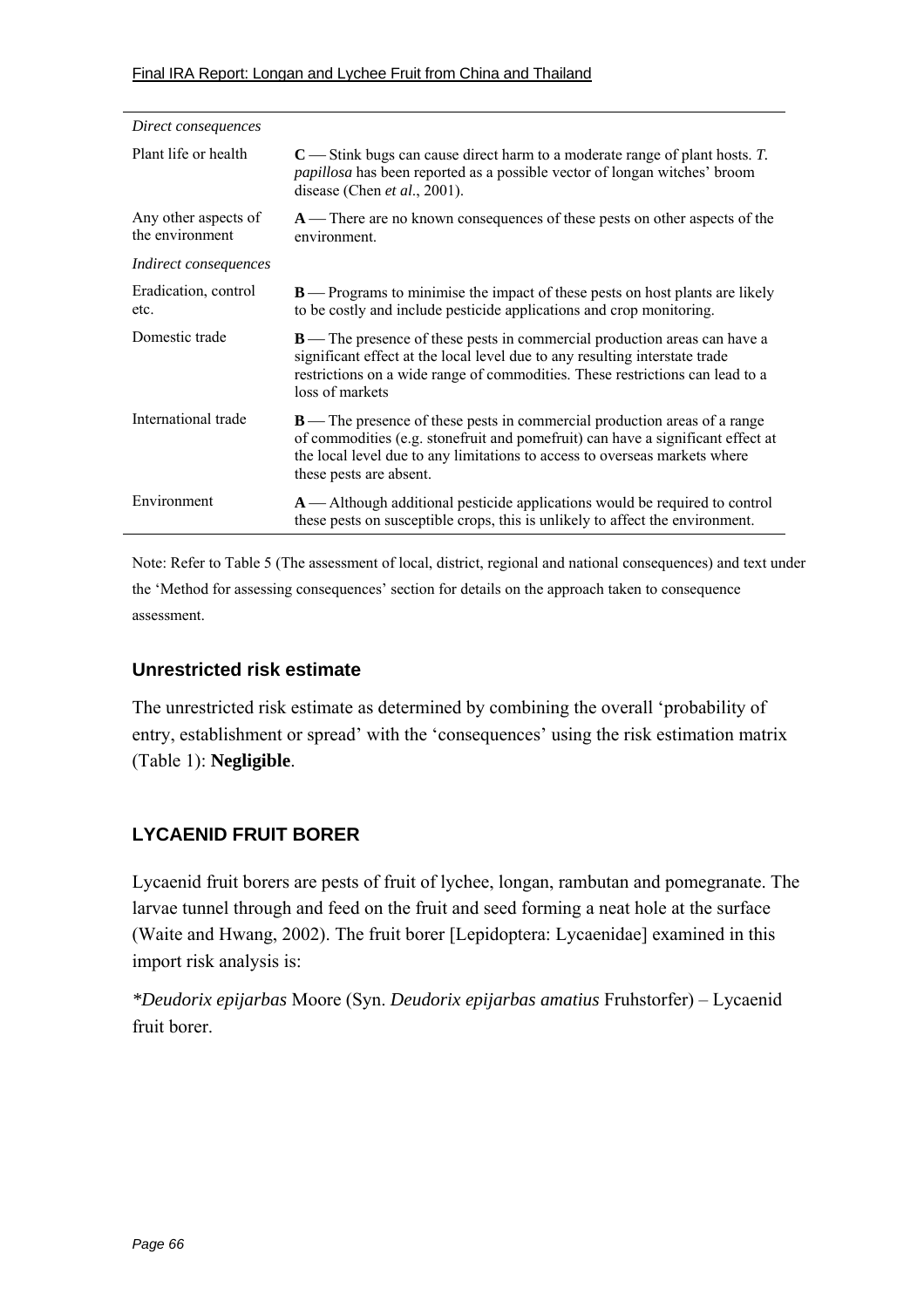## **Introduction and spread potential**

### **Probability of importation**

The likelihood that *Deudorix epijarbas* will arrive in Australia with the importation of fresh longan or lychee fruit from China or Thailand: **Moderate**.

- *Deudorix epijarbas* lays a single egg on the fruit of host plants and the larva bores inside, completely destroying the flesh and seed. A neat hole is chewed on the skin and the larva plugs this. The larvae also produce a substance that is attractive to ants, which are often seen in attendance (Waite and Hwang, 2002).
- The fruit borer is a minor pest of longan and lychee.
- Infestation by this pest can result in rotting of fruit or premature fruit drop so infested fruit are unlikely to be packed for export.
- Infested fruit can be detected by the neat hole and plug as well as the presence of ants in vicinity of the bored hole.
- The presence of the larva on fruit can be easily discerned as the stout-bodied, slug-like larva is purplish brown with orange and green markings (Herbison-Evans and Crossley, 2002).
- Although the signs of insect infestation on fruits can be detected, it is likely that recently infested fruit would be exported as the larva can remain inside the fruit.
- The larvae of the borer in the shipment must survive for at least 12-14 days before emerging from fruit to pupate upon arrival.

# **Probability of distribution**

The likelihood that *Deudorix epijarbas* will be distributed to the endangered area as a result of the processing, sale or disposal of longan or lychee from China or Thailand: **Moderate**.

- The commodity is likely to be distributed throughout Australia for retail sale. The intended use of the commodity is human consumption but waste material would be generated (eg. longan or lychee skin and longan panicles).
- If adults and larvae were to survive storage and transport, they may enter the environment in two ways: larvae may be discarded with longan or lychee fruit, or adults may fly directly to a suitable host plant.

#### **Probability of entry**

The likelihood that *Deudorix epijarbas* will arrive in Australia as a result of trade in fresh longan or lychee fruit from China or Thailand, and be distributed to the endangered area: **Low**.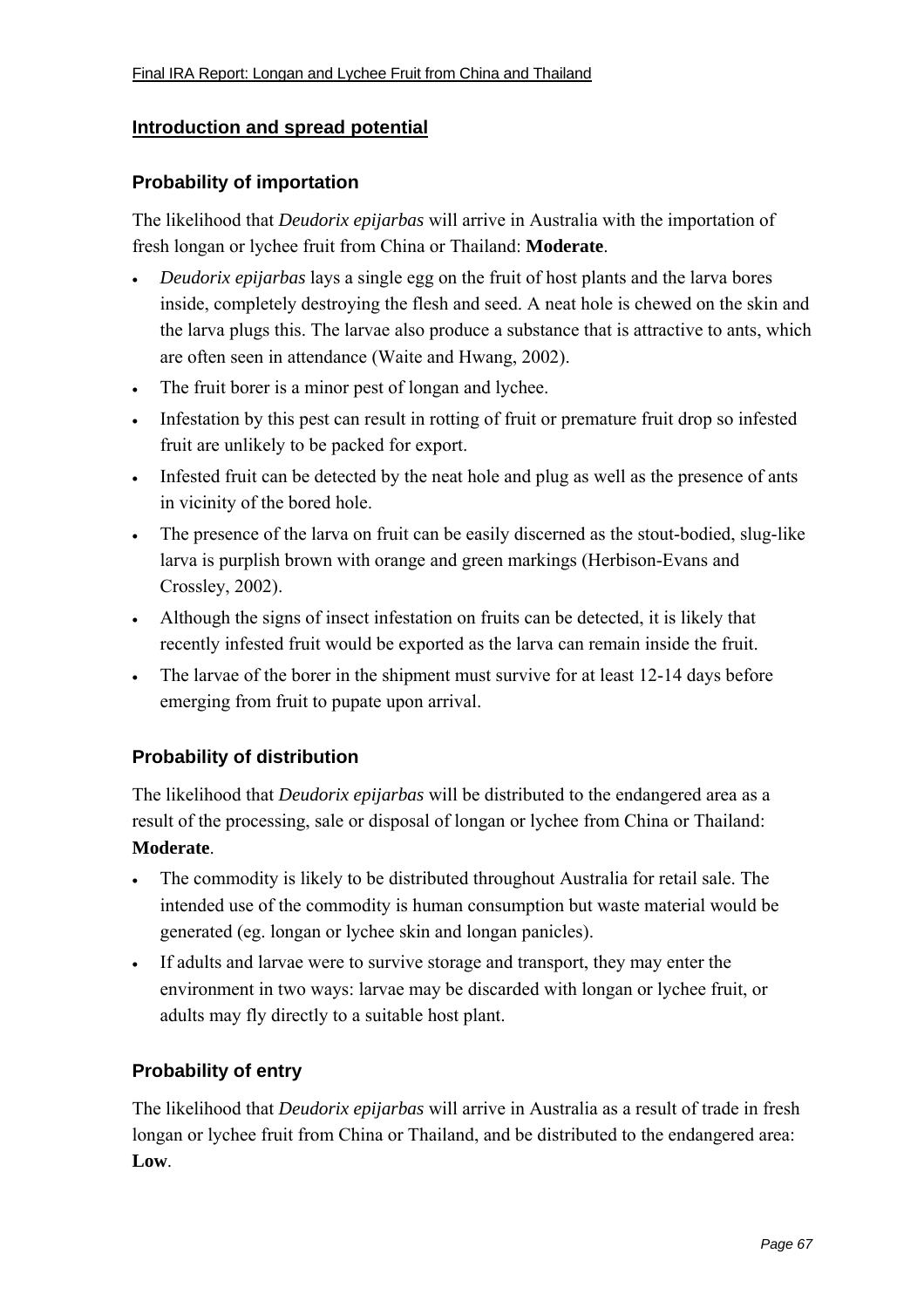The overall probability of entry is determined by combining the likelihoods of importation and of distribution using the matrix of 'rules' for combining descriptive likelihoods (Table 3).

# **Probability of establishment**

The likelihood that *Deudorix epijarbas* will establish based on a comparative assessment of factors in the source and destination areas considered pertinent to the ability of the pest to survive and propagate: **Moderate**.

- Larva can attack several fruit, but each infested fruit will only contain a single larva (Waite & Hwang, 2002).
- Surviving female borers must then be successful in locating suitable mating partners and fruiting hosts to lay eggs.
- This pest has a relatively narrow host range including lychee, longan, macadamia, pomegranate, kulandoi (*Caryota albertii*), shell vine (*Connarus conchocarpus),*  Saptrangi (*Salacia chinensis*), *Salacia dispepala* and *Sarcopteryx martyana* and narrow environmental tolerances (i.e. tropical and sub-tropical environments) (Herbison-Evans and Crossley, 2002).
- *Deudorix epijarbas* is already established in tropical and sub-tropical parts of eastern Australia.

# **Probability of spread**

The likelihood that *Deudorix epijarbas* will spread based on a comparative assessment of those factors in the area of origin and in Australia considered pertinent to the expansion of the geographical distribution of the pest: **Moderate**.

- Tropical or subtropical environments of Australia would be suitable for the spread of *D. epijarbas* because it is recorded from these environments.
- The adult moths are able to fly so are likely to spread to other host plants.
- The relevance of natural enemies is not known.

#### **Probability of entry, establishment or spread**

The overall likelihood that *Deudorix epijarbas* will enter Australia as a result of trade in fresh longan or lychee fruit from China or Thailand, be distributed in a viable state to suitable hosts, establish in that area and subsequently spread within Australia: **Very low**.

The probability of entry, establishment or spread is determined by combining the likelihoods of entry, of establishment and of spread using the matrix of 'rules' for combining descriptive likelihoods (Table 3).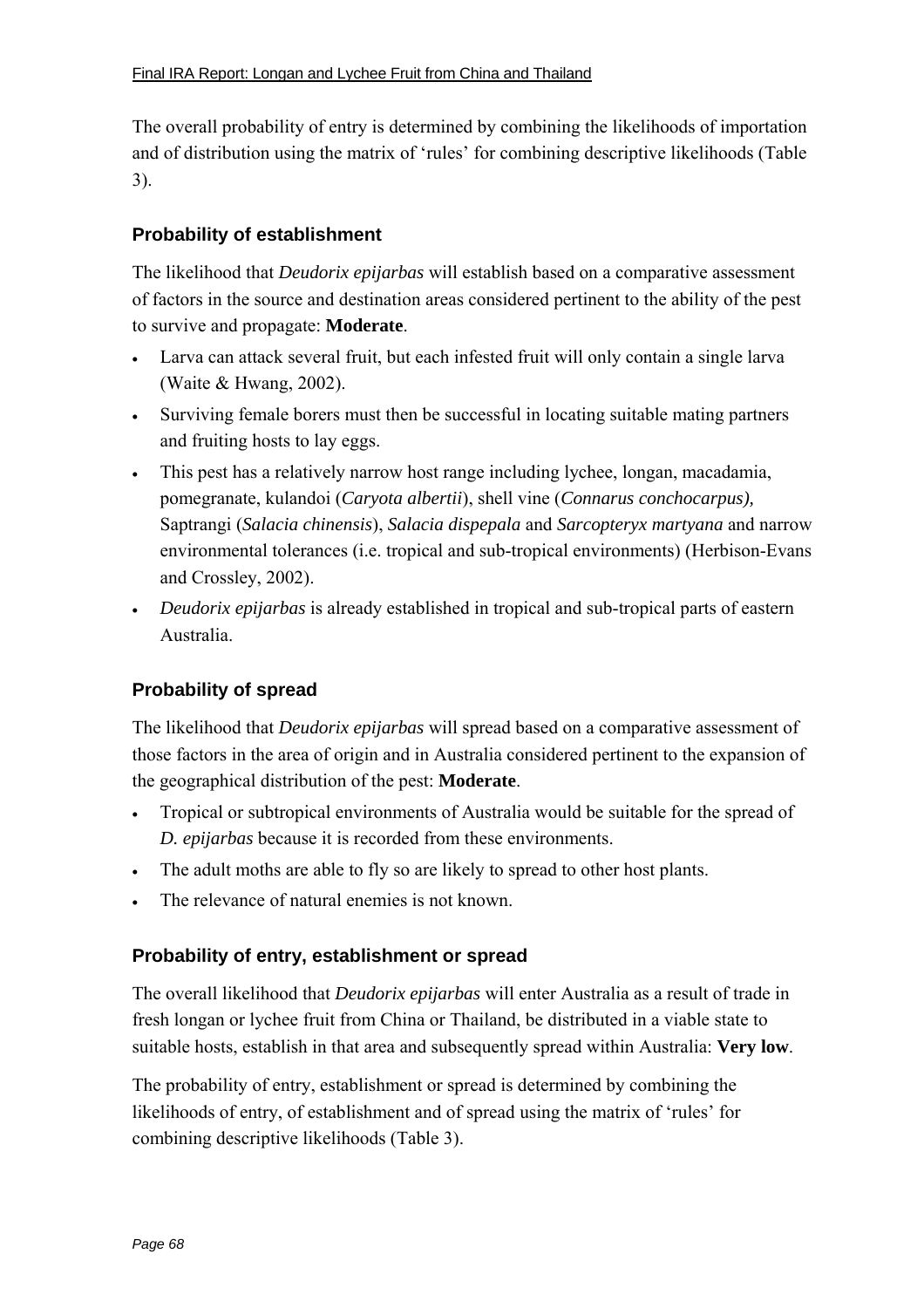# **Consequences**

Consequences (direct and indirect) of *Deudorix epijarbas*: **Very Low**.

| <b>Criterion</b>                        | <b>Estimate</b>                                                                                                                                                                                                                                                    |
|-----------------------------------------|--------------------------------------------------------------------------------------------------------------------------------------------------------------------------------------------------------------------------------------------------------------------|
| Direct consequences                     |                                                                                                                                                                                                                                                                    |
| Plant life or health                    | $\mathbf{B}$ — <i>Deudorix epijarbas</i> can cause direct harm to a small range of plant<br>species.                                                                                                                                                               |
| Any other aspects of<br>the environment | $A$ — There are no known consequences of this pest on other aspects of the<br>environment.                                                                                                                                                                         |
| <i>Indirect consequences</i>            |                                                                                                                                                                                                                                                                    |
| Eradication, control<br>etc.            | $B$ — A control program would have to be implemented in infested orchards<br>to reduce fruit damage and yield losses, thereby increasing production costs.                                                                                                         |
| Domestic trade                          | $A$ — The presence of this pest in commercial production areas is of minor<br>significance at the local level as the pest is already present in eastern<br>Australia and is unlikely to result in additional interstate trade restrictions on<br>host commodities. |
| International trade                     | $\mathbf{B}$ — The presence of this pest in commercial longan and lychee production<br>areas can have a significant effect at the local level due to any limitations to<br>access to overseas markets where this pest is absent.                                   |
| Environment                             | $B$ — Pesticides required to control this fruit borer may have a significant<br>consequence at a local level.                                                                                                                                                      |

Note: Refer to Table 5 (The assessment of local, district, regional and national consequences) and text under the 'Method for assessing consequences' section for details on the approach taken to consequence assessment.

# **Unrestricted risk estimate**

The unrestricted risk estimate as determined by combining the overall 'probability of entry, establishment or spread' with the 'consequences' using the risk estimation matrix (Table 1): **Negligible**.

# **LITCHI FRUIT BORER**

Litchi fruit borer is a pest of both lychee and longan, preferentially attacking lychee. The larvae tunnel through and feed on the fruit and seed and the adults feed externally on the fruit (Waite and Hwang, 2002). Larvae can also survive by feeding on young leaves and shoots. The litchi fruit borer is a major pest of longan and lychee in China and Thailand. The litchi fruit borer [Lepidoptera: Gracillariidae] examined in this import risk analysis is:

*Conopomorpha sinensis Bradley-litchi fruit borer.*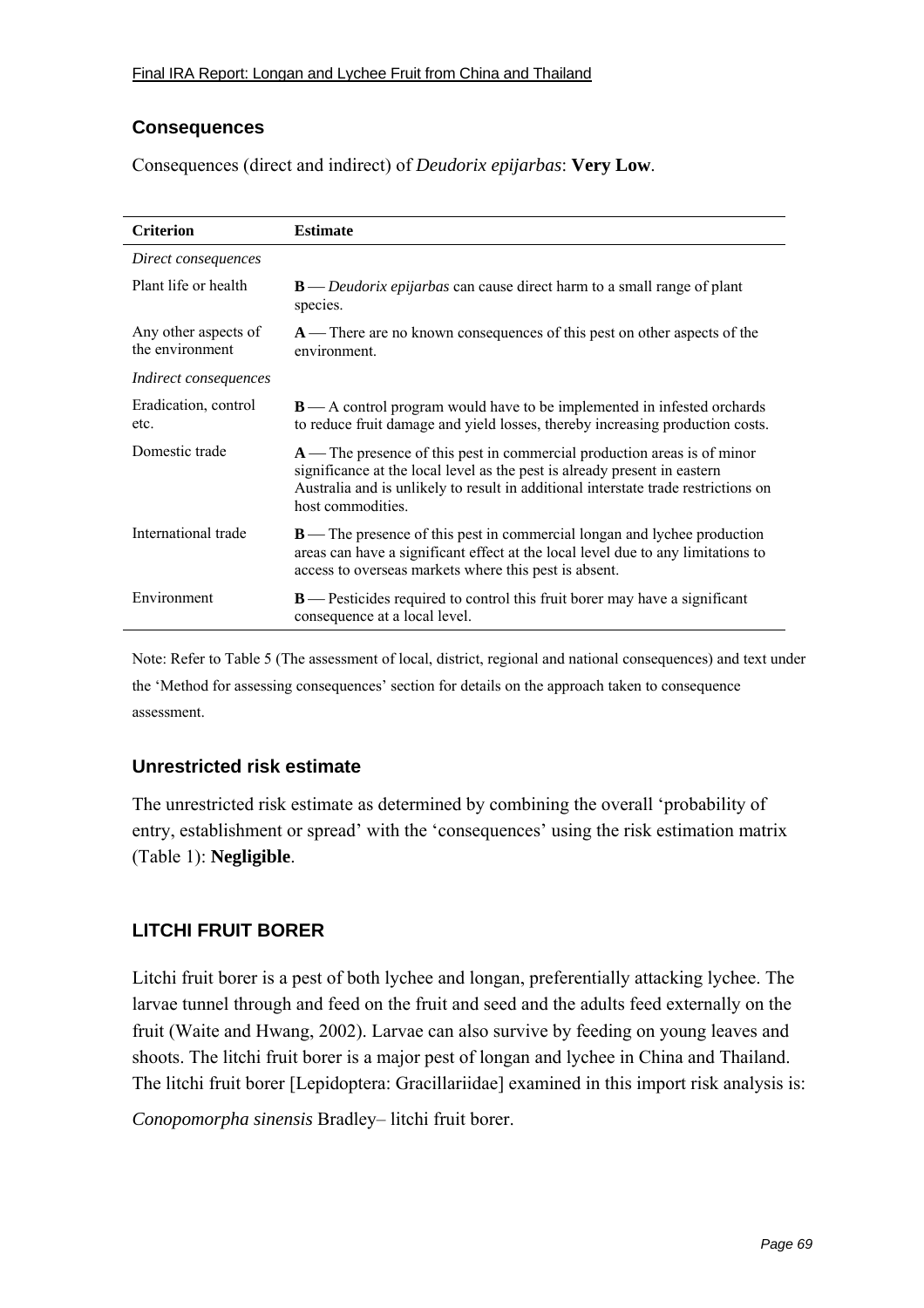## **Introduction and spread potential**

#### **Probability of importation**

The likelihood that *Conopomorpha sinensis* will arrive in Australia with the importation of fresh longan or lychee fruit from China or Thailand: **High**.

- *C. sinensis* is a common and major pest in longan and lychee orchards in both China and Thailand.
- *C. sinensis* lays yellow, scale-like eggs on the fruit anytime after fruit set as well as on new leaves and shoots of lychee and longan (Waite and Hwang, 2002).
- After hatching, the larvae bore into the fruit, tunnelling through the flesh and seed of the fruit (FAO 2001; Waite and Hwang, 2002).
- It is unlikely that all *C. sinensis* inside fruit will be detected during sorting and packing procedures. Inspection procedures carried out in the packing station are concerned primarily with quality standards of fruit as regards to blemishes, premature ripening and visible cracks, splits, pulled stem, puncture or break of the skin.
- Although the tunnel does not close over and contains visible frass, recent tunnel holes that have not yet predisposed the fruit to rot may be overlooked.

# **Probability of distribution**

The likelihood that *Conopomorpha sinensis* will be distributed to the endangered area as a result of the processing, sale or disposal of longan or lychee from China or Thailand: **Moderate**.

- The commodity is likely to be distributed throughout Australia for retail sale. The intended use of the commodity is human consumption but waste material would be generated (eg. longan or lychee skin and longan panicles).
- If adults and larvae were to survive storage and transport, they may enter the environment in two ways: larvae may be discarded with longan or lychee skin, or adults may fly directly to a suitable host plant.
- Adults emerge from the pupae after 5-7 days and live for 5-8 days (Waite and Hwang, 2002).

#### **Probability of entry**

The likelihood that *Conopomorpha sinensis* will arrive in Australia as a result of trade in fresh longan or lychee fruit from China or Thailand, and be distributed to the endangered area: **Moderate**.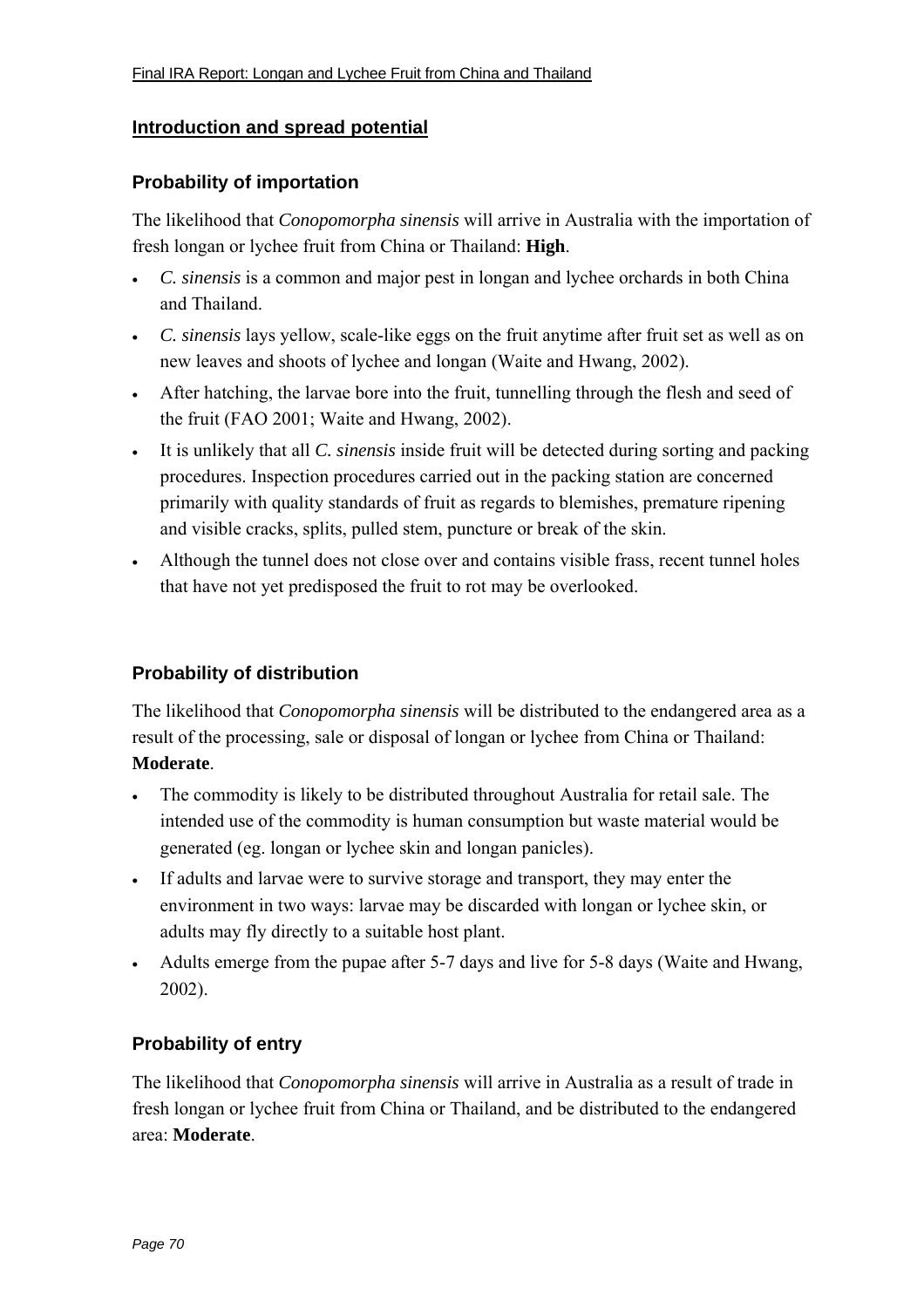This overall probability of entry is determined by combining the likelihoods of importation and of distribution using the matrix of 'rules' for combining descriptive likelihoods (Table 3).

## **Probability of establishment**

The likelihood that *Conopomorpha sinensis* will establish based on a comparative assessment of factors in the source and destination areas considered pertinent to the ability of the pest to survive and propagate: **Low**.

- The host range for litchi fruit borer is limited and is only known to include longan and lychee (CABI, 2002).
- This species has a high reproductive rate and is known to have up to eleven generations per year in China (Zhang *et al*., 1997).
- Female borers must be successful in locating suitable mating partners and fruiting hosts to lay eggs.

### **Probability of spread**

The likelihood that *Conopomorpha sinensis* will spread based on a comparative assessment of those factors in the area of origin and in Australia considered pertinent to the expansion of the geographical distribution of the pest: **Moderate**.

- Tropical or subtropical environments of Australia would be suitable for the spread of *C. sinensis* because it is recorded from these environments.
- The adult moths are able to fly so are likely to spread.
- The relevance of natural enemies is not known.

#### **Probability of entry, establishment or spread**

The overall likelihood that *Conopomorpha sinensis* will enter Australia as a result of trade in fresh longan or lychee fruit from China or Thailand, be distributed in a viable state to suitable hosts, establish in that area and subsequently spread within Australia: **Low**.

This probability of entry, establishment or spread is determined by combining the likelihoods of entry, of establishment and of spread using the matrix of 'rules' for combining descriptive likelihoods (Table 3).

#### **Consequences**

Consequences (direct and indirect) of *Conopomorpha sinensis* : **Moderate**.

|--|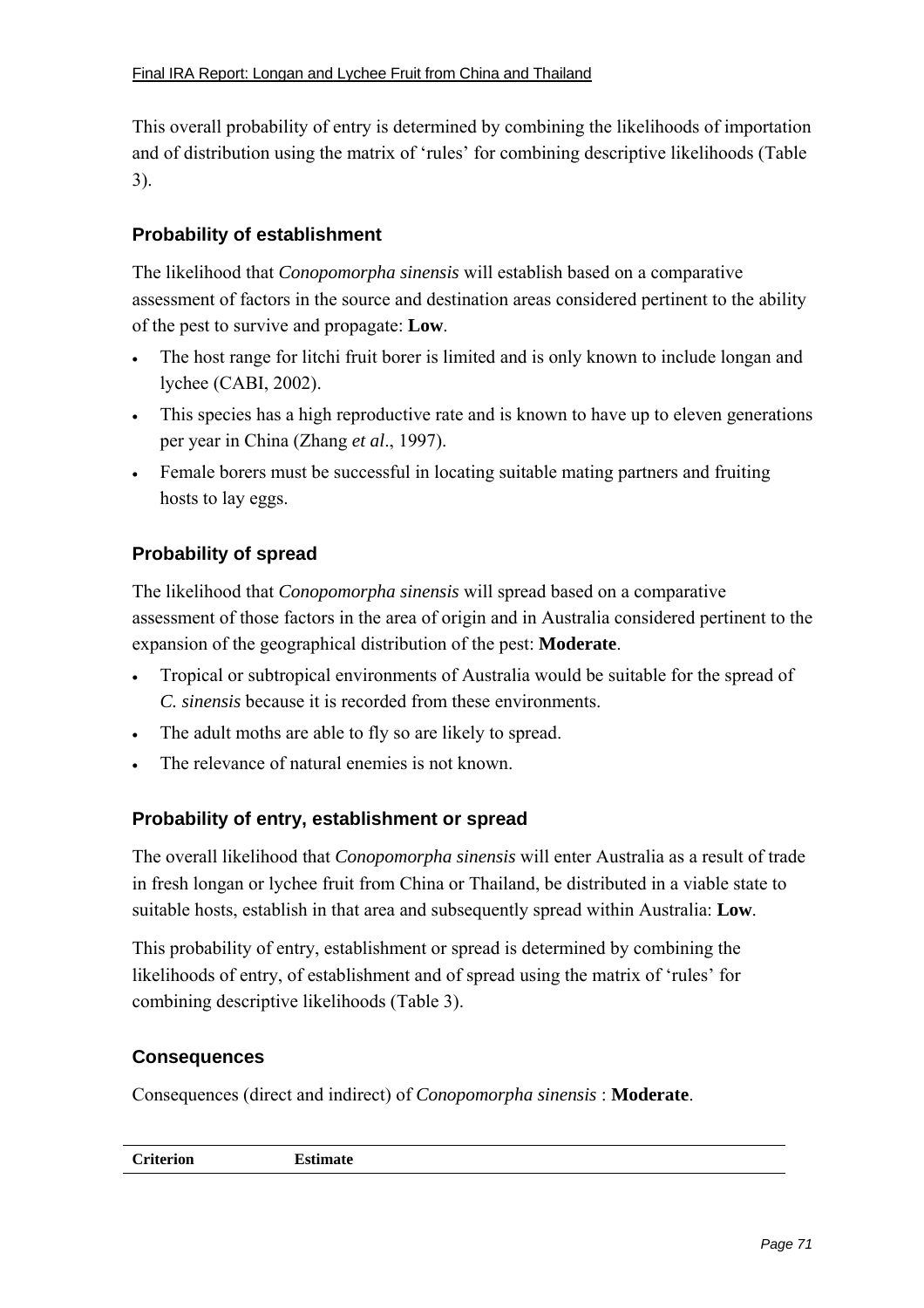| Direct consequences                     |                                                                                                                                                                                                                                                                                                                                                                                                                                                                                                  |
|-----------------------------------------|--------------------------------------------------------------------------------------------------------------------------------------------------------------------------------------------------------------------------------------------------------------------------------------------------------------------------------------------------------------------------------------------------------------------------------------------------------------------------------------------------|
| Plant life or health                    | <b>B</b> — Litchi fruit borer can cause direct harm to a narrow range of plant hosts<br>such as lychee and longan.                                                                                                                                                                                                                                                                                                                                                                               |
| Any other aspects of<br>the environment | $A$ — There are no known direct consequences of this pest on other aspects of<br>the environment                                                                                                                                                                                                                                                                                                                                                                                                 |
| <i>Indirect consequences</i>            |                                                                                                                                                                                                                                                                                                                                                                                                                                                                                                  |
| Eradication, control<br>etc.            | $B$ — A control program would have to be implemented in infested orchards<br>to reduce fruit damage and yield losses and this may increase production<br>costs.                                                                                                                                                                                                                                                                                                                                  |
| Domestic trade                          | <b>B</b> —The presence of this pest in commercial production areas may have a<br>significant effect at the local level due to any resulting interstate trade<br>restrictions on a wide range of commodities. These restrictions can lead to a<br>loss of markets                                                                                                                                                                                                                                 |
| International trade                     | $D - C$ . <i>sinensis</i> is considered an important pest of lychee and longan (Waite<br>and Hwang, 2002). Therefore the presence of this pest in longan and lychee<br>production areas may have a significant effect at the regional level in<br>subtropical areas of Australia, due to any limitations to access to overseas<br>markets for where these pests are absent. The USA requires risk management<br>measures for this pest in imports of longan and lychee from China and<br>Taiwan. |
| Environment                             | <b>B</b> — Pesticides required to control litchi fruit borer may have a significant<br>consequence at a local level.                                                                                                                                                                                                                                                                                                                                                                             |

Note: Refer to Table 5 (The assessment of local, district, regional and national consequences) and text under the 'Method for assessing consequences' section for details on the approach taken to consequence assessment.

# **Unrestricted risk estimate**

The unrestricted risk estimate as determined by combining the overall ëprobability of entry, establishment or spread' with the 'consequences' using the risk estimation matrix (Table 1): **Low**.

# **TORTRICID LEAF ROLLERS**

Tortricid leaf roller larvae cause damage to fruits by chewing large holes or small, superficial holes resulting in, scarring, desiccation or rotting fruit. They are infrequent in longan and lychee orchards in China.

The leaf rollers [Lepidoptera: Tortricidae] examined in this import risk analysis are:

*Adoxophyes cyrtosema* Meyrick - citrus leaf roller

*Adoxophyes orana* (Fischer von Röeslerstamm) - smaller tea tortrix.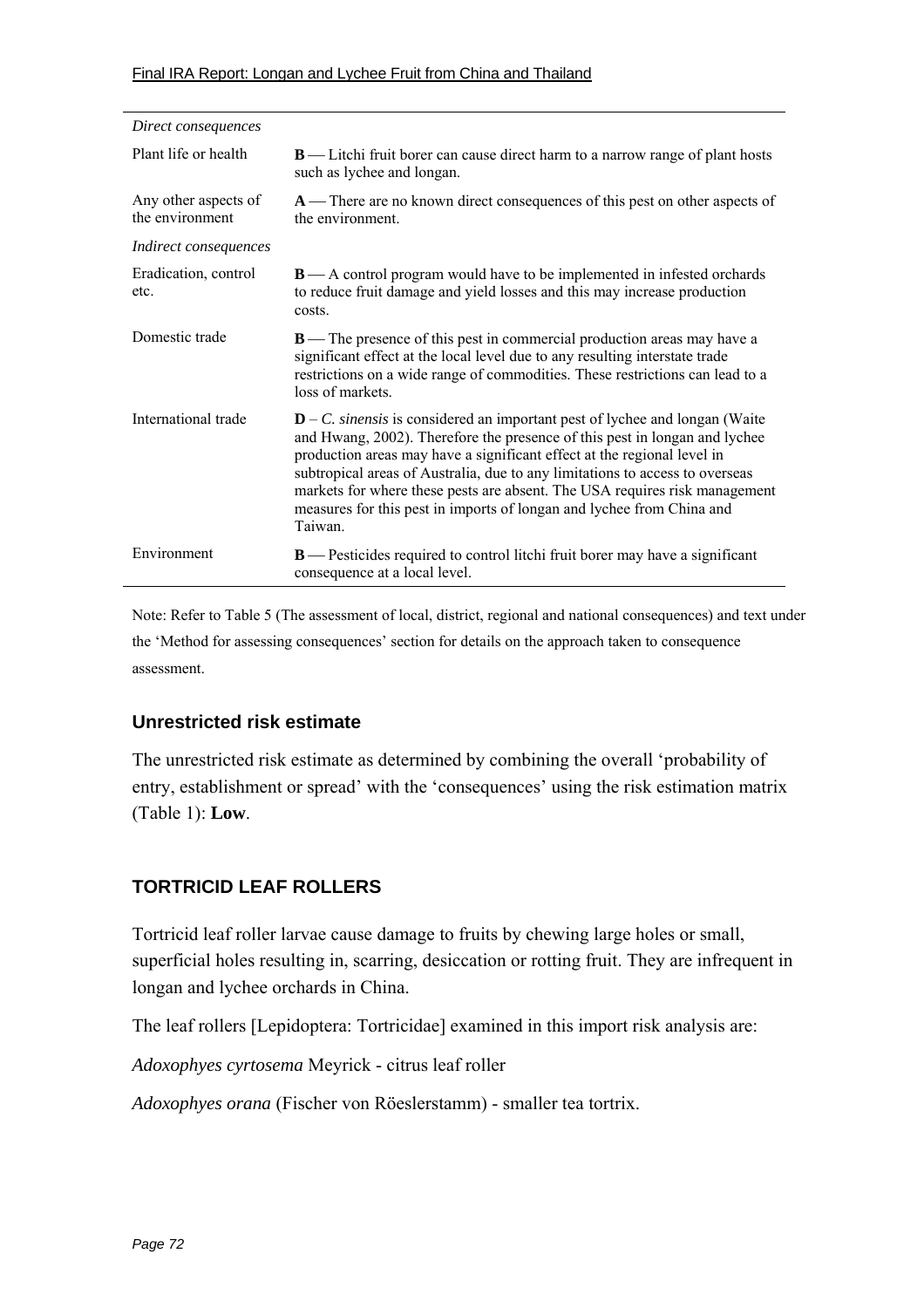### **Introduction and spread potential**

### **Probability of importation**

The likelihood that tortricid leaf rollers will arrive in Australia with the importation of fresh longan or lychee fruit from China: **Very low**.

- *Adoxophyes* spp. rarely occur in longan and lychee orchards in China (AQSIQ, 2003b).
- Larvae often spin leaves against the fruit and hide underneath on the fruit surface. Fruit damage mostly occurs at sites where a leaf is attached to the fruit with a silken thread. Larvae damage the fruit by chewing large, visible holes, which usually causes fruit rot or desiccation.
- Damage to young fruits caused by *Adoxophyes* spp. usually results in premature drop. On mature fruits, the damage causes scarring and pitting, giving the fruit a corky like appearance and abnormal shape. Frass is externally visible (CABI, 2002).
- The larvae are green in colour, with a yellow head, and the larvae and eggs are easily discernible on fruit (CABI, 2002). Furthermore, the presence of leaves and silken webbing on the fruit indicates the presence of *Adoxophyes* spp. When disturbed, the larvae typically drop from the tree by the silken threads (CABI, 2002).
- It is likely that infested fruit will be detected during packing and culled from export consignments.

### **Probability of distribution**

The likelihood that tortricid leaf rollers will be distributed to the endangered area as a result of the processing, sale or disposal of longan or lychee from China: **Low**.

- The pests are unlikely to survive commercial storage and transportation because *Adoxophyes* spp. do not tolerate cold temperatures. Egg development stops at temperatures below 9ºC and temperatures of above 10ºC are required for egg laying (CABI, 2002).
- If adults and larvae were to survive storage and transport, they may enter the environment in two ways: larvae may be discarded with longan or lychee skin, or adults may fly up to 400m from their initial location (CABI, 2002).
- The skin of infested fruit is likely to be discarded, therefore these pests may survive and find suitable hosts especially in the warmer subtropical and tropical regions of Australia.
- Long-range migration is not possible without vectors (CABI, 2002).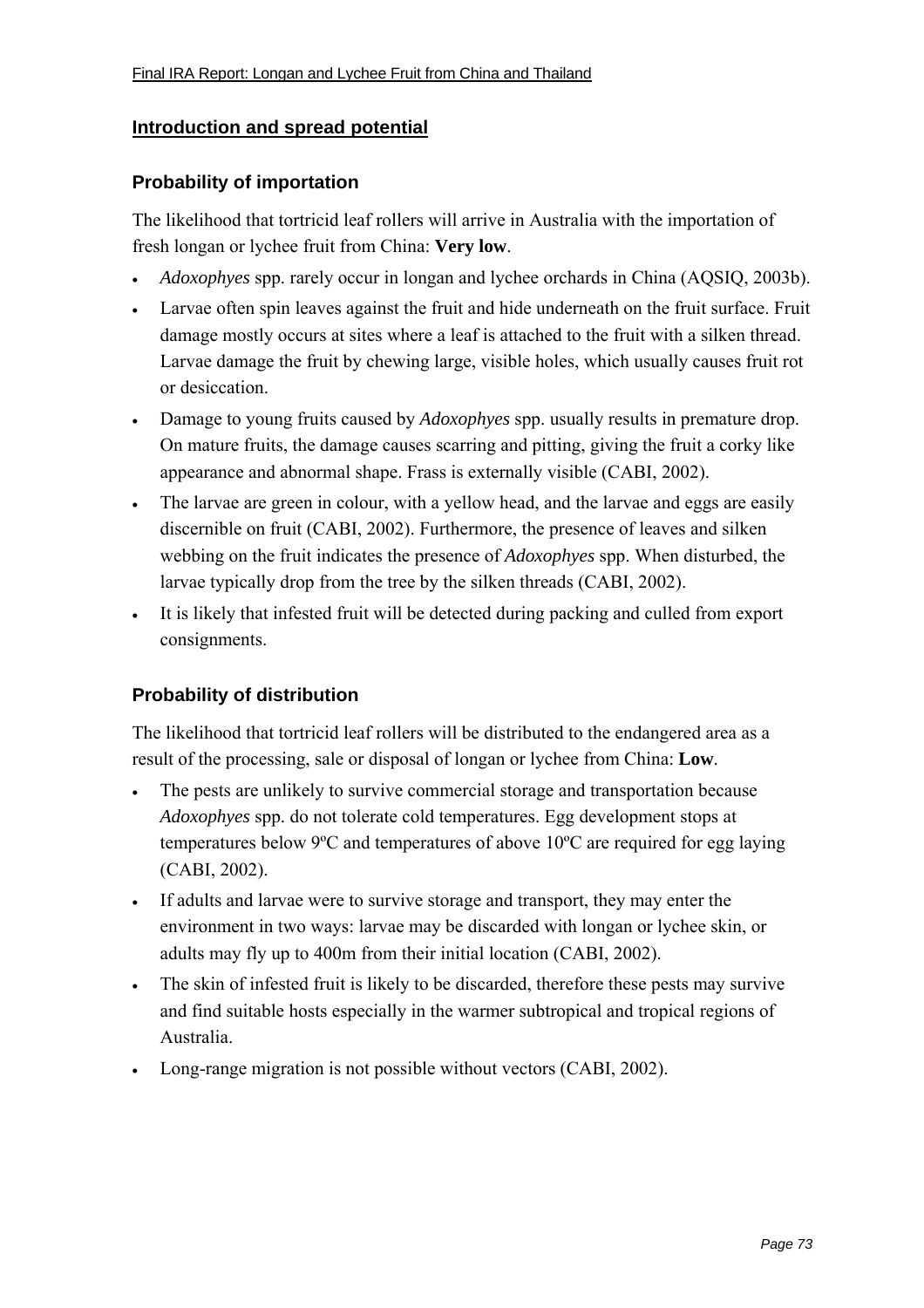### **Probability of entry**

The likelihood that tortricid leaf rollers will arrive in Australia as a result of trade in fresh longan or lychee fruit from China, and be distributed to the endangered area: **Very low**.

The overall probability of entry is determined by combining the likelihoods of importation and of distribution using the matrix of 'rules' for combining descriptive likelihoods (Table 3).

### **Probability of establishment**

The likelihood that tortricid leaf rollers will establish based on a comparative assessment of factors in the source and destination areas considered pertinent to the ability of the pest to survive and propagate: **Moderate**.

- *Adoxophyes* spp. have a high reproductive rate and lay masses of 25-150 eggs. A single female may deposit more than 300 eggs (Waite and Hwang, 2002). The eggs are laid on the leaves, fruit and bark (CABI, 2002).
- Warmer temperatures are required for mating and egg development, so the Australian environment is suitable for establishment of *Adoxophyes* spp.
- *Adoxophyes* spp. have a wide host range, many of which are common in temperate regions of Australia, including apples, pears and a number of *Prunus* spp. (Waite and Hwang, 2002).

### **Probability of spread**

The likelihood that tortricid leaf rollers will spread based on a comparative assessment of those factors in the area of origin and in Australia considered pertinent to the expansion of the geographical distribution of the pest: **Moderate**.

- Tropical or subtropical environments of Australia would be suitable for the spread of *Adoxophyes* spp. because higher temperatures are required for reproduction (CABI, 2002).
- Adults may fly short distances, and larvae may be blown short distances on their spun thread or moved within and between plantations with the movement of equipment and personnel.
- The relevance of natural enemies in Australia is not known.

#### **Probability of entry, establishment or spread**

The overall likelihood that tortricid leaf rollers will enter Australia as a result of trade in fresh longan or lychee fruit from China, be distributed in a viable state to suitable hosts, establish in that area and subsequently spread within Australia: **Very low**.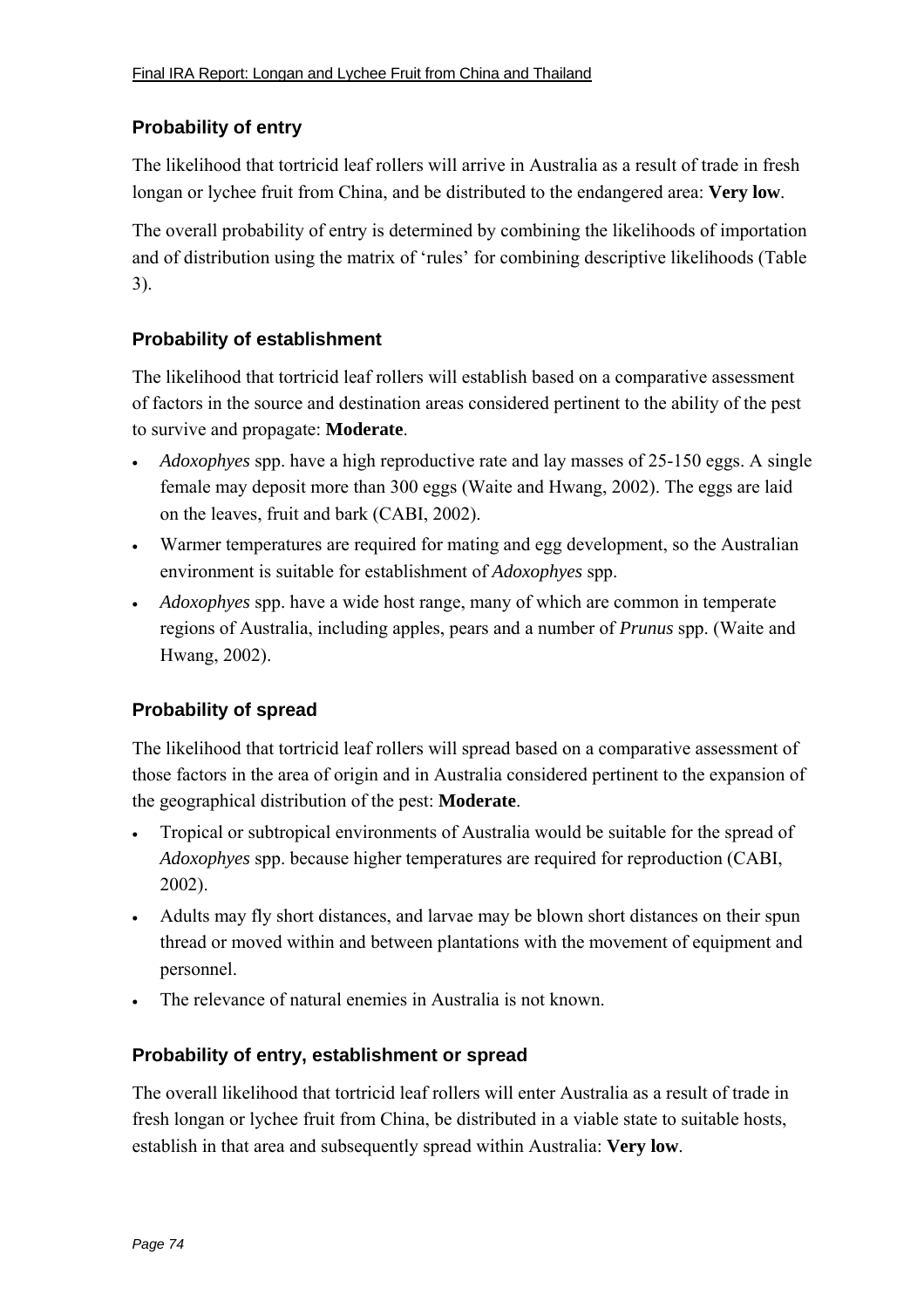The probability of entry, establishment or spread is determined by combining the likelihoods of entry, of establishment and of spread using the matrix of 'rules' for combining descriptive likelihoods (Table 3).

### **Consequences**

Consequences (direct and indirect) of tortricid leaf rollers: **Low**.

| <b>Criterion</b>                        | <b>Estimate</b>                                                                                                                                                                                                                                                                            |  |  |  |  |
|-----------------------------------------|--------------------------------------------------------------------------------------------------------------------------------------------------------------------------------------------------------------------------------------------------------------------------------------------|--|--|--|--|
| Direct consequences                     |                                                                                                                                                                                                                                                                                            |  |  |  |  |
| Plant life or health                    | C — Adoxophyes spp. can cause direct harm to a wide range of economically<br>important plant hosts, including apples, pears and stone fruit.                                                                                                                                               |  |  |  |  |
| Any other aspects of<br>the environment | A — There are no known direct consequences of these pests on other aspects<br>of the environment.                                                                                                                                                                                          |  |  |  |  |
| <i>Indirect consequences</i>            |                                                                                                                                                                                                                                                                                            |  |  |  |  |
| Eradication, control<br>etc.            | B — Programs to minimise the impact of these pests on host plants are likely<br>to be costly and include pesticide applications and crop monitoring.                                                                                                                                       |  |  |  |  |
| Domestic trade                          | C — The presence of these pests in commercial production areas can have a<br>significant effect at the district level due to any resulting interstate trade<br>restrictions on a wide range of commodities. These restrictions can lead to a<br>loss of markets.                           |  |  |  |  |
| International trade                     | $C$ — The presence of these pests in commercial production areas of a range<br>of commodities (e.g. longan and lychee, stonefruit, pomefruit) can have a<br>significant effect at the district level due to any limitations to access to<br>overseas markets where these pests are absent. |  |  |  |  |
| Environment                             | A — Although additional pesticide applications would be required to control<br>these pests on susceptible crops, this is unlikely to affect the environment.                                                                                                                               |  |  |  |  |

Note: Refer to Table 5 (The assessment of local, district, regional and national consequences) and text under the 'Method for assessing consequences' section for details on the approach taken to consequence assessment.

#### **Unrestricted risk estimate**

The unrestricted risk estimate as determined by combining the overall 'probability of entry, establishment or spread' with the 'consequences' using the risk estimation matrix (Table 1): **Negligible**.

### **CYLINDROCLADIELLA DISEASE**

Cylindrocladiella disease is caused by a fungal pathogen causing root rot, leaf spot or fruit rot of longan , mango, tea and a range of shrubs and trees.

The Cylindrocladiella disease pathogen examined in this import risk analysis is: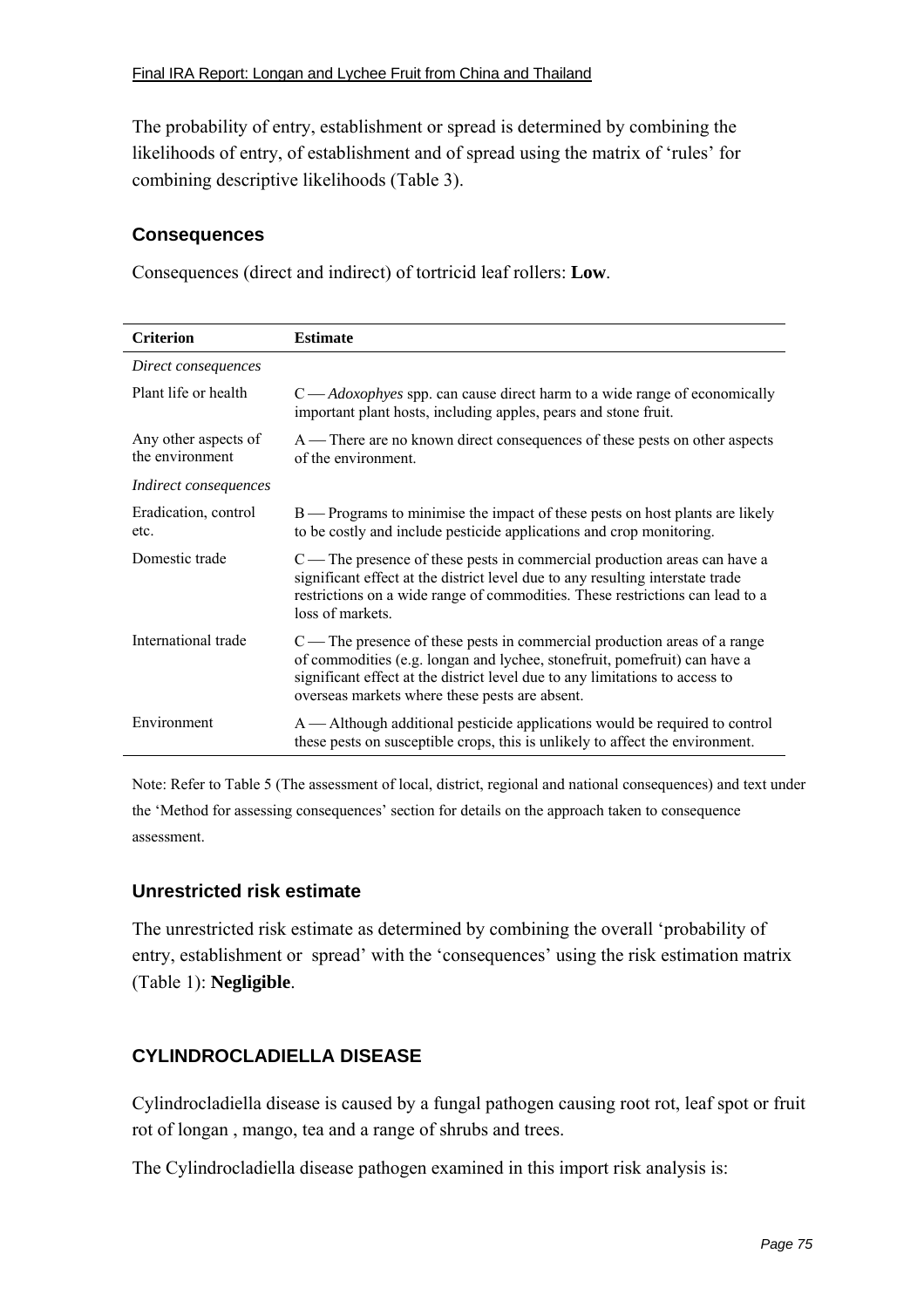*Cylindrocladiella peruviana* (Batista, Bezerra & Herrera) Boesewinkel [ëMitosporic fungi': Hyphomycetes] - root rot; leaf spot; fruit rot.

### **Introduction and spread potential**

#### **Probability of importation**

The likelihood that *Cylindrocladiella peruviana* will arrive in Australia with the importation of fresh longan fruit from China: **Low**.

- Generally *Cylindrocladiella peruviana* is recorded in the soil as a root rot, and occasionally as a leaf spot. Longan fruit can be infected from contact with the ground or by wind or rain splash to low branches.
- *Cylindrocladiella peruviana* has been recorded on longan fruit in China (CIQ, 2000).
- Damage on fruit is recorded as low in China (AQSIQ, 2003a) and infected fruit is easily visible due to the presence of white mycelium and decay (Zhang *et al*., 1997).
- Visibly infected fruit are unlikely to be picked or would be discarded during routine inspection and sorting. However, it is possible that infected fruit with minor symptoms might be exported.

### **Probability of distribution**

The likelihood that *Cylindrocladiella peruviana* will be distributed to the endangered area as a result of the processing, sale or disposal of longan fruit from China: **Moderate**.

- The pathogen is likely to survive storage and transportation even at cool temperatures with growth possible at 5<sup>o</sup>C (Crous and Wingfield, 1993).
- Fruit infected are likely to be distributed throughout Australia for retail sale and the pathogen likely to be associated with infested waste.

### **Probability of entry**

The likelihood that *Cylindrocladiella peruviana* will arrive in Australia as a result of trade in fresh longan from China and be distributed to the endangered area: **Low**.

The overall probability of entry is determined by combining the likelihoods of importation and of distribution using the matrix of 'rules' for combining descriptive likelihoods (Table 3).

#### **Probability of establishment**

The likelihood that *Cylindrocladiella peruviana* will establish based on a comparative assessment of factors in the source and destination areas considered pertinent to the ability of the pest to survive and propagate: **High**.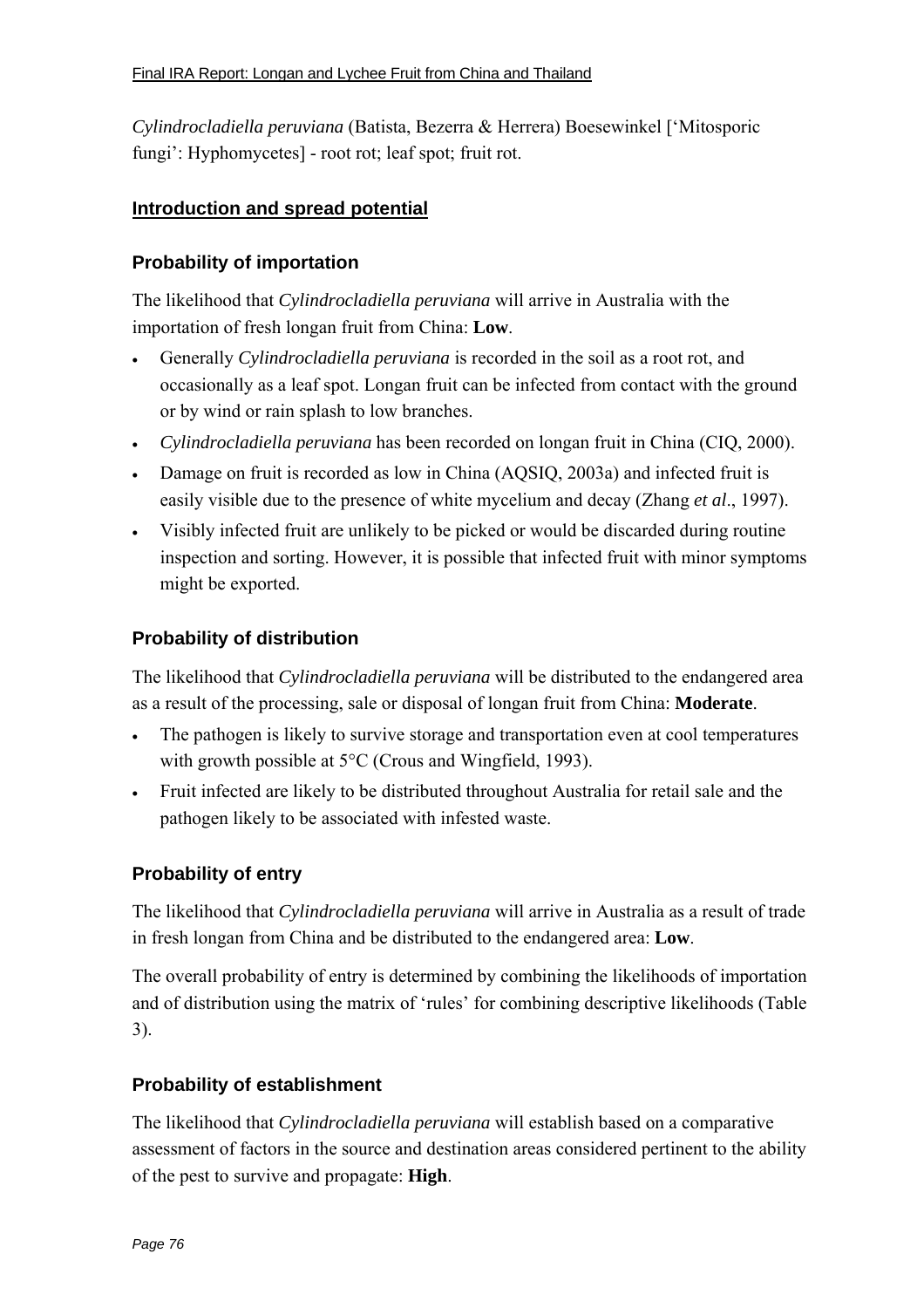- The host range includes mango and tea and a variety of native and exotic shrub and tree species in addition to longan (SBML, 2000).
- Conducive conditions exist in Australia in temperate and tropical regions with other *Cylindrocladiella* spp. recorded on *Rosa* spp. and *Mangifera indica. C. camelliae*, which was previously considered a synonym, is present in Australia on *Synoun* spp., *Rubus rugosus*, *Durio zibethinus, Banksia* spp. and *Camellia* spp. (APPD, 2003).
- *Cylindrocladiella peruviana* is well adapted with a temperature range from 5°C to 30°C and an optimum of 25°C (Crous and Wingfield, 1993).
- The skin of infected longan fruit and panicles is likely to be discarded, so the pathogen is likely to be able to survive in the soil near a suitable host.

## **Probability of spread**

The likelihood that *Cylindrocladiella peruviana* will spread based on a comparative assessment of those factors in the area of origin and in Australia considered pertinent to the expansion of the geographical distribution of the pest: **Moderate**.

- The pathogen has a relatively wide host range and is well adapted to a range of temperatures.
- *Cylindrocladiella peruviana* has extensive sporulation on aerial mycelium and may be spread locally by wind or rain splash.
- The pathogen has been isolated from ants (Batista *et al.,* 1965) so can be spread mechanically by insects.

### **Probability of entry, establishment or spread**

The overall likelihood that *Cylindrocladiella peruviana* will enter Australia as a result of trade in fresh longan fruit from China, be distributed in a viable state to suitable hosts, establish in that area and subsequently spread within Australia: **Low**.

The probability of entry, establishment or spread is determined by combining the probabilities of entry, of establishment and of spread using the matrix of 'rules' for combining descriptive likelihoods (Table 3).

#### **Consequences**

Consequences (direct and indirect) of *Cylindrocladiella peruviana:* **Very low** 

| <b>Criterion</b>     | <b>Estimate</b>                                                                                                                                                                              |  |  |  |  |
|----------------------|----------------------------------------------------------------------------------------------------------------------------------------------------------------------------------------------|--|--|--|--|
| Direct consequences  |                                                                                                                                                                                              |  |  |  |  |
| Plant life or health | $\mathbf{B}$ — Cylindrocladiella peruviana can cause significant direct harm to<br>longan, mango and tea production and a range of native and exotic shrubs<br>and trees at the local level. |  |  |  |  |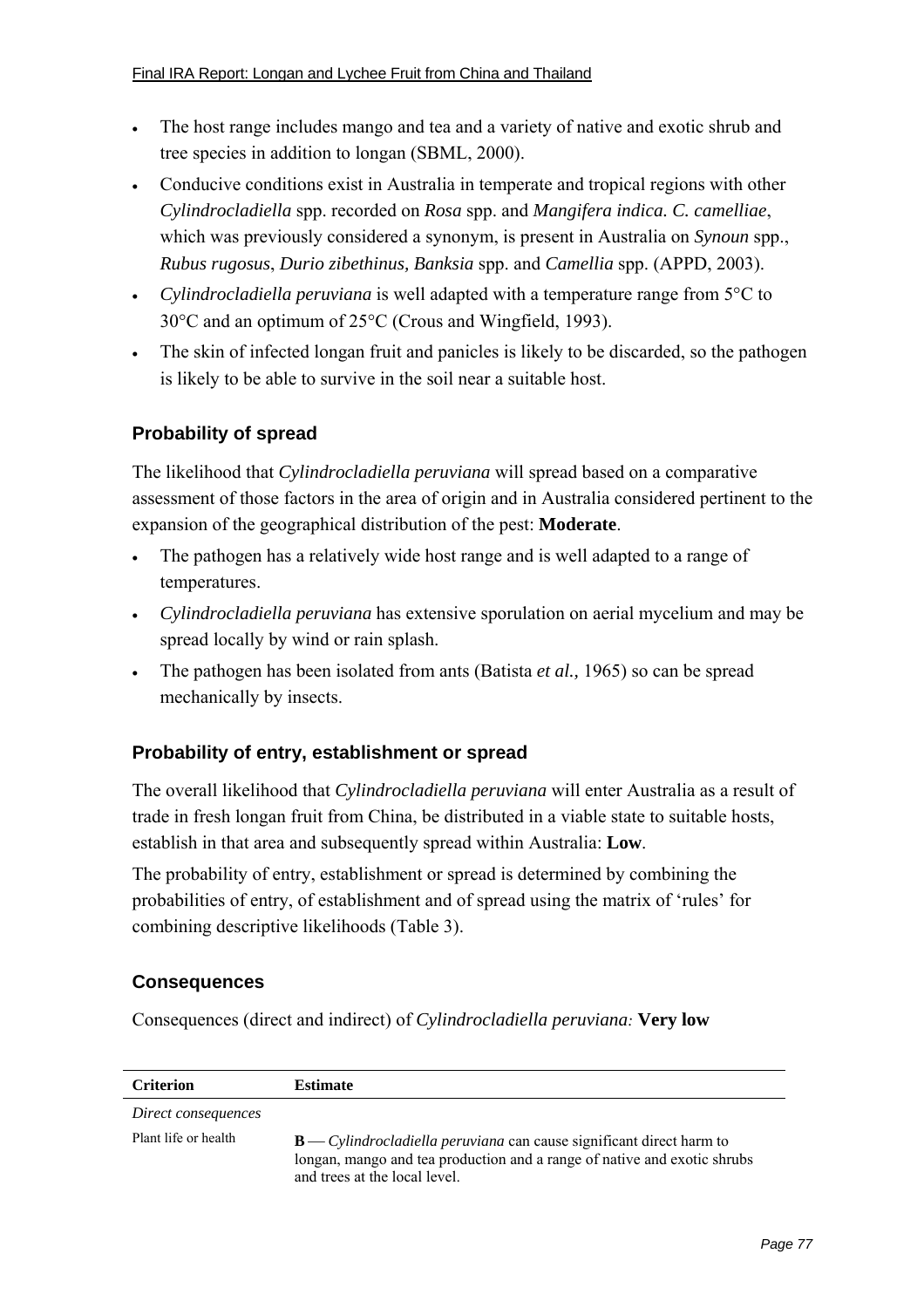#### Final IRA Report: Longan and Lychee Fruit from China and Thailand

| Any other aspects of the<br>environment | A — There are no known direct consequences of this disease on the<br>environment.                                                                                                                                          |  |  |  |
|-----------------------------------------|----------------------------------------------------------------------------------------------------------------------------------------------------------------------------------------------------------------------------|--|--|--|
| <i>Indirect consequences</i>            |                                                                                                                                                                                                                            |  |  |  |
| Eradication, control<br>etc.            | $A$ — Programs to minimise the impact of this disease on host plants are not<br>likely to be more costly than existing pre- and post-harvest treatments but<br>may affect chemical free produce.                           |  |  |  |
| Domestic trade                          | $A$ — The presence of this disease in commercial production areas may have<br>a minor effect at the local level due to any resulting interstate trade<br>restrictions on longans.                                          |  |  |  |
| International trade                     | <b>B</b> —The presence of this disease in commercial production areas of longan<br>may have a significant effect at the local level due to any limitations to<br>access to overseas markets where this disease are absent. |  |  |  |
| Environment                             | $A$ — Although additional pre- and post-harvest fungicide applications might<br>be required to control this disease on longan and lychee, this is unlikely to<br>affect the environment.                                   |  |  |  |

Note: Refer to Table 5 (The assessment of local, district, regional and national consequences) and text under the 'Method for assessing consequences' section for details on the approach taken to consequence assessment.

#### **Unrestricted risk estimate**

The unrestricted risk estimate as determined by combining the overall 'probability of entry, establishment or spread' with the 'consequences' using the risk estimation matrix (Table 1): **Negligible**.

### **LITCHI BROWN BLIGHT**

Litchi brown blight is a disease of lychee, causing browning of flowers and dessication of panicles; attacking young and ripe fruits causing brown lesions and white downy growth and/or premature fruit drop. The disease is the most important disease of lychee in China and Thailand. The litchi brown blight disease examined in this import risk analysis is caused by:

*Peronophythora litchii* Chen ex Ko. Chang, Su, Chen & Leu. [Pythiales: Pythiaceae] litchi downy blight. Other names for the disease include: litchi brown blight and downy blossom blight of lychee. The fungus also causes root rot in lychee.

### **Introduction and spread potential**

### **Probability of importation**

The likelihood that *Peronophythora litchii* will arrive in Australia with the importation of fresh lychee fruit from China or Thailand: **Moderate**.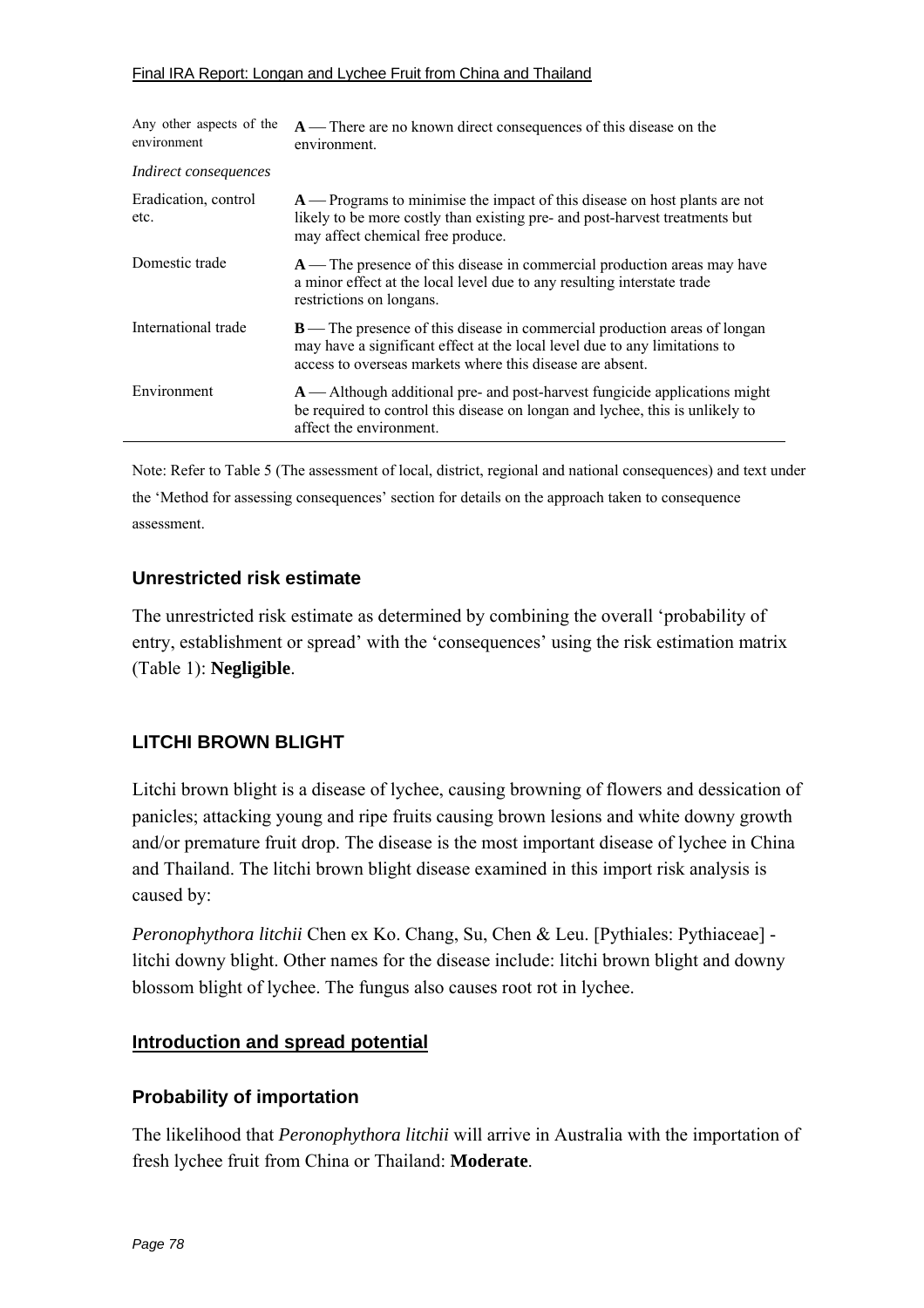- Lychee orchards in both Thailand and China are frequently infected with *Peronophythora litchii* at the blossom and fruiting stage (DOA, 2003b; Ou, 2001).
- $\bullet$  Early symptoms of infected fruit are necrosis irregular brown lesions with an unclear border and hyphal growth on the surface (Ann and Ko, 1984). Infected fruit turn brown and become enveloped in a white downy growth of hyphae, sporangiophores and sporangia (Vien *et al*., 2001).
- Due to the visible symptoms of the disease at the flower budding and fruitlet stage, control measures can be applied before fruit maturity.
- In China, optimal temperatures of 22-25<sup>o</sup>C for mycelial growth, sporulation and germination of sporangia of *P. litchii* coincide with the maturing stage of lychee fruit (Li, 1997).
- Most infected developing fruit will have fallen from the tree prematurely.
- Visibly infected fruit are unlikely to be picked or would be discarded during routine inspection and sorting; however, it is possible that infected fruit with minor symptoms may be overlooked could be exported.

### **Probability of distribution**

The likelihood that *Peronophythora litchii* will be distributed to the endangered area as a result of the processing, sale or disposal of lychee fruit from China or Thailand: **High**.

- The pathogen is likely to survive storage and transportation, even at cool dry temperatures, and is unlikely to progress to visible decay before distribution.
- Fruit infected are likely to be distributed throughout Australia for retail sale and the pathogen likely to be associated with infested waste.

### **Probability of entry**

The likelihood that *Peronophythora litchii* will arrive in Australia as a result of trade in fresh lychee from China or Thailand, and be distributed to the endangered area: **Moderate.** 

The overall probability of entry is determined by combining the likelihoods of importation and of distribution using the matrix of 'rules' for combining descriptive likelihoods (Table 3).

#### **Probability of establishment**

The likelihood that *Peronophythora litchii* will establish based on a comparative assessment of factors in the source and destination areas considered pertinent to the ability of the pest to survive and propagate: **Low.** 

The host range is limited to lychee and in Australia lychees are only grown commercially in northern NSW and Queensland.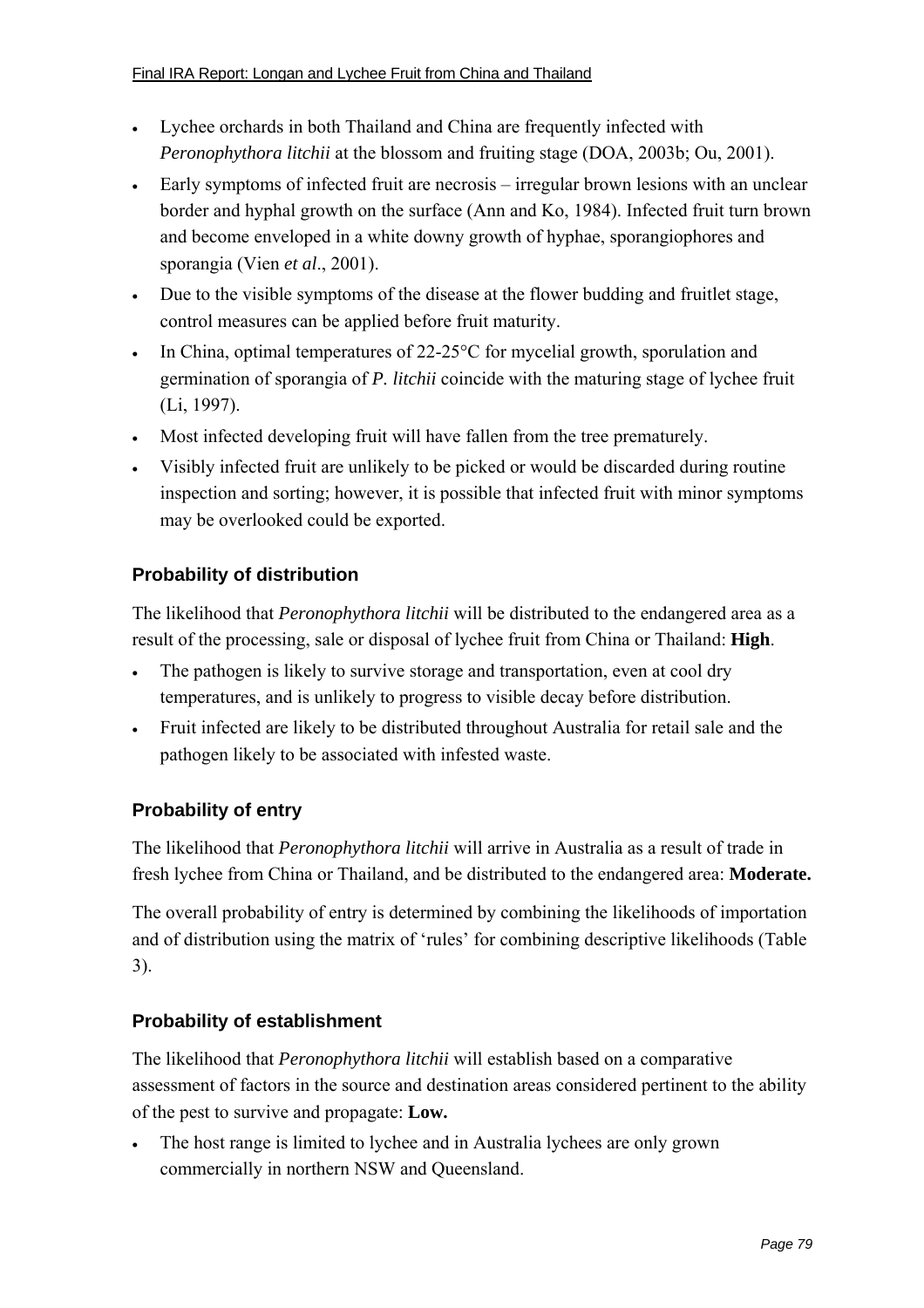- Conducive conditions for the establishment of *Peronophythora litchii* occur in some production areas in Australia during the growing season.
- The skin of infected fruit is likely to be discarded, therefore the pathogen is likely to move into the soil, survive on roots and find a suitable lychee host nearby.

### **Probability of spread**

The likelihood that *Peronophythora litchii* will spread based on a comparative assessment of those factors in the area of origin and in Australia considered pertinent to the expansion of the geographical distribution of the pest: **Low**.

- Tropical or subtropical environments of Australia would be suitable for the spread of *Peronophythora litchii* if lychee hosts were available.
- The pathogen is present in the soil, which would limit the possible mode of spread; however, it can remain on infected fruit skins, germinate and spread as sporangia.
- Sporangia are not liberated by moving air, but are readily dispersed in splash droplets, suggesting a rain-splash mechanism (CMI, 1989).

### **Probability of entry, establishment or spread**

The overall likelihood that *Peronophythora litchii* will enter Australia as a result of trade in fresh lychee fruit from China or Thailand, be distributed in a viable state to suitable hosts, establish in that area and subsequently spread within Australia: **Very Low**.

The probability of entry, establishment or spread is determined by combining the probabilities of entry, of establishment and of spread using the matrix of 'rules' for combining descriptive likelihoods (Table 3).

#### **Consequences**

Consequences (direct and indirect) of *Peronophythora litchii:* **Low.** 

| <b>Criterion</b>                        | <b>Estimate</b>                                                                                                                                                                      |  |  |  |  |
|-----------------------------------------|--------------------------------------------------------------------------------------------------------------------------------------------------------------------------------------|--|--|--|--|
| Direct consequences                     |                                                                                                                                                                                      |  |  |  |  |
| Plant life or health                    | C — Peronophythora litchii can cause significant direct harm to lychee<br>production at the district level.                                                                          |  |  |  |  |
| Any other aspects of the<br>environment | A — There are no known direct consequences of this disease on the<br>environment.                                                                                                    |  |  |  |  |
| <i>Indirect consequences</i>            |                                                                                                                                                                                      |  |  |  |  |
| Eradication, control<br>etc.            | <b>B</b> — Programs to minimise the impact of this disease on host plants are<br>likely to be required and would incur costs for fungicide sprays and<br>additional crop monitoring. |  |  |  |  |
| Domestic trade                          | <b>B</b> —The presence of this disease in commercial production areas may have a<br>significant effect at the local level due to any resulting interstate trade                      |  |  |  |  |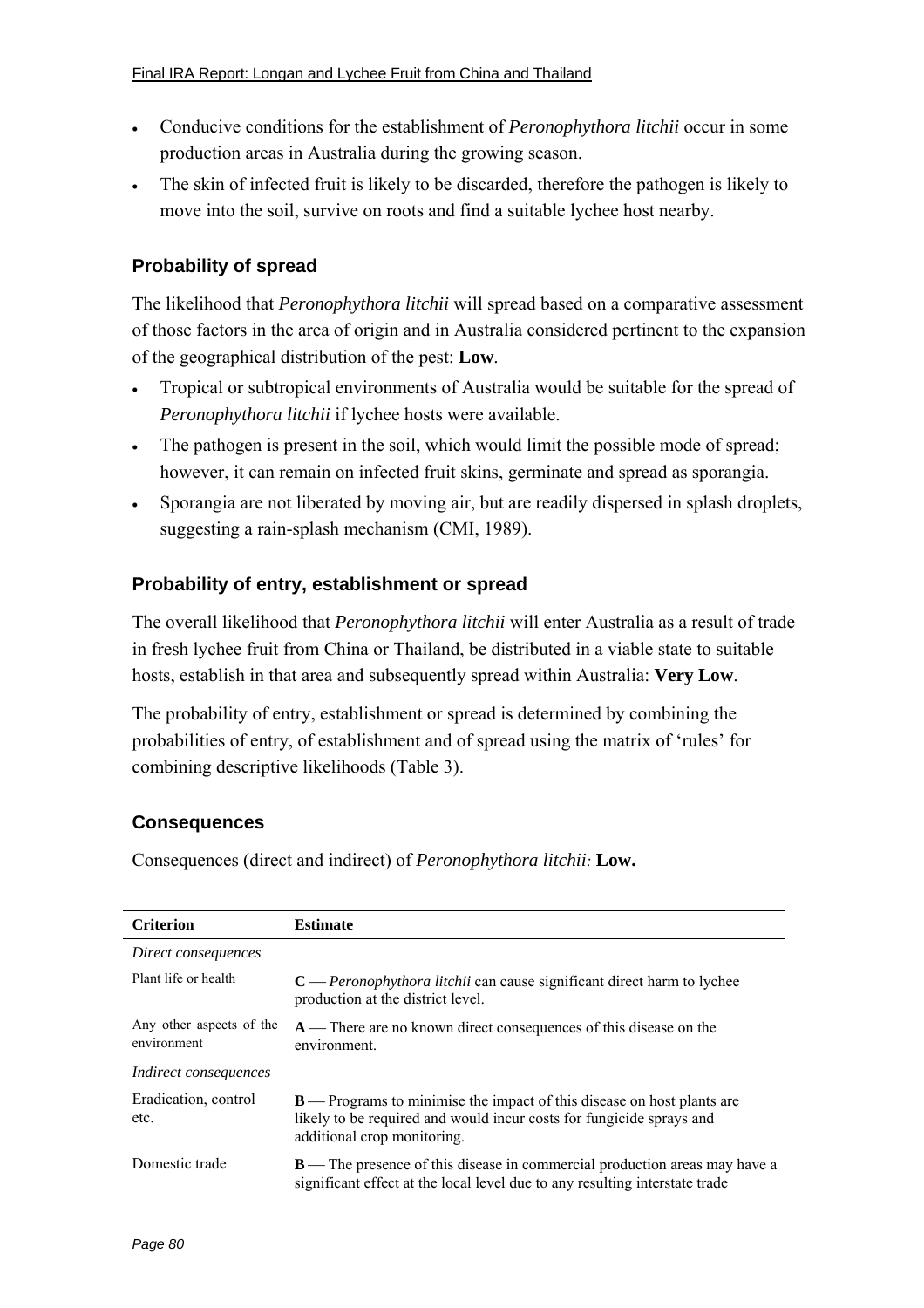#### Final IRA Report: Longan and Lychee Fruit from China and Thailand

|                     | restrictions on lychees.                                                                                                                                                                                                  |  |  |
|---------------------|---------------------------------------------------------------------------------------------------------------------------------------------------------------------------------------------------------------------------|--|--|
| International trade | <b>B</b> —The presence of this disease in commercial production areas of lychee<br>may have a significant effect at the local level due to any limitations to<br>access to overseas markets where this disease is absent. |  |  |
| Environment         | $B$ — Additional soil and foliar fungicide applications would be required to<br>control this disease on lychee, this could affect the environment significantly<br>at the local level.                                    |  |  |

Note: Refer to Table 5 (The assessment of local, district, regional and national consequences) and text under the 'Method for assessing consequences' section for details on the approach taken to consequence assessment.

#### **Unrestricted risk estimate**

The unrestricted risk estimate as determined by combining the overall 'probability of entry, establishment or spread' with the 'consequences' using the risk estimation matrix (Table 1): **Negligible**.

### **FRUIT BLOTCH**

Fruit blotch is a minor disease of longan and lychee in China causing fruit blotch and branch canker. *Phomopsis* spp. are implicated with other pathogens as common causal agents of stem-end rot in longan, lychee and rambutan resulting in brown discolouration of the rind at the stem end and expand rapidly rotting the fruit (Coates *et al*., 2003).

The fruit blotch disease examined in this import risk analysis is caused by:

*Phomopsis longanae* Chi & Jiang – fruit blotch; branch canker [Diaporthales: Valsaceae]

#### **Introduction and spread potential**

#### **Probability of importation**

The likelihood that *Phomopsis longanae* will arrive in Australia with the importation of fresh longan or lychee fruit from China: **Moderate**

- *Phomopsis* spp. are often recorded on longan and lychee (Coates *et al*., 2003) and are mostly post-harvest disorders. *Phomopsis longanae* has been recorded as a new disease on longan in China (Lin and Chi, 1992).
- Damage on fruit is recorded to be low in China (AQSIQ, 2003a).
- Controlling insect pests in the orchards can help reduce skin injuries and therefore potential infection sites for many pathogens (Coates *et al*., 2003).
- Infected fruit are likely to show visible lesions on the surface, with the developing rot penetrating into the flesh and commonly occurring at the stem end (Coates *et al*.,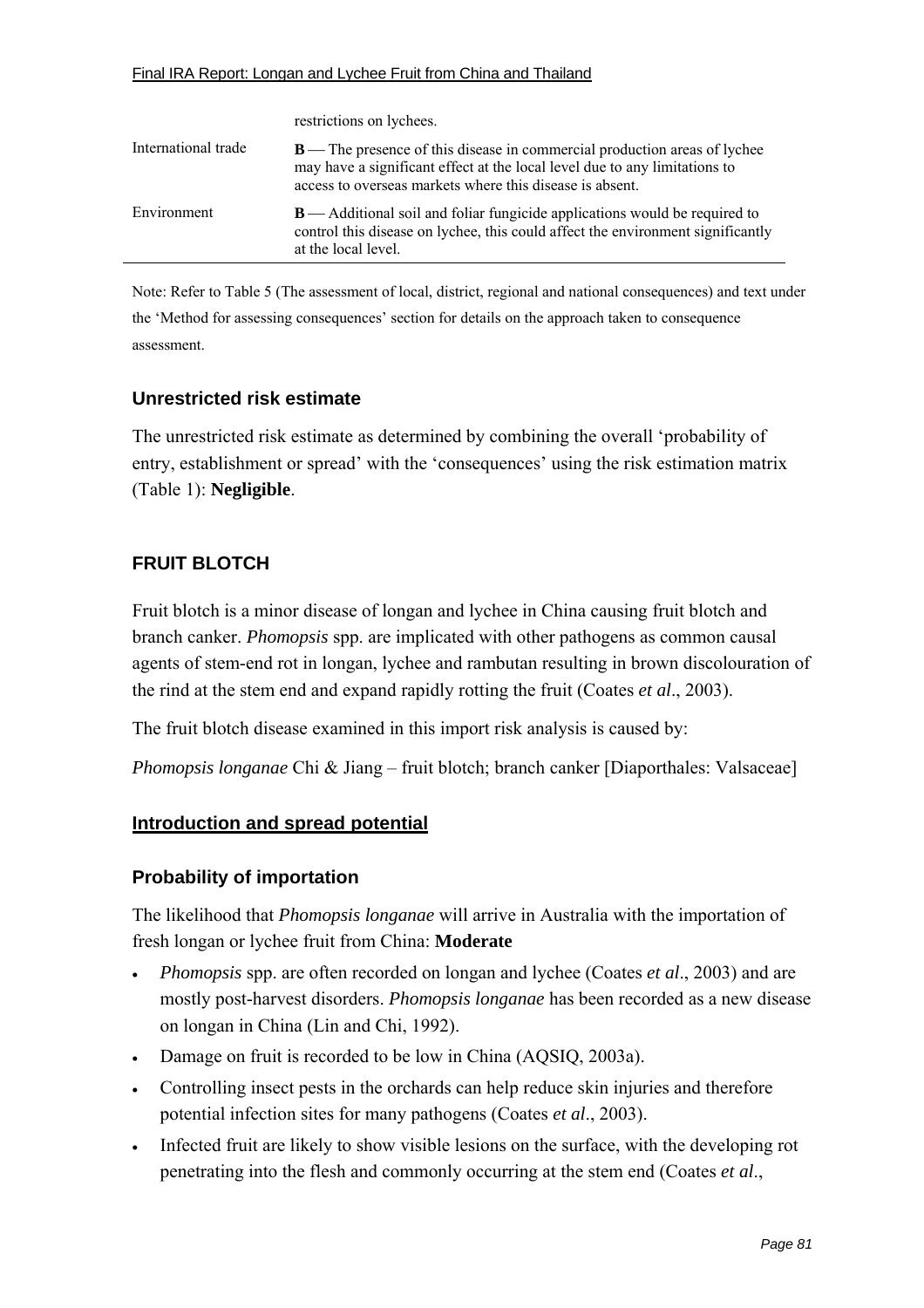2003). Visibly affected fruit is likely to be discarded during quality sorting and inspection processes but symptomless fruit or latent infections could be overlooked and exported.

## **Probability of distribution**

The likelihood that *Phomopsis longanae* will be distributed to the endangered area as a result of the processing, sale or disposal of longan or lychee fruit from China: **Moderate**.

- Post harvest refrigeration is essential for post-harvest disease suppression and disease can develop if fruit is held at ambient temperature (Coates *et al*., 2003). However, as the pathogen is not killed by refrigeration, it could sporulate when infected fruit is brought out from cool storage into ambient temperature.
- Fruit infected are likely to be distributed throughout Australia for retail sale and the pathogen likely to be associated with infested waste.

## **Probability of entry**

The likelihood that *Phomopsis longanae* will arrive in Australia as a result of trade in fresh longan or lychee from China and be distributed to the endangered area: **Low.** 

The overall probability of entry is determined by combining the likelihoods of importation and of distribution using the matrix of 'rules' for combining descriptive likelihoods (Table 3).

### **Probability of establishment**

The likelihood that *Phomopsis longanae* will establish based on a comparative assessment of factors in the source and destination areas considered pertinent to the ability of the pest to survive and propagate: **Low.** 

- The host range is limited to longan and lychee, which are only grown commercially in northern NSW and Queensland.
- The skin of infected fruit is likely to be discarded, therefore the pathogen is likely to survive, especially in the warmer subtropical and tropical regions of Australia.
- *Phomopsis* spp. affecting longan, lychee and rambutan are already present in Australia.

## **Probability of spread**

The likelihood that *Phomopsis longanae* will spread based on a comparative assessment of those factors in the area of origin and in Australia considered pertinent to the expansion of the geographical distribution of the pest: **Low**.

• Tropical or subtropical environments of Australia would be suitable for the spread of *Phomopsis* spp. if longan or lychee hosts were available.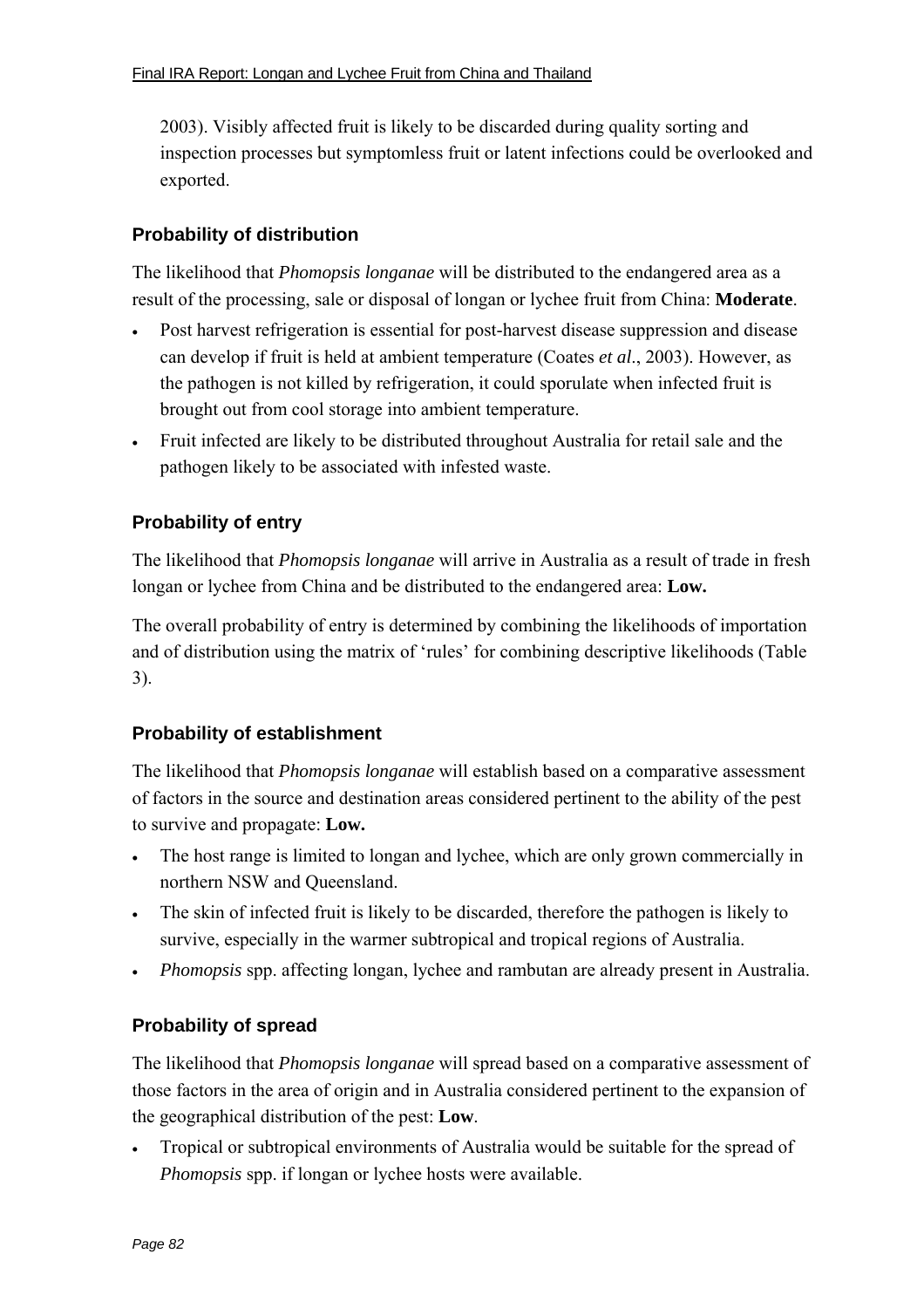- The process of infection of *Phomopsis* spp. that causes stem end rot on longan and lychee has not been clearly established. Symptoms probably arise from quiescent infections in the skin and at the stem end of fruit (Coates *et al*. 2003). *Phomopsis* spp. have also been isolated as an endophyte from longan, lychee and rambutan stem tissue, suggesting another mode of infection (Johnson *et al*., 1998).
- A related pathogen, *Phomopsis caricae-papayae*, which causes a post-harvest rot on mango has been reported to spread by spores on stalks spreading to fruit in wet weather; however, the spread from fruit to fruit after harvest is not significant in mango (DPI, 1993).

### **Probability of entry, establishment or spread**

The overall likelihood that *Phomopsis longanae* will enter Australia as a result of trade in fresh longan or lychee fruit from China, be distributed in a viable state to suitable hosts, establish in that area and subsequently spread within Australia: **Very low**.

The probability of entry, establishment or spread is determined by combining the probabilities of entry, of establishment and of spread using the matrix of 'rules' for combining descriptive likelihoods (Table 3).

#### **Consequences**

Consequences (direct and indirect) of *Phomopsis longanae:* **Very low**.

| <b>Criterion</b>                        | <b>Estimate</b>                                                                                                                                                                                                             |  |
|-----------------------------------------|-----------------------------------------------------------------------------------------------------------------------------------------------------------------------------------------------------------------------------|--|
| Direct consequences                     |                                                                                                                                                                                                                             |  |
| Plant life or health                    | <b>B</b> — <i>Phomopsis longanae</i> can cause significant direct harm to longan and<br>lychee production at the local level.                                                                                               |  |
| Any other aspects of the<br>environment | A — There are no known direct consequences of this disease on the<br>environment.                                                                                                                                           |  |
| <i>Indirect consequences</i>            |                                                                                                                                                                                                                             |  |
| Eradication, control<br>etc.            | $A$ — Programs to minimise the impact of this disease on host plants are not<br>likely to be more costly than existing fungicidal dips and post-harvest<br>treatments but may affect chemical free produce.                 |  |
| Domestic trade                          | A — The presence of this disease in commercial production areas may have<br>a minor effect at the local level due to any resulting interstate trade<br>restrictions on lychees.                                             |  |
| International trade                     | <b>B</b> — The presence of this disease in commercial production areas of lychee<br>may have a significant effect at the local level due to any limitations to<br>access to overseas markets where this pathogen is absent. |  |
| Environment                             | $A$ — Although additional pre- and post-harvest fungicide applications might<br>be required to control this disease on longan and lychee, this is unlikely to<br>affect the environment.                                    |  |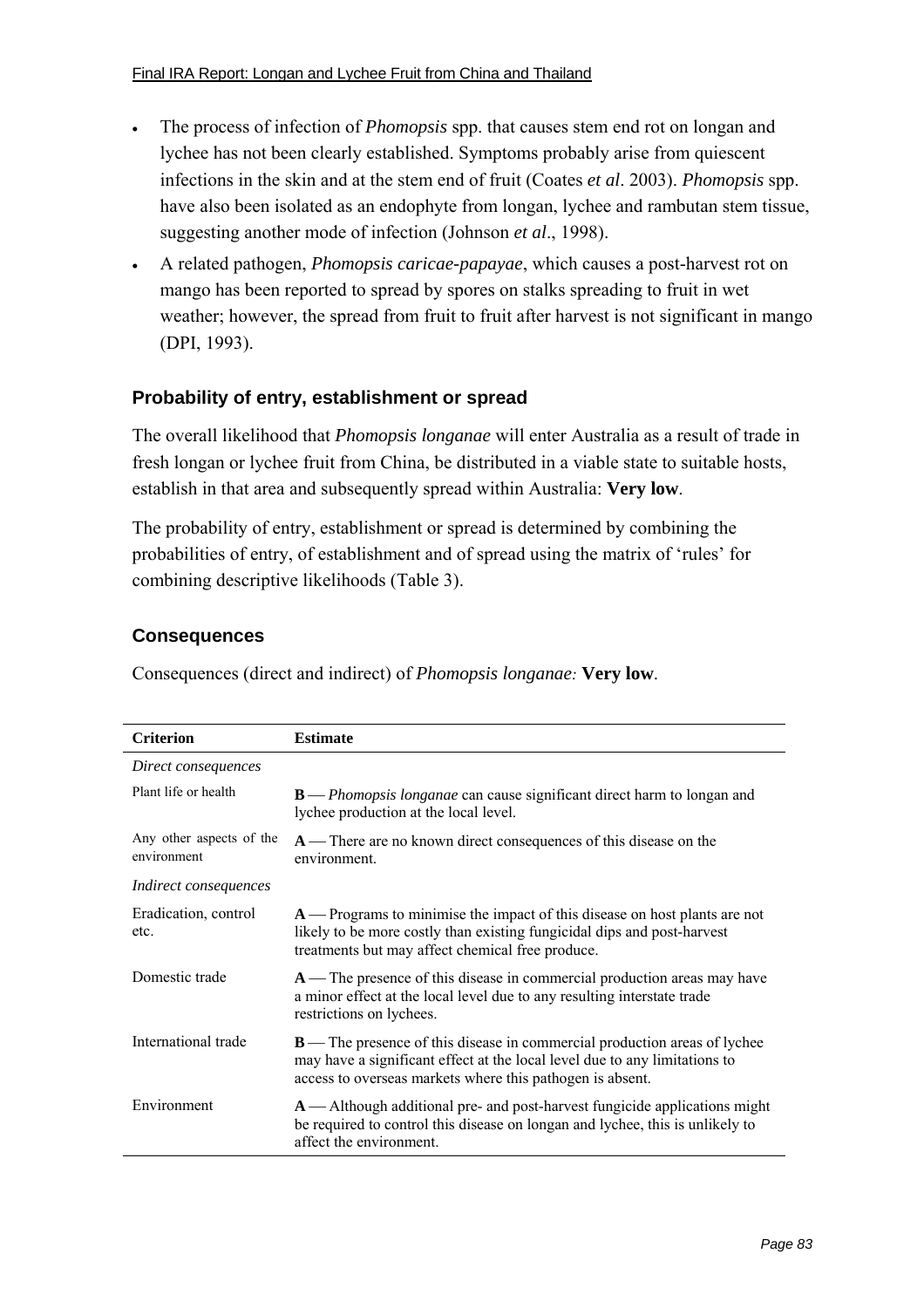Note: Refer to Table 5 (The assessment of local, district, regional and national consequences) and text under the 'Method for assessing consequences' section for details on the approach taken to consequence assessment.

### **Unrestricted risk estimate**

The unrestricted risk estimate as determined by combining the overall 'probability of entry, establishment or spread' with the 'consequences' using the risk estimation matrix (Table 1): **Negligible**.

## **PHYTOPHTHORA FRUIT ROT**

Phytophthora fruit rot is a disease of longan and lychee. The pathogen also causes root rot and leaf blight. The Phytophthora fruit rot disease examined in this import risk analysis is caused by:

*\*Phytophthora palmivora* MF4 (E. J. Butler) E. J. Butler [Pythiales: Pythiaceae] (Phytophthora leaf blight and fruit rot)

#### **Introduction and spread potential**

#### **Probability of importation**

The likelihood that *Phytophthora palmivora* will arrive in Australia with the importation of fresh longan or lychee fruit from Thailand: **Moderate**.

- *Phytophthora palmivora* is present in the Northern Territory and Queensland; however, *P. palmivora* is not recorded from Western Australia and is therefore a quarantine pest for Western Australia (DAWA, 2003).
- *Phytophthora palmivora* is recorded as a root rot, present in the soil, but can also affect shoots, leaves, fruits and pods (DOA, 2003a,b). Longan and lychee fruit are likely to be infected from contact with the ground or by wind or rain splash to low branches.
- Symptoms on fruit appear as irregular brown lesions and visibly infected fruit is unlikely to be picked or would be discarded during packing and sorting. However, it is possible that infected fruit with no or minor symptoms might be overlooked and be exported.
- Damage on fruit in Thailand can be serious in cool weather conditions after rainfall more prevalent where fruit is induced to set out of season (Visitpanich *et al*., 2000).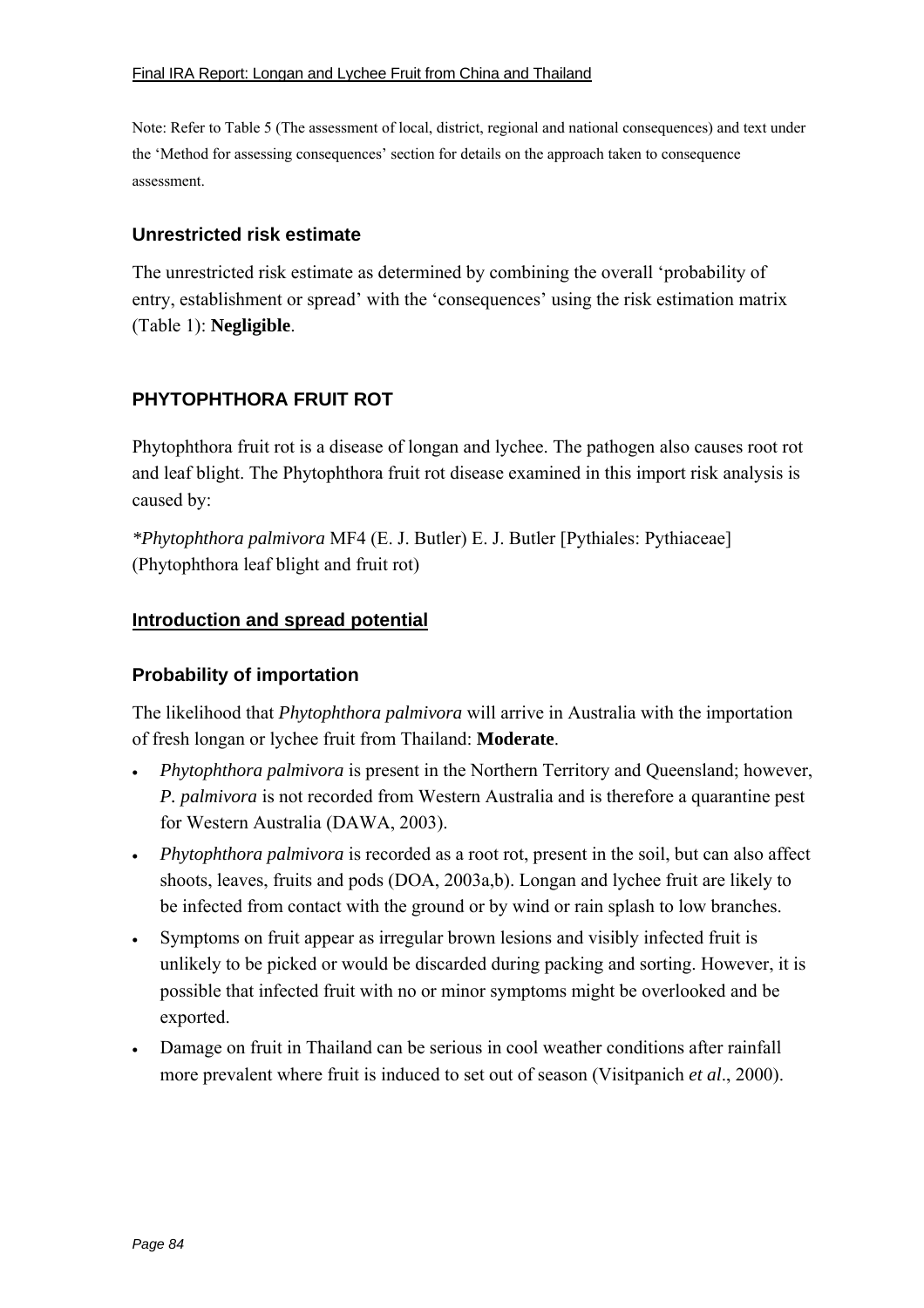### **Probability of distribution**

The likelihood that *Phytophthora palmivora* will be distributed to the endangered area as a result of the processing, sale or disposal of longan or lychee fruit from Thailand: **Moderate**.

- Although a tropical pathogen, *P. palmivora* is likely to survive storage and transportation even at dry cool temperatures, as chlamydospores in the fruit are the most important survival structure.
- Fruit infected are likely to be distributed throughout Australia for retail sale and the pathogen likely to be associated with infested waste.

### **Probability of entry**

The likelihood that *Phytophthora palmivora* will arrive in Australia as a result of trade in fresh longan or lychee from Thailand, and be distributed to the endangered area: **Low**.

The overall probability of entry is determined by combining the likelihoods of importation and of distribution using the matrix of 'rules' for combining descriptive likelihoods (Table 3).

#### **Probability of establishment**

The likelihood that *Phytophthora palmivora* will establish based on a comparative assessment of factors in the source and destination areas considered pertinent to the ability of the pest to survive and propagate: **High**.

- The pathogen has a wide host range (over 200 species) including many subtropical and tropical fruits grown in Australia such as longan, lychee, papaya, coconut, durian, mango, palm, avocado, pineapple, fig and *Annona* spp. (Ploetz *et al*., 2003).
- The pathogen is already established in tropical fruit growing areas in the Northern Territory and Queensland.
- The skins of infected fruit and the panicles are likely to be discarded, therefore the pathogen is likely to survive and move into the soil or carried by insects to susceptible hosts.
- Low levels of inoculum can build up rapidly due to a short regeneration time with the release of zoospores in the presence of free moisture (DOA, 2003a, b).

#### **Probability of spread**

The likelihood that *Phytophthora palmivora* will spread based on a comparative assessment of those factors in the area of origin and in Australia considered pertinent to the expansion of the geographical distribution of the pest: **High**.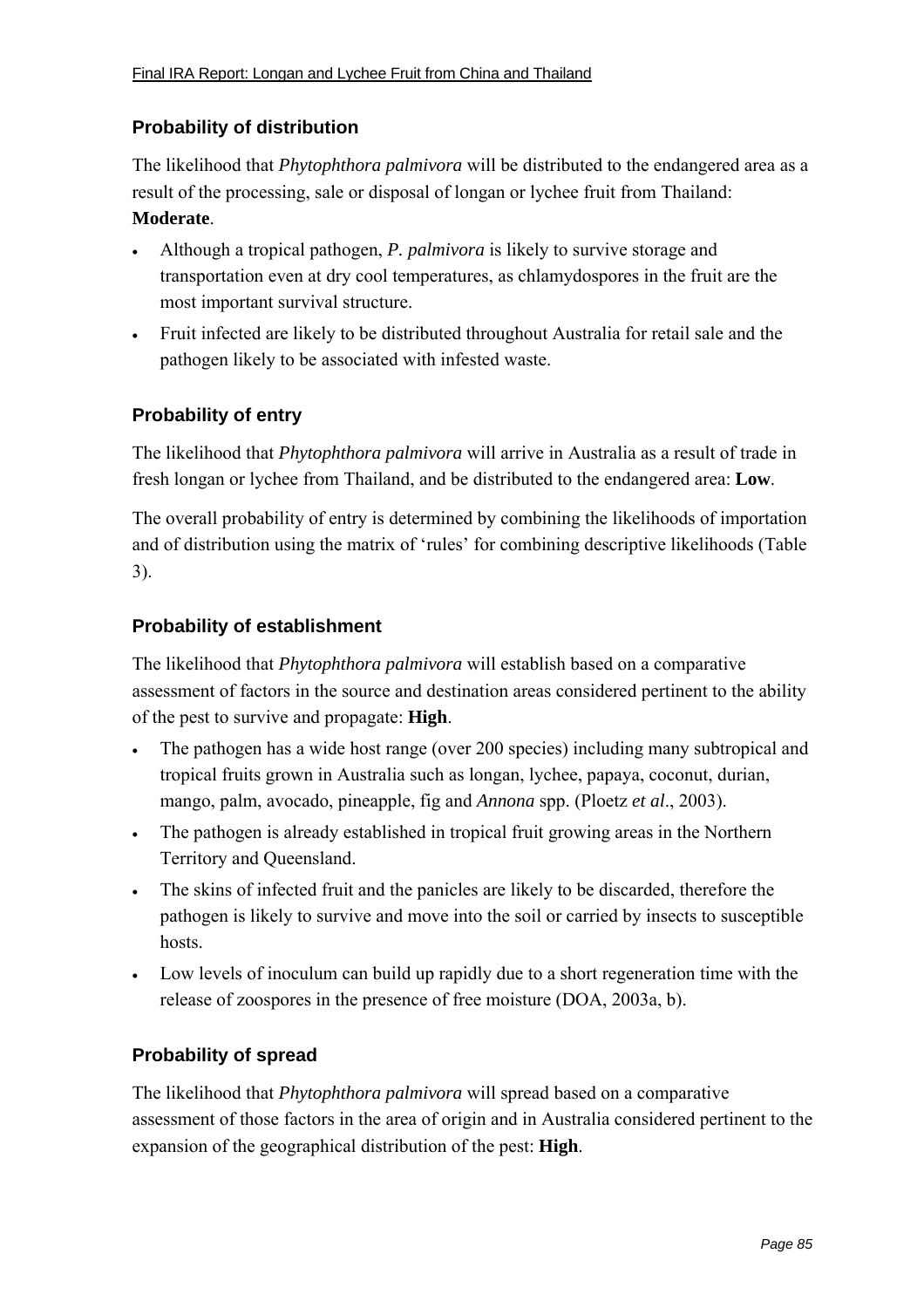- The dormant chlamydospores, oospores and mycelium can survive dry periods (CABI, 2002). Movement of soil, infected plant material or machinery could result in spread to other orchards.
- Wind dispersal of inoculum and windblown rain permits spread and development of epidemics amongst plantations and orchards under optimal conditions once the disease is established (CABI, 2002).

### **Probability of entry, establishment or spread**

The overall likelihood that *Phytophthora palmivora* will enter Australia as a result of trade in fresh longan or lychee fruit from Thailand, be distributed in a viable state to suitable hosts, establish in that area and subsequently spread within Australia: **Low**.

The probability of entry, establishment or spread is determined by combining the probabilities of entry, of establishment and of spread using the matrix of 'rules' for combining descriptive likelihoods (Table 3).

#### **Consequences**

Consequences (direct and indirect) of *Phytophthora palmivora:* **Low**.

| <b>Criterion</b>                        | <b>Estimate</b>                                                                                                                                                                                                                                                                                 |  |  |  |  |
|-----------------------------------------|-------------------------------------------------------------------------------------------------------------------------------------------------------------------------------------------------------------------------------------------------------------------------------------------------|--|--|--|--|
| Direct consequences                     |                                                                                                                                                                                                                                                                                                 |  |  |  |  |
| Plant life or health                    | $C$ – <i>Phytophthora palmivora</i> can cause significant direct harm to<br>production of a number of subtropical and tropical fruits at the district level.                                                                                                                                    |  |  |  |  |
| Any other aspects of the<br>environment | A — There are no known direct consequences of this disease on the<br>environment.                                                                                                                                                                                                               |  |  |  |  |
| <i>Indirect consequences</i>            |                                                                                                                                                                                                                                                                                                 |  |  |  |  |
| Eradication, control<br>etc.            | $A$ — Programs to minimise the impact of this disease on host plants are not<br>likely to be more costly than existing management and fungicide application<br>accept in chemical free produce.                                                                                                 |  |  |  |  |
| Domestic trade                          | A — The presence of this disease in commercial production areas will have a<br>minor effect at the local level due to any resulting interstate trade restrictions<br>on tropical or subtropical fruit as the pest is already present in subtropical<br>and tropical parts of eastern Australia. |  |  |  |  |
| International trade                     | $A$ — The presence of this disease in commercial production areas of longan<br>or lychee will have a minor effect at the local level due to any limitations to<br>access to overseas markets where these pests are absent.                                                                      |  |  |  |  |
| Environment                             | $A$ — Although additional post-harvest fungicide applications might be<br>required to control this disease on longan and lychee, this is unlikely to affect<br>the environment.                                                                                                                 |  |  |  |  |

Note: Refer to Table 5 (The assessment of local, district, regional and national consequences) and text under the 'Method for assessing consequences' section for details on the approach taken to consequence assessment.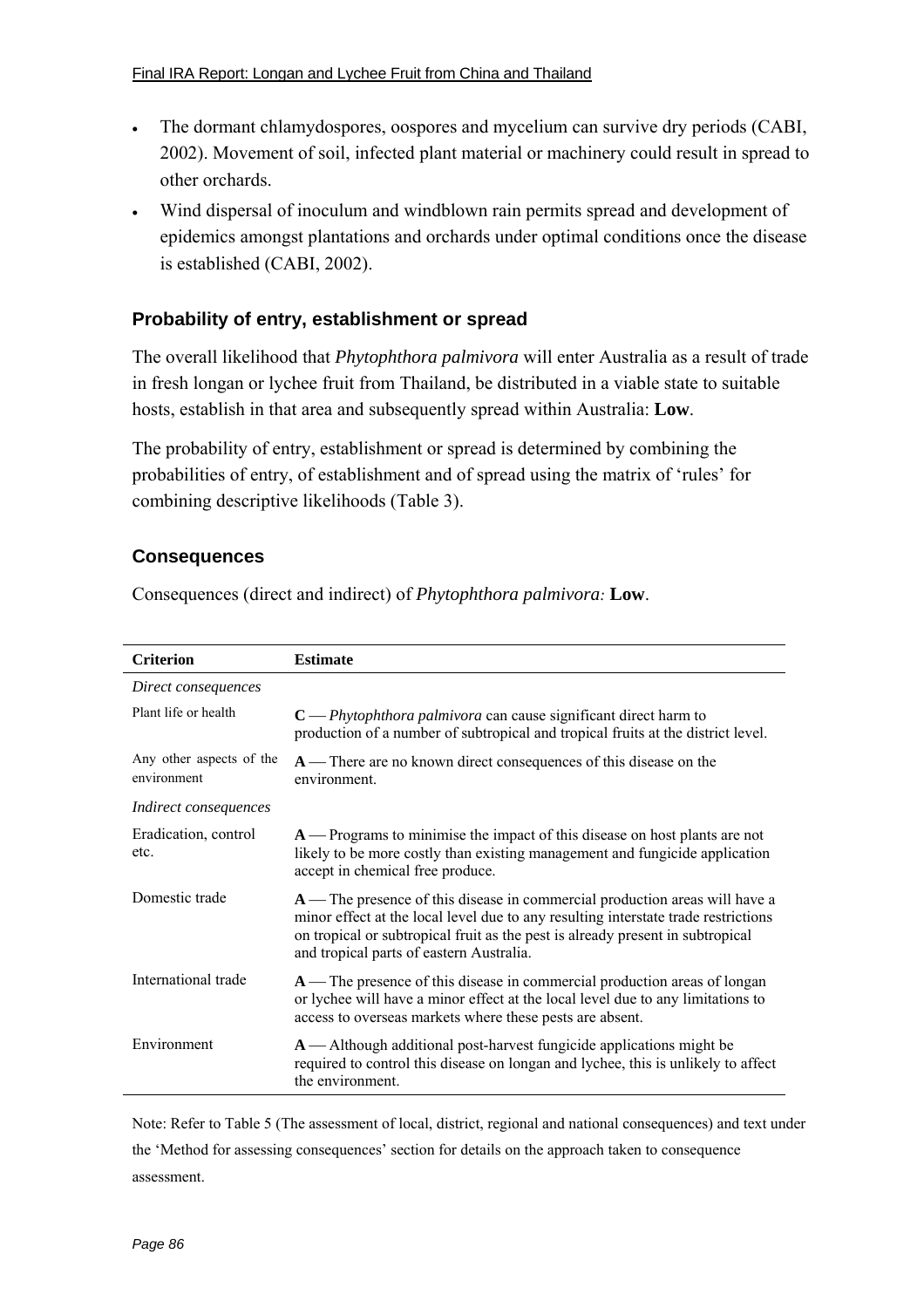### **Unrestricted risk estimate**

The unrestricted risk estimate as determined by combining the overall 'probability of entry, establishment or spread' with the 'consequences' using the risk estimation matrix (Table 1): **Very low**.

### **LONGAN WITCHES' BROOM DISEASE**

Longan witches<sup>'</sup> broom disease of longan in China and Thailand causes stunting and deformity of leaves of infected shoots and abnormal development of flowers and panicles resulting in 'broom-like' appearance of the inflorescences (Menzel *et al.*, 1989). The disease examined in this import risk analysis is:

Longan witches' broom (disease of unconfirmed aetiology – reported causal agents include: filamentous virus; phytoplasma; mycoplasma; mites).

### **Introduction and spread potential**

#### **Probability of importation**

The likelihood that longan witches' broom will arrive in Australia with the importation of fresh longan or lychee fruit from China or Thailand: **Very low**.

- In China, there is only limited experimental evidence to suggest that longan witches<sup>†</sup> broom disease can be transmitted by seed (Li, 1955; Chen *et al*., 1992; Chen *et al*., 2001).
- In Thailand, witches' broom disease has not been found to be seed-borne or transmissible by seed. Thailand only exports longan varieties that are resistant to longan witches' broom disease (DOA, pers. comm. 2003).
- Longan witches' broom symptoms appear on the branches and leaves of affected longan trees but fruit do not show any symptoms.
- Symptoms of longan witches' broom disease on lychee are reported (Chen *et al.*, 1996); however there is limited evidence that the disease infects lychee fruit or occurs in lychee in China (AQSIQ, 2003a). It is not recorded in association with lychee fruit in Thailand or elsewhere.
- *Tessaratoma papillosa* (litchi stink bug) is a vector of longan witches broom disease and has been identified as a quarantine pest for Australia.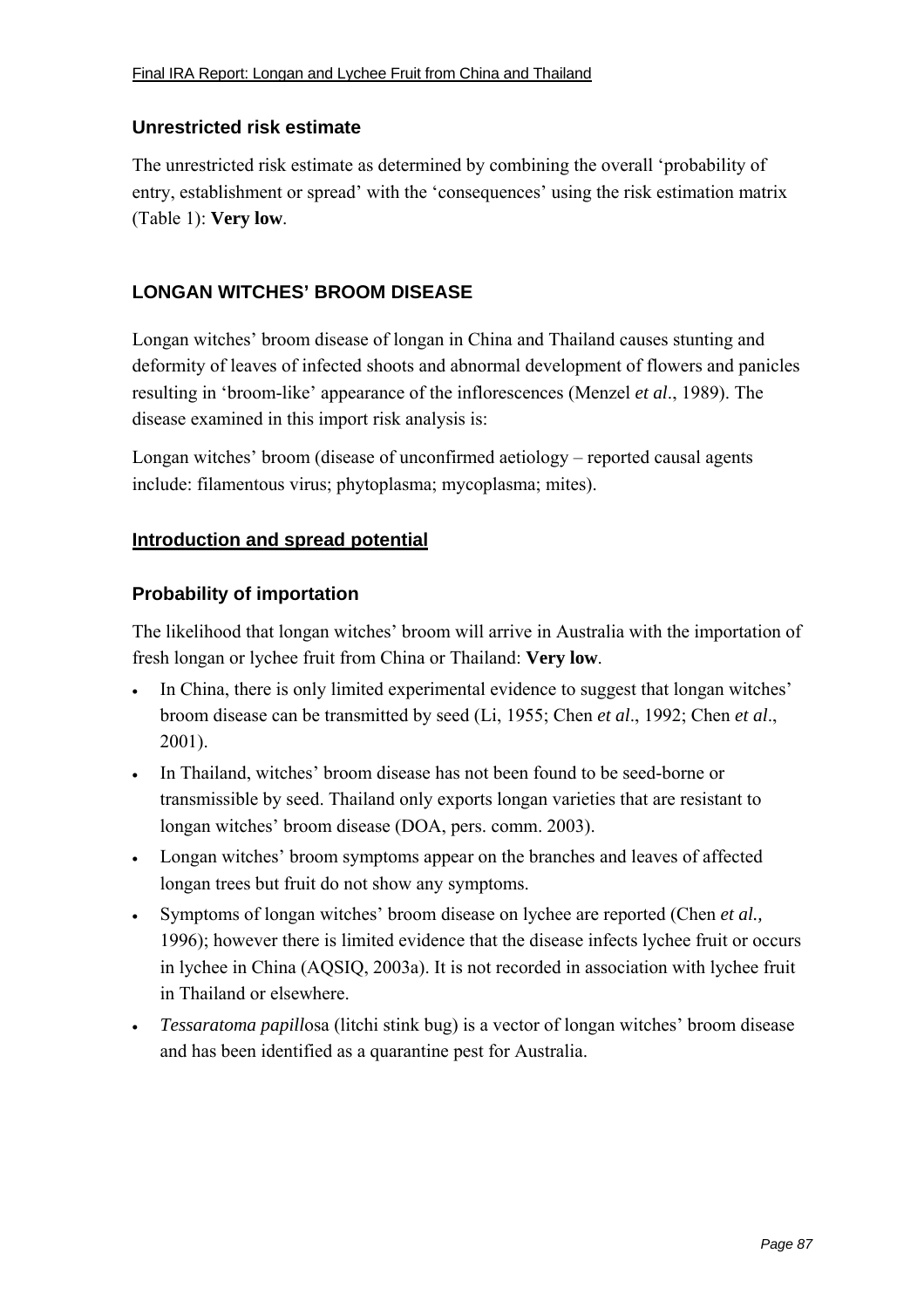### **Probability of distribution**

The likelihood that longan witches' broom will be distributed to the endangered area as a result of the processing, sale or disposal of longan or lychee fruit from China or Thailand: **Moderate**.

- Adults and nymphs of the vector *Tessaratoma papillosa* are likely to survive storage and transportation because the nymphs are highly resistant to starvation and can live without feeding for up to 12 days, and adults live for up to 311 days (Waite and Hwang, 2002).
- Stink bugs may enter the orchard environment in one or two ways: nymphs may be discarded with longan or lychee skin, mature into adults and fly to a suitable host plant, or adults being mobile may fly directly to suitable hosts.

### **Probability of entry**

The likelihood that longan witches' broom will arrive in Australia as a result of trade in fresh longan or lychee from China or Thailand, and be distributed to the endangered area: **Very low**.

The overall probability of entry is determined by combining the likelihoods of importation and of distribution using the matrix of 'rules' for combining descriptive likelihoods (Table 3).

#### **Probability of establishment**

The likelihood that longan witches' broom will establish based on a comparative assessment of factors in the source and destination areas considered pertinent to the ability of the pest to survive and propagate: **Low**.

- The host range is thought to be limited to longan and in Australia longan is only grown commercially in northern NSW and Queensland but susceptible varieties do exist.
- An infected vector would be required to enable establishment of the disease on a host longan tree
- Other arthropods not on the pathway can vector the disease in China and Thailand and there may be species in Australia that could be vectors.

#### **Probability of spread**

The likelihood that longan witches' broom will spread based on a comparative assessment of those factors in the area of origin and in Australia considered pertinent to the expansion of the geographical distribution of the pest: **Moderate**.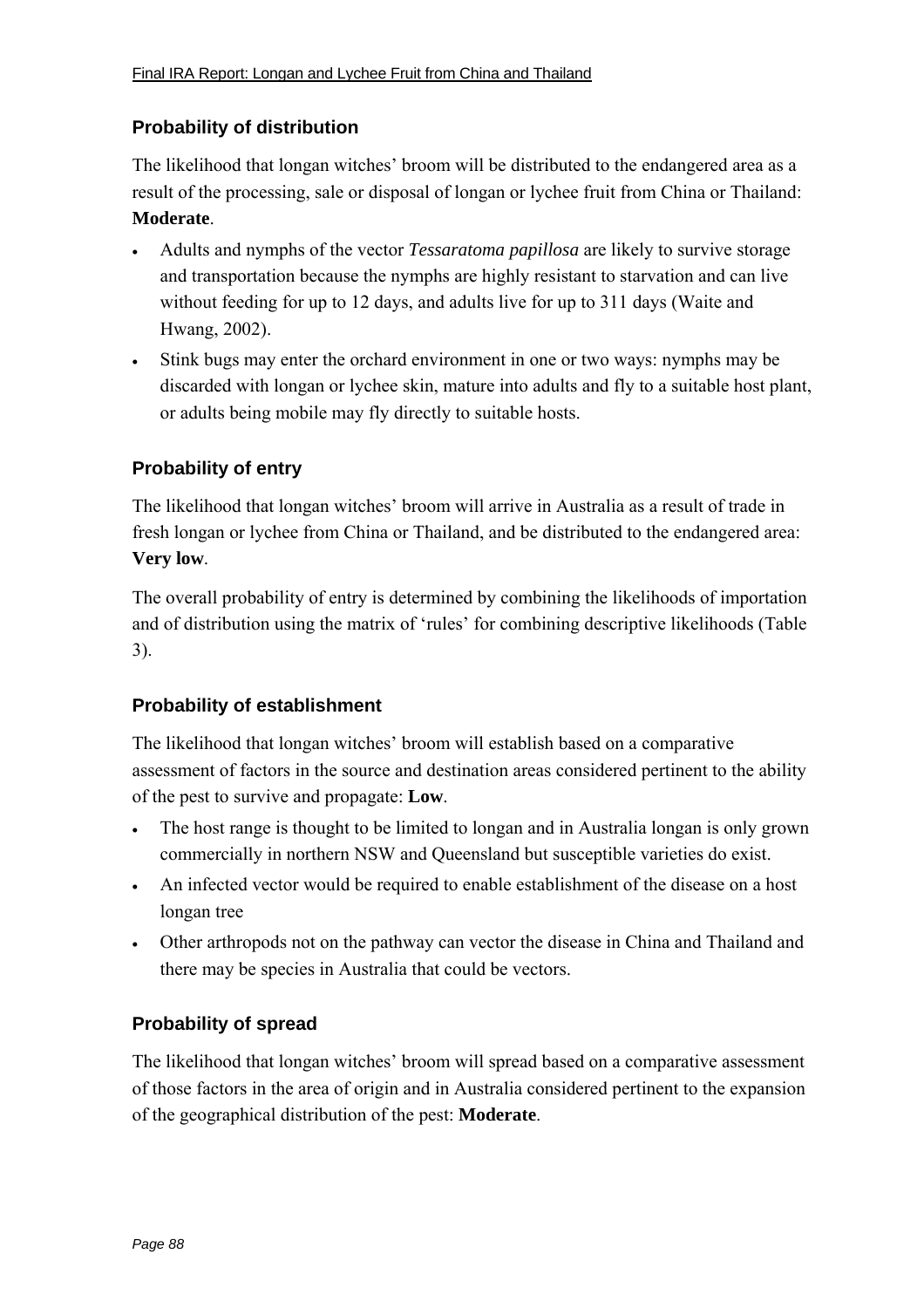- There could be potential vectors amongst Australian species of sucking insects/mites found on longan and or lychee such as litchi stink bug (*Lyramorpha rosea),* and the mites *Polyphatarsonemus latus* and *Aceria litchii*.
- The disease can be spread in nursery stock through grafting from diseased material onto susceptible varieties, such as 'Biew Kiew', that are grown in Australia.

#### **Probability of entry, establishment or spread**

The overall likelihood that longan witches' broom will enter Australia as a result of trade in fresh longan or lychee fruit from China or Thailand, be distributed in a viable state to suitable hosts, establish in that area and subsequently spread within Australia: **Very low**.

The probability of entry, establishment or spread is determined by combining the probabilities of entry, of establishment and of spread using the matrix of 'rules' for combining descriptive likelihoods (Table 3).

#### **Consequences**

| <b>Criterion</b>                        | <b>Estimate</b>                                                                                                                                                                                                                                                             |  |  |  |
|-----------------------------------------|-----------------------------------------------------------------------------------------------------------------------------------------------------------------------------------------------------------------------------------------------------------------------------|--|--|--|
| Direct consequences                     |                                                                                                                                                                                                                                                                             |  |  |  |
| Plant life or health                    | $C$ — Longan witches' broom disease can cause significant harm to longan<br>production at the district level. The disease causes losses of 10-20% annually<br>in China and up to 50% in severe cases (Chen et al, 1999).                                                    |  |  |  |
| Any other aspects of the<br>environment | A — There are no known direct consequences of this disease on the<br>environment.                                                                                                                                                                                           |  |  |  |
| <i>Indirect consequences</i>            |                                                                                                                                                                                                                                                                             |  |  |  |
| Eradication, control<br>etc.            | $C$ – Programs to minimise the impact of this disease on host plants are<br>likely to be costly and include quarantine and/or destruction of infected trees,<br>breeding resistant cultivars, selective nursery practices and additional control<br>of pest vectors.        |  |  |  |
| Domestic trade                          | $C$ — The presence of this disease in commercial production areas may have<br>a significant effect at the district level due to any resulting interstate trade<br>restrictions on longan grafting/planting material.                                                        |  |  |  |
| International trade                     | $C$ — The presence of this disease in commercial production areas of longan<br>may have a significant effect at the district level due to any limitations to<br>access to overseas markets for Australian longan nursery stock where this<br>organism on longans is absent. |  |  |  |
| Environment                             | $A$ — Although some control might be required to control this disease on<br>longan, this is unlikely to affect the environment.                                                                                                                                             |  |  |  |

Consequences (direct and indirect) of longan witches' broom: **Low**.

Note: Refer to Table 5 (The assessment of local, district, regional and national consequences) and text under the 'Method for assessing consequences' section for details on the approach taken to consequence assessment.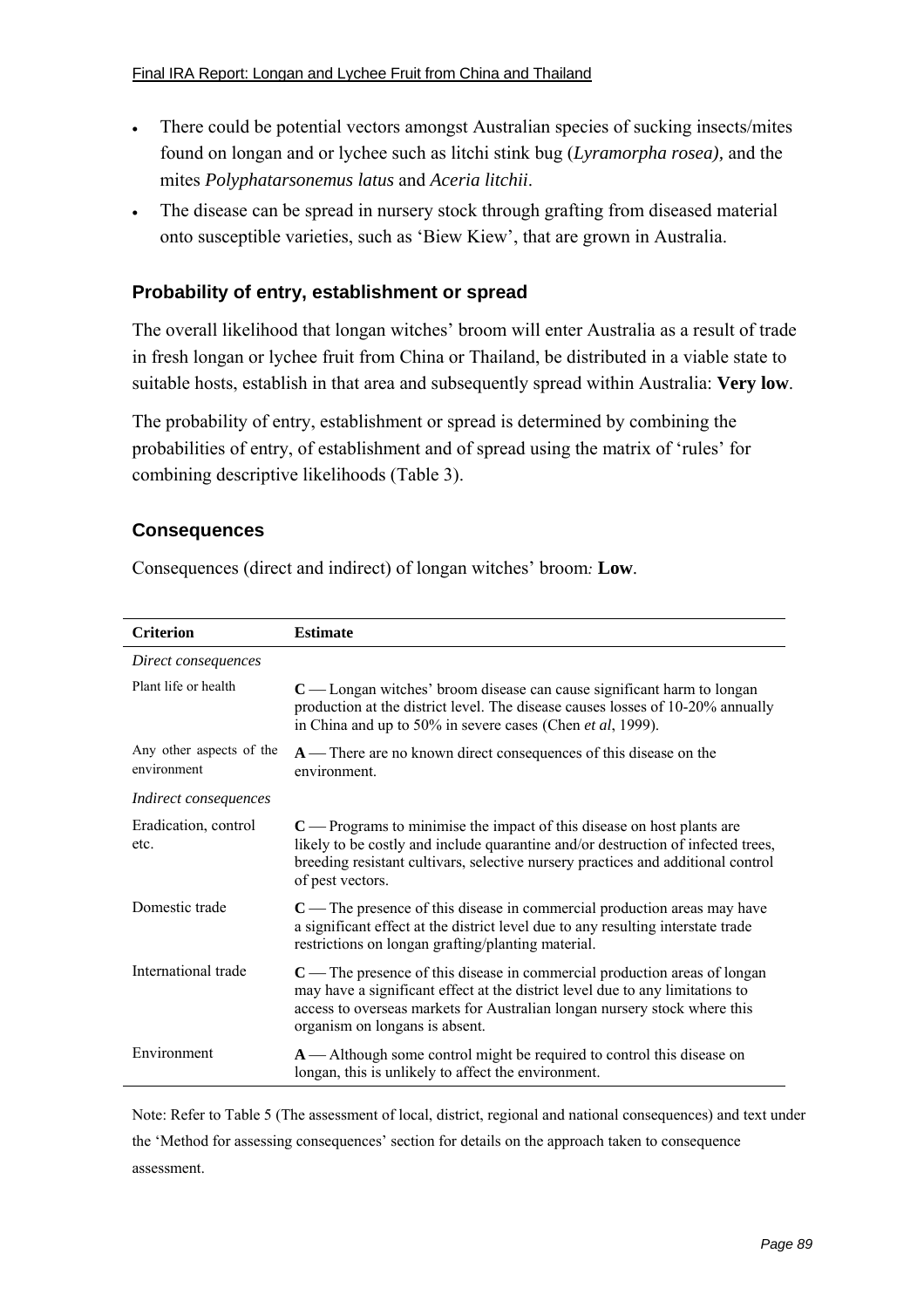## **Unrestricted risk estimate**

The unrestricted risk estimate as determined by combining the overall 'probability of entry, establishment or spread' with the 'consequences' using the risk estimation matrix (Table 1): **Negligible**.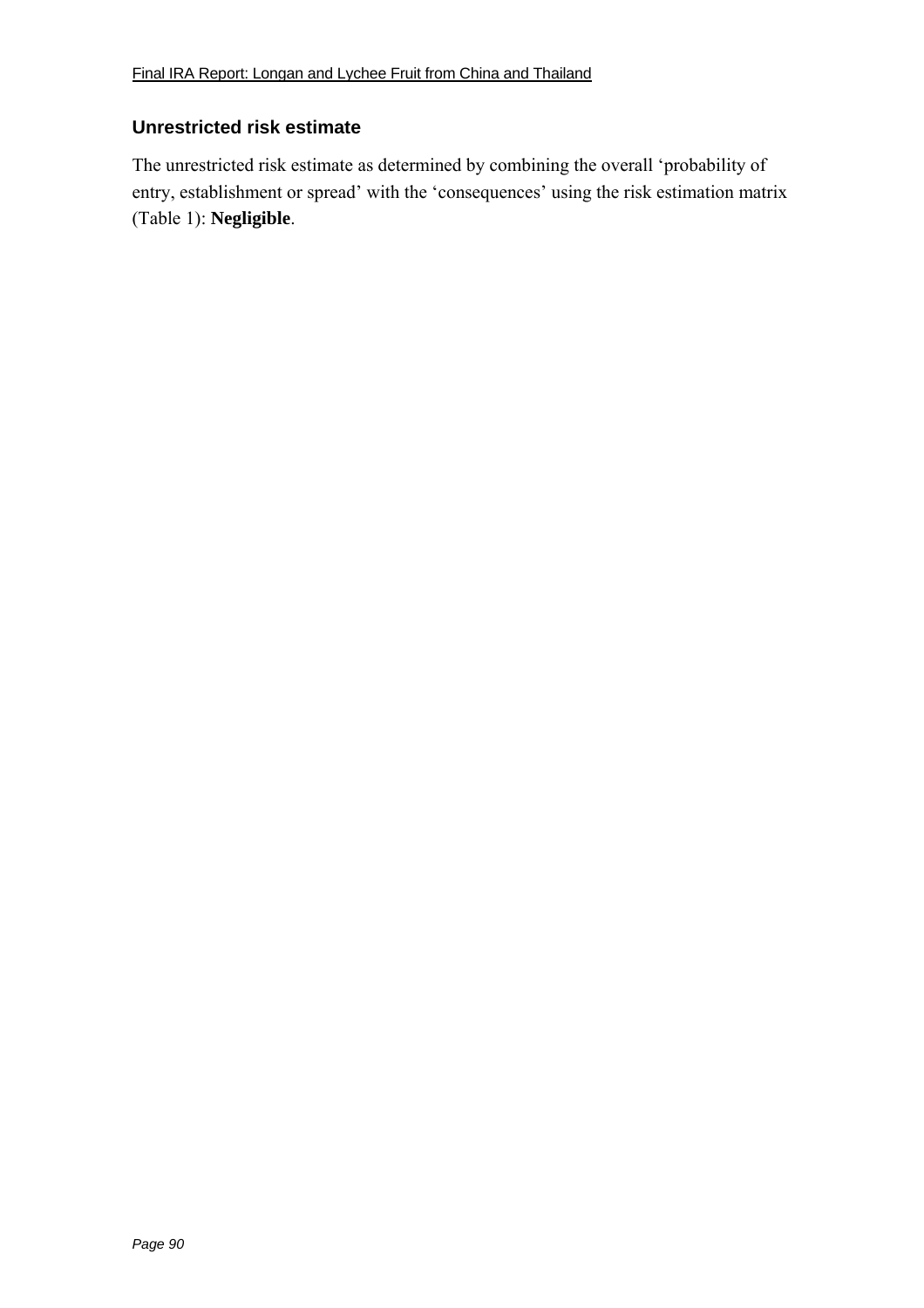### **CONCLUSIONS: RISK ASSESSMENTS**

The results of the risk assessments are summarised in Table 7. Some of the probabilities for entry, establishment or spread differ from those presented in the draft IRA report. They have been reassessed based on additional information received and available scientific literature. None of the changes (indicated in bold type in Table 7) have altered the overall unrestricted risk for any of the quarantine pests.

The results show that unrestricted risk estimates for fruit flies, mealybugs, soft scales and litchi fruit borer exceed the ALOP. Risk management measures are required for these pests. The risk management measures are described in the following section.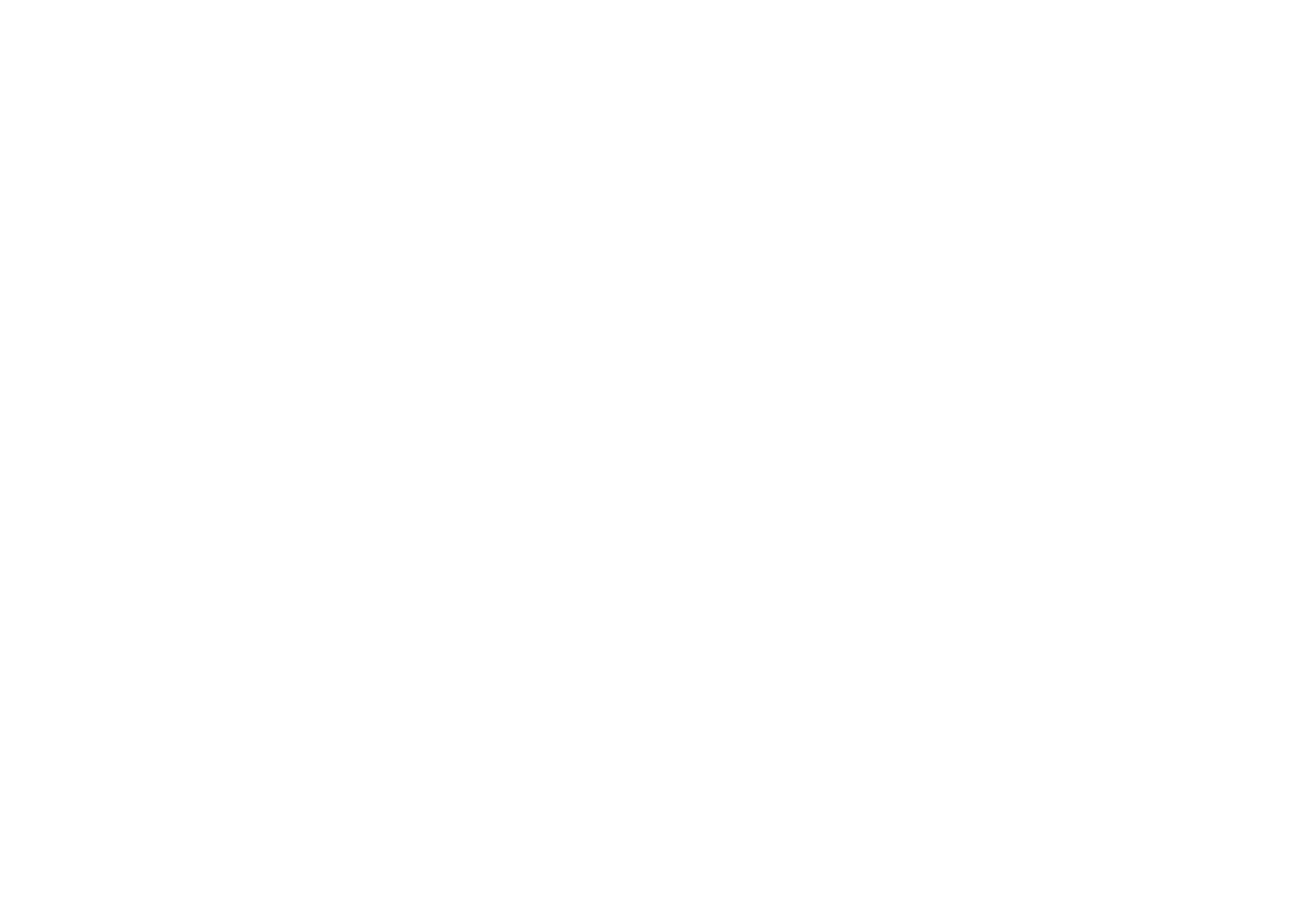#### **Table 7. Results of the risk assessments**

#### NB. Probabilities in **bold type** indicate a change from the draft IRA report

| <b>Pest Name</b>                          | <b>Probability of</b> |                      |                 | Overall probability of entry,<br>establishment and spread | <b>Consequences</b> | <b>Unrestricted</b><br><b>Risk</b> |
|-------------------------------------------|-----------------------|----------------------|-----------------|-----------------------------------------------------------|---------------------|------------------------------------|
|                                           | <b>Entry</b>          | <b>Establishment</b> | <b>Spread</b>   |                                                           |                     |                                    |
| <b>Arthropods</b>                         |                       |                      |                 |                                                           |                     |                                    |
| Scarab beetles (8)                        | <b>Very Low</b>       | <b>Moderate</b>      | <b>Moderate</b> | <b>Very low</b>                                           | Low                 | Neglibile                          |
| Fruit flies (2)                           | High                  | High                 | High            | High                                                      | High                | High                               |
| Mealybugs (2)                             | Moderate              | High                 | High            | Moderate                                                  | Low                 | Low                                |
| Soft scales (3)                           | Moderate              | High                 | High            | Moderate                                                  | Low                 | Low                                |
| Stink bugs (2)                            | Very Low              | Moderate             | Moderate        | Very Low                                                  | Low                 | Negligible                         |
| Lycaenid fruit borer                      | Low                   | <b>Moderate</b>      | Moderate        | Very Low                                                  | Very Low            | Negligible                         |
| Litchi fruit borer                        | Moderate              | Low                  | Moderate        | Low                                                       | Moderate            | Low                                |
| Leaf rollers (2)                          | Very Low              | Moderate             | Moderate        | Very Low                                                  | Low                 | Negligible                         |
| <b>Pathogens</b>                          |                       |                      |                 |                                                           |                     |                                    |
| Cylindrocladiella disease                 | Low                   | High                 | <b>Moderate</b> | Low                                                       | Very Low            | Negligible                         |
| Litchi brown blight                       | Moderate              | Low                  | Low             | Very Low                                                  | Low                 | Negligible                         |
| Fruit blotch                              | Low                   | Low                  | Low             | Very Low                                                  | Very Low            | Negligible                         |
| Phytophthora leaf blight<br>and fruit rot | Low                   | High                 | High            | Low                                                       | Low                 | Very Low                           |
| Longan witches' broom<br>disease          | Very Low              | Low                  | Moderate        | Very Low                                                  | Low                 | Negligible                         |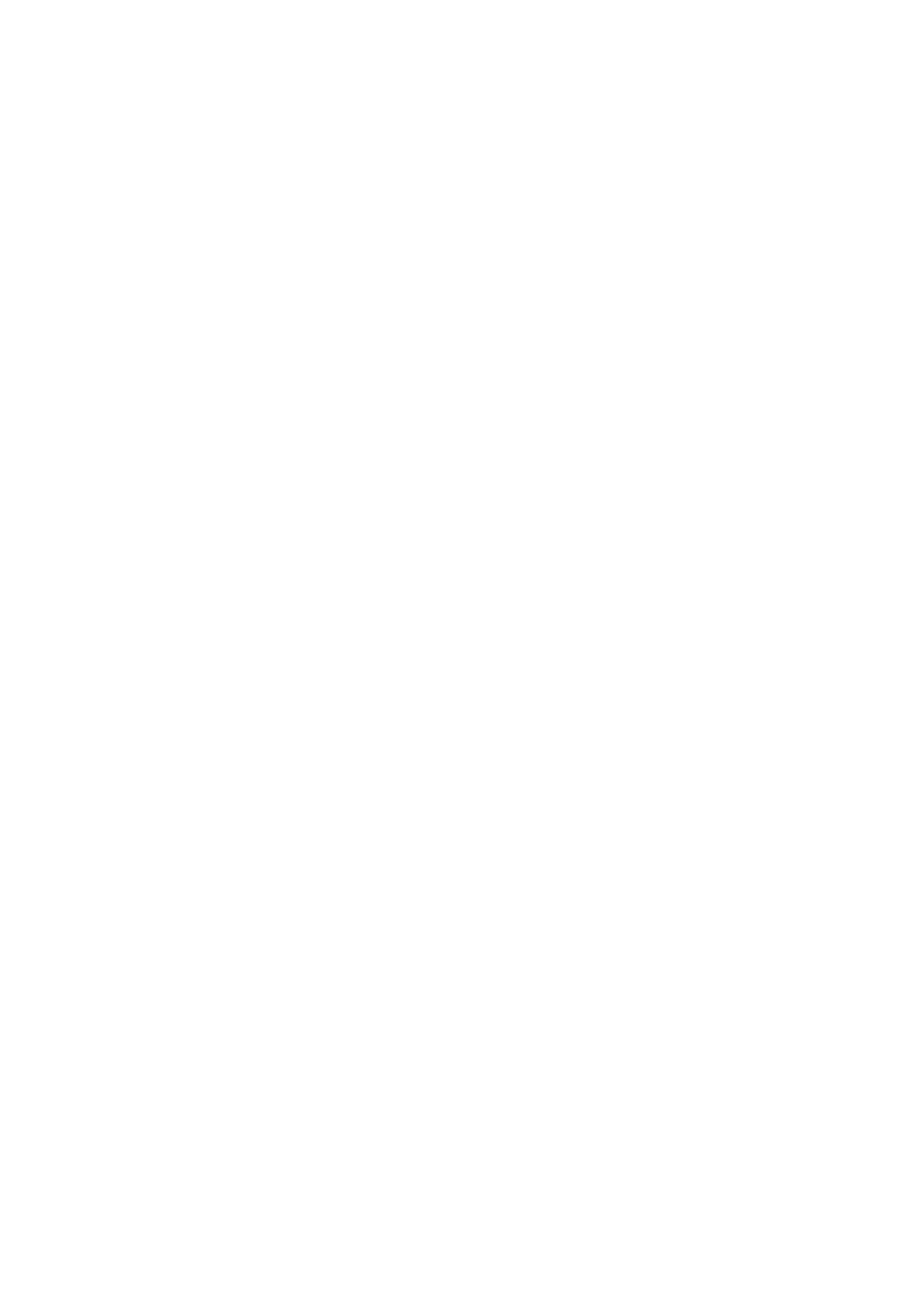Pest risk management evaluates and selects options for measures to reduce the risk of entry, establishment or spread of quarantine pests assessed to pose an unacceptable level of risk to Australia via the importation of commercially produced longan or lychee fruit from China or Thailand i.e. fruit sourced from commercial production sites subjected to standard cultivation, harvesting and packing activities.

### **INTRODUCTION**

Biosecurity Australia considers that the risk management measures examined below for fruit flies, litchi fruit borer, mealybugs and soft scales together with the necessary phytosanitary procedures required to implement the measures are commensurate with the identified risks. As a result, the measures and phytosanitary procedures described form the basis of import conditions for fresh longan and/or lychee fruit from China and/or Thailand, detailed in the 'Import Conditions' section of this document.

It is important to note that it is only appropriate for the unrestricted risk assessments to take into account the minimum border procedures used by relevant government agencies and not those measures approved by such agencies that are intended to mitigate risks associated with the commodity itself. The minimum procedures include verifying that the commodity is as described in the shipping documents and identifying external and internal contaminations of containers and packaging. In order to have least trade restrictive measures, the starting point for evaluation of the restricted risk management options first considered the use of a 600-unit inspection in detecting quarantine pests requiring risk management, and the subsequent remedial actions or treatments that might be applied if a pest is intercepted.

The standard AQIS sampling protocol requires inspection of 600 units, for quarantine pests in systematically selected random samples per homogeneous consignment or lot. The unit for longan is defined as one detached longan fruit or one panicle of longan fruit depending on the nature of the consignment. The unit for lychee is defined as one detached lychee fruit. Biometrically, if no pests are detected by the inspection, this size sample achieves a confidence level of 95% that not more than 0.5% of the units in the consignment are infested/infected. The level of confidence depends on each fruit in the consignment having about the same likelihood of being affected by a quarantine pest and the inspection technique being able to reliably detect all quarantine pests in the sample. If no live quarantine pests are detected in the sample, the consignment is considered to be free from quarantine pests and would be released from quarantine. Where a quarantine pest is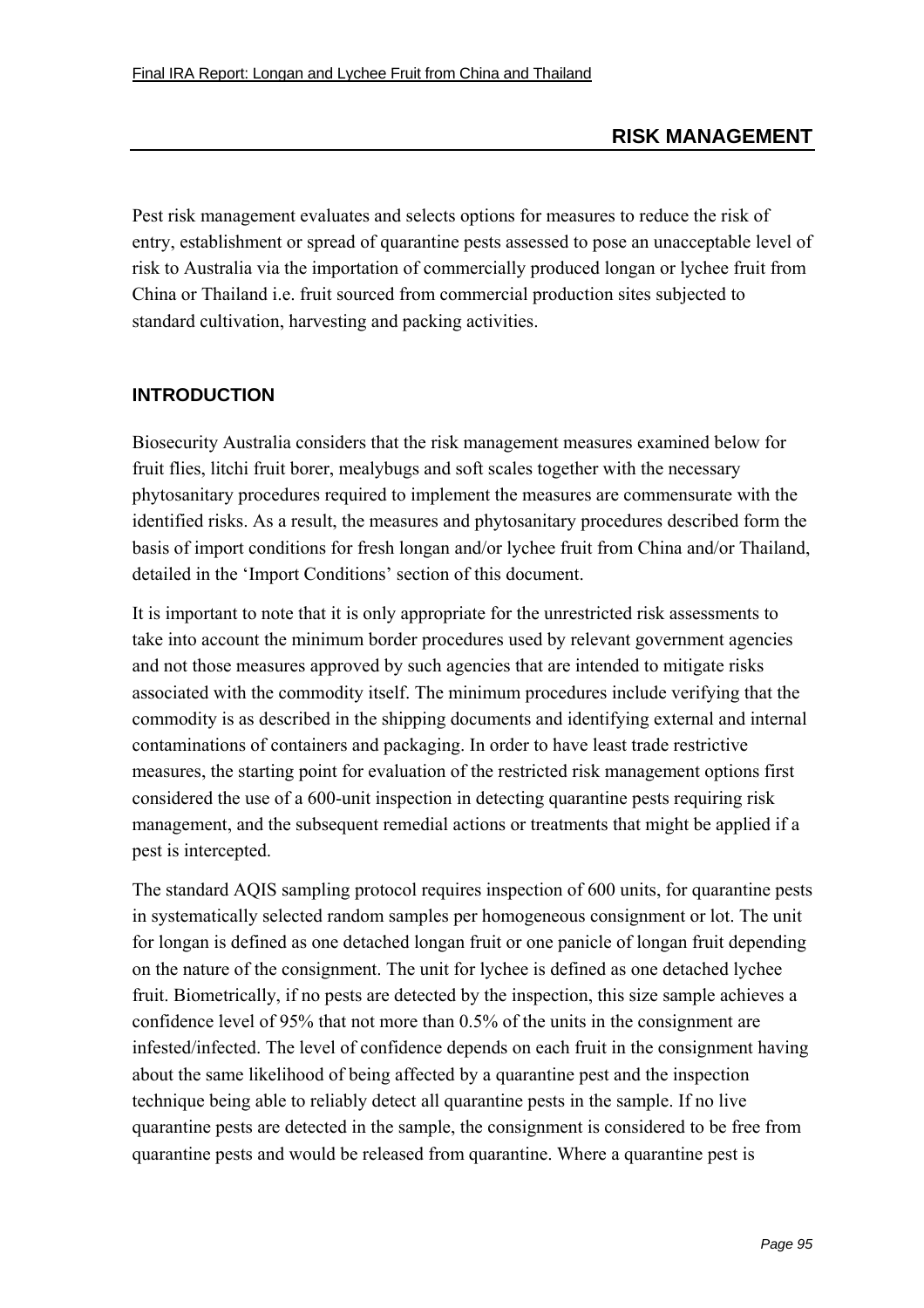intercepted in a sample, the remedial actions or treatments may (depending on the location of the inspection) include:

- withdrawing the consignment from export to Australia;
- re-export of the consignment from Australia;
- · destruction of the consignment ; or
- treatment of the consignment to ensure that the pest is no longer viable.

It should be emphasised that inspection is not a measure that mitigates the risk of a pest. It is the remedial actions or treatment that can be taken based on the results of the inspection that would reduce a pest risk.

### **RISK MANAGEMENT MEASURES AND PHYTOSANITARY PROCEDURES**

There are four categories of measures to manage the risks identified in the pest risk assessment:

- 1. cold disinfestation treatment or vapour heat treatment for the management of fruit flies;
- 2. cold disinfestation treatment or orchard control, inspection and remedial action for the management of litchi fruit borers;
- 3. inspection and remedial action for the management of mealybugs and soft scales; and
- 4. supporting operational maintenance systems and verification of phytosanitary status.

### **[1] Options for the management of fruit flies**

Fruit flies, *Bactrocera cucurbitae* and *B. dorsalis*, have been assessed to have an unrestricted risk estimate of high, and measures are therefore required to mitigate the risk. As clear visual signs of infestation (particularly in recently infested fruit) may not be present, visual inspection alone is not considered to be an appropriate risk management option. If infested fruit was not detected at inspection, fruit flies may enter, establish and spread. Biosecurity Australia has identified the following phytosanitary risk management options: [1a] cold disinfestation treatment (CT) or [1b] vapour heat treatment (VHT).

Both measures are known to reduce the risk associated with fruit flies to an acceptable level due to the proven efficacy of the treatment applied.

Other postharvest disinfestation treatments for fruit flies (e.g. hot water treatment and irradiation) were identified as in-principle options for these pests but were considered to be no more effective and less technically and economically feasible than the proposed optional measures which are already implemented in commercial fruit production in China and Thailand.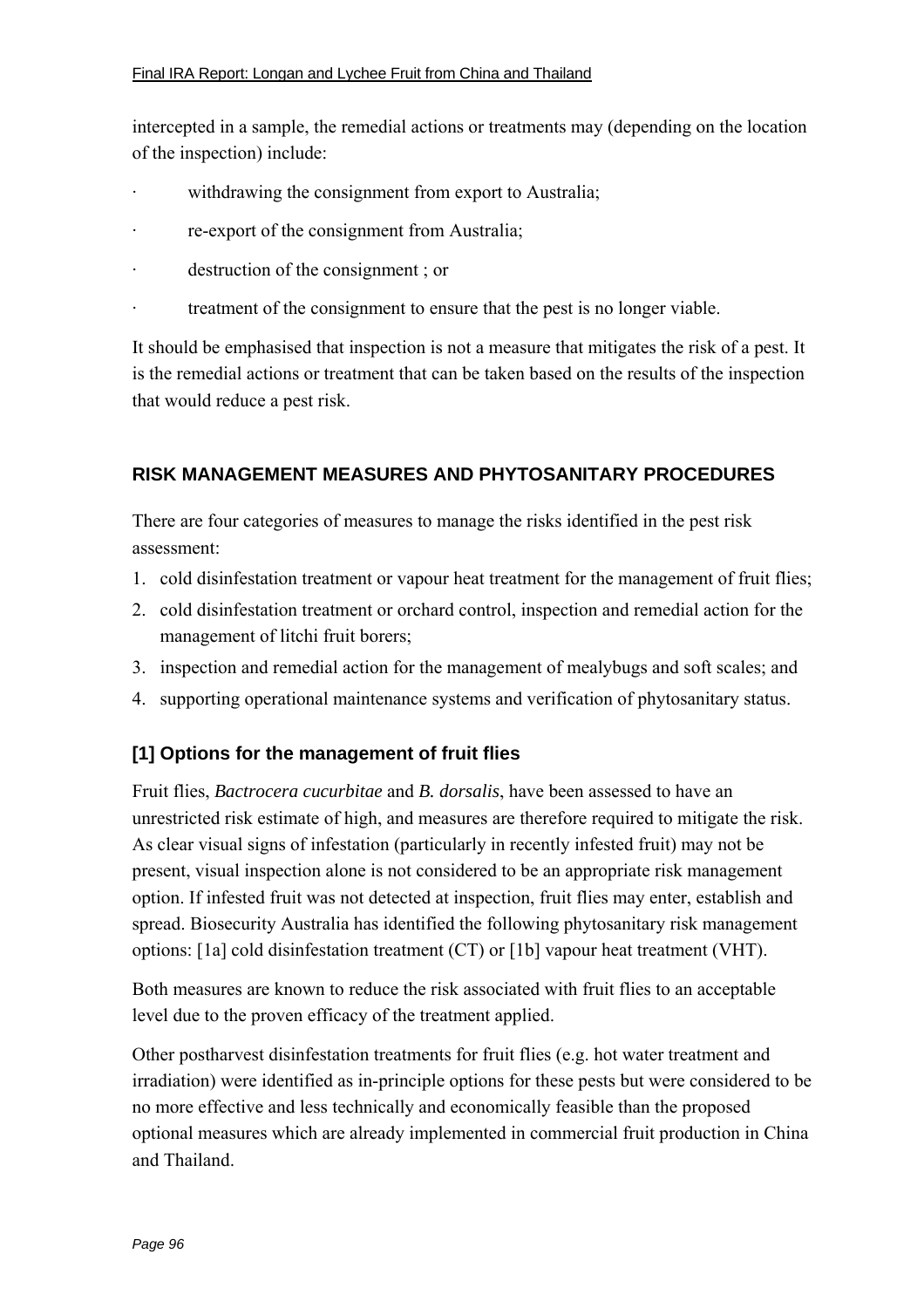In principle options:

- Hot water treatment is accepted as a phytosanitary measure against the risk of fruit flies in imports of longan and lychee fruit from the State of Hawaii to Mainland USA under USDA treatment schedule *T 102-d-1 Hot water immersion*: 120°F [49°C] for 20 minutes (USDA, 2004b).
- The International Plant Protection Convention (IPPC) acknowledges the application of ionising radiation as a phytosanitary treatment for regulated pests or articles (*ISPM No. 18).* Irradiation is accepted and used as a phytosanitary measure against the risk of fruit flies in imports of longan and lychee from the State of Hawaii to Mainland USA under the USDA treatment schedule *T105-a-1 Irradiation*. Irradiation is also a treatment option for longan fruit (including panicles) and lychee fruit from China to the USA under *T105-b-1 Irradiation* (USDA, 2004a). In both treatments the minimum absorbed dose of gamma radiation is 250 Gray (Gy).

Biosecurity Australia accepts the recommendation of a treatment dose of 150 (Gy) for non-emergence of treated eggs and larvae of fruit flies (Hallman and Loaharanu, 2002; Corcoran and Waddell, 2003). In addition to addressing the risk of fruit flies, ionising radiation at the required dose could address the risk posed by other quarantine pests  $$ fruit borers, mealybugs and soft scales (Corcoran and Waddell, 2003).

# **[1a] Cold treatment (CT)**

Cold disinfestation efficacy trial data for *B. dorsalis* on longan and lychee was provided by China. Eggs and larvae of *B. dorsalis* were eliminated when fruit temperatures were maintained in longan fruit at 1°C for 13 days (Liang *et al*. 1999) and in lychee fruit at 2ºC for 13 days in a controlled atmosphere (1-5% oxygen: 5-6% carbon dioxide) (Liang *et al*. 1997).

These treatment regimes are consistent with those used by the USDA for disinfestation of *B. dorsalis* in longan and lychee fruit imported into mainland United States (USDA, 2004b) from China.

For longan, the USDA use treatment schedule *T107-j Cold treatment* against fruit fly pests as follows:

- 0.99 °C or below for 13 days
- 1.38°C or below for 18 days

For lychee, the USDA use treatment schedule *T107-f Cold treatment* against fruit flies and a mite pest as follows:

- $0^{\circ}$ C or below for 10 days
- 0.56°C or below for 11 days
- $1.11^{\circ}$ C or below for 12 days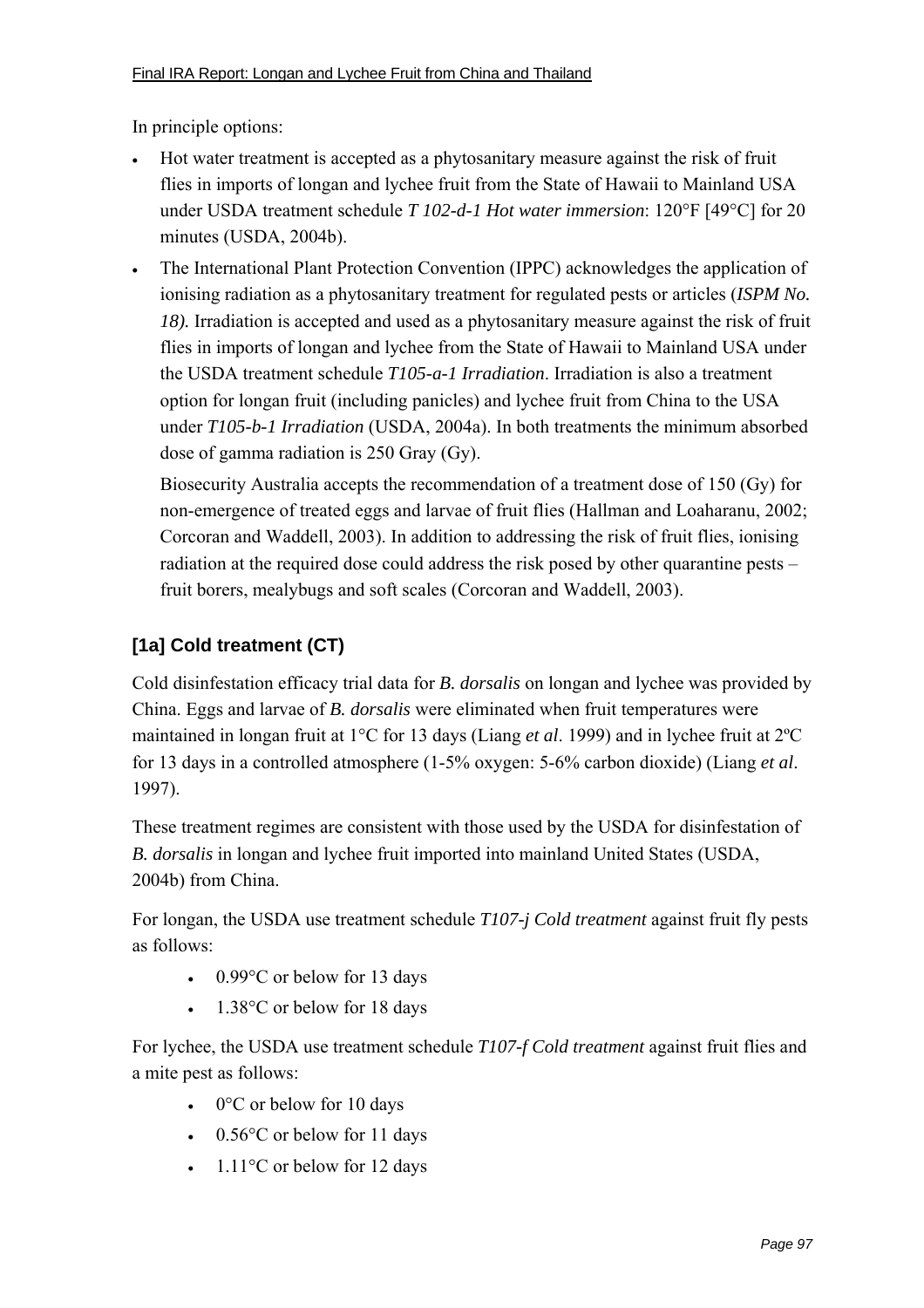•  $1.67^{\circ}$ C or below for 14 days

Biosecurity Australia proposes the option of cold treatment as specified by the USDA above in treatment schedules T107-j for longan and T107-f for lychee to manage the risk of fruit flies.

These cold treatment measures have been demonstrated by efficacy trials and international export of longan and lychee to adequately disinfest the fruit of fruit flies and will mitigate the risk of fruit flies below Australia's ALOP.

## **[1b] Vapour heat treatment (VHT)**

Vapour heat treatment is accepted, and used, as a phytosanitary measure against the risk of fruit flies in imports of lychee fruit from the State of Hawaii to Mainland USA under USDA treatment schedule *T106-f Vapour Heat*: 47.2°C or above for 20 minutes (USDA, 2004b). Taiwan exports lychee fruit to Japan using VHT. Taiwan data (Kuo *et al*., 1987) supported a treatment of 46.2°C or above for 20 minutes followed by a 48 hr cooling and storage regime at 2°C.

Biosecurity Australia accepts VHT to mitigate the risk of fruit flies for imported mango fruit. Australia also uses VHT to mitigate the risk of fruit flies for the export of Australian mangoes to Japan.

Biosecurity Australia proposes the option of a pre-export vapour heat treatment of 47.0 °C (fruit pulp temperature) or above for 15 minutes or 46.0 °C or above for 20 minutes. Treatment time will be for a minimum of two hours, including the warming and cooling periods to bring the fruit pulp to temperature. Treatment commences when the pulp core temperature of all probe monitored fruit reaches the required temperature, and this temperature is maintained for the required period.

VHT has been demonstrated by trials and international export of lychee to adequately disinfest the fruit of fruit flies and will mitigate the risk of fruit flies below Australia's ALOP.

## **[2] Options for the management of litchi fruit borers**

The litchi fruit borer, *Conopomorpha sinensis*, has been assessed to have an unrestricted risk of low, and measures are therefore required to mitigate that risk. Standard visual inspection alone is not considered to be an appropriate risk management option in view of the level of risk identified and because these pests are internal borers and entry points and frass may not always be easily visible. If infested fruit was not detected at inspection, these fruit borers may enter, establish and spread.

Biosecurity Australia has identified the following phytosanitary risk management options: [2a] cold treatment or [2b] orchard control and inspection and remedial action. These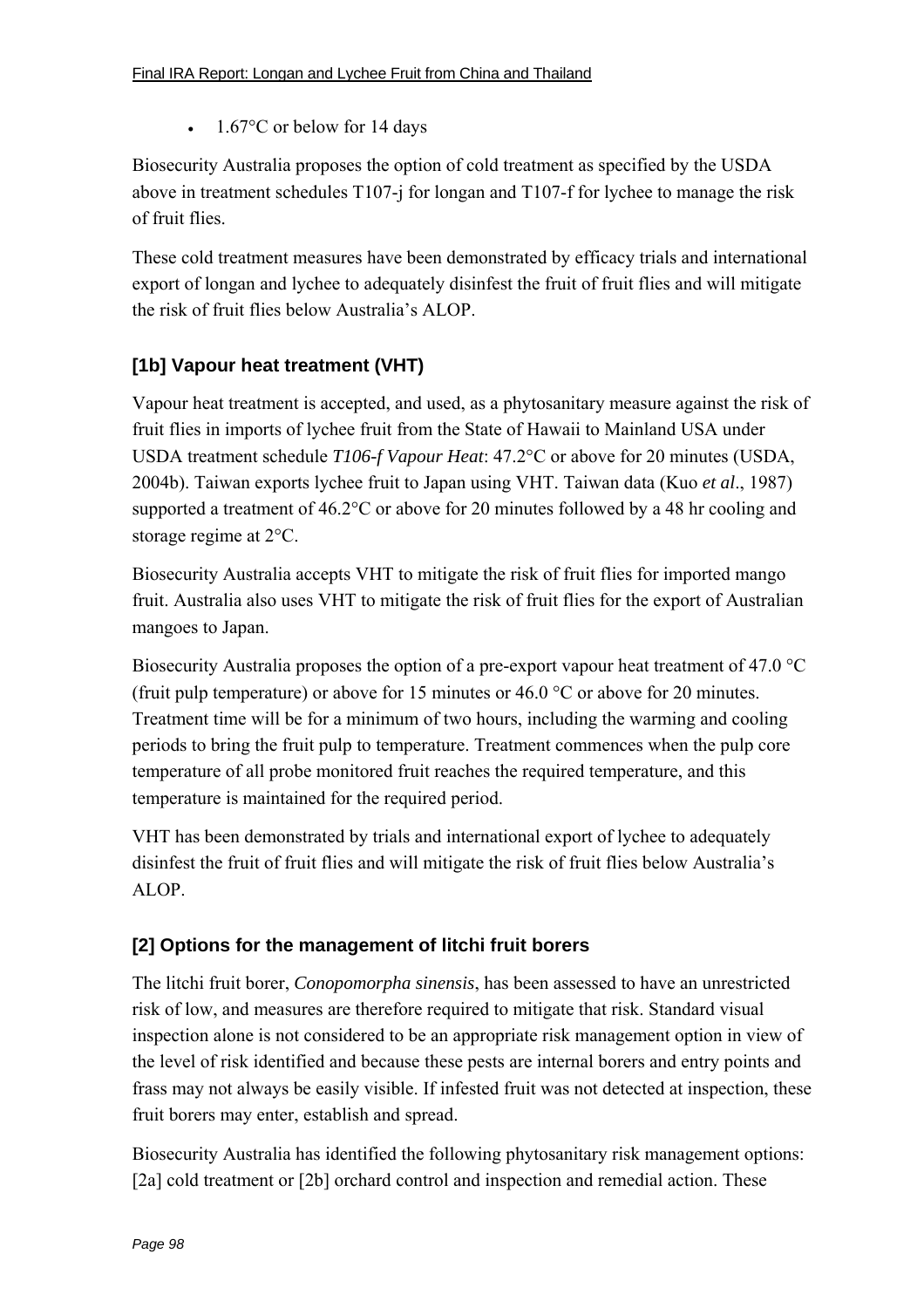measures are considered to reduce the risk associated with *Conopomorpha sinensis* to an acceptable level.

Other risk management options for fruit borers (e.g. pest free areas, vapour heat treatment and irradiation) were identified as in-principle options for these pests but were considered to be less economically and technically feasible than the proposed option of measures which are already implemented in commercial production in China and Thailand. Neither China nor Thailand has proposed longan and lychee export areas as pest free areas for litchi fruit borer. No efficacy data is available, or been provided, to Biosecurity Australia to show that vapour heat treatment is an effective measure to address the risk of this fruit borer.

## **[2a] Cold treatment (CT)**

For the import of longan and lychee fruit from China, the USDA require cold disinfestation based on USDA treatment schedule *T107-h Cold treatment* for longan and lychee against fruit flies and *Conopomorpha sinensis* (litchi fruit borer) (USDA, 2004b):

- 0.77 $\degree$ C or below for 13 days,
- 1°C or below for 15 days, or
- $1.39^{\circ}$ C or below for 18 days.

Biosecurity Australia proposes an option of pre-export/in-transit cold treatment at 1°C or below for 15 days or at 1.39°C or below for 18 days. This cold treatment option would manage the risk of both fruit flies and the litchi fruit borer in longan and lychee.

### **[2b] Orchard control, visual inspection and remedial action**

Biosecurity Australia proposes an alternative option of implementing an NPPO approved orchard control program and inspection for freedom from litchi fruit borer. The orchard control program for litchi fruit borer may include an Integrated Pest Management (IPM) program using appropriate, effective and compatible measures at critical stages of development of the pest and crop. Measures should be based on pest monitoring through weekly orchard inspections and forecasts of infestations.

Information on the NPPO approved orchard control program for litchi fruit borer must be made available to BA/AQIS if requested.

Harvested fruit/panicles will be inspected specifically for evidence of litchi fruit borers.

The combination of orchard control and targeted visual inspection for freedom from this pest during pre-export inspection (4c) and on-arrival clearance (4g) would reduce the risk of litchi fruit borer associated with the importation of longan and lychee fruit from China and Thailand to an acceptable level. If litchi fruit borer is found during these inspections then remedial action must be taken as outlined in the 'Introduction' to this section.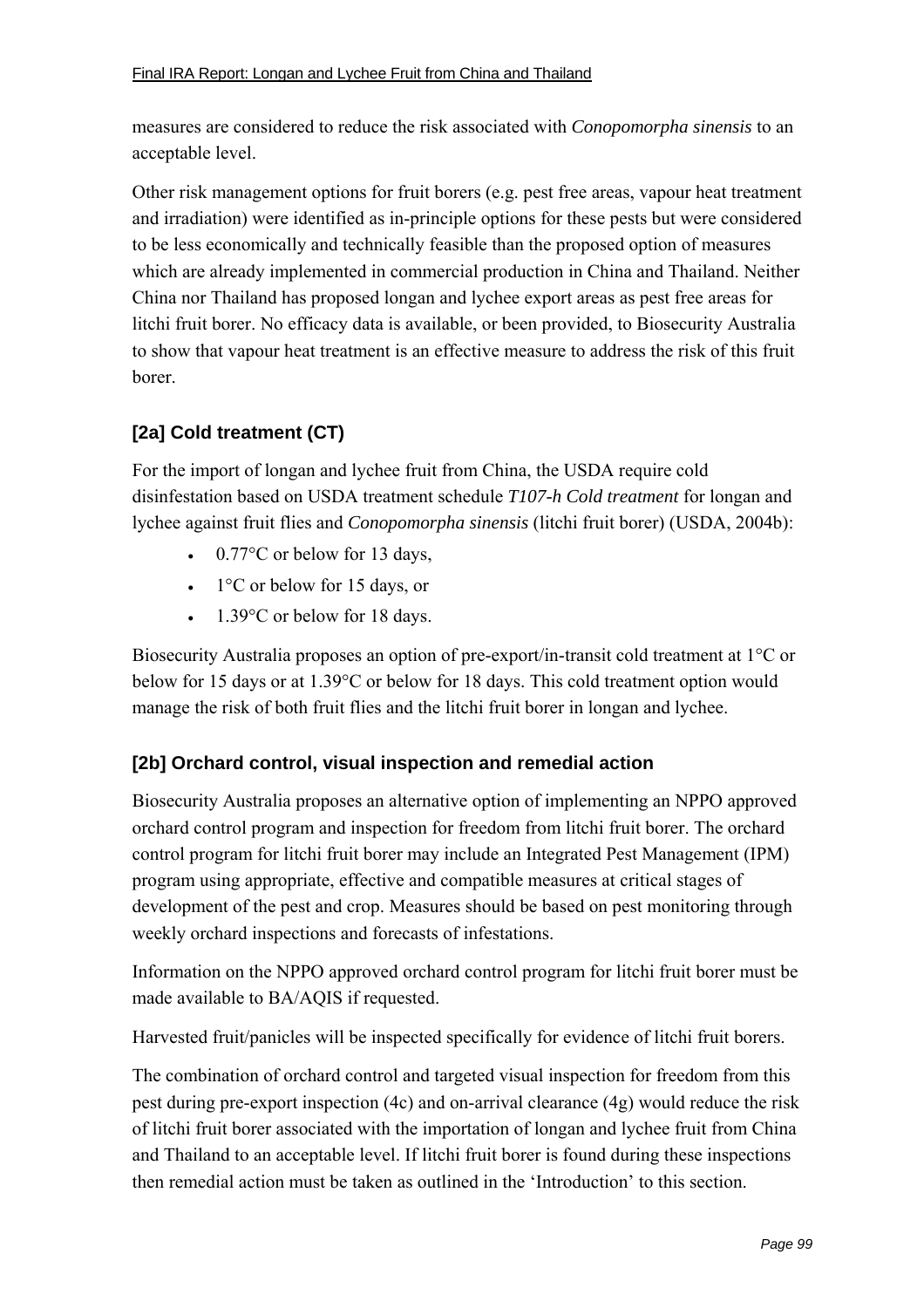The objective of these measures is to maintain a low pest prevalence in the orchard through monitoring and management and to verify fruit for export of Australia is free from the pest through targeted inspection. Additional measures 4a, 4b and 4c will ensure operational procedures are in place to maintain and verify the integrity of these measures.

## **[3] Inspection and remedial action for the management of mealybugs and soft scales**

The mealybugs (*Ferrisia virgata* and *Planococcus litchi*) and the soft scales (*Coccus viridis*, *Drepanococcus chiton*, *Pulvinaria psidii*) have been assessed to have an unrestricted risk estimate of low, and measures are therefore required to mitigate that risk.

Biosecurity Australia proposes that a targeted visual inspection for freedom from mealybugs or soft scales is considered to be an appropriate risk management measure in view of the level of risk identified. Detached fruit of longan and lychee and longan fruit and the panicle (fruiting stem) will be inspected for the presence of mealybugs and soft scales during pre-export inspection (4c) and on-arrival clearance (4g). If infested fruit was not inspected and found free from these mealybugs and soft scales, mealybugs or soft scales may enter, establish and spread.

The objective of this measure is to ensure that the longan and lychee exported to Australia do not contain actionable mealybug or soft scale quarantine pests. Additional measures 4a, 4b and 4c will ensure operational procedures are in place to maintain and verify the integrity of these measures. If actionable mealybugs or soft scales are found during these inspections, then remedial action must be taken as outlined in the 'Introduction' to this section.

Together these measures and phytosanitary procedures will mitigate the risk of mealybugs and soft scales to an acceptable level.

# **[4] Supporting operational maintenance systems and verification of phytosanitary status**

It is necessary to have a system of operational procedures in place to ensure that the phytosanitary status of fresh longan or lychee fruit from China or Thailand is maintained and verified during the process of production and export to Australia. This is to ensure that the objectives of the risk mitigation measures previously identified have been met and are being maintained.

The proposed system of operational maintenance for the production and export of fresh longan and lychee from China and Thailand to Australia consists of:

• registration of export orchards and, where relevant, registration of export orchards implementing an approved control program for litchi fruit borer;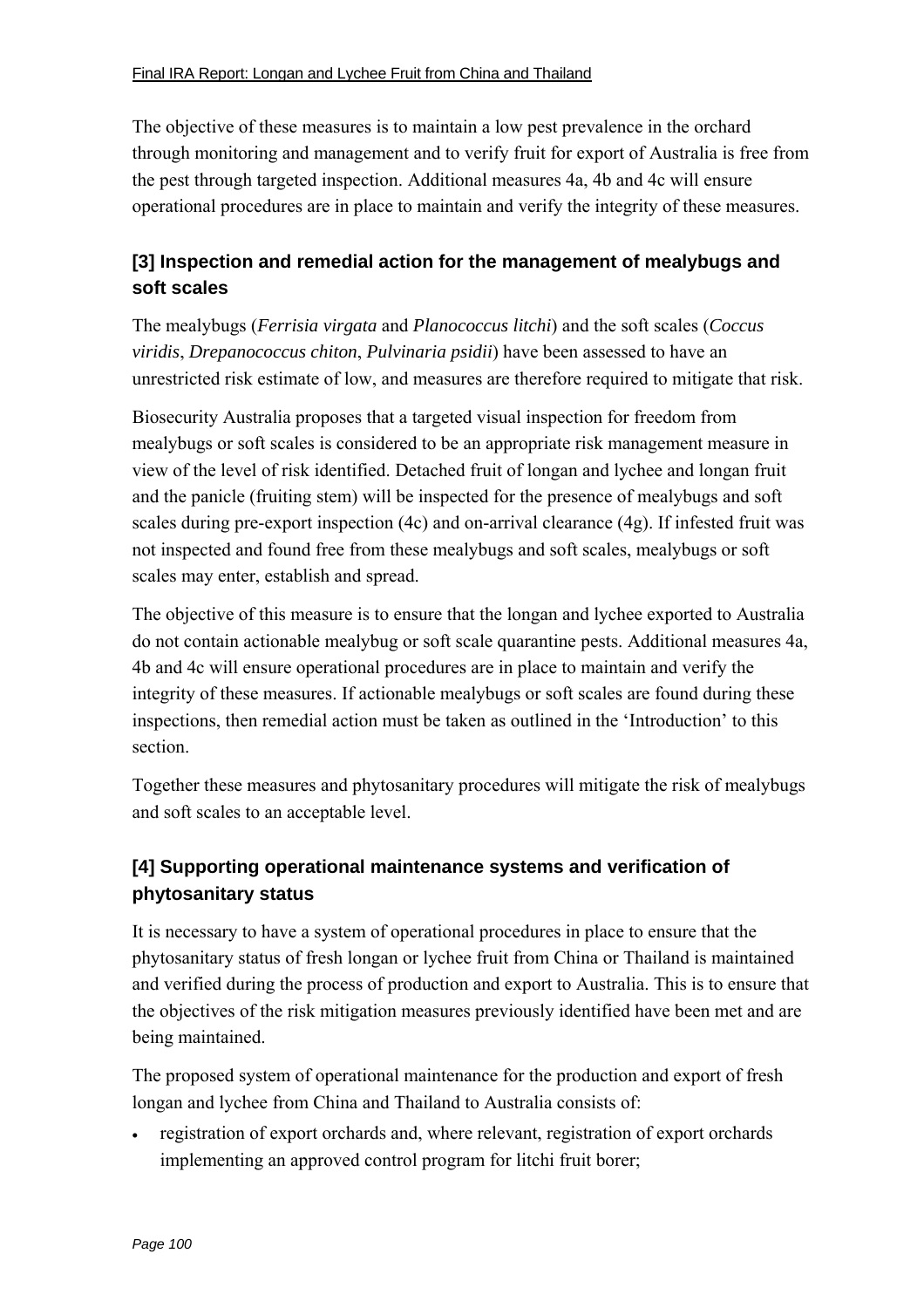- registration of packinghouses and auditing of procedures;
- pre-export inspection by the National Plant Protection Organisation (NPPO);
- packaging and labelling compliance;
- phytosanitary certification by the NPPO;
- specific conditions for storage and movement; and
- on-arrival quarantine clearance by AQIS.

#### **[4a] Registration of export orchards**

All longan and lychee fruit for export to Australia must be sourced from export orchards and growers registered with China or Thailand's NPPO. Copies of the registration records must be made available to AQIS if requested. The NPPO is required to register export orchards prior to commencement of exports. Additional registration is required for registered export orchards choosing to use the litchi fruit borer risk management option of approved orchard control program.

All export orchards are expected to produce commercial longan and lychee under standard cultivation, harvesting and packing activities.

The objective of this procedure is to ensure that orchards from which longan and lychee are sourced can be identified. This is to allow trace back to individual orchards and growers in the event of non-compliance and for audit (of control measures). For example, if live pests are intercepted, the ability to identify a specific orchard/grower allows the investigation and corrective action to be targeted rather than applying to all possible orchards/growers.

#### **[4b] Registration of packinghouses and auditing of procedures**

All packinghouses intending to export longan and lychee fruit to Australia need to be registered with the NPPO.

Pre-export cold treatment/vapour heat treatment for disinfestation of fruit flies and litchi fruit borer is to be done within the registered packinghouses in China and Thailand. Copies of the registration records for cold treatment/vapour heat treatment facilities in China and Thailand must be provided to AQIS.

The inspection for freedom from mealybugs and soft scales and inspection for freedom from the litchi fruit borer is to be done within the registered packinghouses.

Packinghouses will be required to identify the individual orchard with a numbering system and identify fruit from individual orchards by marking boxes or pallets/part pallets with the unique orchard number. The list of registered packinghouses must be kept by the NPPO and provided to AQIS if requested, with updates provided if packinghouses are added or removed from the list.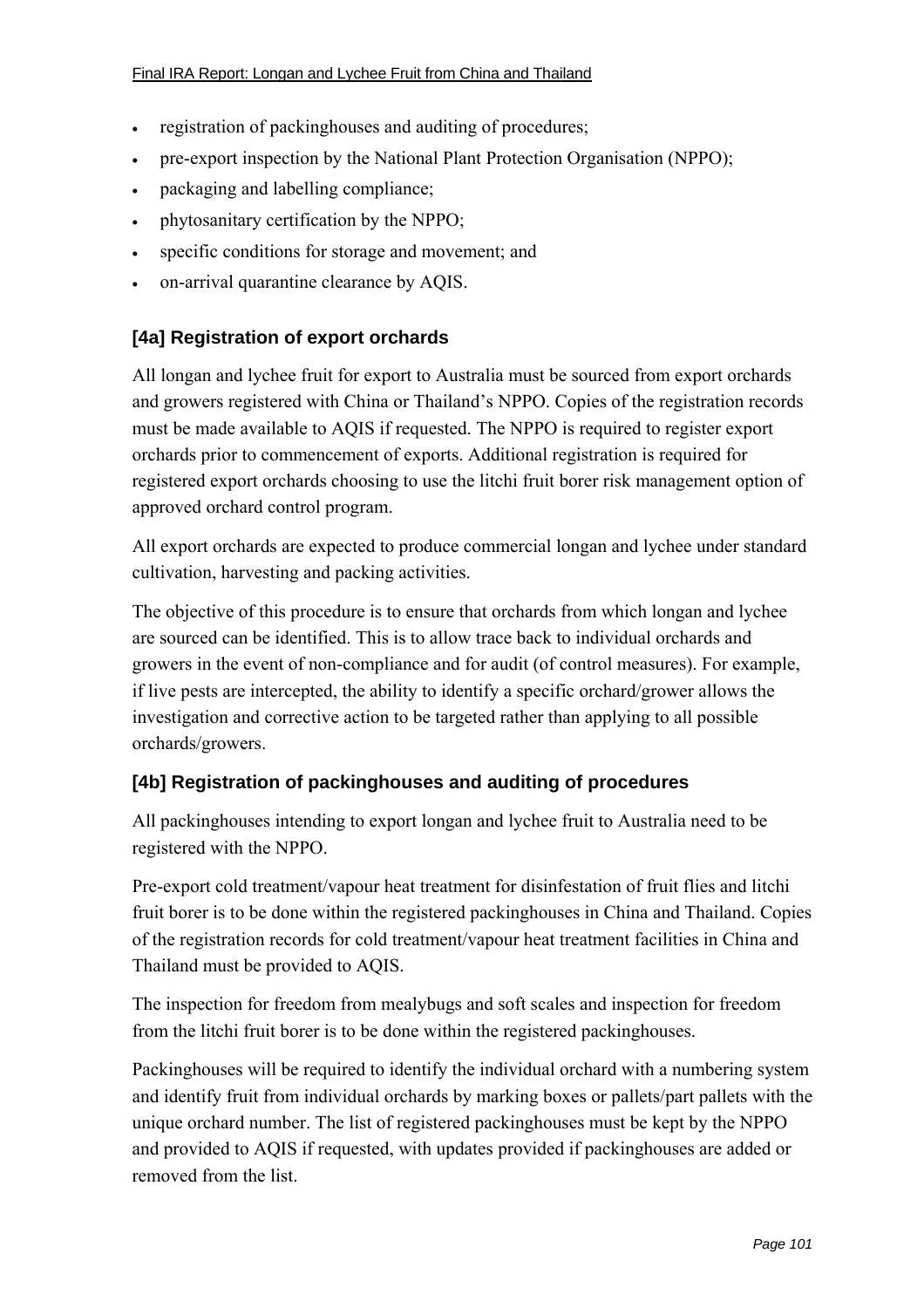Registration of orchards and packinghouses is to include an audit program by the NPPO to ensure that orchards and packinghouses are suitably equipped to carry out the specified control measures and phytosanitary treatments. An audit is to be conducted prior to registration and then conducted at least annually.

The objective of this measure is to ensure that packinghouses at which treatment procedures are carried out can be identified. This is to allow trace back to individual packinghouses and orchards in the event of non-compliance.

## **[4c] Pre-export inspection and remedial action by NPPO**

The NPPO will inspect all consignments in accordance with official procedures for all visually detectable quarantine pests and trash using sampling rates developed by the NPPO in consultation with Biosecurity Australia/AQIS or according to the AQIS standard sampling plan as outlined in the 'Introduction' to this section.

If actionable mealybugs or soft scales are found during these inspections, then remedial action must be taken as outlined in the 'Introduction' to this section.

Records of the interceptions made during these inspections (live or dead quarantine pests, and trash) are to be maintained by the NPPO and made available to Biosecurity Australia as requested. This information will assist in future reviews of this import pathway and consideration of the appropriateness of the phytosanitary measures that have been applied.

The objective of this procedure is to ensure that longan and lychee fruit exported to Australia do not contain quarantine pests or trash, are clean of any extraneous organic material on the surface of the fruit or panicle, and comply with packing and labelling requirements.

## **[4d] Packing and labelling**

All packages of longan and lychee fruit for export will be free from contaminated plant materials including trash and weed seeds and would meet Australia's general import conditions for fresh fruits and vegetables (C6000 General Requirements for All Fruit and Vegetables, available at http://www.aqis.gov.au/icon/). Trash refers to soil, splinters, twigs, leaves and other plant materials but excludes longan panicles/fruiting stems 10-15 cm in length and 3-4 mm in diameter.

Inspected and treated fruits will be required to be packed in new boxes. Packing material would be synthetic or highly processed if of plant origin. No unprocessed packing material of plant origin, such as straw, will be allowed. All wood material used in packaging of longan and lychee must comply with the AQIS conditions (e.g. those in "Cargo containers: Quarantine aspects and procedures" (AQIS, 2003)).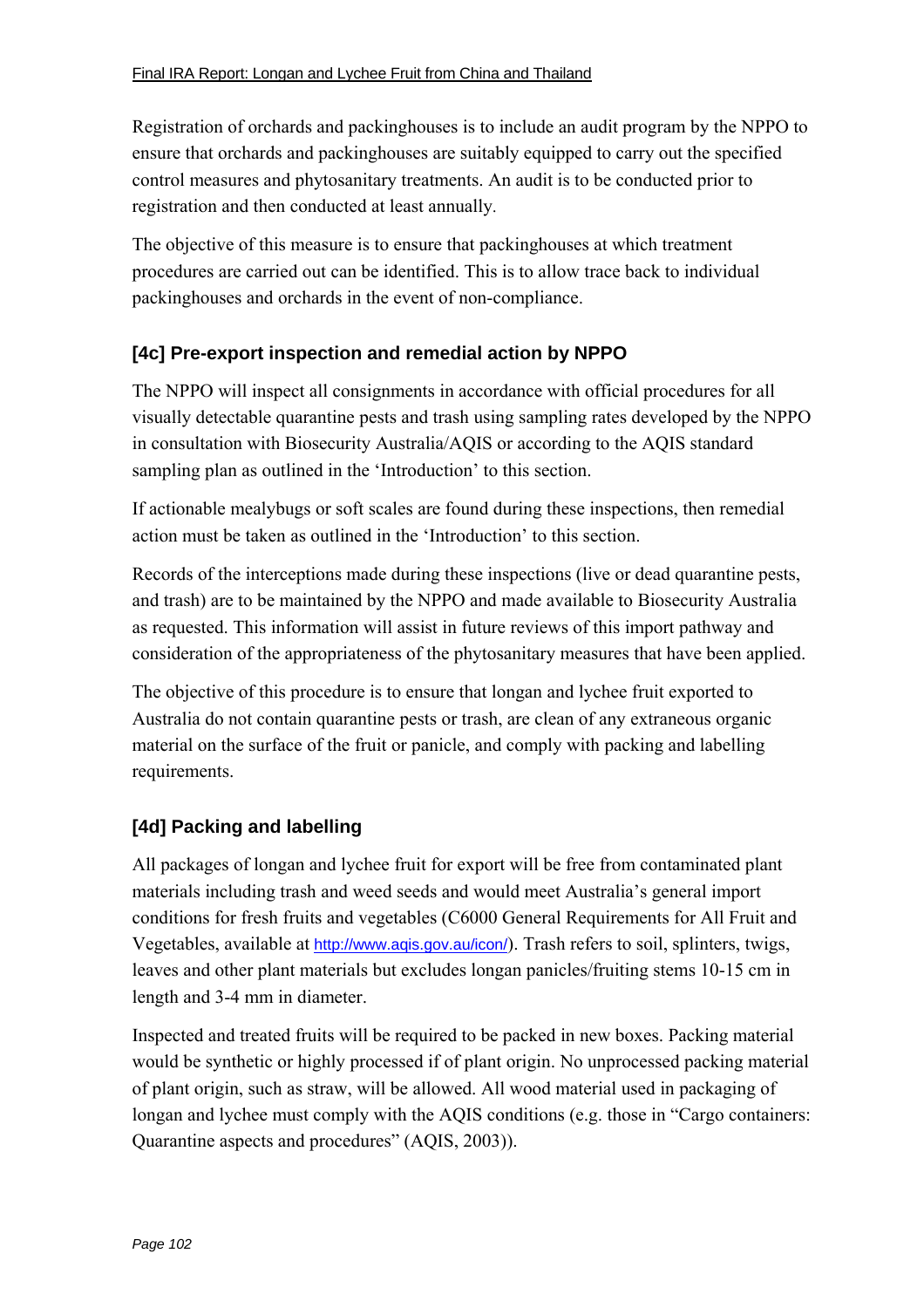All boxes will be labelled with the orchard registration number and packinghouse registration number for the purposes of trace back in the event that this is necessary. The pallets should be securely strapped only after phytosanitary inspection has been carried out following mandatory postharvest treatments. Palletised product is to be identified by attaching a uniquely numbered pallet card to each pallet or part pallet to enable trace back to registered orchards.

The objectives of this procedure are to ensure that:

- The longan and lychee exported to Australia are not contaminated by weeds or trash.
- Unprocessed packing material (which may vector pests identified as not on the pathway and pests not known to be associated with longan and lychee) is not imported with the longan or lychee.
- The packaged longan and lychee are labelled in such a way as to identify the orchard and packinghouse (see measures 4a,b).

### **[4e] Phytosanitary certification by the NPPO**

The NPPO is required to issue a Phytosanitary Certificate for each consignment upon completion of pre-export phytosanitary inspection and treatment. The objective of this procedure is to provide formal documentation to AQIS verifying that the relevant measures have been performed offshore. Each Phytosanitary Certificate is to contain the following information:

#### **Additional declarations**

ì*The longan/lychee in this consignment have been produced in China/Thailand in accordance with the conditions governing entry of fresh longan/lychee fruit to Australia and inspected and found to be free of quarantine pests*".

#### **Distinguishing marks**

The orchard registration number, packinghouse registration number, number of boxes per consignment, and container and seal numbers (as appropriate); (to ensure trace back to the orchard in the event that this is necessary).

A consignment is the quantity of longan or lychee fruit covered by one Phytosanitary Certificate that arrives at one port in one shipment. Consignments need to be shipped directly from one port or city in China or Thailand to a designated port or city in Australia.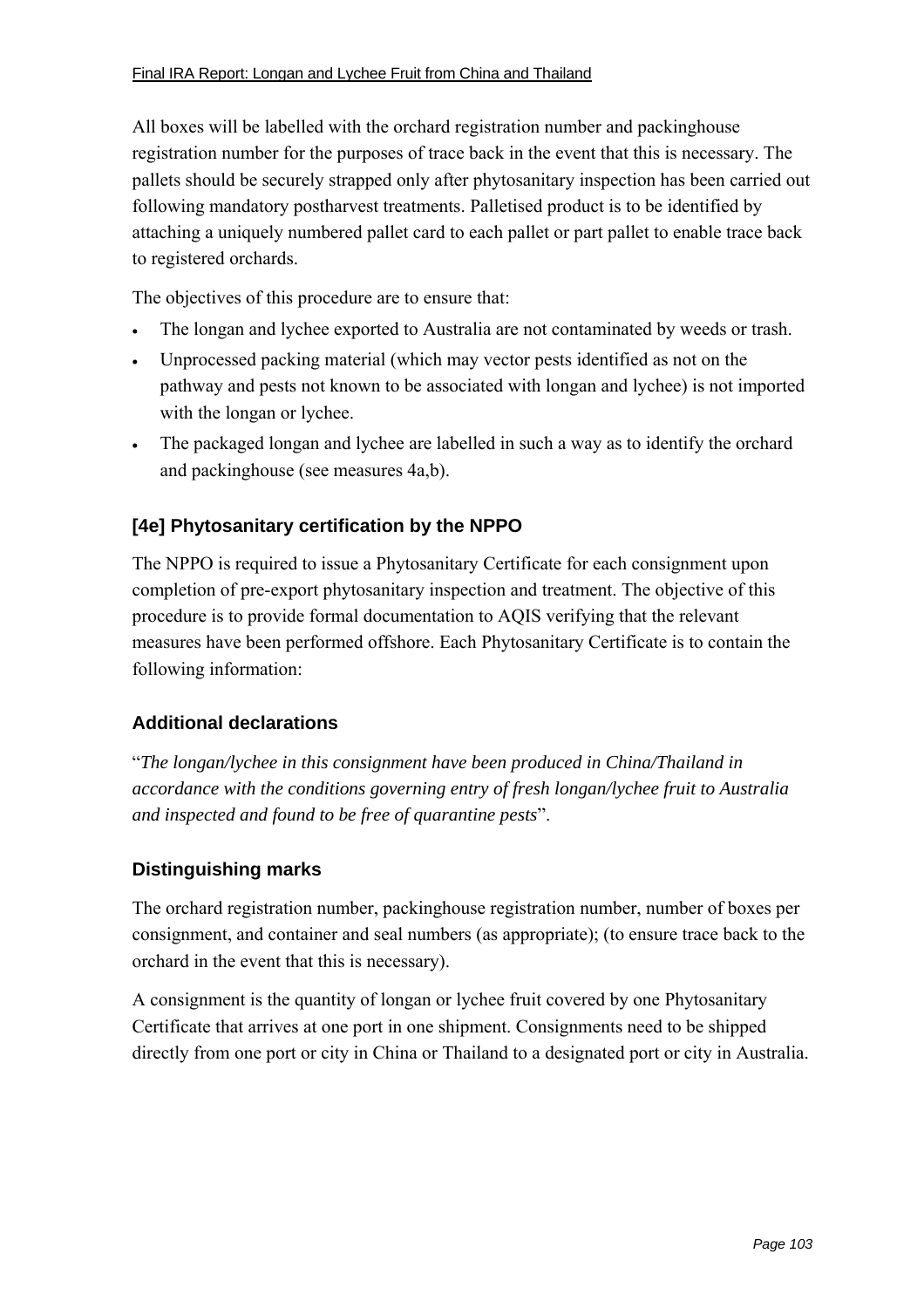### **Treatments**

Details of cold treatment or vapour heat treatment (i.e. temperature, duration and packinghouse/facility number), where relevant, must be included in the treatment section on the Phytosanitary Certificate.

If the orchard management option for litchi fruit borer is taken, the following additional declaration must be included.

*"The product in this consignment has been subjected to orchard control for litchi fruit borer in accordance with the conditions governing entry of fresh longan/lychee fruit to Australia."*

### **[4f] Specific conditions for storage and movement**

Packed product and packaging is to be protected from pest contamination during and after packing, during storage and during movement between locations (e.g. packinghouse to cool storage/depot, to inspection point, to export point).

Product for export to Australia that has been inspected and certified by the NPPO must be maintained in secure conditions that will prevent mixing with fruit for export to other destinations or the domestic market and kept in secure storage until export.

Security of the consignment is to be maintained until release from quarantine in Australia.

The objective of this procedure is to ensure that the phytosanitary status of the product is maintained during storage and movement.

## **[4g] On-arrival quarantine inspection and remedial action, and clearance by AQIS**

On arrival in Australia, each consignment will be inspected by AQIS. AQIS would undertake a documentation compliance examination for consignment verification purposes at the port of entry in Australia prior to release from quarantine. Fruit from each consignment would be randomly sampled for inspection as outlined in the 'Introduction' part of this section. Such sampling methodology would provide 95% confidence that there is not more than 0.5% infestation in a consignment. If actionable quarantine pests are found during these inspections, then remedial action must be taken as outlined in the 'Introduction' to this section.

The objective of this procedure is to verify that the required measures have been undertaken.

Where consignments are found to be non-compliant with requirements on-arrival, the importer will be given the option to treat (if suitable treatments for the pests detected can be applied), re-export or destroy the consignment. If product continually fails inspection,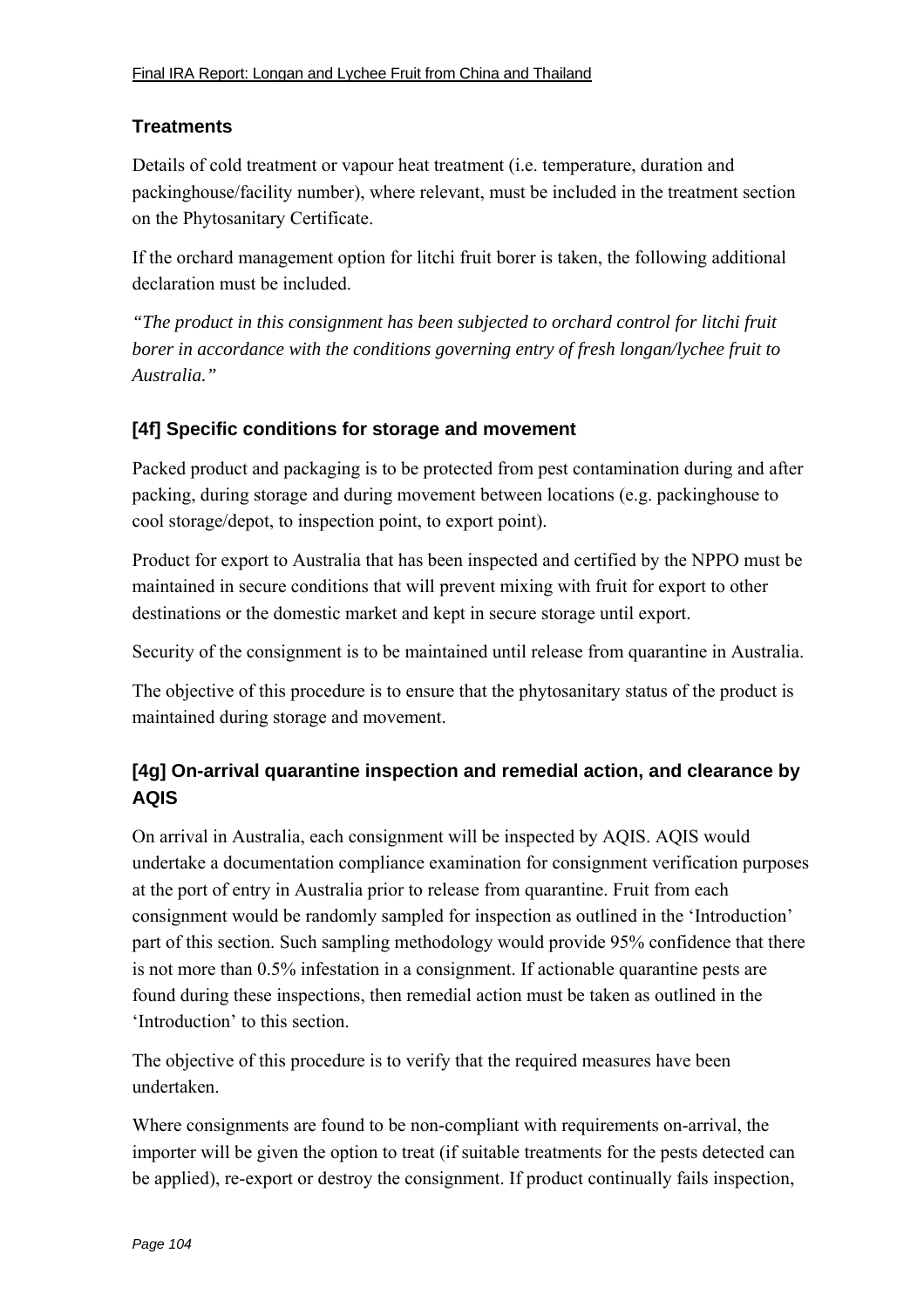AQIS reserves the right to conduct an audit of the Chinese or Thai longan or lychee risk management systems and ensure that appropriate corrective action has been taken.

### **Uncategorised pests**

If an organism is detected on longan or lychee from China or Thailand that has not been categorised, it will require assessment to determine its quarantine status and if phytosanitary action is required. The detection of any pests of quarantine concern not already identified in the analysis may result in a review of trade to ensure that the existing measures continue to provide the appropriate level of phytosanitary protection for Australia.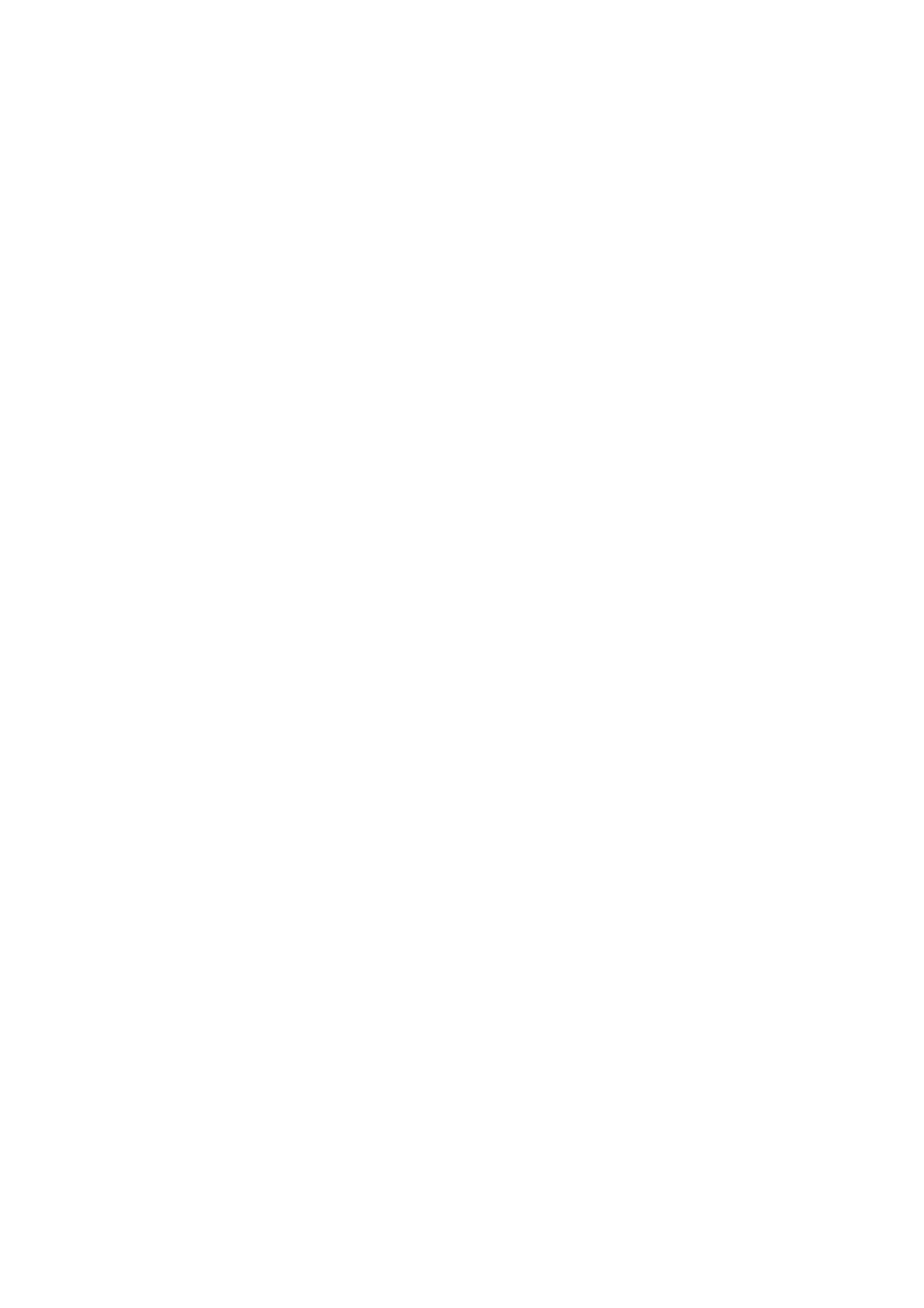## **IMPORT CONDITIONS**

The import conditions described below are based on the conclusions of the pest risk analysis contained in this final IRA report. Specifically, they are based on the risk management measures described in the previous section.

The components of the quarantine conditions are summarised in dot point format below. The proposed risk management measure that links with each component is given in brackets ( ).

- Import Condition 1. Registration of export orchards (links with risk management measure 4a)
- Import Condition 2. Packinghouse registration and auditing of procedures (4b)
- Import Condition 3. Pre-export cold treatment (1a, 2a)
- Import Condition 4. Pre-export vapour heat treatment (1b)
- Import Condition 5. Orchard control for litchi fruit borers (2b)
- Import Condition 6. Targeted pre-export inspection by NPPO (2b, 3, 4c)
- Import Condition 7. Packing and labelling (4d)
- Import Condition 8. Phytosanitary certification by NPPO (4e)
- Import Condition 9. Storage (4f)
- Import Condition 10. Targeted on-arrival quarantine inspection and clearance by AQIS (2b, 3, 4g)
- Import Condition 11. Audit and review of policy.

### **IMPORT CONDITION 1. REGISTRATION OF EXPORT ORCHARDS**

All longan and lychee fruit for export to Australia must be sourced from export orchards registered with China or Thailand's NPPO (AOSIO/CIO: ARD). Copies of the registration records must be made available to AQIS if requested. The NPPO is required to register all export orchards and growers prior to commencement of exports.

All export orchards are expected to produce commercial longan and lychee under standard cultivation, harvesting and packing activities.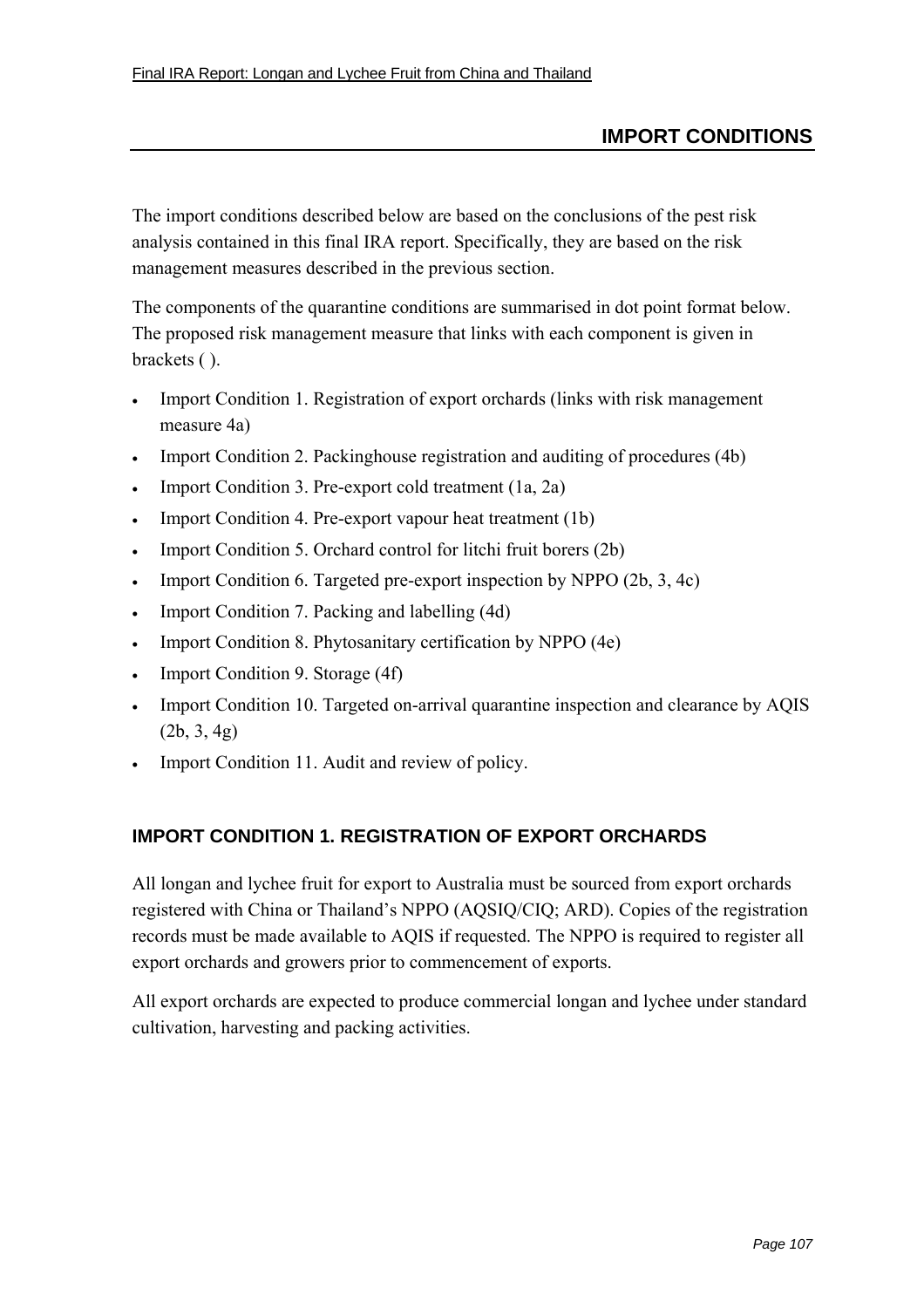# **IMPORT CONDITION 2. PACKINGHOUSE REGISTRATION AND AUDITING OF PROCEDURES**

All packinghouses intending to export longan and lychee fruit to Australia need to be registered with the NPPO.

Cold treatment/vapour heat treatment for pre-export disinfestation of fruit flies and litchi fruit borer is to be conducted within the registered packinghouses in China and Thailand. Copies of the registration records for cold treatment/vapour heat treatment facilities in China and Thailand must be provided to AQIS.

The inspection for freedom from mealybugs and soft scales and inspection for freedom from the litchi fruit borer is to be done within the registered packinghouses.

Packinghouses will be required to identify the individual orchard with a numbering system and identify fruit from individual orchards by marking boxes or pallets or pallets/part pallets with the unique orchard number. The list of registered packinghouses must be kept by the NPPO and provided to AQIS if requested, with updates provided if packinghouses are added or removed from the list.

Registration of orchards and packinghouses is to include an audit program by the NPPO to ensure that orchards and packinghouses are suitably equipped to carry out the specified control measures and phytosanitary treatments. An audit is to be conducted prior to registration and then conducted at least annually.

## **IMPORT CONDITION 3. PRE-EXPORT/INTRANSIT COLD TREATMENT**

If the cold treatment option is taken by the NPPO for fruit fly disinfestation/fruit fly and litchi fruit borer disinfestation, the following procedures must be followed:

## **a) Fruit fly disinfestation only**

Longan fruit must be treated as follows:

- 0.99 °C or below for 13 days, or
- 1.38°C or below for 18 days.

Lychee fruit must be treated as follows:

- $0^{\circ}$ C or below for 10 days,
- 0.56 $\degree$ C or below for 11 days,
- $1.11^{\circ}$ C or below for 12 days, or
- $1.67^{\circ}$ C or below for 14 days.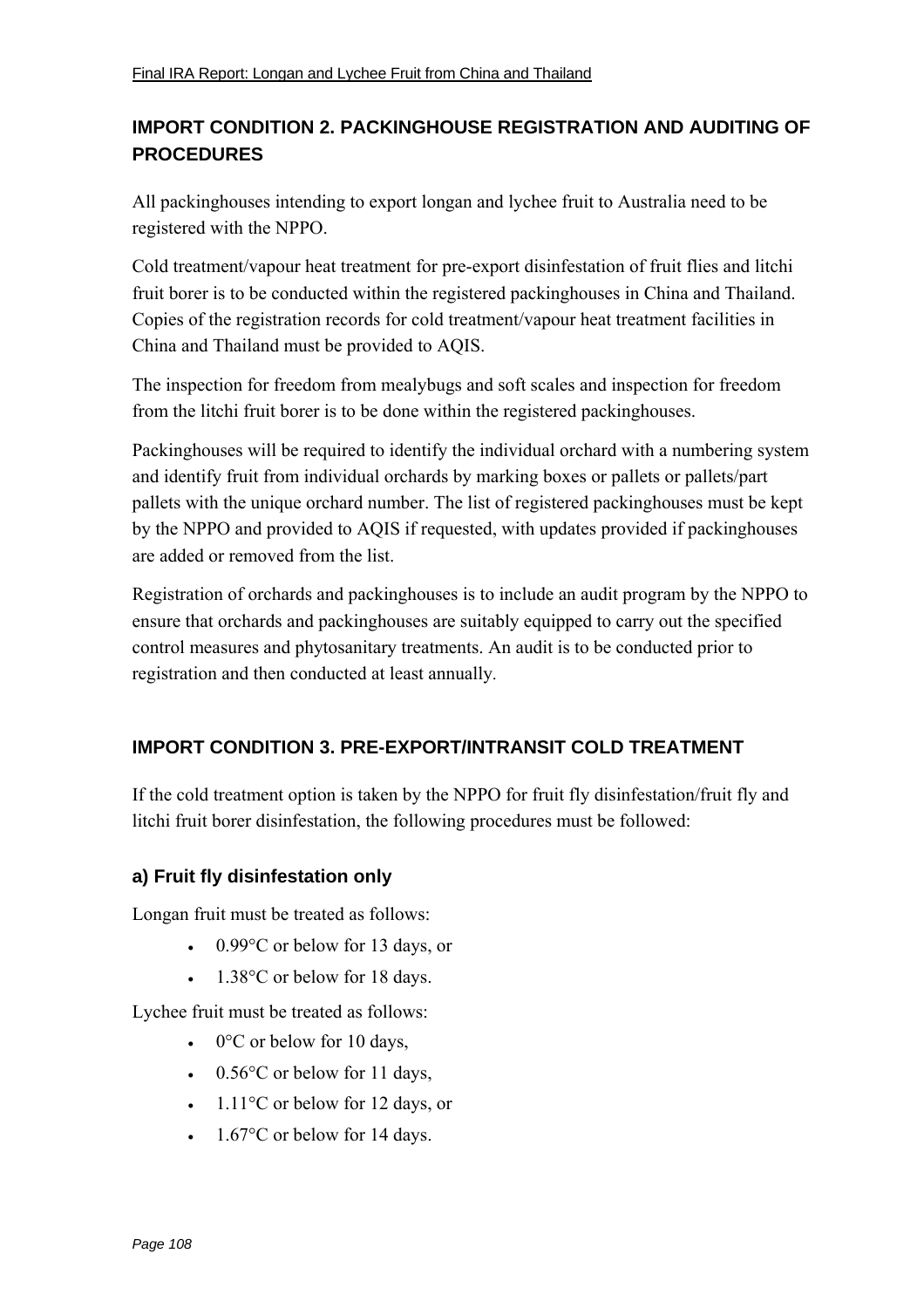### **b) Fruit fly and litchi fruit borer disinfestation**

Longan/lychee fruit must be treated as follows:

- 1<sup>o</sup>C or below for 15 days or
- 1.39°C or below for 18 days

The pulp of the fruit must be at, or below, the indicated temperature at time of beginning treatment. Cold treatment may be conducted in China or Thailand in packinghouses or facilities at ports of dispatch that are registered with, and audited by, the NPPO to ensure they are suitably equipped to carry out the specified cold treatment, or in-transit in containers designated by the NPPO for such purposes. Temperature values need to be recorded to standards agreed between the NPPO and AQIS and monitored by the NPPO.

### **IMPORT CONDITION 4. PRE-EXPORT VAPOUR HEAT TREATMENT**

If the vapour heat treatment option is taken by the NPPO for fruit fly disinfestation, the following procedures must be followed:

Vapour heat treatment may be conducted in China or Thailand. The treatment must be completed in packinghouse VHT facilities that are registered with, and audited by, the NPPO to ensure they are suitably equipped to carry out the specified VHT. Longan/lychee fruit needs to be treated at:

- $\cdot$  47°C (fruit core temperature) or above for 15 minutes, or
- 46°C (fruit core temperature) or above for 20 minutes.

Treatment time will be for a minimum of two hours, including the warming and cooling periods to bring the fruit pulp to temperature. Treatment commences when the pulp core temperature of all probe-monitored fruit reaches the required temperature. This temperature must be maintained for the required period.

Temperature and humidity values need to be recorded to standards agreed between the NPPO and AQIS and monitored by the NPPO.

# **IMPORT CONDITION 5. ORCHARD CONTROL FOR LITCHI FRUIT BORER**

If the orchard control and inspection for freedom from litchi fruit borer option is taken by the NPPO instead of cold treatment (Import Condition 3b), the following procedures must be followed:

Registered export orchard growers must implement an orchard control program (i.e. good agricultural practice/integrated pest management (IPM) programs for export fruits) that has been approved by the NPPO, incorporating field sanitation and appropriate biocontrol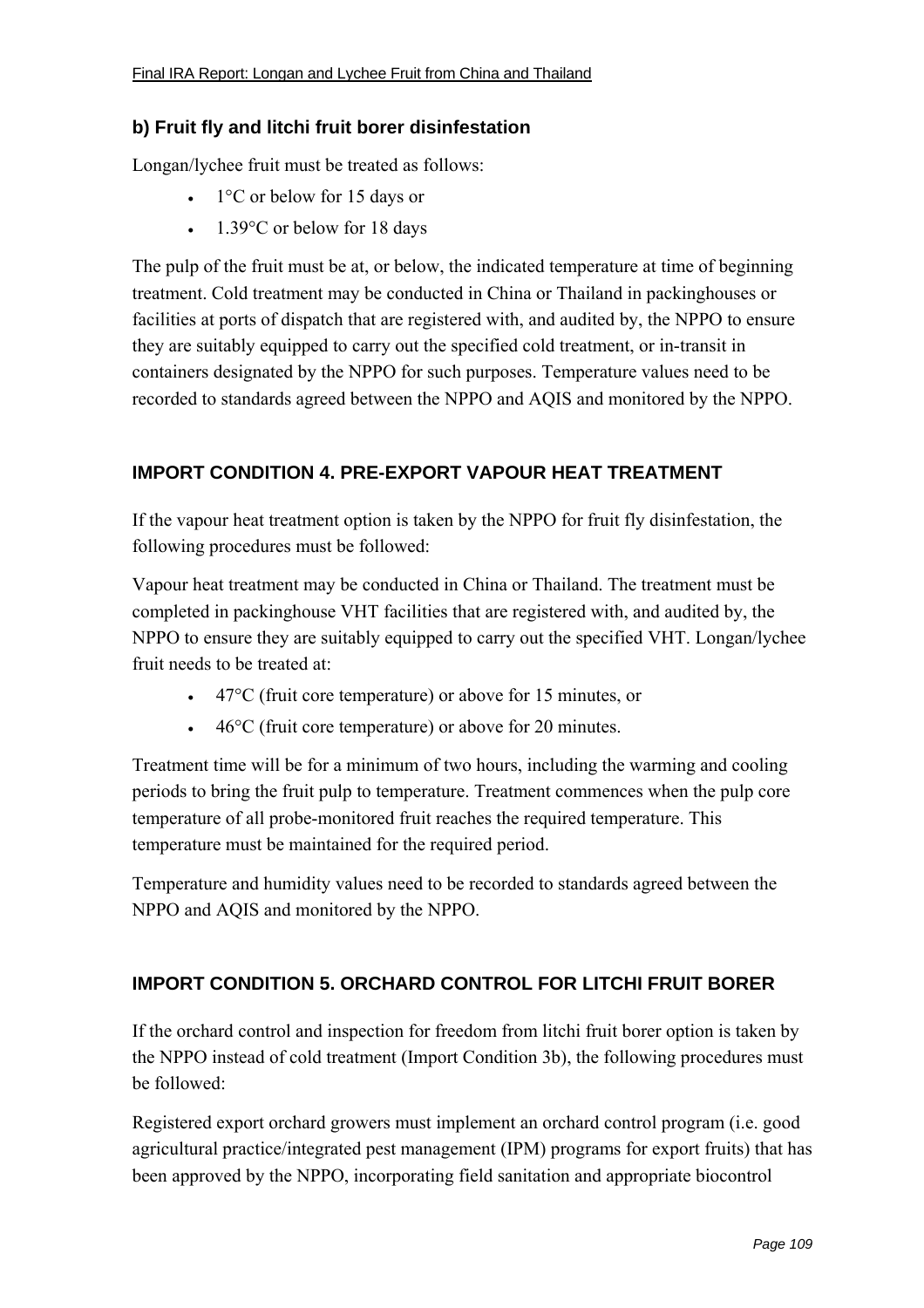and/or pesticide applications for the management of litchi fruit borer. Registered export orchard growers must have an additional registration number and need to keep records of control measures for auditing purposes by NPPO. The program would include:

- Monitoring of the litchi fruit borer throughout the year and inspection of fruit weekly from fruit set;
- Chemical control, using appropriate, effective and compatible insecticides for litchi fruit borer. Recommended withholding periods must be enforced for export fruit; and
- Field sanitation with all unparasitised fallen fruit to be removed from the orchards regularly (i.e. every 7 days) and destroyed or deep buried to prevent unparasitised larvae from accumulating.

Information on the NPPO approved orchard control program for litchi fruit borer must be made available to AQIS if requested.

# **IMPORT CONDITION 6. TARGETED PRE-EXPORT INSPECTION BY NPPO**

The NPPO will inspect all consignments in accordance with official procedures for all visually detectable quarantine pests and trash using sampling procedures developed by the NPPO in consultation with Biosecurity Australia/AQIS.

The inspection procedures will ensure that detached longan fruit, longan panicles (10-15 cm in length and 3-4 mm in diameter) and detached lychee fruit are free from pests of quarantine concern to Australia, are free of any contaminant plant material (leaves, twigs, seed, etc.) and soil. The targeted inspection will ensure freedom from actionable mealybugs and soft scales and, where relevant to the risk management option, litchi fruit borers (in association with Import Condition 5). Consignments that do not comply with the above requirements will be rejected for export to Australia.

Records of the interceptions made during these inspections (live or dead quarantine pests, and trash) are to be maintained by the NPPO and made available to Biosecurity Australia/AQIS as requested. This information will assist in future reviews of this import pathway and consideration of the appropriateness of the phytosanitary measures that have been applied.

# **IMPORT CONDITON 7. PACKING AND LABELLING**

All packages of longan and lychee fruit for export must be free from contaminated plant materials including trash and weed seeds and must meet Australiaís general import conditions for fresh fruits and vegetables. (C6000 General Requirements for All Fruit and Vegetables, available at http://www.aqis.gov.au/icon/). Trash refers to soil, splinters, twigs,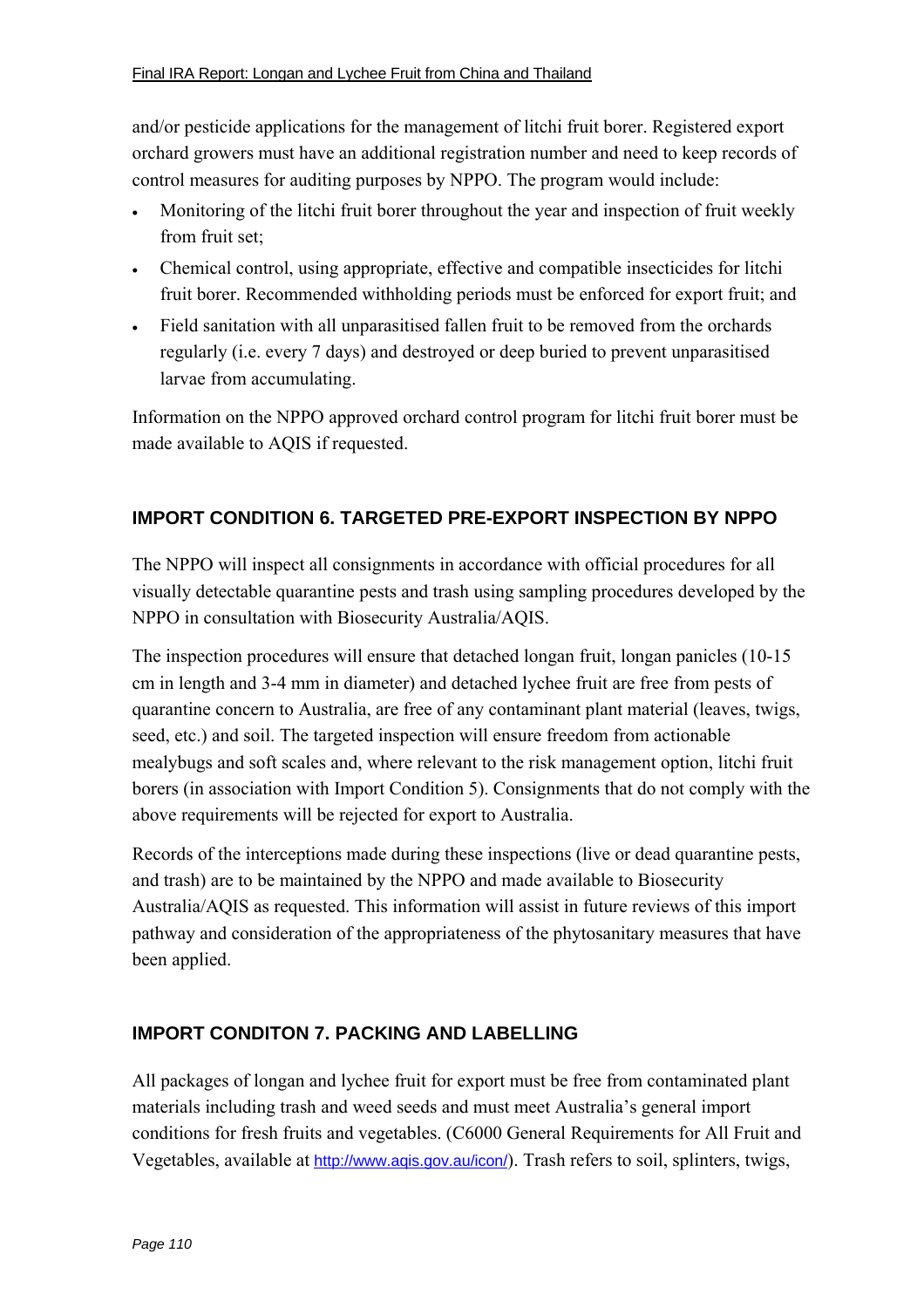leaves and other plant materials. Longan panicles with fruit attached are permitted but must meet the specified size requirements.

Inspected and treated fruits will be required to be packed in new boxes. Packing material will be synthetic or highly processed if of plant origin. No unprocessed packing material of plant origin, such as straw, will be allowed. All wood material used in packaging of longan and lychee fruit must comply with the AQIS conditions (e.g. those in "Cargo containers: Quarantine aspects and procedures" (AQIS, 2003).

All boxes will be labelled with the orchard registration number and packinghouse registration number for the purposes of trace back in the event that this is necessary. The pallets should be securely strapped only after phytosanitary inspection has been carried out following mandatory postharvest treatments. Palletised product is to be identified by attaching a uniquely numbered pallet card to each pallet or part pallet to enable trace back to registered orchards.

# **IMPORT CONDITION 8. PHYTOSANITARY CERTIFICATION BY NPPO**

The NPPO is required to issue a Phytosanitary Certificate for each consignment upon completion of pre-export inspection and treatment. Each Phytosanitary Certificate is to contain the following information:

# **Additional declarations**

*"The longans/lychees in this consignment have been produced in China/Thailand in accordance with the conditions governing entry of fresh longan/lychee fruit to Australia and inspected and found to be free of quarantine pests".* 

#### **Distinguishing marks**

The orchard registration number, packinghouse registration number, number of cartons per consignment, and container and seal numbers (as appropriate); (to ensure trace back to orchard in the event that this is necessary).

A consignment is the quantity of longan and lychee fruit covered by one Phytosanitary Certificate that arrives at one port in one shipment. A consignment needs to be shipped directly from one port or city in China or Thailand to a designated port or city in Australia.

#### **Treatment**

Details of cold treatment or vapour heat treatment (i.e. temperature, duration and packinghouse/facility number), where relevant, must be included in the treatment section on the Phytosanitary Certificate.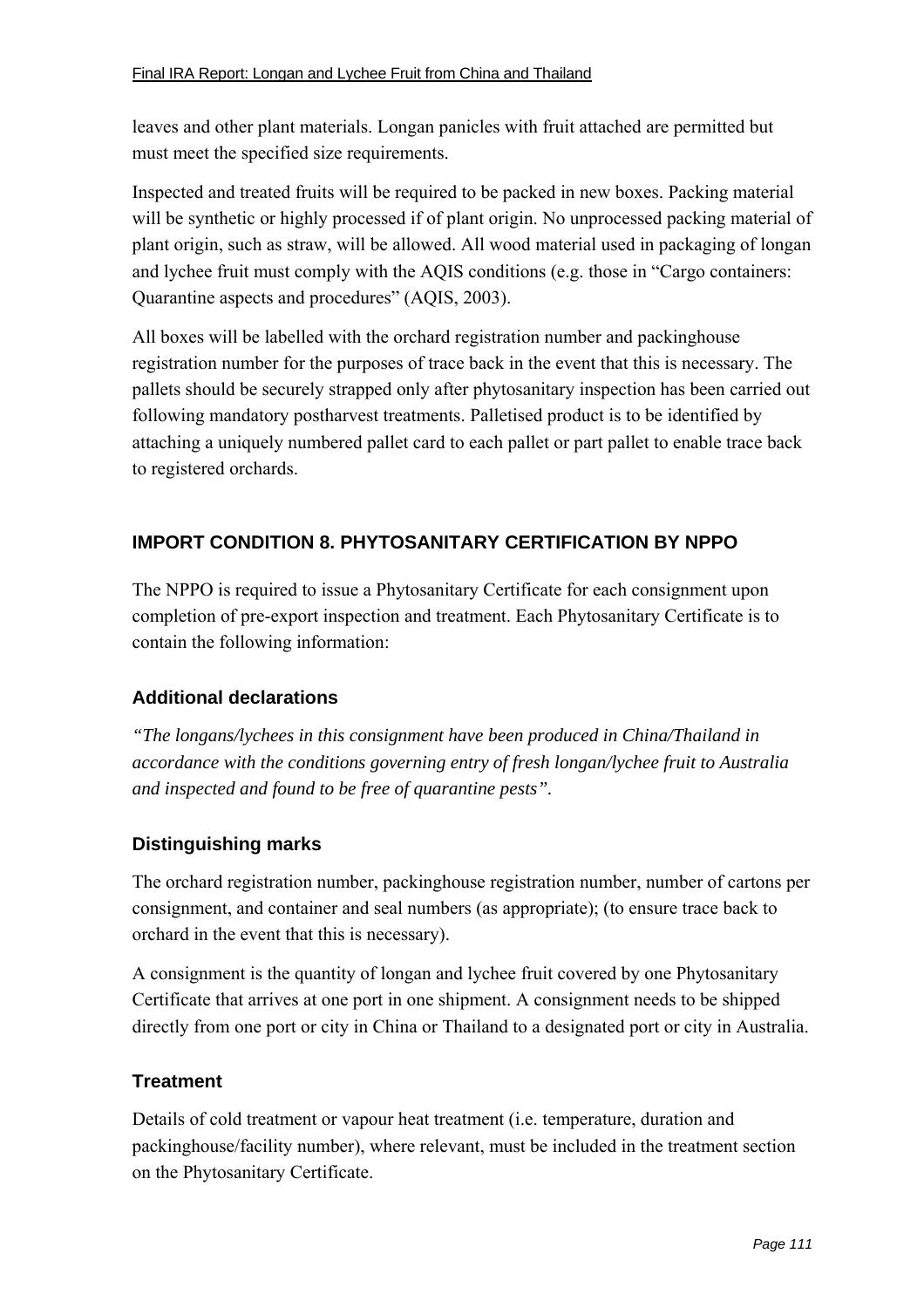If the orchard management option for litchi fruit borer is taken, the following additional declaration must be included.

*"The product in this consignment has been subjected to orchard control for litchi fruit borer in accordance with the conditions governing entry of fresh longan/lychee fruit to Australia."*

# **IMPORT CONDITION 9. STORAGE**

Packed product and packaging is to be protected from pest contamination during and after packing, during storage and during movement between locations (e.g., packing house to cool storage/depot, to inspection point, to export point).

Product for export to Australia that has been inspected and certified by the NPPO must be maintained in secure conditions that will prevent mixing with fruit for export to other destinations. This can be achieved through segregation of fruit for export to Australia in separate storage facilities, netting or shrink-wrapping pallets in plastic, or by placing sealed cartons in the low temperature cold storage before loading into a shipping container. Alternatively, packed fruit can be directly transferred at the packinghouse into a shipping container, which is to be sealed and not opened until the container reaches Australia.

Security of the consignment is to be maintained until release from quarantine in Australia.

# **IMPORT CONDITION 10. TARGETED ON-ARRIVAL QUARANTINE INSPECTION AND CLEARANCE BY AQIS**

On arrival, each consignment would be inspected by AQIS and documentation examined for consignment verification purposes at the port of entry in Australia prior to release from quarantine. Sampling methodology would provide 95% confidence that there is not more than 0.5% infestation in a consignment.

An example of a sampling size for inspection of longan/lychee is given below. The unit for longan is defined as one detached longan fruit or one panicle of longan fruit depending on the nature of the consignment. The unit for lychee is defined as one detached lychee fruit.

| <b>Consignment size (Units)</b>                                       | <b>Sample size (Units)</b>                                             |
|-----------------------------------------------------------------------|------------------------------------------------------------------------|
| For 'consignments' of fruit of less than 1000 units                   | either $450$ units or $100\%$ of consignment<br>(whichever is smaller) |
| For 'consignments' of fruit of greater than or<br>equal to 1000 units | 600 units                                                              |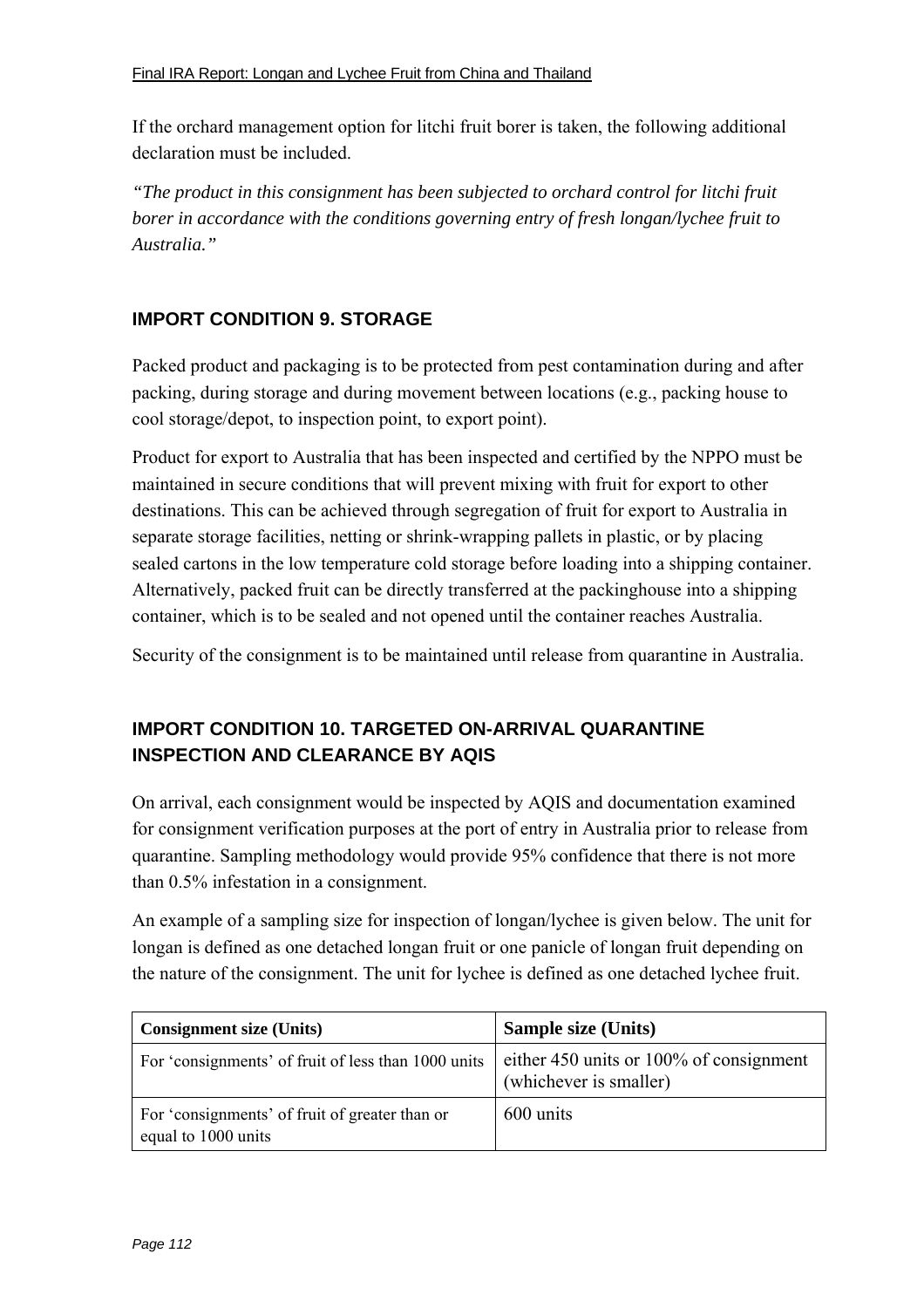Where consignments are found to be non-compliant with requirements on-arrival, the importer will be given the option to treat (if suitable treatments for the pests detected can be applied), re-export or destroy the consignment. If product continually fails inspection, Biosecurity Australia/AQIS reserves the right to conduct an audit of the Chinese or Thai longan and lychee risk management systems and ensure that appropriate corrective action has been taken.

### **Uncategorised pests**

If an organism that is detected on longan or lychee from China or Thailand has not been categorised, it will require assessment to determine its quarantine status and if phytosanitary action is required. The detection of any pests of quarantine concern not already identified in the analysis may result in a review of trade to ensure that the existing measures continue to provide the appropriate level of phytosanitary protection for Australia.

# **IMPORT CONDITION 11: AUDIT AND REVIEW OF POLICY**

Biosecurity Australia reserves the right to review the adopted policy at any time after significant trade has occurred or where there is reason to believe the phytosanitary status of the exporting country has changed.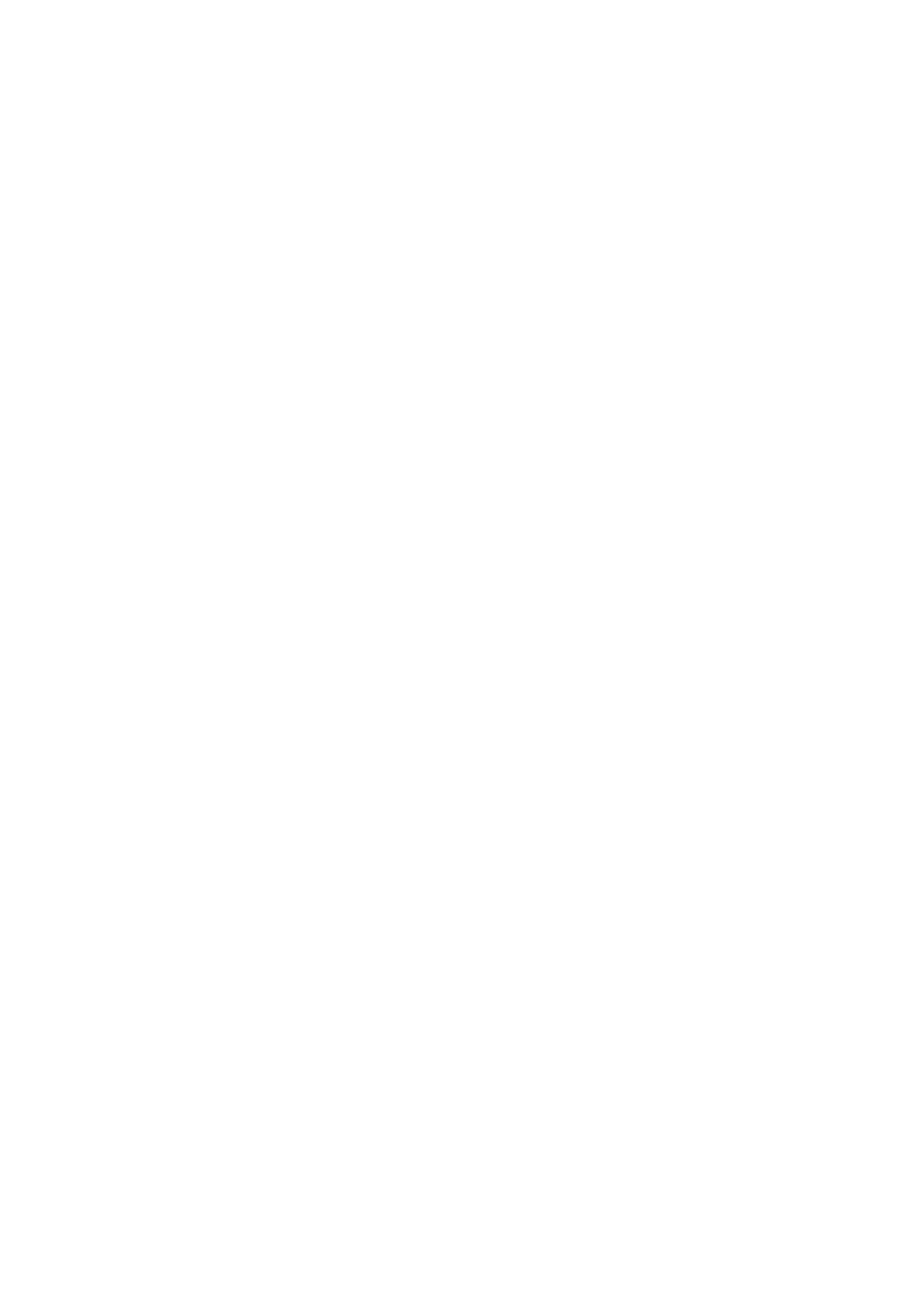The findings of this final IRA report are based on a comprehensive analysis of relevant scientific literature.

Biosecurity Australia considers that the risk management measures described in this final IRA report will provide an appropriate level of protection against the pests identified in the risk assessment.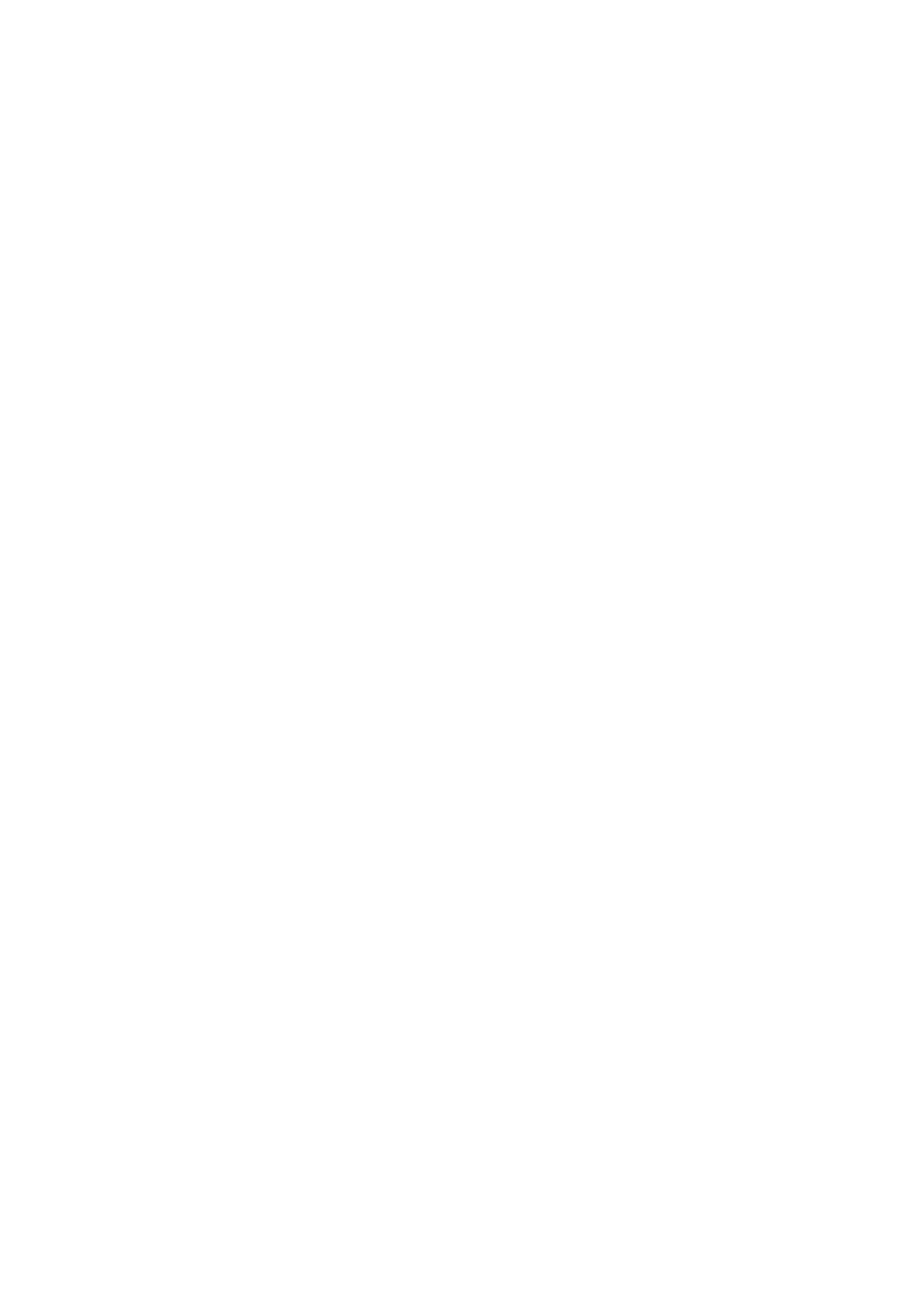# **FURTHER STEPS IN THE IMPORT RISK ANALYSIS PROCESS4**

This final IRA report has now been released to stakeholders, together with a Plant Biosecurity Policy Memorandum (PBPM) containing the Executive Manager's recommendation for a policy determination.

The IRA process will now proceed through the following steps:

Stakeholders have 30 days from the publication of this document to lodge an appeal in writing on one or both of the following grounds:

- There was a significant deviation from the process set out in the *Import Risk Analysis Handbook* that adversely affected the interests of the stakeholder

- A significant body of scientific information relevant to the outcome of the IRA was not considered
- Determination of appeals, if required

 $\overline{a}$ 

• Final policy determination by the Director of Animal and Plant Quarantine and public notification

- Notification being made to the proponent/applicant, registered stakeholders and the WTO

- Notification being made to AQIS and liaison with AQIS on the implementation.

Stakeholders will be advised of any significant variations to this process.

<sup>4</sup> The process described here differs from that in *The AQIS Import Risk Analysis Process Handbook*. This is the new process as outlined in Biosecurity Australia's *Import Risk Analysis Handbook* 2003.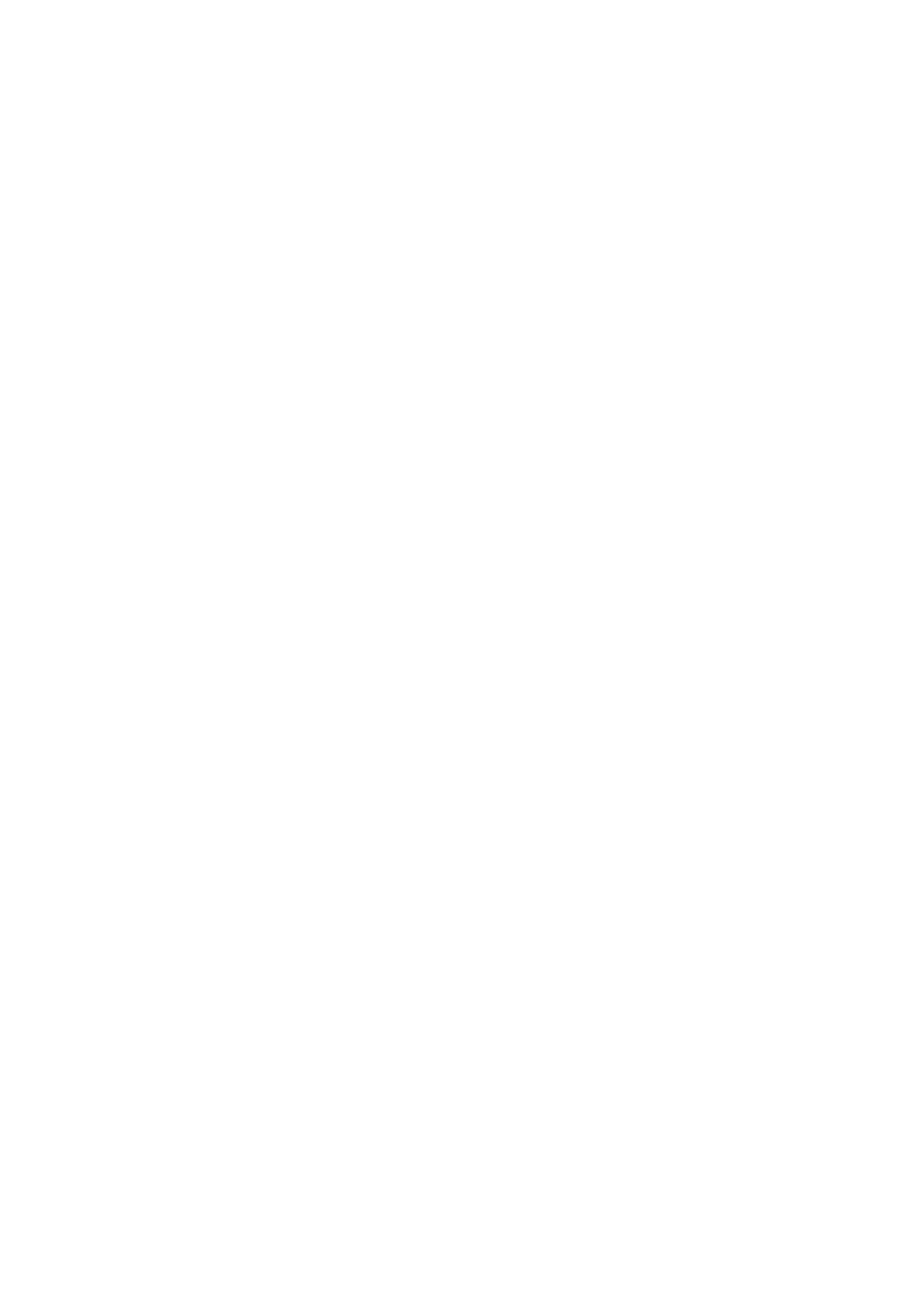# **STAKEHOLDER COMMENTS ON THE DRAFT IRA REPORT AND RESPONSE FROM BIOSECURITY AUSTRALIA**

A synopsis of the stakeholder comments and the response from Biosecurity Australia is given below. All stakeholder comments and Biosecurity Australiaís response to the comments have been placed on the Public File for this IRA.

Biosecurity Australia circulated the draft import risk analysis report on 29 August 2003 and stakeholders were requested to provide comments within 60 days of release. Biosecurity Australia received written responses from the following six groups:

- Australian State Departments of Agriculture:
	- Queensland Department of Primary Industry (QDPI),
	- Victorian Department of Primary Industry (DPI), and
	- Department of Agriculture of Western Australia (DAWA);
- General Administration for Quality Supervision and Quarantine and Inspection of the People's Republic of China (AQSIQ);
- Longan Association of Australia (LAA); and
- Australian Lychee Growers Association (ALGA).

Comments and questions were also raised by stakeholders at the IRA workshop in Cairns. Stakeholder comments were considered and incorporated into the final import risk analysis report where appropriate and relevant.

# **GENERAL COMMENTS**

#### **Initial request for import of fruit**

Stakeholder comments: Who starts the procedure of requesting the import of fruit into Australia?

Biosecurity Australia's response: Requests can be made by importers or exporters as the result of an application to AQIS for an import permit but most usually come as formal requests through the National Plant Protection Organisation (NPPO) of a country to Biosecurity Australia. Access requests are often first raised at bilateral quarantine meetings with our trading partners. In the case of longan and lychee the import requests were made by the NPPO of China (AQSIQ) and of Thailand (DOA).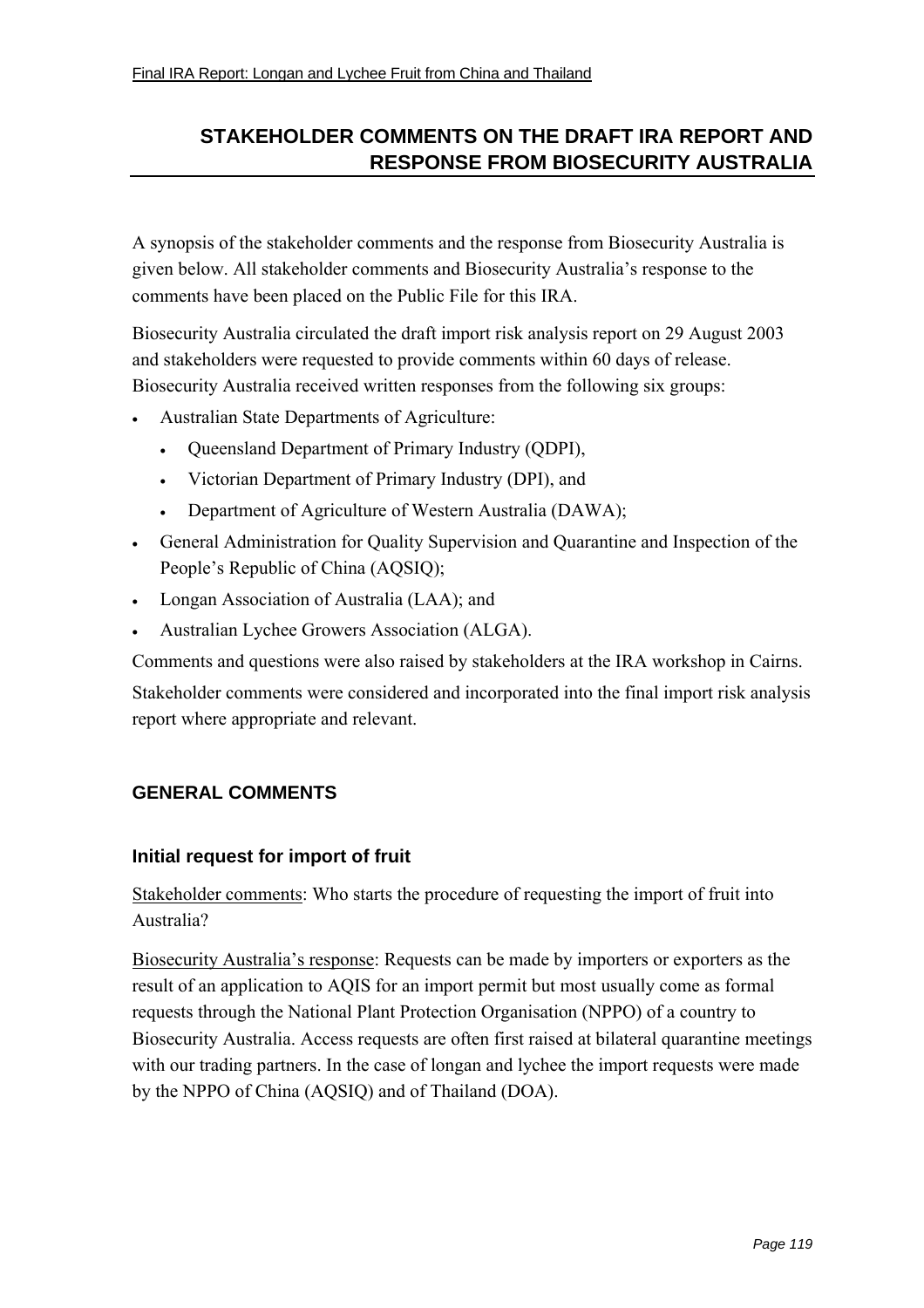# **Adaptation of pests**

Stakeholder comment: Is the adaptation of exotic pests to Australian conditions considered.

Biosecurity Australia's response: The ability of exotic pests to adapt to Australian conditions is considered in the risk assessment based on the biology of the quarantine pest and the conditions under which it is known to occur and survive. The adaptation of pests is considered under the assessment of the probability of establishment and spread.

### **Acts and regulations of quarantine policy**

Stakeholder comment: What are the acts/regulations that govern the quarantine policy process?

Biosecurity Australia's response: Australia's quarantine policy process is underpinned by a number of acts and regulations, including the *Quarantine Act 1908* and its subordinate legislation in the *Quarantine Proclamation 1998* and the *Quarantine Regulations 2000*. Australia has international responsibilities and obligations under the World Trade Organisation (WTO) Agreement on the Application of Sanitary and Phytosanitary Measures (SPS Agreement). Details of these and other regulations are given in the first section of the technical issues paper, draft IRA report, the final IRA report and in the 2003 IRA Handbook.

#### **Final determination of policy**

Stakeholder comment: During the IRA process, at what point do you decide whether or not fruit is allowed into Australia? Who has the final say in the determination of the import policy and what is the sequence of events in this process?

Biosecurity Australia's response: The Executive Manager of Biosecurity Australia releases the final IRA report and makes a policy recommendation. If there are no appeals, the Director of Quarantine makes the final policy determination and imports are allowed under the import conditions specified in the final IRA. The sequence of events in this process is described in the import risk analysis flowchart on page 30 of the 2003 IRA Handbook http://www.affa.gov.au/content/publications.cfm?ObjectID=D667DCE6-A412-4673- A6B49B7579CF4AD7

#### **MRLs**

Stakeholder comment: Are maximum residue limits (MRLs) considered in the import risk analysis? Is chemical residue testing of fruits conducted?

Biosecurity Australia's response: Biosecurity Australia does not specifically consider chemical residue issues as it is not a quarantine responsibility. Both domestically produced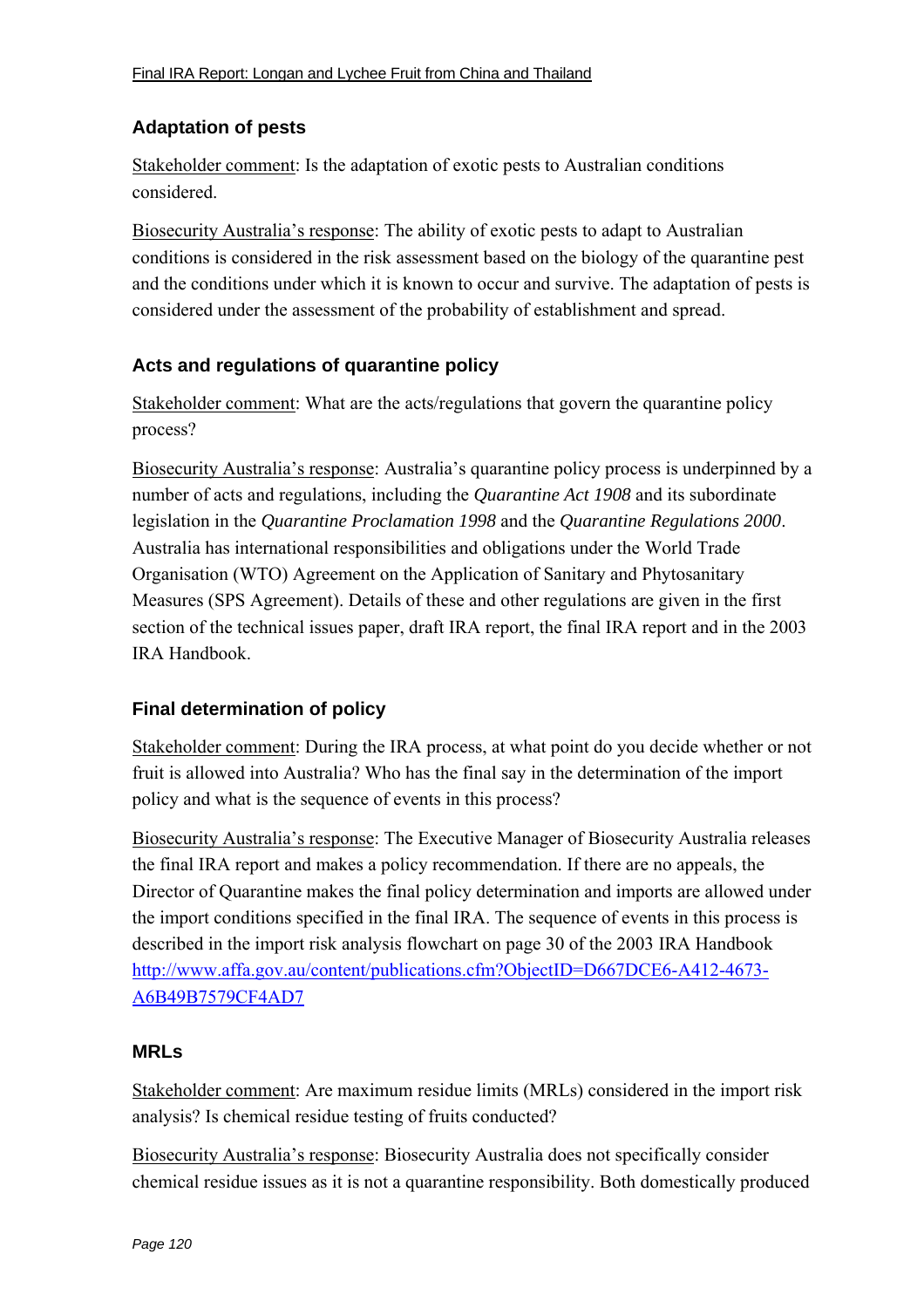and imported commodities are tested by Food Safety Australia New Zealand (FSANZ) to ensure they are within Australiaís maximum residue levels (MRLs). AQIS Food Imports performs this function on behalf of FSANZ. Products for human consumption are sampled and tested on a random basis in addition to items where there is reason to suspect that there may be residue issues. Importers are advised to ensure that commodities meet Australia's MRL standards.

#### **Health issues**

Stakeholder comment: Why doesn't Plant Biosecurity consider health issues?

Biosecurity Australiaís response: Human health issues associated with pests and diseases are considered where relevant. However, this is more likely in Animal Biosecurity IRAs or with imported foods.

#### **IRA Handbook**

Stakeholder comment: Has this IRA been conducted according to the "old" process described in the 1998 Import Risk Analysis Handbook or the "new" process described in the 2003 version of the Handbook? Will the appeal process be conducted according to the 2003 Handbook?

Biosecurity Australia's response: This IRA was initiated under the process described in the 1998 AQIS Import Risk Analysis Handbook. After the release of the 2003 IRA Handbook in August 2003, the longan and lychee IRA has proceeded according to the "new" process. However, this has involved a process of transition. For example, a technical issues paper (TIP) for an IRA is not required under the 1998 Handbook, but Biosecurity Australia released a TIP for this IRA to increase the consultation with stakeholders. The appeal process will be conducted according to the 2003 IRA Handbook.

#### **Peer review**

Stakeholder comment: Longan Association of Australia (LAA) requests that the IRA for longans be subject to Peer Review for two reasons:

1. The whole process of evaluating risk while quantified as much as possible still relies on value judgements. A peer review provides validation or modification of these judgements.

2. The whole subject of Risk Assessments when production is induced out of normal season is new. Presently if no data is available it is assumed that it is because there was none to collect. In this case there has simply, except in one case, been insufficient time to collect data on new production and management systems. A peer review would allow wider input into this issue and its importance.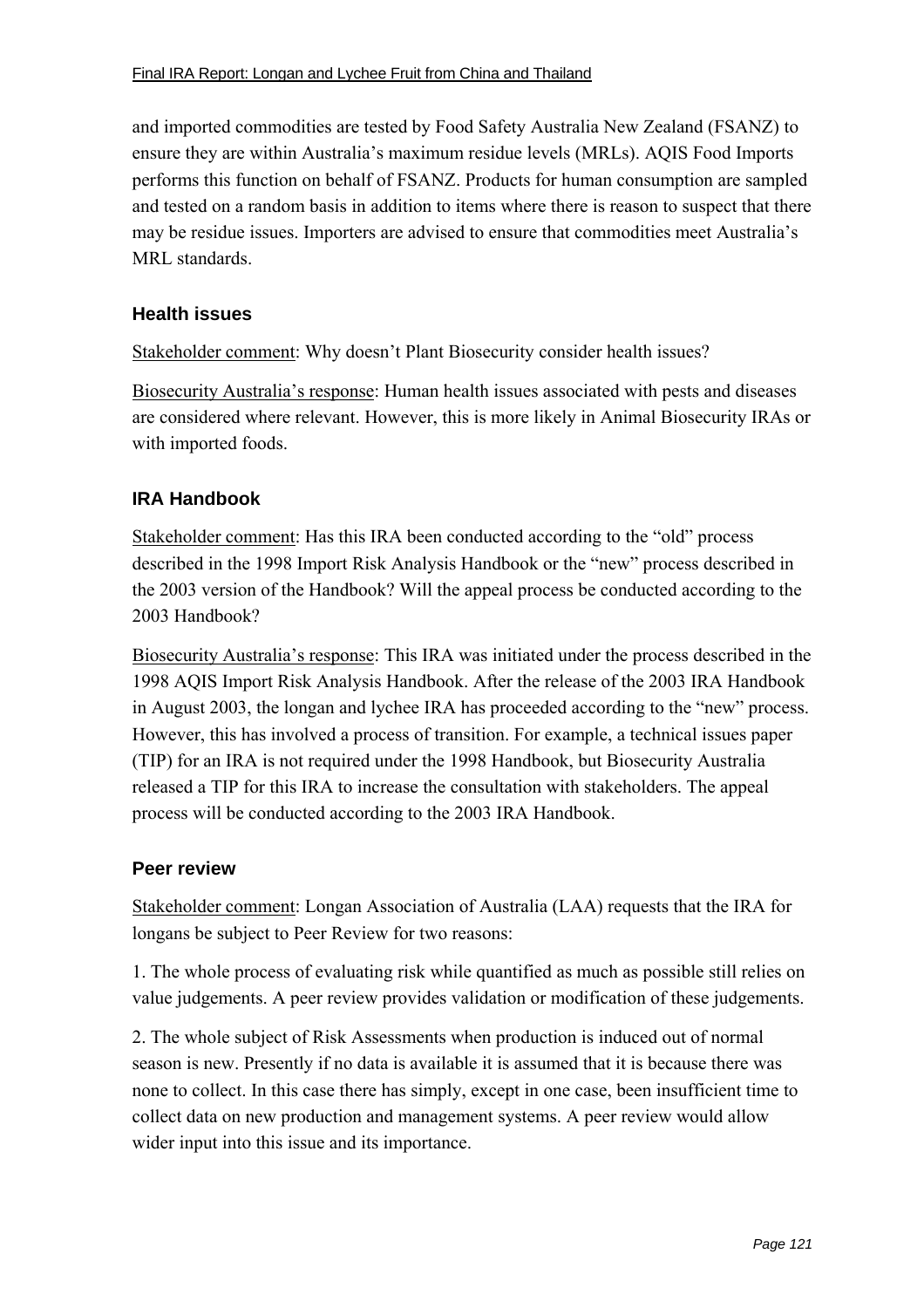#### Biosecurity Australia's response:

The IRA team has the option to consult with independent scientific peer reviewers if considered necessary during the preparation of the draft or final IRA. In this final IRA report, Biosecurity Australia has considered all stakeholders comments, and where appropriate, has incorporated them in the relevant sections.

There is no new published evidence or scientific information that requires a revision of the draft IRA report or the publication of a second draft. Biosecurity Australia has reassessed published literature and is confident that no significant information pertaining to pests and diseases of longans and lychees in China and Thailand has been omitted.

The reports are already peer reviewed internally by Biosecurity Australia and DAFF. The IRA report will be peer reviewed by external experts if deemed necessary by the Executive Manager of Biosecurity Australia. As no significant and relevant technical information has been omitted, Biosecurity Australia does not consider that any additional work needs to be commissioned.

Biosecurity Australia is committed to ensuring that all IRAs are scientifically sound. This includes checking and verifying all scientific references used in these documents. The risk assessment has been conducted in accordance with the risk analysis guidelines and other current IRAs.

Comment is sought from the scientific community on pests and diseases during the process and state department of agriculture researchers provide further comments as stakeholders. Where pest information is relevant to off-season production it has been noted by the industry and scientific community and incorporated into the pest lists and risk assessment in the IRA. These are existing pests, some already present in Australia and either not on the pathway or already adequately considered in the IRA.

#### **Economic factors**

Stakeholder comment: The timing of longan import seasons especially Thai producers exporting outside the normal season may drive the Australian export and domestic prices down to uneconomic levels for Australian producers and cause the demise of the longan industry and growers in NSW and Queensland.

It is accepted that economic and social factors are not recognised as a basis for restricting imports; however, pest and disease risk associated with out of season production warrants import conditions limiting the season of import.

Biosecurity Australiaís response: Economic factors resulting from the adverse impact caused by pests and diseases are considered under consequences in the IRA process. The IRA process is concerned with assessing the quarantine risks (i.e. pests and diseases) associated with the importation of plants and plant products into Australia and any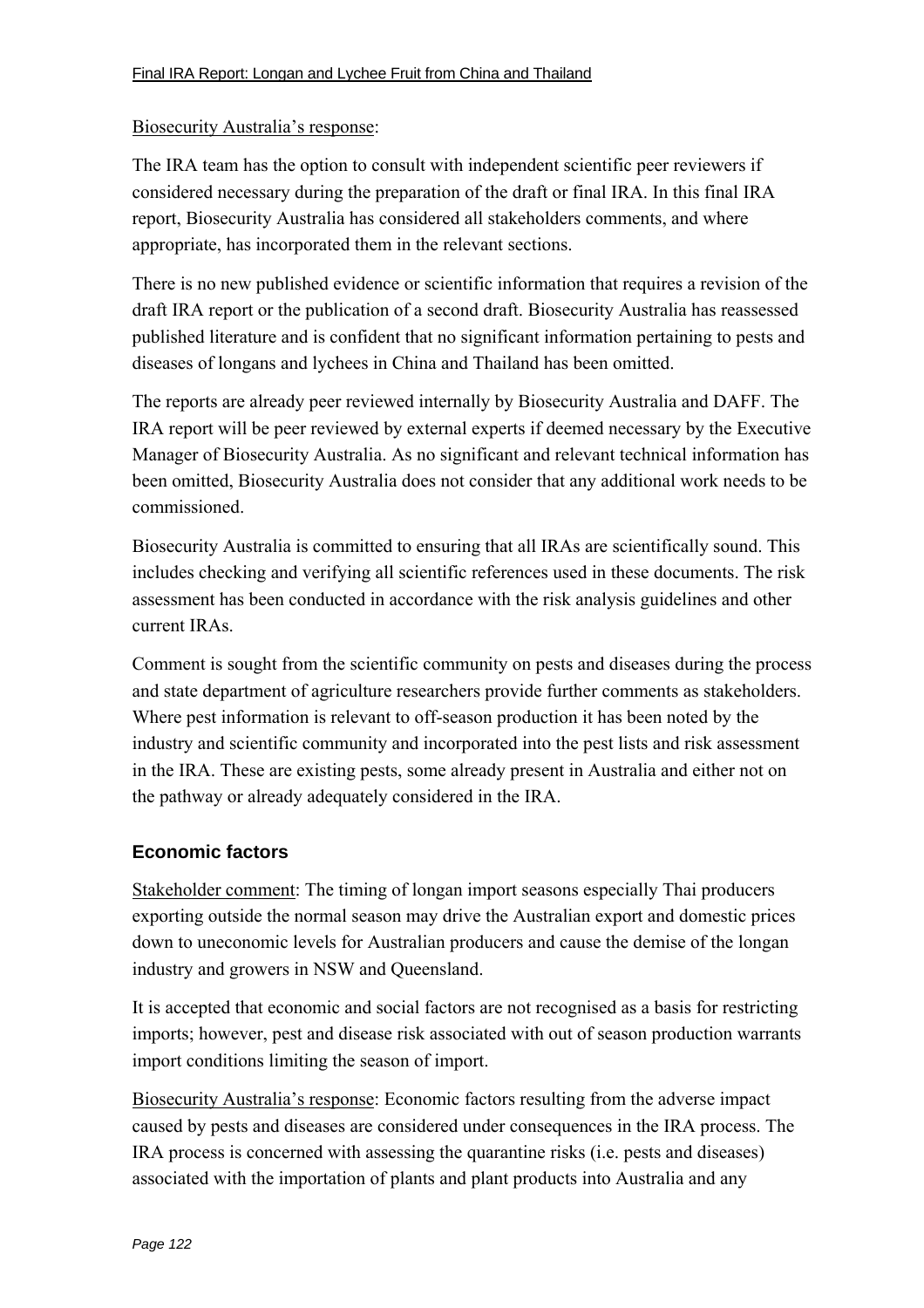consequences related to the entry, establishment or spread of a pest, not economic losses due to competition with the domestic industry. The economic/trade-related impact of imports on the Australian longan industry is not a quarantine issue nor within the scope of the import risk analysis process.

A response to limiting the import season is provided later in this section.

#### **Methodology and exclusion of pests**

Stakeholder comment: Citations in recent IRAs for presence on the pathway have not been restricted to direct references to the country of origin. For example, CAB International 2001 is used to show presence or absence from the pathway. The 2003 IRA Handbook states that Biosecurity Australia is committed to conservatively categorising pests and diseases and where there is any doubt they are to be included in the assessment. In order to be consistent, pests in this situation should be considered further. This type of inconsistency reduces transparency and scientific rigour of the documents and may reduce stakeholder confidence in the IRA process.

Biosecurity Australiaís response: Biosecurity Australia uses a range of sources in determining known or likely pests associated with a commodity. Reliance on the current authenticity and reliability of these sources may vary subject to the commodity, the country under consideration and completeness of information about the pest group and particular species. Thus, some reference sources are more appropriate than others. Determining presence or absence from the pathway for a specific host from a specific country from a key source such as CAB International Crop Protection Compendium is not always possible if the pest has a wide unrelated host range and may affect different plant parts on different hosts. Where possible BA seeks and uses alternate references which relate specifically to the commodity, plant part affected and the country to substantiate the pathway association.

#### **Justification of changes to pest categorisation**

Stakeholder comment: The inclusion of the section 'Changes to pest categorisation' was a welcome addition to the draft IRA. The transparent manner and justification for differences between the pest list provided in the TIP and the draft IRA is greatly appreciated and such information should be included in future IRAs.

Biosecurity Australia's response: Biosecurity Australia will identify and justify changes made to the draft IRA report in the final IRA report where relevant in response to stakeholder comments.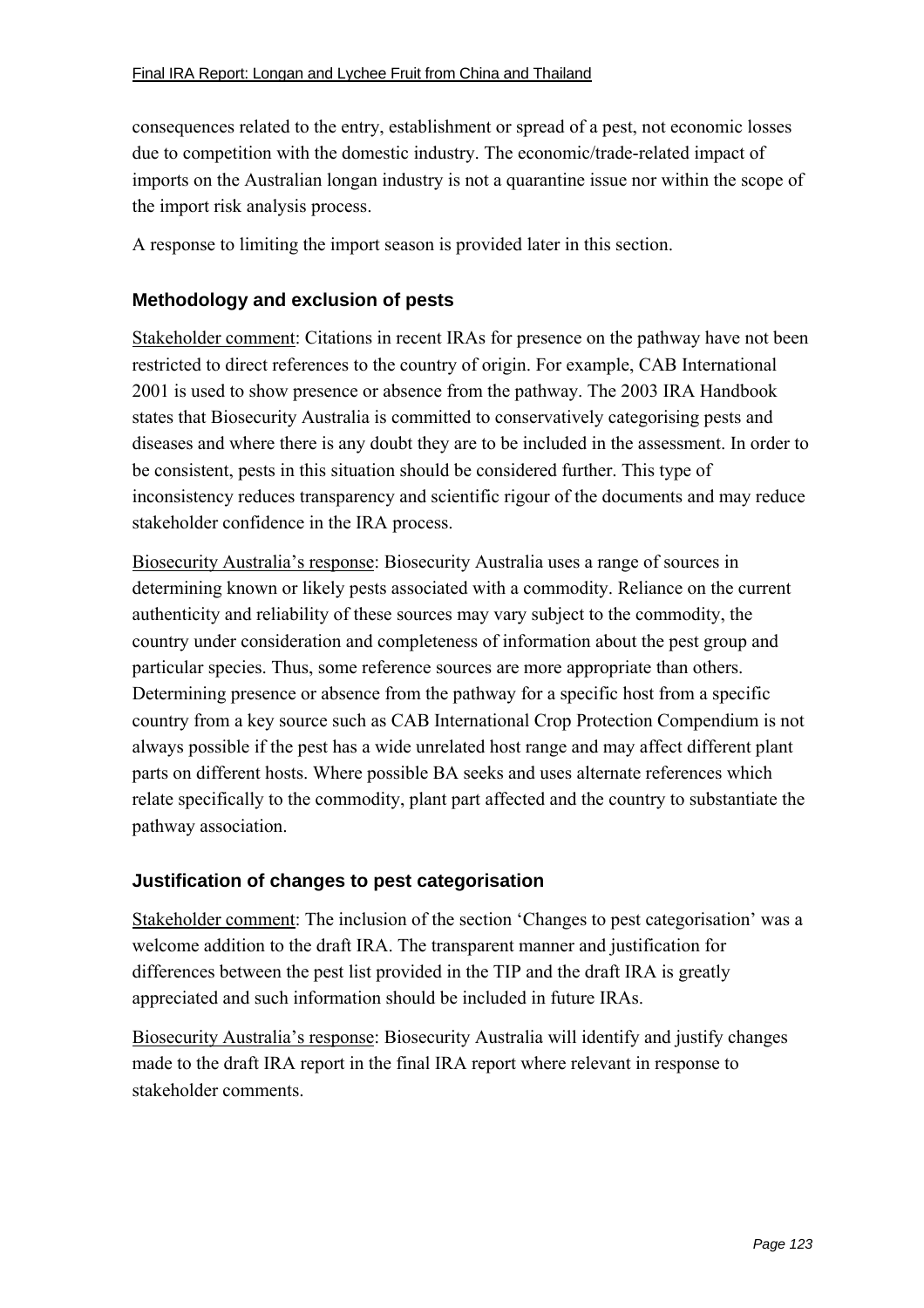### **Corrections and additions to pest lists and pest data sheets**

Stakeholder comment: There were a number of suggested corrections and additional technical information provided on certain species of arthropod and fungal pests.

Biosecurity Australiaís response: Biosecurity Australia appreciates the provision of the additional information on pests and omissions or corrections. This information was combined with the additional revisions undertaken by Biosecurity Australia on the pest lists, pest data sheets and pest risk assessments for the final IRA. A number of revisions have been made on the status of pests in Australia (including regional differences), China and Thailand and their presence on the pathway. Additional information has not been incorporated into the final IRA report where Biosecurity Australia did not consider it technically justified.

#### **Volumes and season for imports**

Stakeholder comment: Have China and Thailand given any indication of the volumes of fruit they intend to export or the times of year when the imports are most likely to occur?

Biosecurity Australia's response: Neither China nor Thailand has given any indication of the likely volumes of fruit for export. It is not feasible for the importing countries to provide this information at this stage. Seasonal fluctuations in yield, quality and price of fruit and available domestic and export market demand will influence volumes. The likely quantities of fruit to be imported is determined by commercial decisions based on market forces. Both countries would expect to export fruit within their respective harvest seasons, as specified in the draft IRA.

# **Inclusion of interception data and volumes of trade**

Stakeholder comment: The inclusion of interception and volume of trade data in association with the risk management measures implemented for each pathway may assist stakeholders considering these documents.

Biosecurity Australia's response: Information based on interception data may be included in IRA's where the information is freely available from the countries concerned and is specifically applicable and appropriate to the IRA. This is not always the case. Interception data where there is no existing trade is restricted to illegally imported fruit/plants intercepted mostly from passengers and is not indicative of commercial legally imported fruit. Volumes of trade in the commodity by the country to existing markets can be included but are not always available or reliable.

#### **Interstate quarantine arrangements**

Stakeholder comment: Suggest a change to wording regarding regulations under ICA and inclusion of management conditions for European red mite, melon thrips and spiralling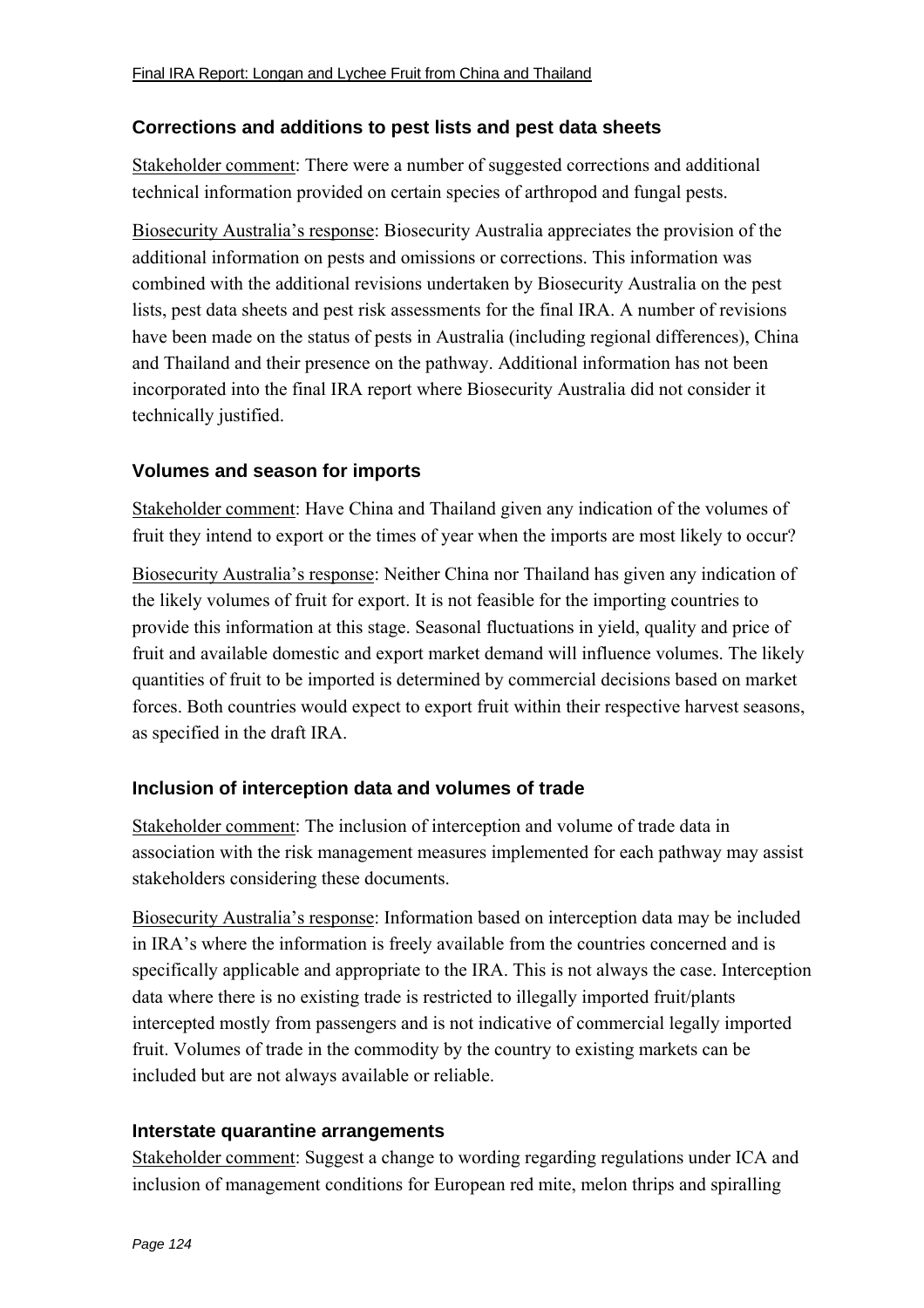whitefly for entry into Western Australia (WA). Western Australia accepts ICA-01, ICA-02, ICA-04, ICA-07 and ICA-13 but does not accept ICA-14.

Biosecurity Australia's response: The wording relating to domestic arrangements has been simplified in the final IRA report. Biosecurity Australia acknowledges that Western Australia accepts ICA 1, 2, 4, 7 and 13 but not does not accept ICA 14. Also that, Western Australia (WA) is concerned about European red mite (*Panonychus ulmi*), melon thrips (*Thrips palmi* Karny) and spiralling whitefly (*Aleuroides dispersus*). WA management measures for these pests are pest free areas, property freedom or fumigation. Further information is available in Schedule 1 of the WA *Plant Diseases Regulations 1989*. These measures are currently under review. All other pests of concern are dealt with via inspection under the WA *Plant Diseases Act 1914*, Sections 13 and 23.

# **ARTHROPOD PESTS**

### *Bactrocera papayae*

Stakeholder comment: Why was *Bactrocera papayae* not included on the pest list for longan and lychee from Thailand, given that it is present in Thailand and other species of the *Bactrocera dorsalis* complex are considered? Longans are grown in tropical, southern regions of Thailand e.g. Chanthaburi, so *B. papayae* may be a risk in these areas. This pest is often regarded as more difficult to control than the other two flies included in your pest risk assessment but should be controlled by the cold treatment.

Biosecurity Australiaís response: *Bactrocera papayae* has never been recorded on longan or lychee in Thailand, so Biosecurity Australia is unable to include this species on the pest list for Thailand. In addition, records show that the distribution of *B. papayae* in Thailand is restricted to the southern peninsular area around the Malaysian border, where there is no commercial production of longans or lychees. Cold disinfestation treatment at the specified temperature and duration for *B. dorsalis* on longans would ensure that there would be no live fruit fly larvae in exported fruit.

# **Reclassification of** *Xylotrupes gideon*

Stakeholder comment: *Xylotrupes gideon* has recently been reclassified into five separate species, one of which is present in south-east Asia. Will Biosecurity Australia consider this species in the IRA?

Biosecurity Australiaís response: The taxonomic information provided on *Xylotrupes gideon* is included in the final IRA. *Xylotrupes gideon* was considered as a quarantine pest due to its absence from WA. However, new taxonomic information (Rowland, 2003)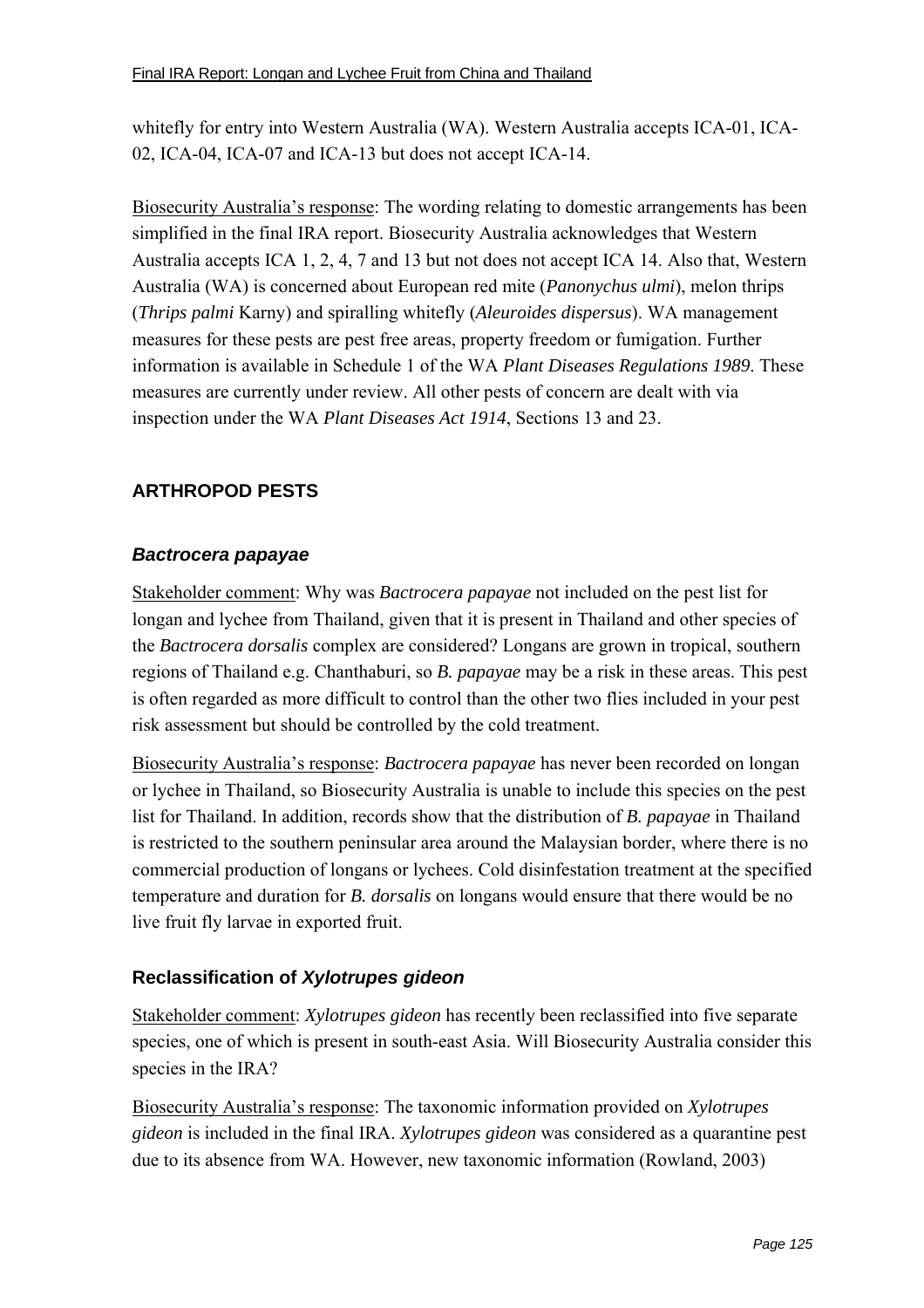identifies this taxon as consisting of five distinct species based on morphology and geographic isolation. The species found in south-east Asia and China is *X. mniszecki* while the species found in Australia is *X. ulysses.* As *X. mniszecki* is not known to be present in Australia it is therefore a quarantine pest Australia wide.

#### **Mealybug species not present in China/Thailand**

Stakeholder comment: Although mealybugs are known to be associated with longan and lychee in China and Thailand, no reference could be found in ScaleNet, 2001 or CABI Crop Protection Compendium regarding *Pseudococcus jackbeardsleyi* and its association with fruit of lychee in China or of *Planococcus lilacinus* and its association with either longan or lychee fruit in China and Thailand. No papers or data indicate that they are distributed in the major Chinese production areas of longan and lychee (Guangdong, Fujian and Hainan Provinces and Guangxi Zhuang Autonomous Region) only Chinese Taipei.

Biosecurity Australiaís response: Biosecurity Australia agrees that the reference for *Pseudococcus jackbeardsleyi* and *Planococcus lilacinus* in Scalenet and CAB International is for Taiwan and not mainland China. There is also no specific evidence that although *Planoccoccus lilacinus* is present in Thailand (Scalenet, 2001) and listed as a host of lychee, that it is recorded on lychee in Thailand. These two mealybugs have been removed from the final IRA for both countries. Neither of these pests is present in Australia, the entry on ScaleNet refers to countries within the Australasian region, not Australia itself.

# **Stem pests of longan**

Stakeholder comment: The 10-15 cm length and 3-4 mm diameter peduncle associated with longan fruit should be treated as a stem and any pest species associated with stem material may be potentially associated with the fruit pathway, this view is consistent with Stewart *et al*. (1999) considering the importation of longan fruit with stems. Comments and references to the pathway association should clearly state the non-association of the pest with fruit as well as stem material. Although some pest species would be more reasonably associated with larger diameter stems or branches or with new stem and leaf growth rather than the 3-4 mm diameter stems associated with longan fruit or the mature fruit peduncles, pests associated with the fruit/peduncle should be reassessed to better consider pests associated with peduncle (fruiting stem) material.

Biosecurity Australiaís response: Stewart *et al* (1999) is the USDA (1999) reference used in the draft IRA report. Pests associated with the longan fruit alone were compared with those associated with the longan fruit including 'branch/stem/twig, but not new growth' in Appendices 2 and 3 of the technical issues paper. Further research on these pests resulted in the removal of many of these pests from the longan fruit panicle pathway as defined by the size of the panicle stem. Some of the stem pests included in the USDA pest risk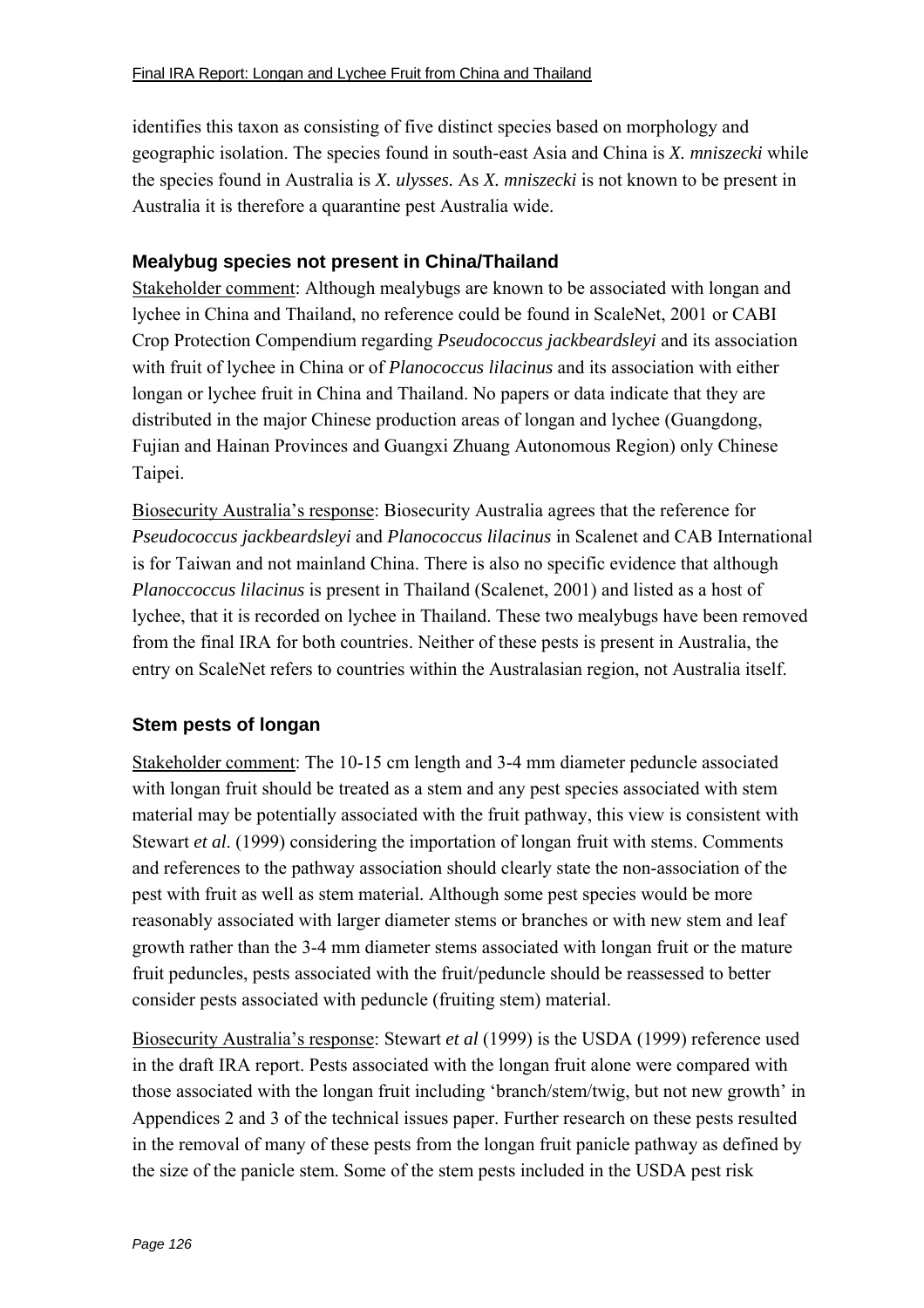analysis proved not to be on the fruit or panicle pathway at all and these have been rechecked. The heading in Appendix 1 of the final IRA report has been better defined in the final IRA to indicate that it includes the three pathways (lychee detached fruit; longan detached fruit; longan panicles).

### **Biocontrol agents on the fresh fruit pathway**

Stakeholder comment: The apparent assumption that because a species is a biocontrol agent it is not considered to be present on the fruit pathway (Appendix 1 of draft), is not correct. Biocontrol agents have the potential to be present on the fruit pathway if their target host can be present on the fruit pathway. Examples of this can be found in interception records (AQIS, 2001) associated with stone fruit from New Zealand, where many biocontrol agents such as mites have been intercepted on the fruit pathway. The pathway association of the biocontrol agents should be reviewed, based on the interception of biocontrol agents on imported fruit.

Biosecurity Australiaís response: Biosecurity Australia would review the pathway association of biocontrol agents intercepted on commodities that currently have access into Australia, such as stone fruit. There are no records of any interceptions of biocontrol agents on fresh longan or lychee fruit into Australia as none have entered under current conditions. To follow the suggested path of assessing all possible and potential biocontrol agents on the longan and lychee pathway would be construed as being trade restrictive and counter productive.

# **DISEASE PESTS**

#### **Pathway association of longan pathogens**

Stakeholder comment: Clarification of the pathway association of a number of pathogens associated with longan production in China is sought, specifically *Leptosphaeria guayuan, Leptosphaeria longan, Marssonia euphoriae, Pestalotiopsis pauciseta*, and *Phomopsis guayuan* (Zhang and Qi, 1996). Of interest is the USDA pest risk assessment, where these pathogens are considered to be associated with the importation of longan fruit with stems from China based on China's pestlist and Zhang and Oi (1996).

Biosecurity Australia's response: Biosecurity Australia determined through translation of the pertinent paper that these pathogens were only associated with the leaves of longan and not with the fruit pathway.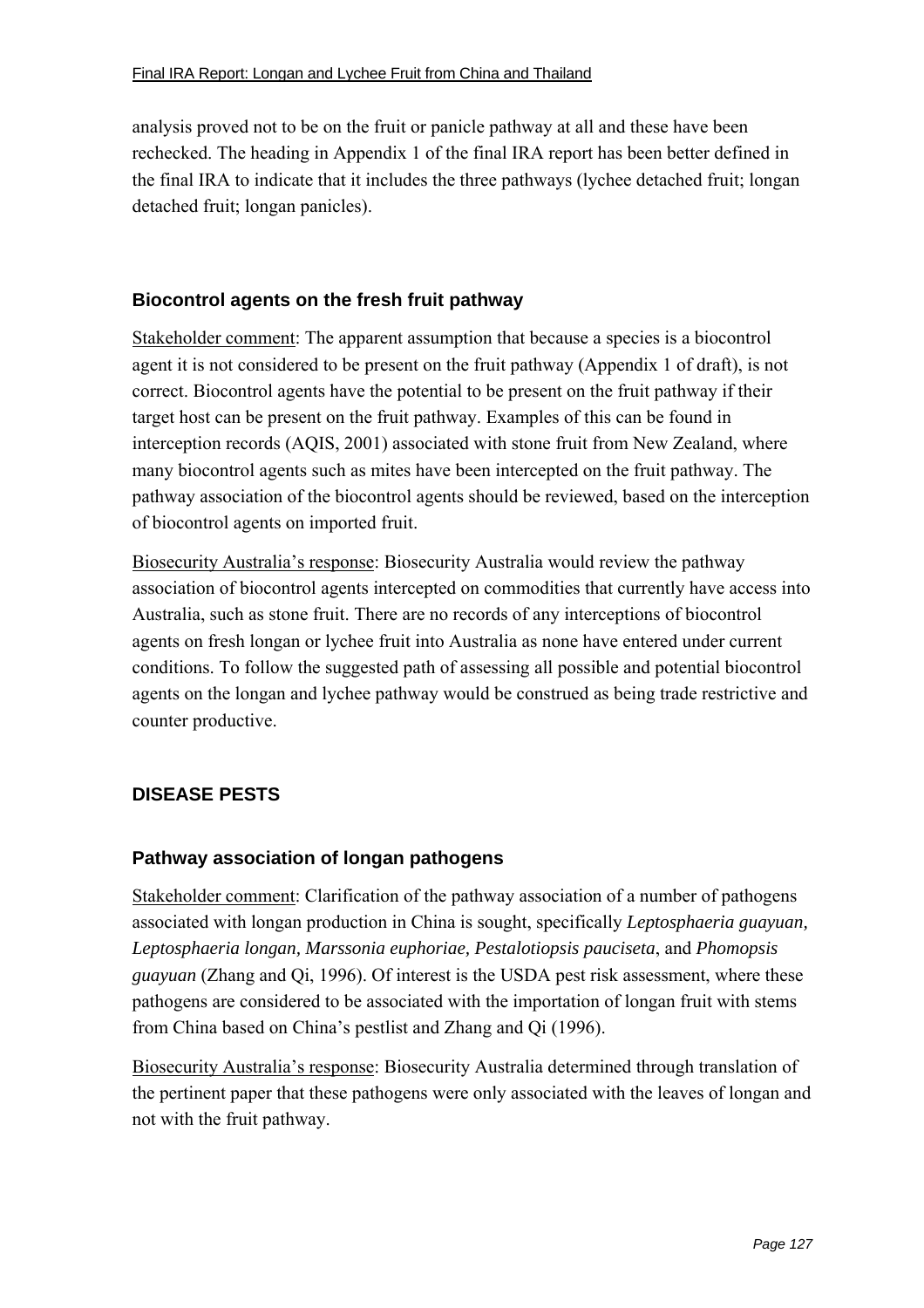# **Cylindrocladiella disease (***Cylindrocladiella peruviana***)**

Stakeholder comment: Although Crous and Wingfield (1993) treated *C. peruviana* as a synonym of *C. camelliae*, Crous (2002) accepted *C. peruviana* as a separate species based on molecular work of Victor *et al*. (1998) and Schoch *et al*. (2000). However, Crous (2003) did not list lychee or longan as hosts of *C. peruviana*, listing lychee as a host of *Gliocladiopsis tenuis* only. The list uses Peerally (1974) as a source of information on economic importance but this data relates to *C. camelliae* and it is likely that *C. peruviana* may behave significantly differently. Consequently, much of the discussion of the biology of *C. camelliae* in the draft IRA may be regarded as irrelevant.

Biosecurity Australiaís response: Biosecurity Australia acknowledges that the literature concerning the taxonomy of this species has changed in the past decade based on molecular work but that *C. peruviana* had at one stage been considered in synonomy with *C. camelliae*. This information was included in the draft IRA report for transparency as *C. camelliae* is present in Australia. China listed *Cylindrocladiella peruviana* as a pathogen of longan fruit (CIQ, 2000); however there is little or no information in the literature on this pathogen on longan indicating its lack of economic significance. The pest data sheet and pest risk assessment have been revised according to Crous (2002).

# *Phomopsis longanae*

Stakeholder comment: As there are many unidentified species of *Phomopsis* recorded on longan and lychee in Queensland it could be argued that these may in fact be the *Phomopsis* species recorded in China and Thailand.

Biosecurity Australiaís response: *Phomopsis* sp. recorded on longan and lychee in Australia may or may not be the same species as the specific species *P. longanae* identified from China

# *Phytophthora palmivora* **MF4**

Stakeholder comment: The taxonomy of *Phytophthora* is currently undergoing significant change due to molecular techniques. It is likely that the "strain" of *P. palmivora* on litchi in Thailand is genetically distinct from strains of *P. palmivora* on other hosts in Australia. Introduction of this strain could have significant ramifications for Australian horticulture.

Biosecurity Australiaís response: *Phytophthora palmivora* is present in eastern Australia but is absent in WA and therefore included as a quarantine pest. To consider *P. palmivora* as a quarantine pest for Australia as a whole on the basis of distinct strains requires that Australia can provide evidence that the strains are distinct and that they differ in their pathogenicity. Moreover, infected fruit would be easily detected during the post-harvest handling because of the obvious symptoms on the fruit.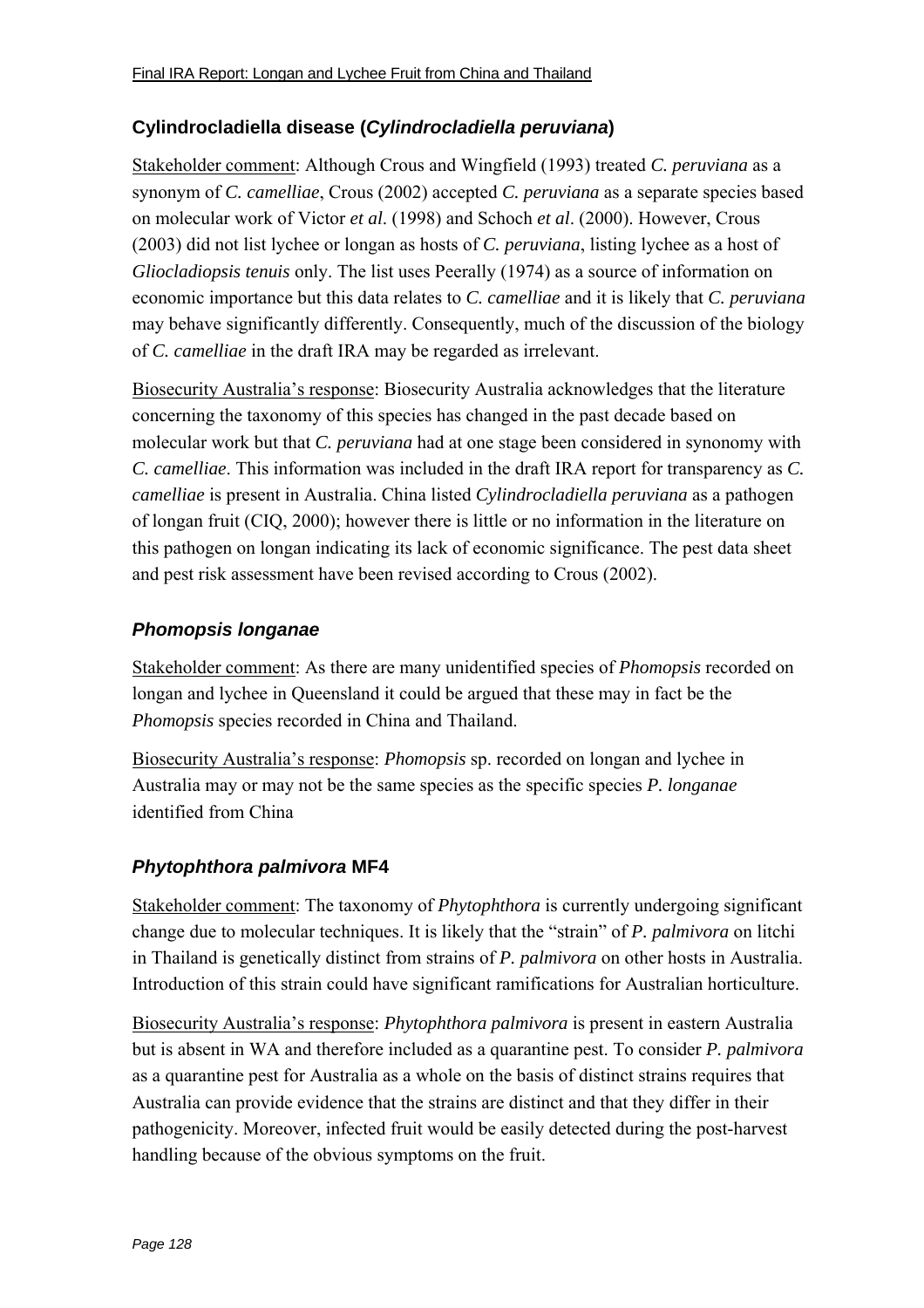### *Pseudoperonospora* **spp.**

Stakeholder comment: Why is the fungal disease, *Pseudoperonospora* sp. not listed as a quarantine pest, as it is not listed in the Australian Plant Pest Database (APPD) on any species of Sapindaceae. As there are many Australian plants in the family Sapindaceae, this appears to be a potentially significant risk to the environment and warrants further investigation by BA.

Biosecurity Australia's response: According to the Australian Plant Pest Database, two species of *Pseudoperonospora* are present in Australia – *P. cubensis* and *P. urticae.* Biosecurity Australia has reassessed *Pseudoperonospora* sp. and carried it forward to Appendix 2. It has been eliminated as a quarantine pest on the basis that there is a lack of information on this pathogen on longan in China because of its lack of economic significance and because no studies were warranted on its biology or control on longan, hence no published work. The only reference to this pathogen was obtained from the pest risk analysis on longan from China conducted by the USDA.

### *Skierka nephelii***.**

Stakeholder comment: The leaf rust *Skierka nephelii* was not considered to be included in the pathway for lychees because it does not infect fruit. This fungus should be considered further as most rusts produce such abundant propagules that all fruit from infected trees would have to be assumed to be contaminated with spores of the rust. The risk of importing contaminated fruit and the likelihood of the spores infecting healthy lychee trees needs to be considered.

Biosecurity Australiaís response: *Skierka nephelii*, although likely to be on the leaves of lychee trees was not considered to be on the pathway of lychees. The rust does not affect the fruit directly; therefore, any rust spores would merely be hitchhikers and would be dislodged during the process of harvesting, sorting, washing and handling.

# **PRODUCTION AND PACKAGING PROCEDURES IN CHINA AND THAILAND**

#### **Production and packinghouse procedures**

Stakeholder comment: Biosecurity Australia needs to specify and describe the production and pack house procedures that are carried out in China and Thailand. The IRA does not provide information on these processes. How do you know if packing sheds have adequate systems in place?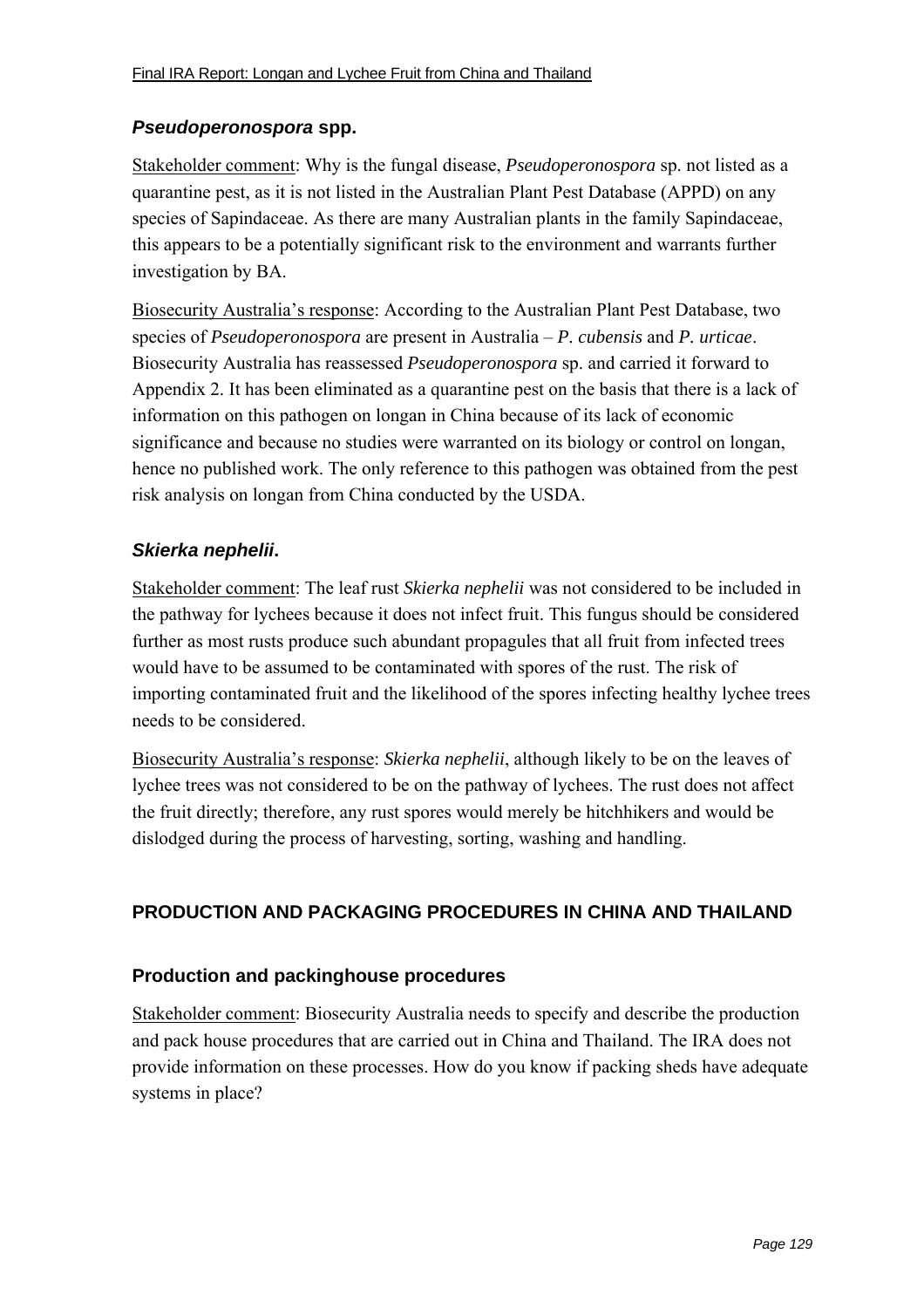At the stakeholder workshop held in Cairns 30 September 2003, stakeholders requested more details of the standard commercial practises in the production of longan and lychee and packinghouse procedures in China and Thailand.

Biosecurity Australia's response: Biosecurity Australia has been provided with general information on the production systems and harvesting and packinghouse procedures in China and Thailand some of which has been included in the technical issues paper and the draft IRA report. Further information provided by China and Thailand on request is included below.

Additional information on longan and lychee fruit production, harvesting and handling in China and Thailand

#### **China**

### *Longan*

Commercial export varieties of longan are 'Shujia', 'Chuliang' and 'Wuyan'. Potassium/sodium chlorate is not commonly used for off-season flowering inducement in proposed longan export orchards. The longan panicle stem length is 30-60 mm. Where longans are exported as individual mature fruits the stems are cut carefully by workers to reduce damage to the skin of the longan.

# *Lychee*

Commercial export varieties of lychee are 'Sanyuehong', 'Baitangyin', 'Heiye', 'Guiwei', 'Nuomici', 'Huizhi', 'Baila' and 'Feizixiao'.

All longan and lychee fruit are sourced from orchards where the use of pesticides is supervised and residue levels checked periodically during maturation and prior to export. During the ripening season heavily laden branches are supported by wooden props to prevent contact with the ground. The longan panicles and lychee bunches are cut from the tree or broken by hand. Clean and healthy fruit is picked into bamboo baskets placed on plastic sheets to prevent contact with the ground.

Leaves and small branches are removed and separated from the panicles and any remaining defective fruit are removed during the sorting procedure in the packinghouse. Fruit is sorted for quality and size according to the requirements of importers. Fruit is then washed by hand or mechanical means (fungicidal solution) and air-dried or by fan in the cold room. Fruit is stored at 2°C, moved by refrigerated transport and washed by cold water prior to cold treatment/VHT. Sulphur dioxide treatment is not used for longan or lychee prior to cold treatment. Pre-export cold treatment for quarantine pests is usually the preferred option for export fruit. Plastic containers or foam boxes are used to prevent reinfestation of treated fruit during storage and transport. (CIQ, 2000; AQSIQ, 2003c).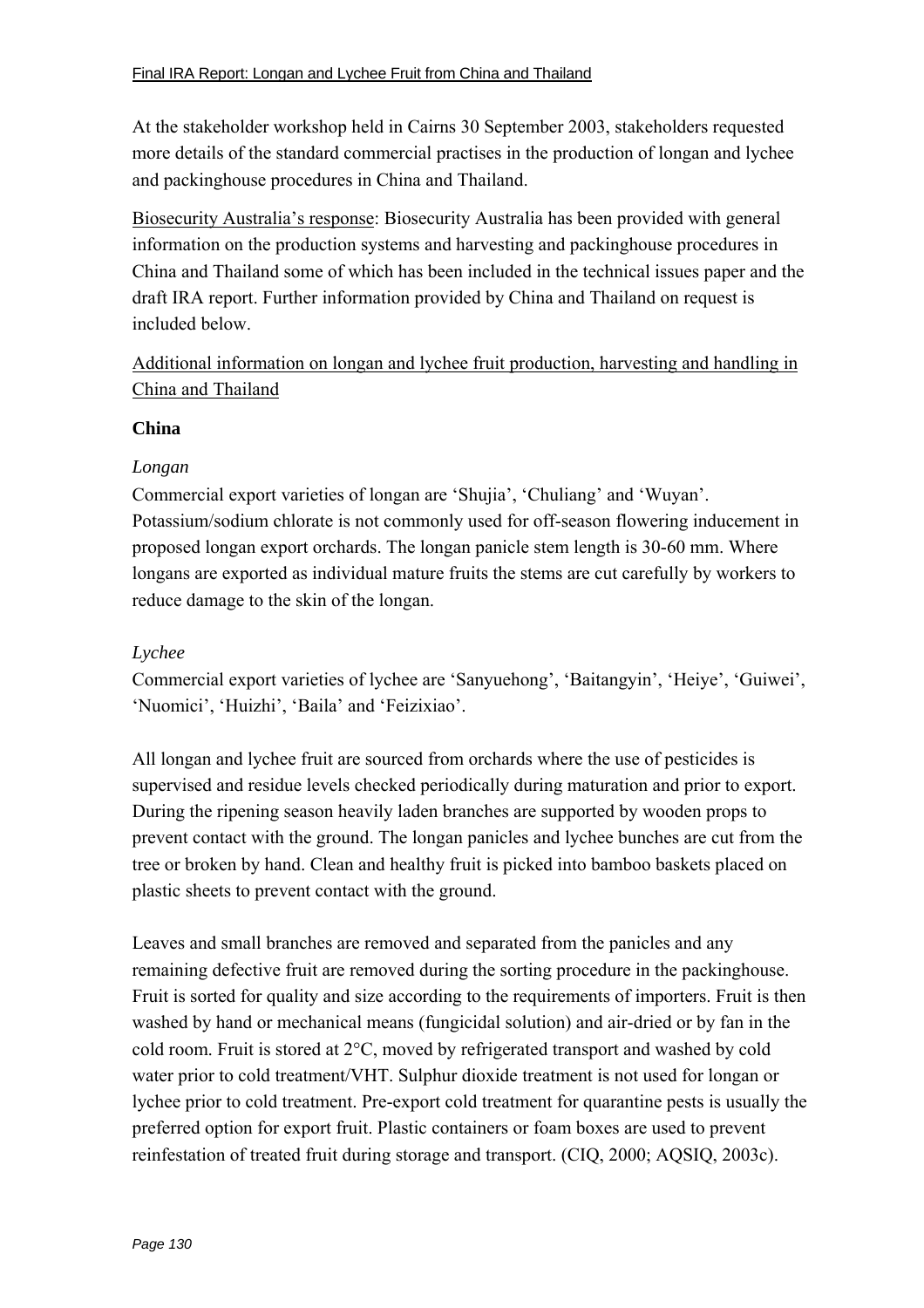# **Thailand**

# *Longan*

Longans are harvested at full maturity indicated by a change in colour and optimal sweetness. The entire fruit bunch is cut from the tree accessed by bamboo ladders. The freshly harvested bunches are packed in bamboo or plastic baskets, transported to a collection site in the shade before moving to the grading shed.

After grading the bunch is trimmed to 15 cm and non-standard fruits removed. If individual fruits are intended, the fruit stalk must be less than 2mm. After grading, sorting and trimming the bunches, or individual fruits, are laid in 10-kg plastic baskets lined top and bottom with sponge and pre-cooled by dipping in 2-5°C water for 10-15 minutes They are allowed to dry before packing.

For exports of longans to some existing export markets the DOA has the regulation of export and requires that the exporter be registered and have a certificate of pesticide residues (including sulphur dioxide) which meets the requirements of the importing country.

# *Lychee*

Lychee fruits are harvested when 50% of the fruits are red or the protuberances are wide, usually about four months after flowering. The main stem is cut about 10 cm behind the fruit clusters, packed in bamboo containers and taken to the packinghouse. Fruit are graded and sorted and stems/stalks cut according to the requirements of the importing country. The export fruit is packed into plastic cartons or 10 kg containers .

# *Off-season production*

Thailand produces longans during the "off-season" in parts of the Saraburi, Petchaburi, Songkhla, Yal, Nakhon Si Thammarat and Chantaburi Provinces using special cultivars, especially 'Phet Sakhon' and 'I Do'. There are also new plantings in the central and northeast of Thailand producing early crops of fruit (Anonymous, 2003). There were exports of longan from these regions to Taiwan, China, Indonesia and Hong Kong in January-February 2002 and 2003 (DOA, 2003c). Some early-fruiting lychee cultivars are produced in Samut Songkhram Province and Bangkok during January and February (Chomchalow and MacBaine, 2003; DOA, 2003c).

# **Adequate packinghouse systems**

Stakeholder comment: How do you know if packing sheds have adequate systems in place?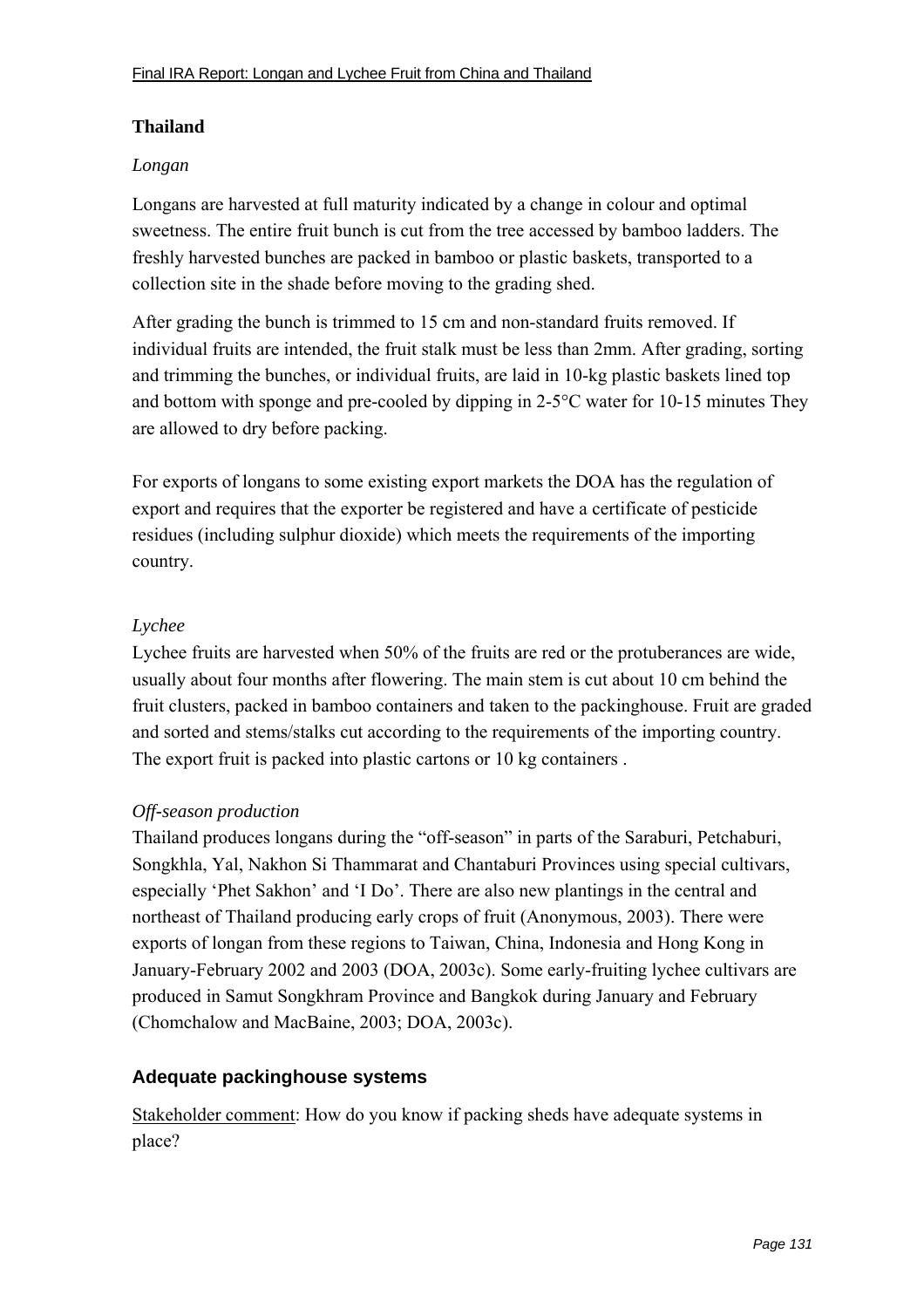Biosecurity Australia's response: Export of fruit would only be permitted from orchards, packinghouses and facilities that can meet the requirements of the proposed import conditions. Both China and Thailand have experience in the export of longan and lychee and/or other fruit to countries requiring quarantine measures and providing phytosanitary certification. Packing sheds will require registration and auditing by the NPPO.

### **Detached longans**

Stakeholder comment: Industry questions the proposed importation of detached longan fruit and is concerned that the removal of the panicle would result in damage to the fruit, which would increase the risk of pests and diseases.

Biosecurity Australia's response: Biosecurity Australia has not specified the length of stalk for detached longan fruit, only the maximum size of fruiting stem for fruit on stems (10-15 cm in length and 3-4 mm in diameter. Any damage caused by removal from the panicle may result in shortened shelf life or downgraded quality but would not affect the quarantine status.

# **Use of flowering-inducing chemicals for out-of-season production in Thailand**

Stakeholder comment: The draft IRA report fails to recognise that longans can and are grown all year round in Thailand through manipulation of flowering with the use of potassium chlorate. Given that the technology is readily available and simple then it is safe to assume that the longan harvest period will also be extended in China.

This is a fairly recent phenomenon and its impact is not recognised in the pest data collected by Plant Biosecurity that only applies to naturally producing orchards. Other pests not presently regarded as pests of longan grown in normal times of the year, under induced conditions and different climatic pressures may become risks. Until risk levels have been properly documented, current pest risk evaluations should be regarded as suspect. Given the unknowns, importing longans from either of these countries outside the natural growing times is a risk that is not possible to evaluate at this time.

Biosecurity Australia's response: Potassium chlorate, potassium nitrate, sodium hyperchlorite or stem cinqturing/girdling and other methods are used and trialed in Thailand and other countries to induce reliable flowering within the normal season, to extend flowering or to allow flowering outside of the normal season for the region or in new regions. Longans are sub-tropical species and have cold requirements which are not always met in tropical environments. Induced flowering by chemical or mechanical means enables longans to produce fruit under more tropical conditions.

The pest data used in the IRA for Thailand is up to date and reflects the pests of longan recorded in producing longan orchards regardless of the production time. Potassium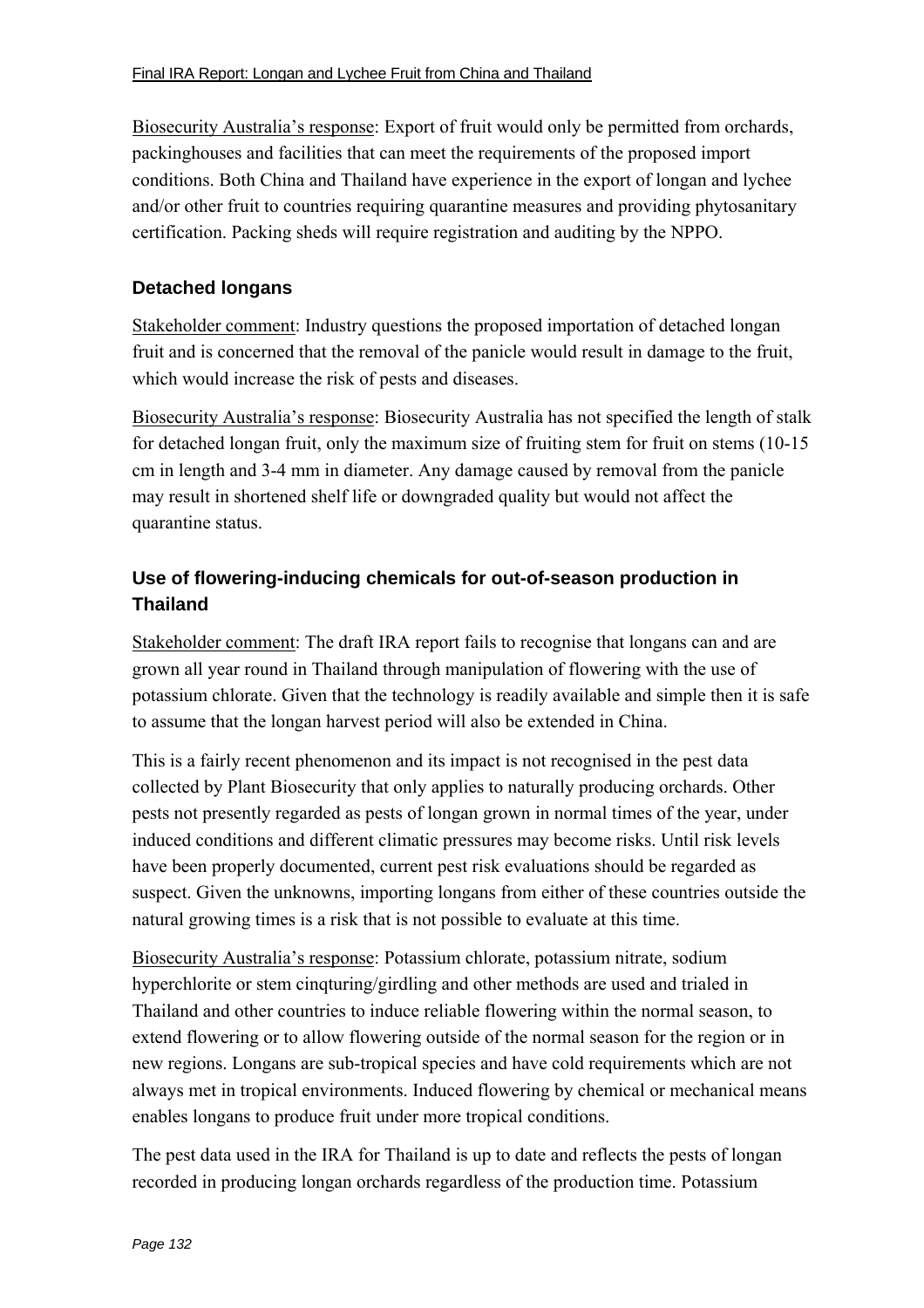chlorate and other chemicals have been in use for this purpose for the past six to seven years and under trailing by the DOA in Thailand. BA acknowledges that as with "normal" production some pests may be more/less prevalent or more/less serious depending upon seasonal conditions, the varieties grown and the orchard management practices, and has taken this issue of 'extended' or 'induced' seasonal production into account. The pest lists in the IRA relate to pests associated with longans in Thailand and China and include any pests recorded on longans in Thailand regardless of the time of flowering and fruit setting and maturity.

The import conditions outlined in the draft IRA are currently adequate to address any pests that may be of concern on longans produced outside of the main season or in newer areas. At anytime that information becomes available to indicate that the risk profile for longans has changed, appropriate action will be taken to review the policy. This would include information from the literature, the NPPO audits and records, or any interception of pests during pre-export or on-arrival inspection. Biosecurity Australia will review the policy after the first 12 months.

#### **Literature on potassium chlorate**

Stakeholder comment: There is concern that information about pests and diseases risk levels for all year round production is not yet available in the literature. Because little information is available is not, in this case, a demonstration of no risk. Plant Biosecurity is recommended to consider the literature on the use of Potassium Chlorate as it may contain more information than what has been presently revealed.

Biosecurity Australia's response: The use of potassium chlorate and other flower-inducing agents were discussed widely at the 2nd International Symposium on Longan, Lychee, Rambutan and other Sapindaceae Plants in Chiang Mai, Thailand in August 2003 attended independently by an officer from Plant Biosecurity, an officer from QDPI and various Australian growers of Sapindaceae fruits. There were no reports of additional or new pest problems related to the use of these flowering-inducing practices.

# **Pests of young fruit**

Stakeholder comment: Orchards in southern Thailand may have up to four different blocks of trees at different stages of production due to the inducement of flowering with potassium chlorate so trees with immature or young fruit could be along side trees with mature fruit. Pests removed from further consideration because they were only associated with young fruit should all be reinstated unless certain extra import conditions are added. *Aceria dimocarpi* is one such example plus several Lepidoptera species such as *Archips asiatica, A. tabescens, Euproctis scintillans, Homona coffearia,* and *Hypatima longanae.*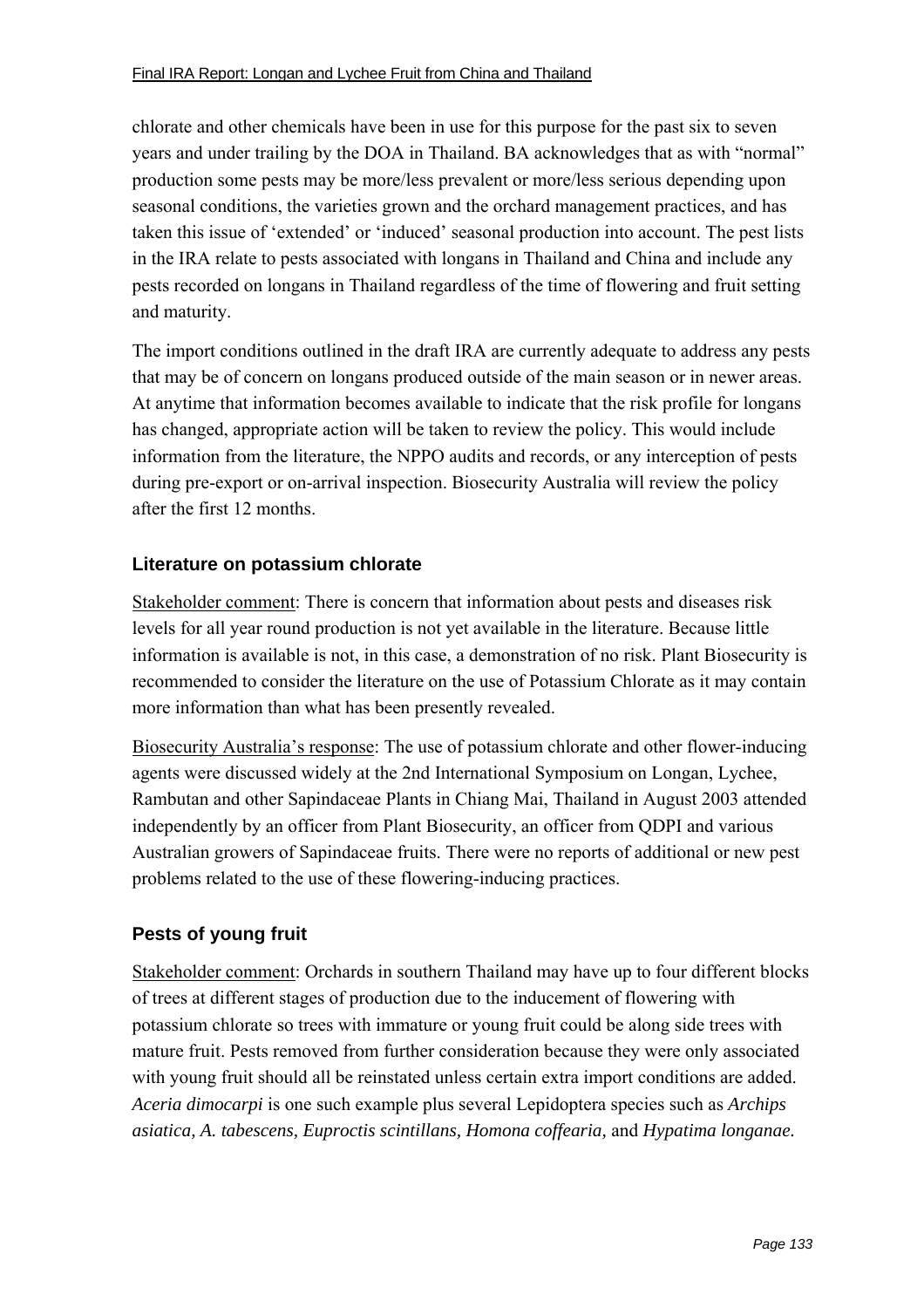Biosecurity Australia's response: Biosecurity Australia has considered seasonal factors such as induced production where it is relevant to the pest and disease risk of longans and lychees produced in Thailand and China. Pests that are recorded on young fruits only are unlikely to attack mature fruits. The pests *Aceria dimocarpi*, *Archips asiatica, A. tabescens, Euproctis scintillans* and *Hypatima longanae* are recorded on longan and/or lychee in China not Thailand*. Homona coffearia* is recorded on leaves of longan and lychee in Thailand but never on fruit (DOA, pers. comm. 2003), and in China affects only young fruit causing premature drop.

### **Harvest periods**

Stakeholder comment: Information on harvest periods for longans in Thailand and China in the draft IRA report are wrong. Thailand can and does produce longans all year round and for the past three years Thai longans have been exported to Asian markets during the Australian season.

Biosecurity Australia's response: The harvest periods provided by the Thai and Chinese authorities for consideration in the import risk analysis reflect the likely harvest periods for the bulk of their intended export product to Australia.

### **Contamination from the ground**

Stakeholder comment: Longans and lychees may come into contact with the ground during the picking/production process and therefore may be contaminated with other pests.

Biosecurity Australia's response: Such pests would be considered as hitchhikers and unlikely to be recorded pests of the fruit pathway. Any pest, soil or plant matter would be eliminated through the combined process of sorting, trimming, cleaning, treatment and inspection. Export fruit is required to be free of quarantine pests and contamination by soil or other plant matter.

# **PEST RISK ASSESSMENTS**

#### **Extreme risk category**

Stakeholder comment: Could Biosecurity Australia give an example of a pest or disease that would be given the risk estimate of **Extreme**?

Biosecurity Australiaís response: The risk estimation matrix is used for import risk analyses for both plant and animal products. The **Extreme** risk category is more relevant to IRAs on animal products as these take into consideration, diseases that may result in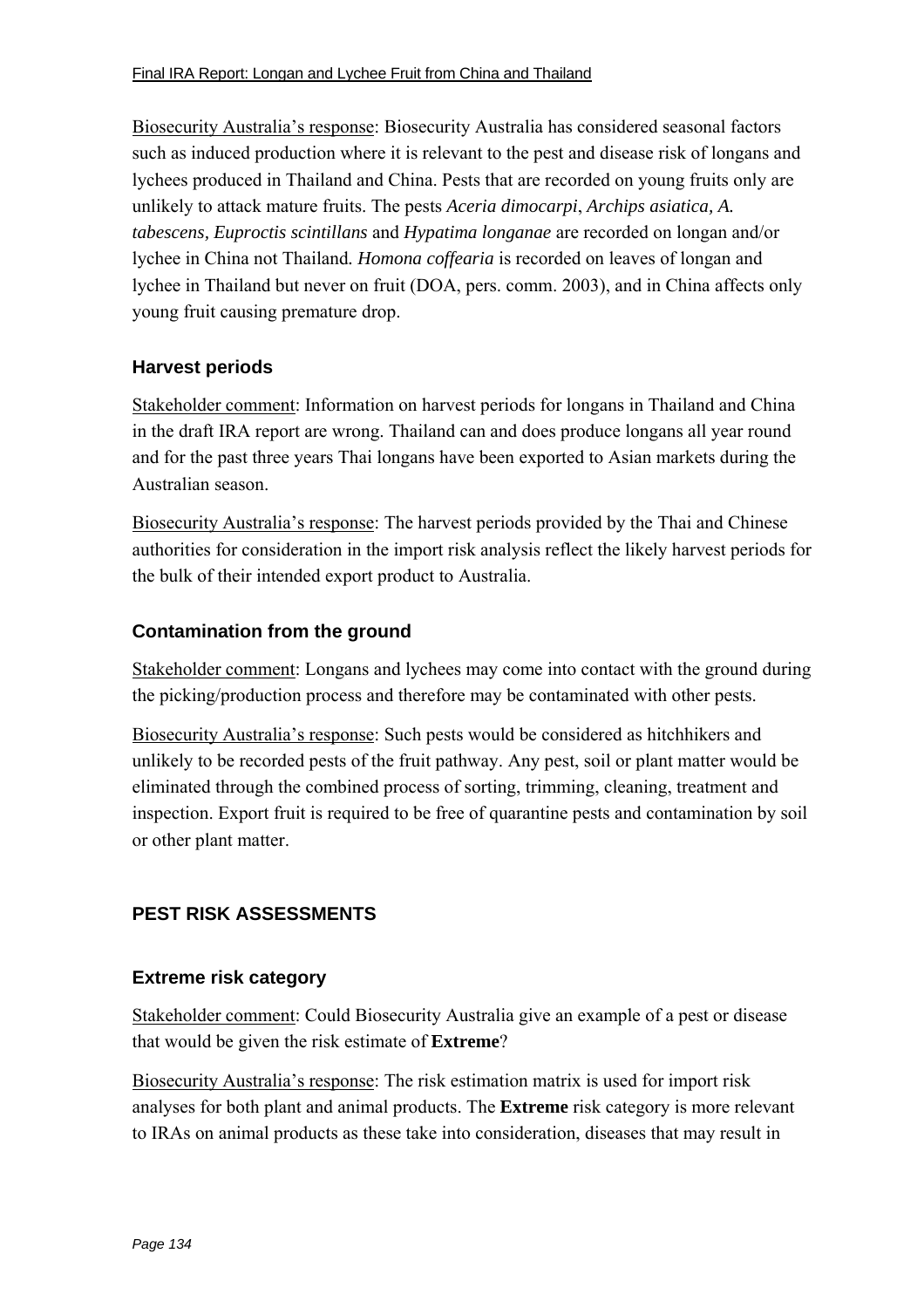mortality or cause widespread harm to human life or health as with mad cow disease (BSE) or to trade and social implications as with foot and mouth disease (FMD).

#### **Unrestricted risk scenario**

Stakeholder comment: The draft IRA's Risk Assessment section makes assessments of the unrestricted risk estimate for a number of pests and diseases. Under the section on probability of importation for many pests such as leaf rollers, Cylindrocladiella, litchi brown blight, and fruit blotch, it highlights the impact of inspection on the import risk. However inspection is also used as a method of risk management brought into play after an unrestricted risk assessment is made. The way Plant Biosecurity has made the assessment is therefore incorrect being not a reasonable estimate of the unrestricted risk estimate for these pests.

Biosecurity Australiaís response: In determining the unrestricted risk estimate for a pest, BA considers all known standard commercial practices in the field and packinghouses e.g. in-field pest and disease management, cultural practices, harvesting, transportation and sorting, cleaning and grading procedures. Many of these harvesting, sorting and grading practises relate to quality control i.e. culling of diseased, infested, damaged or undersized fruit. This does not constitute an inspection for specific pests as a management measure and are not 'phytosanitary inspections' as described under the 'Risk Management' section.

# **Knowledge of production, harvesting and packaging methods**

Stakeholder comment: The pest risk assessment section could be strengthened by including all aspects related to unrestricted risk, including the management activities routinely practised in China and Thailand that are considered normal commercial practice. Additional information on the commodity being imported, including the production and harvesting methods in China and Thailand, how the fruit is inspected and graded prior to packing, routinely washed and treated, packed and stored prior to shipment, shipped and stored during transport, handled, stored and distributed on arrival in Australia, and how the various quarantine objects (including packaging) are treated in Australia before disposal is required.

Biosecurity Australia's response: The pathways for the market access of fresh longan and lychee fruit to Australia have been determined and defined by Biosecurity Australia in the scope of the IRA. Fresh longan fruit is mature detached fruit or mature fruit on the panicle (fruiting stems 10-15 cm in length and 3-4 mm in diameter) of *Dimocarpus longan* Lour. and fresh lychee fruit is mature detached fruit of *Litchi chinensis* Sonn., excluding other plant parts. The produce will have been cultivated, harvested, packed and transported to Australia under commercial conditions.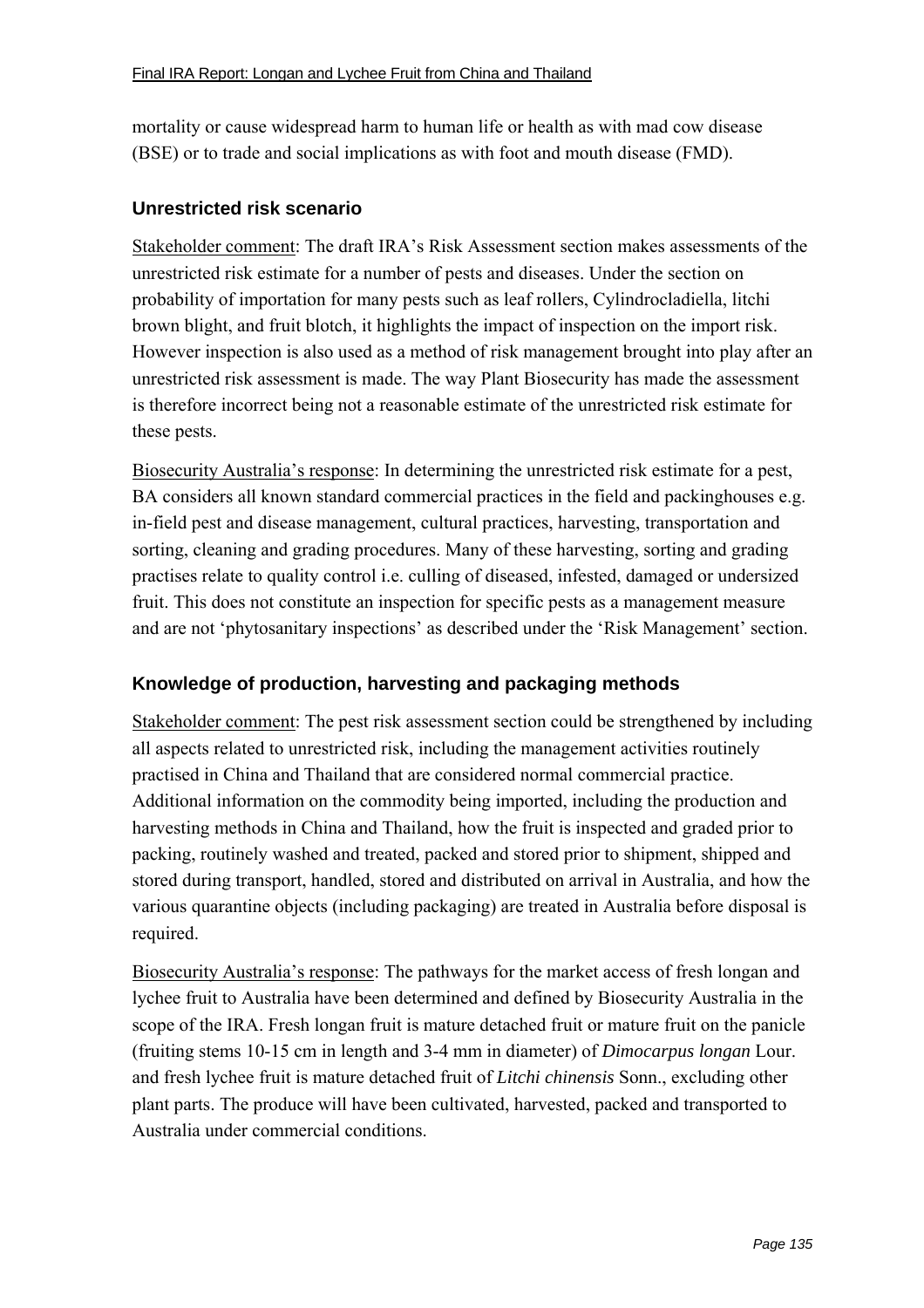Many of the details suggested such as fruit packaging and storage prior to shipment and shipping and storage under transport are commercial decisions and would be based on compliance with the import conditions outlined in the draft IRA following the risk assessment and proposed risk management options and are therefore not part of the unrestricted risk considerations.

### **Probability of importation and phytosanitary certification**

Stakeholder comment: The probability of importation appears not to have taken into consideration that the mandatory issuance of a phytosanitary certification for all fresh fruit exported to Australia would involve inspection at some level by the exporting NPPO and that this would impact on the probability of importation. While it is acknowledged that this inspection may not necessarily follow AQIS standards, it would certainly reduce the probability of importation to at least a rating of **Very Low** in order for the phytosanitary certificate to be of any value.

Biosecurity Australia's response: Unrestricted risk scenario for risk assessment assumes commercial fruit production, handling and packaging which will include sorting and quality control. The unrestricted risk scenario does not include specific inspection for freedom from specific pests or phytosanitary certification which is part of the proposed supporting operational maintenance systems and verification of phytosanitary status.

#### **Inconsistency of consequence assessment**

Stakeholder comment: The section that identifies consequences of a pest's entry, establishment or spread, is difficult to interpret because of the inadequacies of the pathway descriptions. The section often invokes technical issues irrelevant to the epidemiological factors important to the pathway step under consideration and judgements on consequence that are not consistent with other IRA's conducted recently by Biosecurity Australia and, in particular, in relation to mealybugs.

Biosecurity Australia's response: IRA's recently conducted by Biosecurity in relation to mealybugs have assessed the consequences for mealybugs consistently as **Low** and the probability of entry, establishment and spread as **Moderate** resulting in an unrestricted risk of **Low**. The risk management measure for mealybugs is visual inspection except in the case of mangosteens where visual inspection alone is not considered adequate to detect mealybugs hiding under the calyx.

#### **Unrestricted risk and ALOP**

Stakeholder comment: The section of the draft IRA that specifies whether the resulting risks require mitigation may need revision if all existing management practices were included within the unrestricted risk estimate.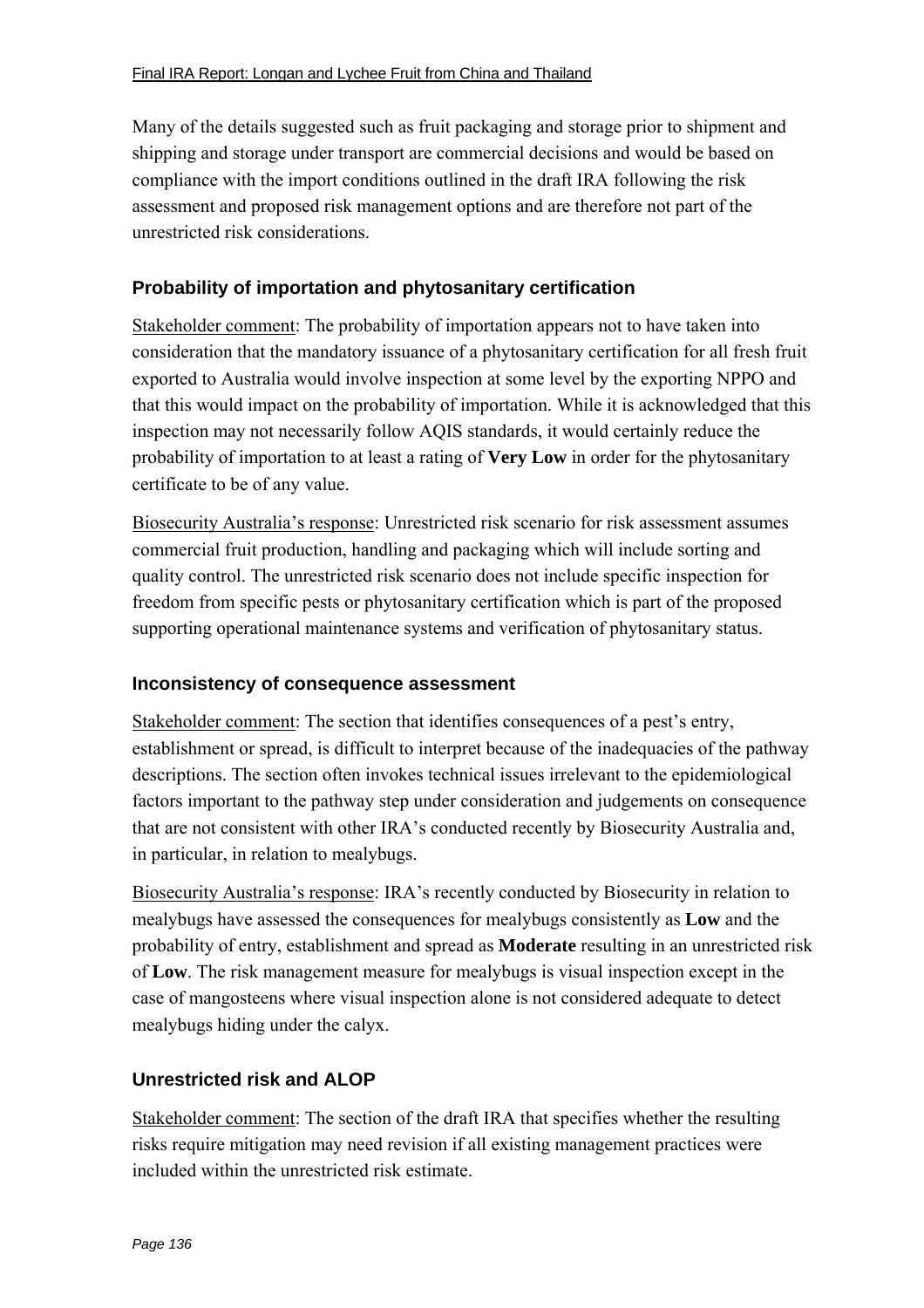Biosecurity Australia's response: Biosecurity Australia does not consider that existing management practices significantly alter the current assessment of probability of entry, establishment and spread or the consequences and the resulting unrestricted risk estimate of the quarantine pests. Specific comments provided by stakeholders on the risk assessments have been considered.

#### **Consequences**

Stakeholder comment: Is the assessment of consequences based on shipments/consignments?

Biosecurity Australia's response: The assessment of consequences is based on the scenario of the potential pest having entered, established and spread in Australia.

### **ARTHROPOD RISK ASSESSMENTS**

#### **Scarab beetles**

Stakeholder comment: BA's assessment discounts the likelihood of importation (as **Negligible**) and therefore does not proceed further with the pest risk analysis. Some of these eight scarab beetle pests have a very wide host range including temperate fruit trees and vines, they can feed on fruit, and some are closely related to the notorious Japanese beetle (*Popillia japonica*) which is a significant introduced pest throughout North America. Most of these pests are much smaller than the 5-7 cm indicated and therefore not as obvious when consignments are inspected. The close relationship to Japanese beetle is indicated by the fact that *P. quadriguttata* has apparently been mis-identified as *P. japonica* in Korea. It is likely that only one gravid female would be required to introduce this pest in a consignment. The consequences of introduction are very significant eg. numerous host plants, significant damage to turf, and possible displacement of native flora and are at least **Moderate.** Specific risk management measures should be considered.

Biosecurity Australia's response: The importation pathways considered by Biosecurity Australia for these scarab beetles are lychee and longan fruit from China. Scarab beetles mostly feed on leaves and flowers and only occasionally on fruit. They are highly mobile and although the species vary, adult scarab beetles are generally medium to large in size and thus easily seen on the fruit. Biosecurity Australia has reassessed the probability of importation and distribution. The pest risk assessment has also been followed through to completion for further clarity in the final IRA report. Biosecurity Australia acknowledges the wide host range of some of the listed beetles, such as *Popillia quadriguttata,* under consequences. However, the unrestricted risk is below the ALOP and therefore no risk mitigation measure is required.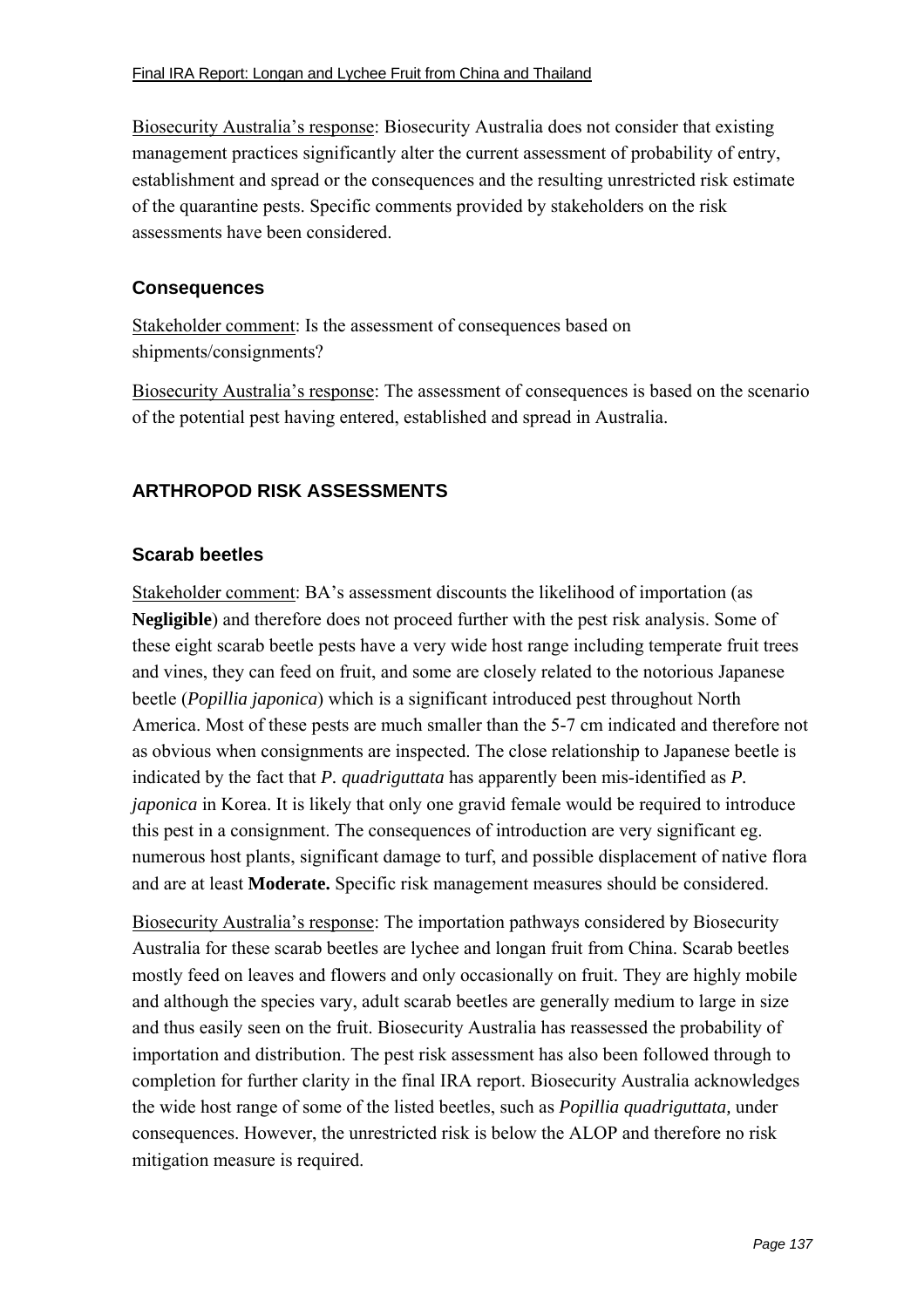# **Scarab beetles - Probability of distribution**

Stakeholder comment: Although scarab beetles are unlikely to be found on waste material, there are other points on the fruit pathway where they may enter the PRA area, such as at wholesale points, retail points and in transit. Due to the high mobility and wide host range of quarantine scarab beetles as a group, these alternative entry points to the PRA would be a more likely source of infestation than from waste material. A likelihood of **Moderate** would be a more appropriate assessment of the probability of distribution for scarab beetles. The efficient assessment of scarab beetle as described in the draft is acknowledged.

Biosecurity Australia's response: Biosecurity Australia has reassessed the probability of distribution in recognition of the mobility of these beetles. As acknowledged, this does not alter the probability of entry establishment or spread.

### **Fruit flies as conditional non-host**

Stakeholder comment: The entry risk from fruit flies is **Low.** The data currently in publication in Australia and Thailand show that lychees are a conditional non-host to fruit flies of the genus *Bactrocera*. Lychees are not a host when they are not over ripe and have an unbroken skin. The only risk is when the lychees are starting rot and the compounds that suppress emergence of pupae are decaying and are ineffective against the larvae. (P. Leach, pers. comm. 2003). Fruit flies are not an economic pest of lychees. Our experience as farmers is that no control measures are used in orchards in Thailand, China or Australia, as they are unnecessary. Fruit fly protocol for the trade in lychees, where published host testing data shows conditional non-host status, should be based on an unbroken skin and maturity index protocol similar to the accepted Australian trade protocol of ICA 13.

Biosecurity Australia's response: BA is unaware of any scientific data to date supporting conditional non-host status of longan and lychee for *Bactrocera dorsalis* in China or Thailand or of lychee for *B. cucurbitae* in Thailand. Although China considers *B. dorsalis* only as a host of longan and lychee on damaged or rotting fruit, no data has been provided to substantiate this claim. Particular fruit fly species may not be economic pests of lychees in production areas; however, they are undisputed economic pests of a range of other horticultural products, have severe implications for the export of horticultural produce around the world and thus the direct and indirect consequences to Australia are **High**. Together with a **High** probability of entry, establishment and spread the unrestricted risk is **High.** The USA and Japan require risk management treatment (cold disinfestation, VHT, hot water treatment or irradiation) for *B. dorsalis* and *B. cucurbitae*. The accepted Australian trade protocol of ICA 13 (unbroken skin) for interstate trade in longan and lychees is based on *Bactrocera tryoni* (Queensland fruit fly) and previously for *B. papayae* prior to its eradication.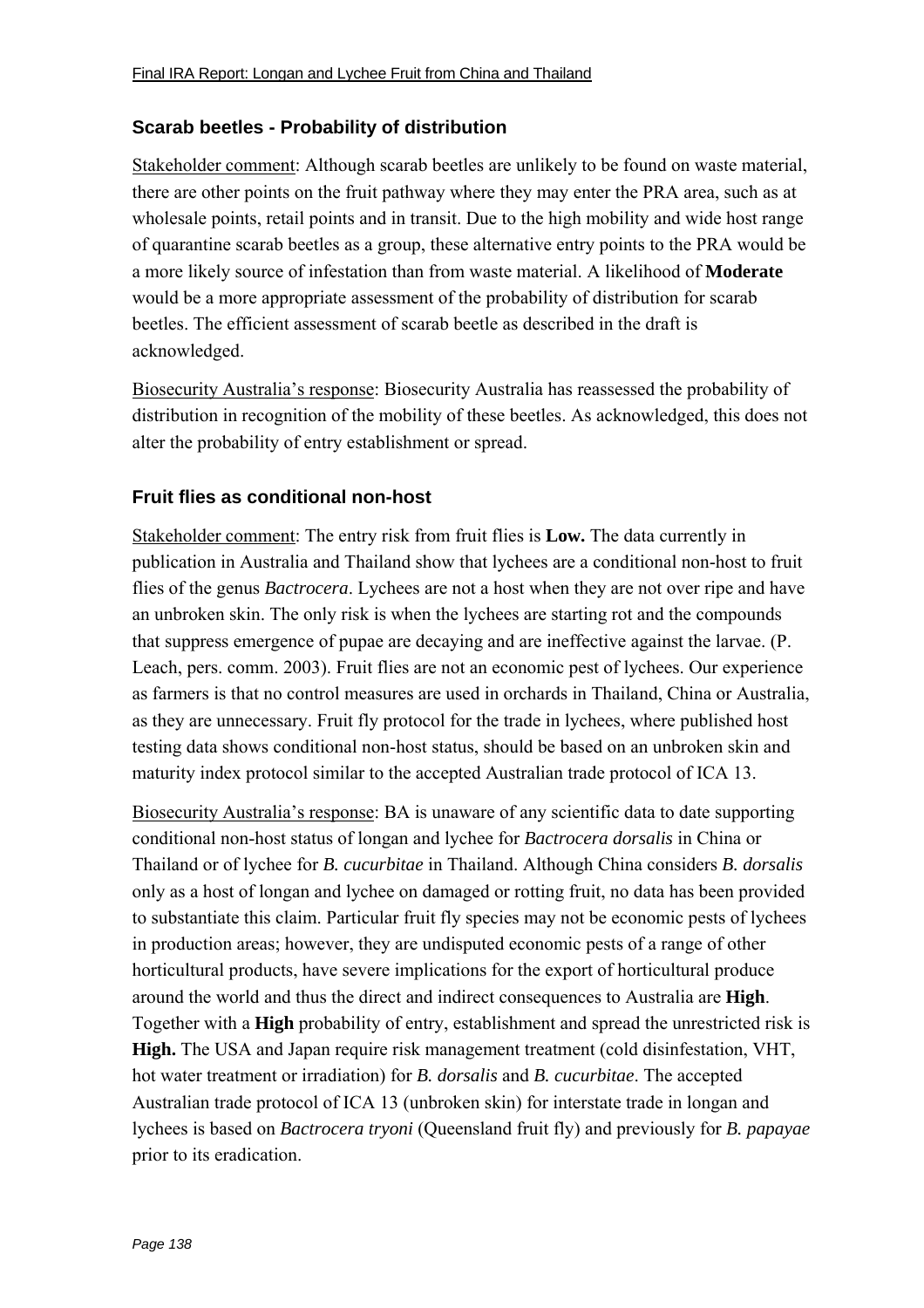### **Consequences of fruit flies**

Stakeholder comment: The indirect consequences at the regional level (**E** rating) for eradication and control of fruit flies should be consistent with all IRAs.

The environmental consequences of the fruit flies should be reassessed as they may present threats to Australia's natural ecosystem.

Biosecurity Australiaís response: Biosecurity Australia maintains the **E** rating for eradication and control under the indirect consequences for fruit flies, and it is consistent with current IRAs for similar species of fruit fly.

Environmental consequences of fruit flies (*B. dorsalis* and *B. cucurbitae*) were considered in the assessment of overall economic consequences in accordance with ISPM guidelines *No 11. Pest risk analysis for quarantine pests including analysis of environmental risks.* The economic aspects of the potential environmental effects referred to are adequately included under the assessment of economic consequences.

### **Mealybugs and soft scales - Probability of importation & distribution**

Stakeholder comment: *Importation:* The probability of importation for mealybugs and soft scales would be **Very Low** (see Probability of importation and phytosanitary certification under Pest Assessments stakeholder comments). It is acknowledged that this would change the overall unrestricted risk estimate from **Low** to **Negligible** and that the application of additional risk management measures is unnecessary.

*Distribution:* Mealybug crawlers are only active for less than a day and only the immature or crawler stage of soft scales has any capability to move off the fruit as the adult female is immobile, further limiting the movement onto a host. The typical inter-host dispersal mechanisms (wind borne, mechanical or other insects) would be greatly diminished from discarded longan and lychee fruit or any other part of the pathway and should be **Low**. This would change the unrestricted risk assessment to **Very Low** and the application of additional risk management is unnecessary.

Biosecurity Australia's response: The **High** probability of importation of mealybugs and soft scales on longan or lychee fruit or panicles is maintained in the final IRA. Soft scales are often detected on inspection of Australian longan fruits for export (Stakeholder comment, pers. comm. 2003). *Planococcus litchi* has been intercepted on lychee fruit into the United Kingdom and USA (Cox, 1989). The unrestricted risk scenario does not include specific inspection for freedom from mealybugs or phytosanitary certification which are part of the proposed supporting operational maintenance systems and verification of phytosanitary status.

Biosecurity Australia also maintains that the probability of distribution is **Moderate** due to the survival ability of this pest group and its association with the waste material. The risk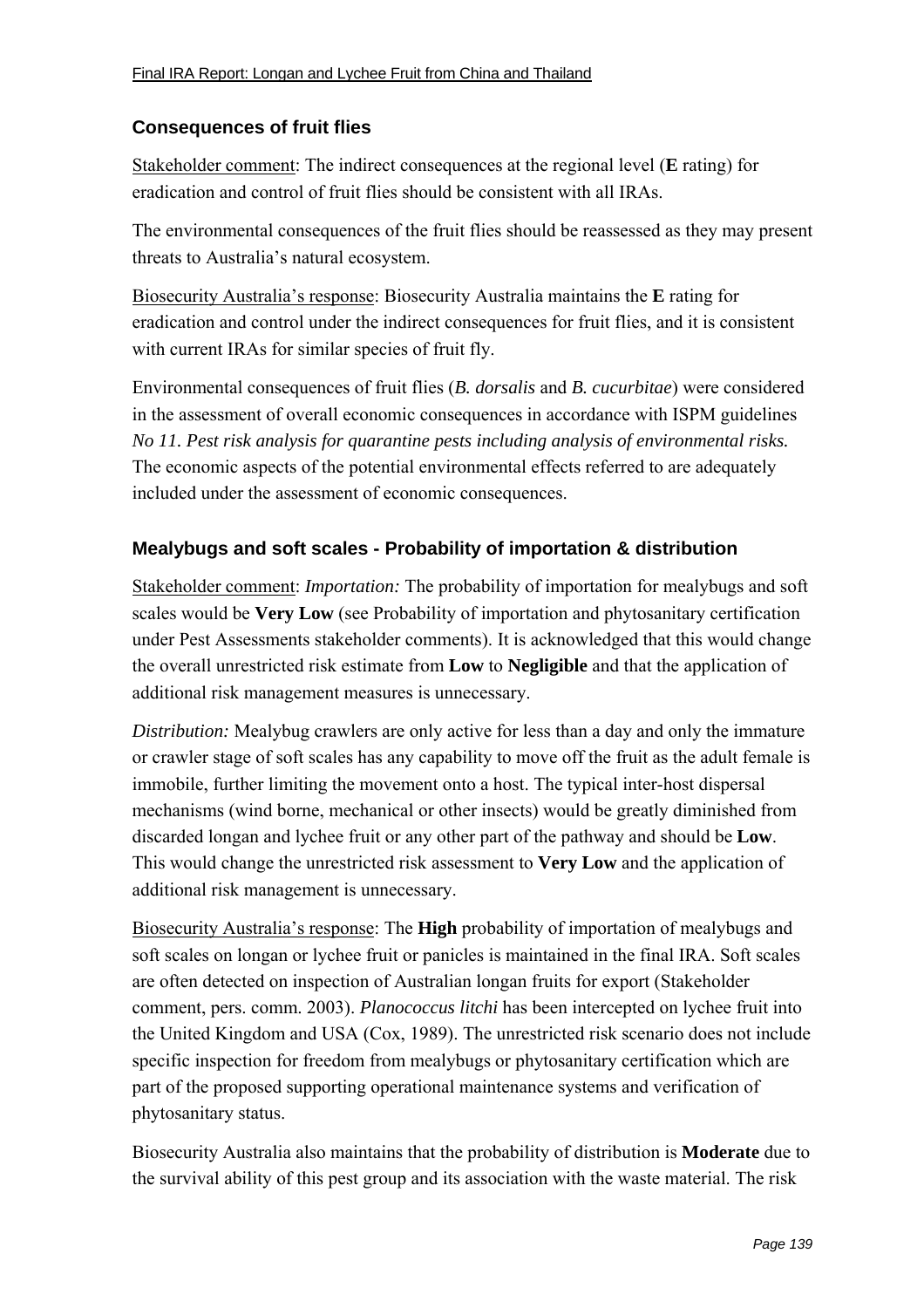management measure of inspection for mealybugs and soft scales is considered necessary for detection of any of the quarantine mealybug and soft scale pests to ensure that these pests do not escape detection and removal during any washing, quality inspection or packaging steps.

Biosecurity Australia has rated the overall unrestricted risk of mealybugs as **Low** in all recent IRAs and therefore some form of risk mitigation measure is required. In the case of longan and lychee, pre-export inspection and on-arrival inspection is considered an adequate measure to mitigate the risk.

### **Mealybugs and scales - Consequences**

Stakeholder comment: The results of the risk assessment indicate that the consequences and unrestricted risk estimates of mealybugs and soft scales are **Low**, but the assessments are not adequate to support risk management measures for these pests. Unlike the litchi fruit borers, whose larvae bore inside, the mealybugs and soft scales will be eliminated during the processes of washing and fresh keeping before packaging. We advise the removal of the inspection for the management of mealybugs and soft scales from the proposed Risk Management Measures.

Biosecurity Australia's response: The overall unrestricted risk of mealybugs and soft scales is **Low** and therefore above Australia's appropriate level of protection (ALOP), thus requiring risk management. Only unrestricted risks of **Very low** or **Negligible** do not require risk management measures (Table 1 Risk estimation matrix, page 21 draft IRA report). Inspection as a risk management measure for quarantine pests of mealybugs and scales is also proposed for other fruit imports into Australia such as citrus and grapes. Inspection for mealybugs and soft scales is necessary to ensure that none of these pests remain following standard commercial sorting, washing and packing procedures.

# **Stink bug – Probability of distribution**

Stakeholder comment: The probability of distribution of **Moderate** for stink bugs has been assessed as similar to soft scales. An assessment of **High** would be more appropriate when taking into consideration the highly mobile nature of both the nymphs and adult stink bugs and their large host range. A reassessment of the probability of distribution will not change the unrestricted risk estimate; however, it would provide a more defensible risk assessment for this species.

Biosecurity Australia's response Biosecurity Australia has reassessed the probability of distribution in the final IRA in acknowledgement of the mobility of the nymphs and adults.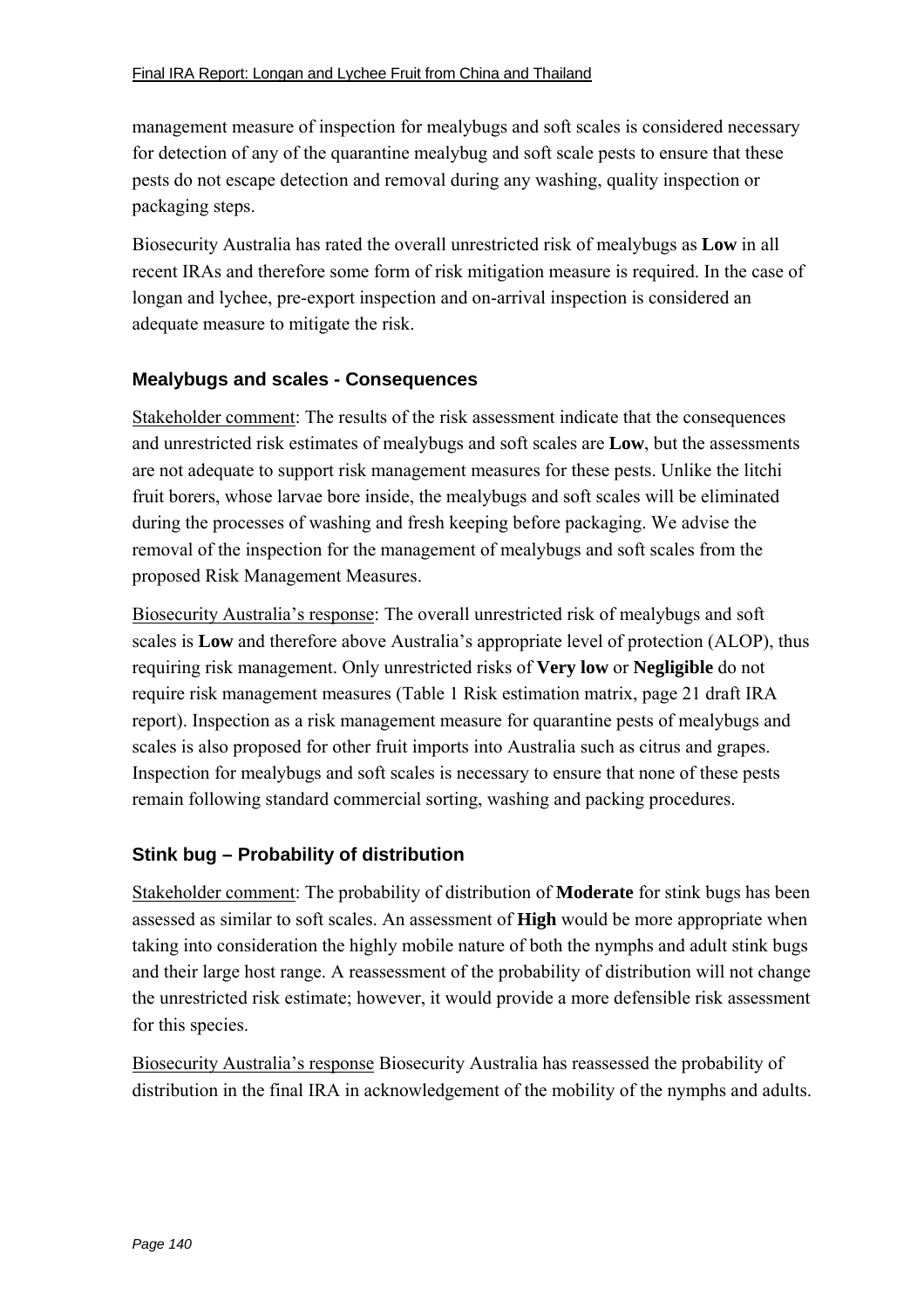# **Lycaenid fruit borer** *Deudorix epijarbas*

Stakeholder comment: Although fruit boring insects would predispose the fruit to rot, the reference cited Waite and Hwang (2002) does not indicate that this pest causes rotting of fruit.

Biosecurity Australia's response: Biosecurity Australia acknowledges that some of the information referenced as Waite and Hwang (2002) was actually from another Waite reference. Corrections have been made in the final IRA where appropriate. BA acknowledges that the reference indicates that the fruit is destroyed and did not intend to imply that infestation caused rotting but that it would be a likely outcome.

Stakeholder comment: Macadamia trees are also a host of *Deudorix epijarbas*. The consequences could extend to export trade and therefore the risk is **Moderate** rather than **Very low**.

Biosecurity Australiaís response: *Deudorix epijarbas* is listed in the draft IRA as a quarantine pest for Western Australia. *D. epijarbas* is already present in Queensland. The probability of establishment and the indirect consequences of domestic trade have been reassessed in the final IRA report; however this has not altered the unrestricted risk estimate of **Very low** which is below Australia's ALOP.

### **Litchi fruit borer (***Conopomorpha sinensis***)**

Stakeholder comment: The experience of Australian lychee growers is that in Thailand up to 80% of the fruit can be lost or rendered unsaleable due to this pest. In China, spray programs are needed to control this pest to insure the fruit is not damaged. *C. sinensis* is regarded as the most serious production pest of lychees in Asia by Waite and Hwang (2002). The probability of establishment should be rated as **High**. It has a high rate of reproduction. Lychee and longan trees occur from inner Sydney up the coast for 3000 kms to north of Cooktown providing enough host species to ensure the spread of this serious pest should they emerge from infected fruit. The escape of this pest would have immense production, trade and economic implications for the lychee industry therefore based on the Risk Estimation Matrix this pest should be rated as an **Extreme** risk.

Biosecurity Australiaís response: The litchi fruit borer causes direct harm to a narrow range of host plants, longan and lychee. BA acknowledges that the direct consequences to plant health of these hosts may be significant at the local level and the indirect consequences to domestic and international trade in longan and lychee may be significant at the regional level. The implications for pest control were considered along with the other criteria. On this basis the consequences (direct and indirect) of the litchi fruit borer to Australia as a whole were assessed as **Moderate**. The risk assessment has determined the overall unrestricted risk posed by *C. sinensis* to be **Low** and thus above Australia's ALOP.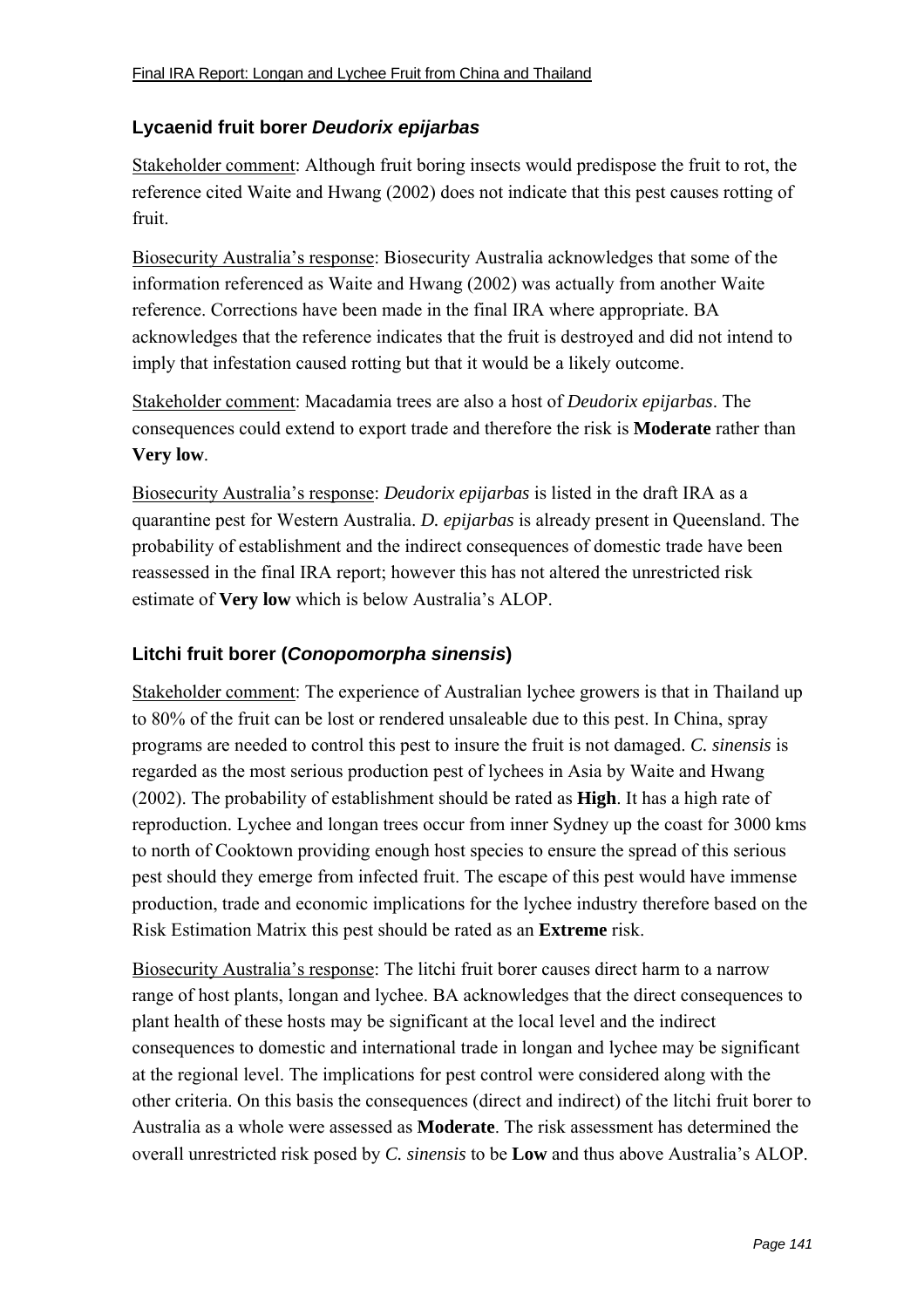Therefore risk management measures of cold treatment or orchard control and targeted inspection are required to bring the risk below the ALOP.

Stakeholder comment: The probability of importation of the litchi fruit borer species should be **Very Low**. Infestations of litchi fruit borer would predispose fruit to rots in much the same way that lycaenid fruit borer does and infested fruit would be unlikely to be packed for export or would be detected by inspections involved in mandatory phytosanitary certification (see Probability of importation and phytosanitary certification under Pest Risk Assessments stakeholder comments). It is acknowledged that this would change the overall unrestricted risk estimate to **Very Low** and that the application of additional risk management measures is unnecessary.

The assessment **D** for the impact on international trade has been over estimated as this rating suggests that there would be significant impacts on international trade at the State level. A more defensible assessment would be **C** and that impacts to International trade may be significant at the district level such as areas within Queensland and New South Wales. It is acknowledged that this would change the unrestricted risk estimate to **Very Low** and the application of additional risk management measures unnecessary.

Biosecurity Australia's response: The risk assessment for litchi fruit borer does not assume that all infested fruit will have rotted and fallen from the tree. The entry tunnel of the larvae and frass although usually visible on the fruit, may be overlooked unless specifically looked for. The larvae are not as colourfully distinct as *Deudorix epijarbas* and reflect the colour of their diet. They will be hidden inside the fruit most of the time. A number of eggs are laid on the fruit and although visible may not be detected. The litchi fruit borer is a major pest of lychees and, to a lesser extent longans, in both China and Thailand and common in the lychee and longan producing areas. Indirect consequences to international trade were assessed as **D**, significant at the regional/State level, as this pest is of quarantine concern to potential export markets for Sapindaceae fruits such as USA and New Zealand. The USDA requires specific risk management measures for this pest in imports of longan and lychee from China and Taiwan.

# **Tortricid leaf rollers (***Adoxophyes* **sp.)**

Stakeholder comment: The probability of importation should be upgraded to **Low**, as eggs can be laid on fruit in masses and the fruit can contain larvae. Also the consequences should be upgraded to **Moderate** as there are many important potential hosts in Australia, and the export trade restrictions could be significant as *A. cyrtosema* is only recorded to occur in China.

Biosecurity Australia's response: Biosecurity Australia maintains the assessment of probability of importation as **Very low** as the pests are rarely found in orchards in China and the pests and damage is highly visible and unlikely to be included in fruit for export.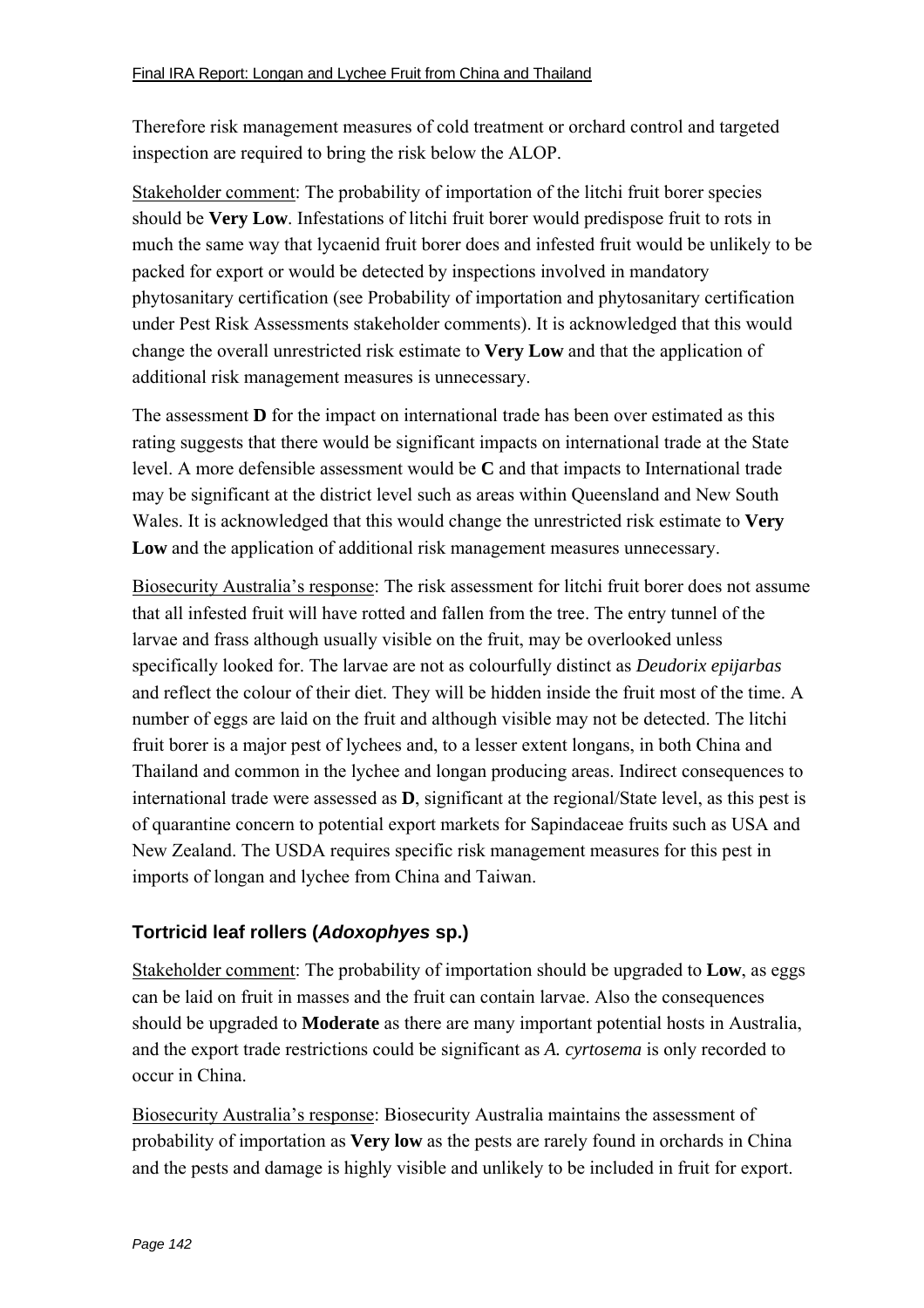Biosecurity Australia has reassessed the indirect consequences on domestic trade in line with that of international trade; however, the wide host range has already been considered in the assessment and the consequences remain unaltered.

# **DISEASE RISK ASSESSMENTS**

### **Cylindrocladiella disease**

Stakeholder comment: The overall probability of entry, establishment and spread is presently assessed as **Low** as it is regarded as easily seen and normally associated with the soil; it should be **High**. In Thailand longans are packed into open plastic trays in the paddock on the ground under the tree and fruit is on the ground while excess wood is removed. This packing system will exacerbate chances of contamination. Picking up Cylindrocladiella disease through complete surface inspection of all fruit in a panicle would be difficult. In addition the pathogen has extensive sporulation on aerial mycelium and can be spread by wind or rain splash so probability of spread should be **High**.

The statements under indirect consequences – eradication, control are wrong. Longan growers, largely, do not use any pre or post harvest fungal treatments. Sulphur dioxide used to control skin colour, is only used by 4% of sheds. The overall result is that this disease moves into the **Low** category for unrestricted risk implying that risk management tools are needed for this disease.

Biosecurity Australiaís response: *Cylindrocladiella* disease is present in China. The disease is not common on longan fruit in Chinese orchards and infected fruit with white mycelium, decayed or rotting would be easily visible during picking, sorting and grading. Reference to the presence of *Cylindrocladiella peruviana* on longans in Thailand on pg 224 of Part B of the draft IRA was an error and has been corrected. Similar *Cylindrocladiella* spp. are already present in Australia. The disease can be spread only locally by wind or rain splash and although it is adapted to a range of temperatures and hosts the probability of spread would still be **Moderate.**

The assessment of direct and indirect consequences considers not only longan and lychee but also other hosts and refers to pre- and post-harvest treatments in general. Biosecurity Australia has reassessed this indirect consequence in the final IRA report but this does not alter the consequences rating. The overall unrestricted risk remains as **Negligible**, thus not requiring risk management measures.

# **Lychee brown blight (***Peronophythora litchii)*

Stakeholder comment: The risk assessment by BA underestimates the significance of this pathogen and the disease it causes. The unrestricted risk estimate should be raised to **Low**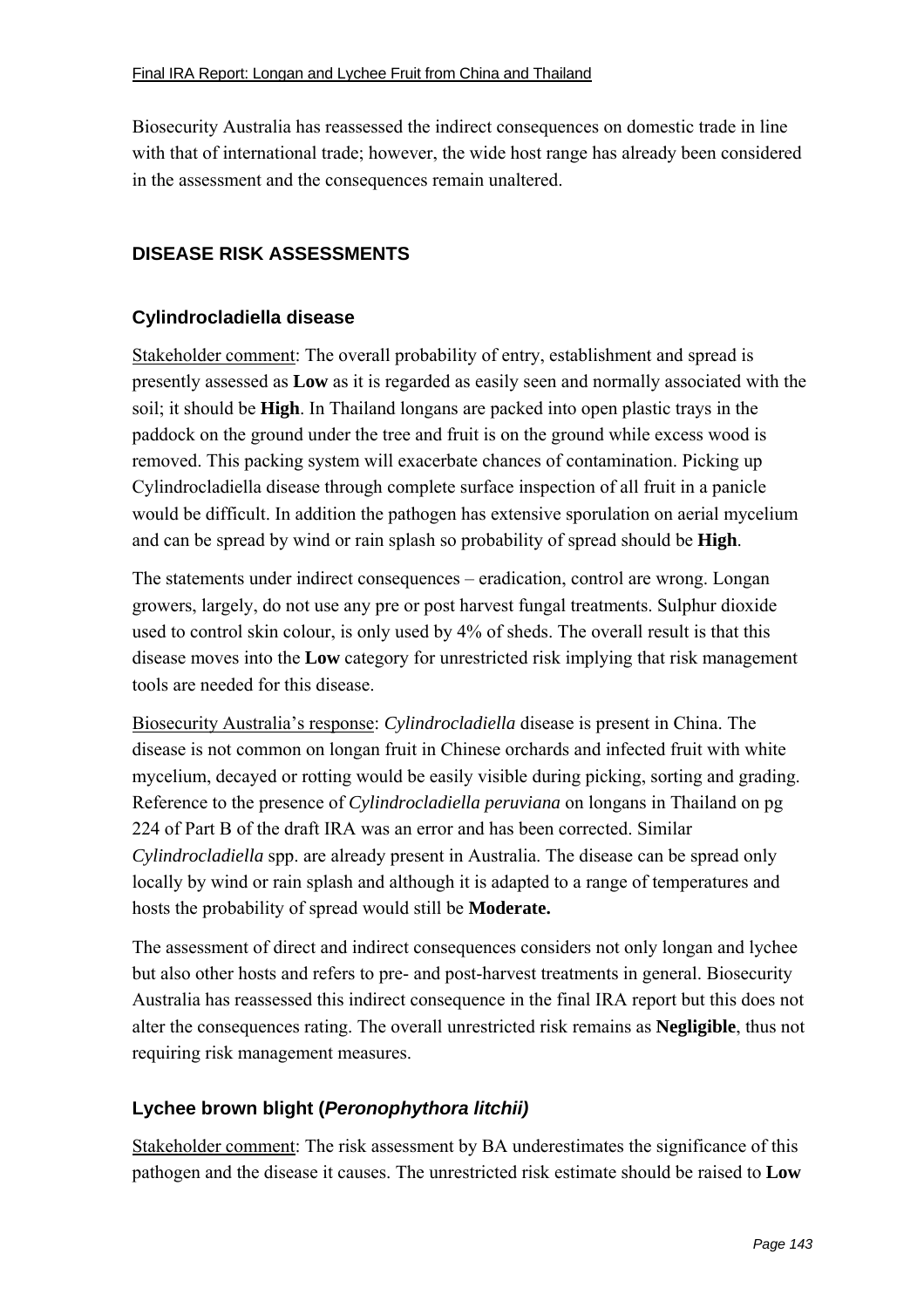(from **Negligible**), for the following reasons: The probability of spread should be increased to **Moderate** as plants, fruit and soil movement can spread this pathogen. It has been demonstrated to be transmitted on fruit exported from Taiwan to Japan by Kobayashi *et al*. (1986). This results in a probability of entry, establishment and spread of **Low**. The direct consequences should be raised to **D**, highly significant at a district level. This disease is one of the most important diseases of lychee in China and elsewhere (Menzel, 2002; Kao and Lou, 1980). In addition, the effect on the environment is discounted, yet control in China includes the use of soil fungicides such as copper (0.2-0.3%) and others which are know to persist in the environment. This is in addition to up to 6-7 sprays of trees during the growing season. The importance of this pathogen is reflected in the significant number of scientific papers on this disease in recent years. This is one of the major diseases of lychees in China and elsewhere, and if introduced to Australia it could seriously affect Australia's developing industry. As a result we recommend that risk mitigation measures should be implemented.

Biosecurity Australia's response: Biosecurity Australia acknowledges that lychee brown blight is a common and major pathogen of lychee in China and Thailand and has assessed its probability of entry accordingly. The probability of spread has been reassessed based on the ability of the pathogen to spread on infected fruit although the host range is limited to lychee. As suggested this would raise the probability of entry, establishment and spread to **Low**. Although obviously significant to the lychee industry the consequences are limited due to the single host status of the pathogen. The indirect consequences on the environment have been reassessed given the potential environmental effects of chemical control at the district level but this does not affect the overall direct and indirect consequences. Consequently the unrestricted risk would be **Very low** but still below the ALOP and not requiring risk management measures.

Stakeholder comment: Additional risk mitigation measures for fruit rots caused by *Peronophythora litchii* should include fungicides active against *Phytophthora* species, a related fungal group. These include copper, phosphorous acid, fosetyl aluminium, mancozeb, metalaxyl, oxadixyl, dimethomorph (field treatments from flowering to harvest). Fungicidal post harvest treatments are less acceptable to consumers, while biocontrol agents have, as yet, doubtful efficacy. There is an extensive list of publications on this pathogen mainly from Taiwan and mainland China. Any such treatment needs to be demonstrated to be both effective and to leave acceptable (and minimal) residues. As disease epidemics are closely related to extensive periods of cool wet weather, it is suggested that a protocol to reduce the risk from **Low** to **Very low** should include regular weather monitoring of export production areas, and details of control measures applied. Reporting of this within a few days of "real time" to AQIS would allow extra scrutiny for disease in consignments sent during or following severe weather events which favour high risk periods/seasons.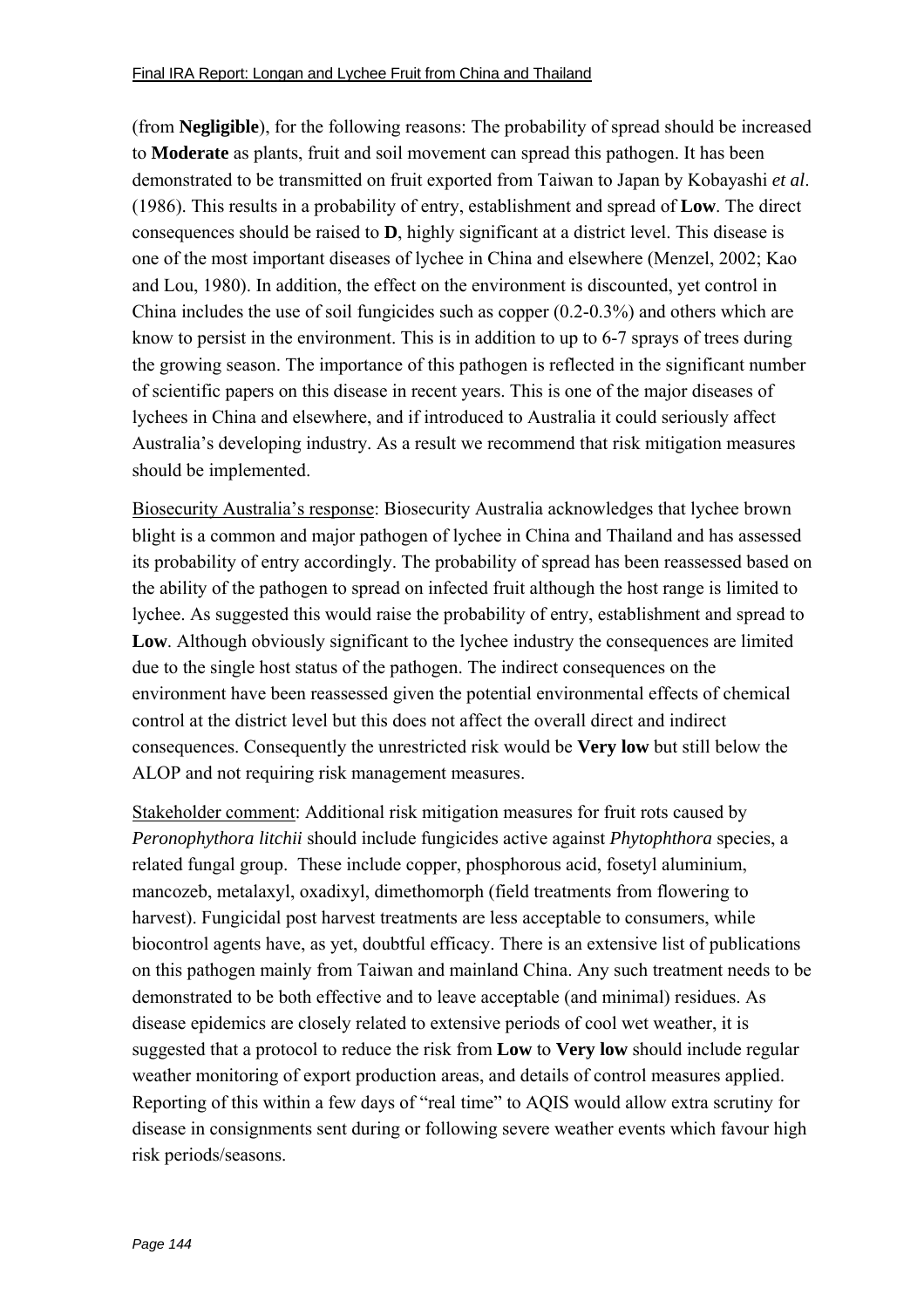Biosecurity Australia's response: Biosecurity Australia considers the reassessed unrestricted risk from *Peronophythora litchii* (**Very low**) to be below the ALOP and therefore it does not require risk mitigation measures. Fruit affected by the disease will be unsuitable for export. Infected fruit would be easily be detected during the post-harvest handling because of its obvious symptoms on the fruit.

# **Fruit blotch (***Phomopsis longanae***)**

Stakeholder comment: The probability of importation is put at **Low** as the chance of picking up the disease in inspection is seen as likely. With longans on the panicle chances of not picking up the disease are high. Any pest or disease controlled by inspection for longans must be regarded as a **High** risk of importation. The probability of establishment is graded as **Low** as it is claimed to only be a host of longan and lychee. However longans and lychee belong to the Sapindaceae family with species found throughout the rainforest along the east coast of Australia. Longans are hosts of fruit-boring insects more commonly found in Australian rainforest Sapindaceae species. Consequently the probability of establishment and probability of spread should be raised to **Low** and **Moderate,**  respectively. The overall Unrestricted Risk assessment should therefore be **Very Low** not **Negligible**.

Biosecurity Australia's response: *Phomopsis* spp. are common post-harvest diseases of longan, lychee and other fruits in Australia. The report of *Phomopsis longanae* on longan was in China in 1992 and damage to fruit in China is low. There are Australian records of *Phomopsis* sp. on longan identified only to genus level. There is no evidence that *Phomopsis longanae* is hosted by other Sapindaceae species and it cannot be assumed that Sapindaceae rainforest species would be hosts. The probability of establishment has been reassessed in the final IRA report since there are *Phomopsis* sp already present on a range of fruits in Australia; however this does not alter the combined probability of entry, establishment and spread. The overall unrestricted risk remains as **Negligible**, thus not requiring risk management measures.

# **Phytophthora root rot (***Phytophthora palmivora***)**

Stakeholder comment: Any import condition relying on inspection must be regarded with suspicion as to its effectiveness hence the probability of entry must be regarded as **High**. Also, the use of potassium chlorate, allowing production at other times of the year, and the reference to serious damage on fruit produced out of season under wet cool weather conditions is a concern. The probability of entry, establishment and spread should therefore be changed to **High** The Unrestricted Risk thus becomes **Moderate** making it essential that Risk Management measures be introduced.

Biosecurity Australia's response: *Phytophthora palmivora* is present in Australia (including Queensland and the Northern Territory). It is only included as a quarantine pest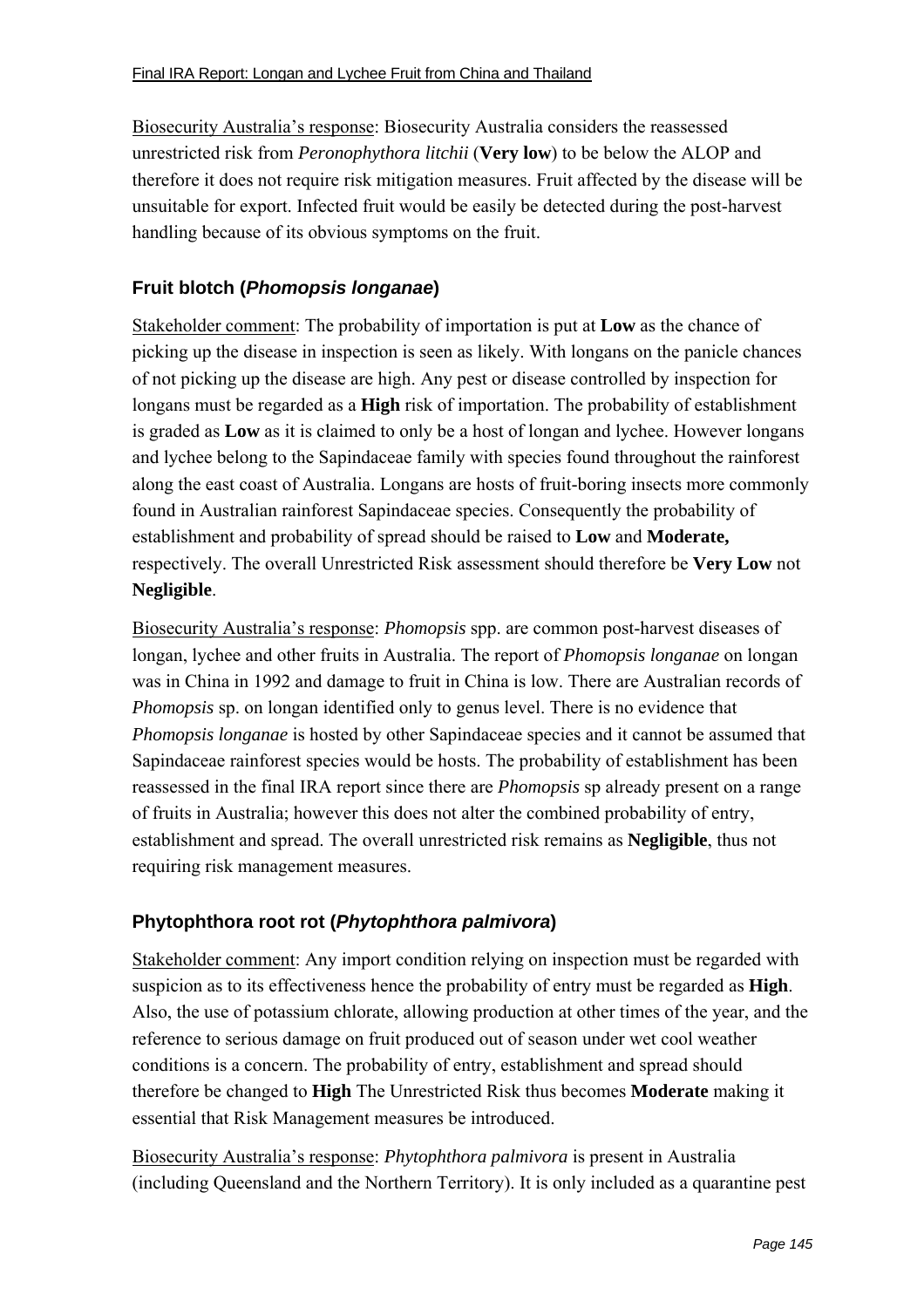due to its absence in Western Australia. Out of season production of longans in Thailand is not an issue here. *P. palmivora* is a pathogen of longan and lychee and can be serious in cold wet conditions. The symptoms (brown lesions) are visible on the fruit but the small chance that an infected fruit may be overlooked during harvesting and sorting has been considered adequately with the assessment of probability of importation as **Moderate**. As explained in Tables 3 and 4 of the draft IRA, a **Moderate** probability of both importation and distribution combine to give a **Low** probability of entry and a subsequent **Low** probability of entry, establishment and spread.

## **Longan witches' broom**

Stakeholder comment: The disease and the stink bug have been combined because of the possibility of the vector entering Australia and bringing the disease with it.

The draft IRA report states under probability of importation for stink bugs, that the nymphs can fly away. Nymphs cannot fly, as they do not have developed wings. Instead they move around and hide most likely in the panicle (Dr H. Fay pers. comm.). As inspection is a very ineffective method of finding infestations, the probability of importation should be raised to **High** resulting in a **Moderate** probability of entry.

Stink bugs have a relatively broad host range including citrus and eucalyptus so are likely to survive and find suitable hosts thus, the probability of establishment is more likely **High,** leading to a probability of entry, establishment and spread of **Moderate.** 

Signs of witches broom can be seen on the ends of panicles where there has been vegetative growth after panicle development. There is a chance therefore that witches<sup>†</sup> broom could be incorporated in the panicle when packed.

The consequences have been significantly underestimated in the draft IRA. In Thailand where witches broom becomes a problem, growers virtually go out of production (J. Magro, personal communication with Thai growers in Thailand). Therefore there should be a D classification or a **High** consequence.

This flows through to an unrestricted risk level of **Moderate** which therefore needs risk management measures for both the vector and the disease.

Biosecurity Australia's response: Stink bugs are only occasional feeders on mature fruit mainly causing damage to flower clusters and developing fruit resulting in fruit abscission. Biosecurity Australia has corrected the error of including nymphs with the adults, as capable of flying in the final IRA. As stated, adults of the vector stinkbug, *Tessaratoma papillosa*, are likely to fly away when disturbed at harvesting and nymphs will also be disturbed and removed. The processes of sorting, trimming and washing will further ensure removal of any nymphs. The nymphs would be clearly visible on fruit due to their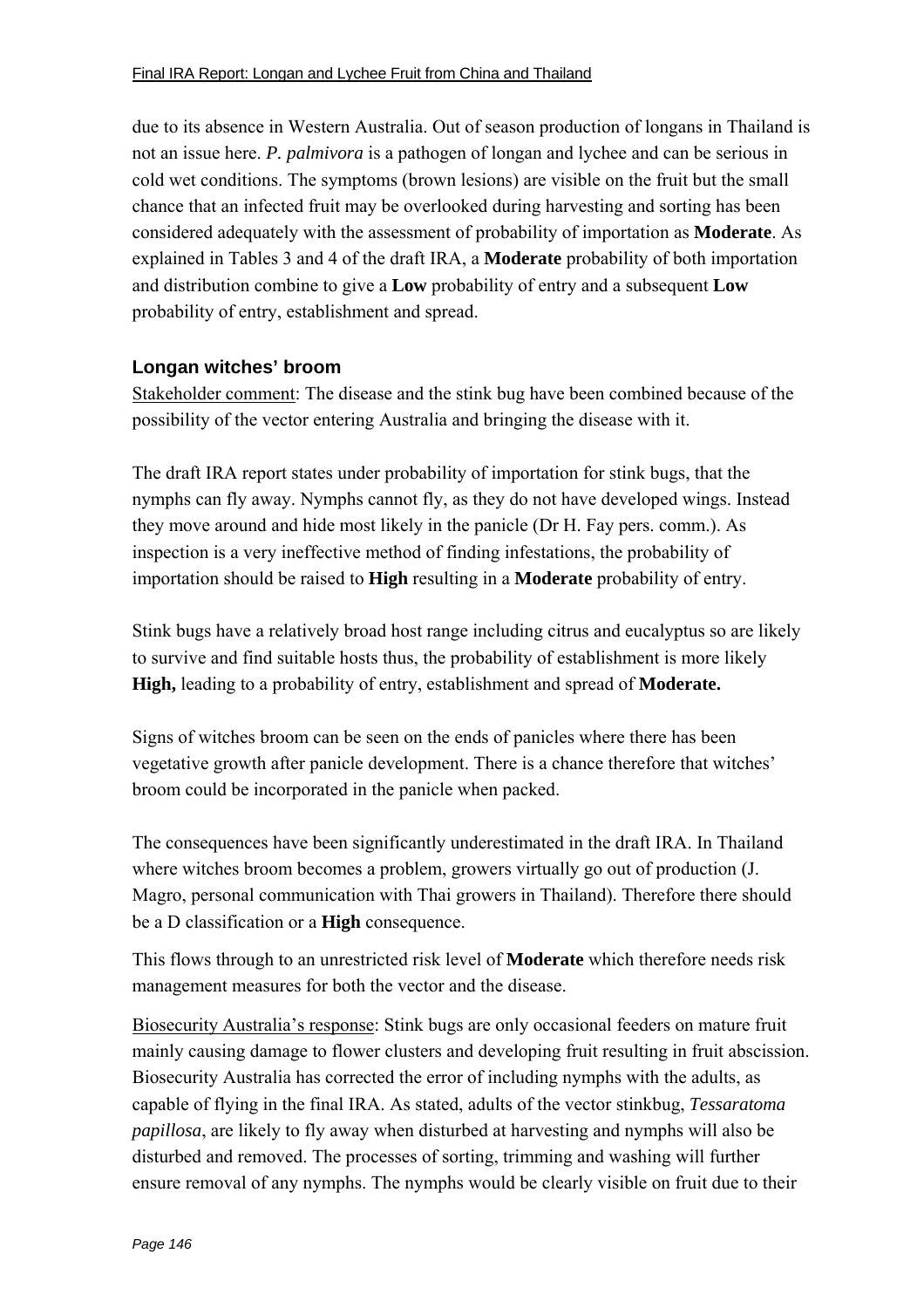distinctive colours and markings even at the first nymphal instar stage (5 mm in length). Fifth-instar nymphs are 18-20 mm and adults up to 24-28 mm. Due to the mobility of these bugs, the probability of distribution has been reassessed. However, this does not alter the probability of entry establishment and spread. Biosecurity Australia agrees that there is a relatively broad host range for stink bugs and in the draft IRA (p 66) the probability of establishment for stink bugs was assessed accordingly as **Moderate**. As the probability of entry of stinkbugs is **Very Low** the probability of entry of a stinkbug which was carrying the organism causing witches' broom disease would be even lower or **Negligible**.

Trees affected by witches' broom are unlikely to be producing export quality longan fruit given the statement provided. Transmission of longan witches' broom disease is by vector or grafting, inarching or marcotting. Therefore, without a suitable vector there is no pathway for the disease to enter Australia. There is also considerable evidence in southern China that the witches' broom symptoms are caused by mite damage rather than by a pathogen.

The direct consequences of longan witches' broom to plant life were rated  $C$  as causing significant harm to longan production at the district level and indirect consequences on control, domestic and international trade at the significant at the district level. Consequences of **Low** are appropriate and consistent with other pest risk assessments, considering that longan is the only host. (Refer to pg 35 draft IRA report for explanation of consequences).

Stakeholder comment: It is a concern that untrained AQIS inspectors are unlikely to recognise witches' broom disease symptoms.

The export of longan witches' broom disease resistant fruit would not necessarily prevent a seed borne entity (limited evidence) being carried in fruit. Fruit of resistant cultivars are usually not immune to infection, but do not express the disease as severely as more susceptible cultivars.

Biosecurity Australiaís response: Biosecurity Australia does not anticipate that longan witches' broom disease could be detected visually by AQIS inspectors as there are no symptoms on the fruit pathway.

There is insufficient evidence to support that the organism can be seedborne and seed transmittable. Longan seeds have been permitted entry to Australia for many years without any record of the disease in Australia indicating that it is very unlikely to be seed transmissible. Nursery stock (grafts/cuttings) require post-entry quarantine and observation for freedom from witches' broom disease.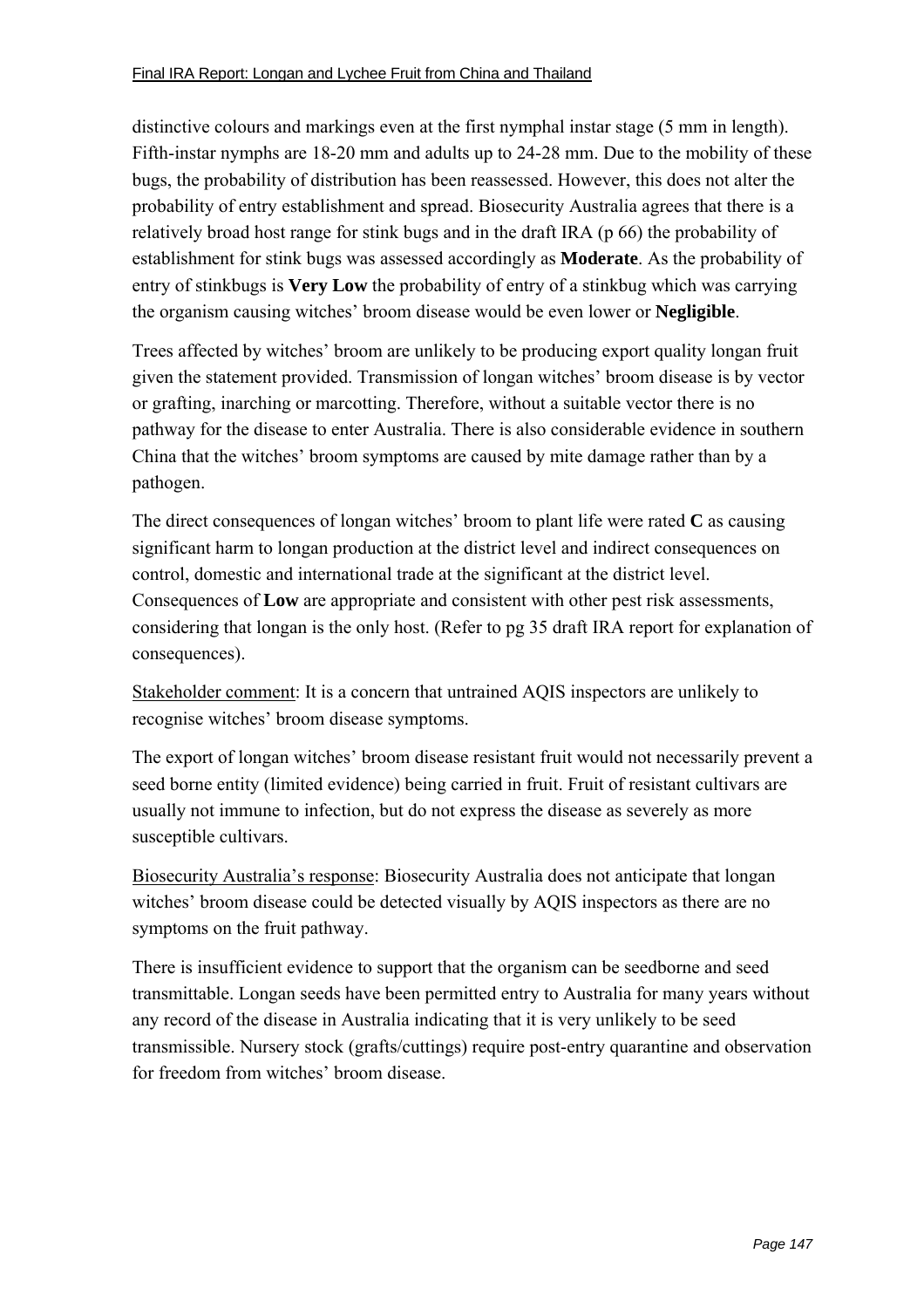# **RISK MANAGEMENT**

#### **Import season restriction**

Stakeholder comments: If imports are allowed they should be restricted to "natural" production times of the year for each country and not from induced production systems as pest risks for production outside those times are not yet available in the literature. This implies that imports only be allowed in between 20th June and 31st August inclusive for Thailand and 15th May to the 31st July for China. If longan exports outside these times are not significant then these restrictions should not impact significantly on the exporting country but would reduce the risk to Australia.

Biosecurity Australiaís response: Restriction to any production times or production areas is only justified if the pest risk is scientifically different and greater and cannot be managed. To limit the export in the manner suggested without solid scientific justification is trade restrictive and unacceptable.

#### **Scarab beetles**

Stakeholder comment: Possible use of attractants (pheremone traps are available for *Popillia japonica*) and kill baits in containers to reduce the risk of scarab beetles (*Popillia*  and others) being present in the fruit is suggested. Field monitoring for these pests together with other important pests should occur within the export production season.

Biosecurity Australia's response: Biosecurity Australia considers the unrestricted risk of scarab beetles to be below the ALOP and therefore risk mitigation measures are not required (see Pest Risk Assessment comments).

#### **Leafrollers**

Stakeholder comment: Leaf rollers are listed on the quarantine pest list. Will the cold treatment proposed for fruit flies and *Conopomorpha sinensis* or VHT for fruit flies be effective for managing leaf rollers? Leaf rollers are found on Australian longans and are difficult to find on tight panicles. The draft IRA suggests that they are likely to be controlled by cold treatment. No indication is given of the effectiveness of vapour heat treatment as a control for leaf roller, the proposed alternative means of treatment. From information picked up at the Consultation meeting in Cairns it appears that this is not controlled by VHT so the only acceptable Import Condition should be cold treatment.

Biosecurity Australia's response: Leaf rollers are listed as quarantine pests in this IRA, but the overall risk was assessed to be below the ALOP, therefore no risk management measures are justified.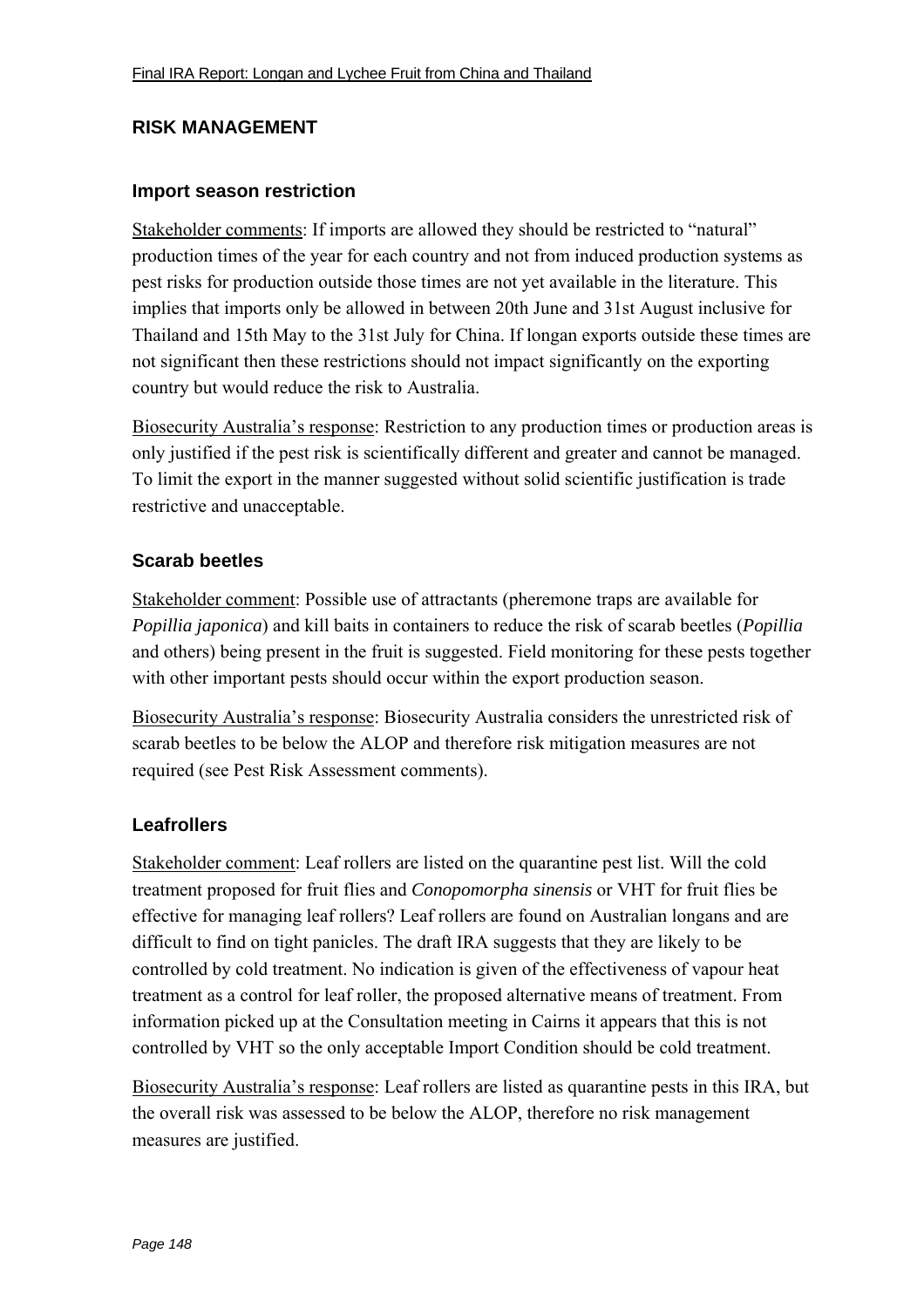Cold disinfestation treatment is effective against other species of Lepidoptera such as *C. sinensis* so may be effective against leaf rollers, although no specific information on the required times and temperatures for either cold or vapour heat treatment is available, to our knowledge. Nevertheless, the pest risk assessment for leafrollers suggests that cold chain temperatures for fruit (not cold disinfestation treatment temperatures) would not be conducive to the survival of *Adoxophes* species.

# **VHT for fruit flies**

Stakeholder comment: Clarification is sought on the proposed VHT of 46°C for only 10 minutes to manage the risk of fruit flies on longan and lychee, when USA requires 47.2°C or above for 20 minutes for lychee fruit from Hawaii. Similarly, Victoria allows mango fruit to be vapour heat treated at 46.5 °C for 20 minutes or 47 °C for 15 minutes for Queensland fruit fly. We support cold treatment which is suitable as a disinfestation treatment for fruit flies and the litchi fruit borer.

Biosecurity Australiaís response: Biosecurity Australia/AQIS has reassessed the proposed VHT treatment based on a review of VHT data and conditions for lychee and *B. dorsalis* The following recommended VHT treatment is consistent with that of other countries and those used domestically for fruit fly host fruits:  $47.0 \degree C$  (fruit pulp temperature) for 15 minutes or·46.0 °C for 20 minutes.

#### **VHT and** *Conopomorpha sinensis*

Stakeholder comment: Is vapour heat treatment (VHT) effective for the management of *Conopomorpha sinensis*?

Biosecurity Australia's response: Biosecurity Australia is not aware of any efficacy data available to show that VHT at a specific temperature and duration is effective against *C. sinensis*. VHT is more commonly used as a phytosanitary measures against fruit flies.

# **Eggs of** *Conopomorpha sinensis*

Stakeholder comment: Eggs of *Conopomorpha sinensis* are extremely small, almost invisible to the naked eye and larvae bore into fruit immediately after hatching. Visual inspection would, therefore, be inappropriate. We support the orchard control and inspection of fruits during the export season if the cold treatment for the borer is not an option.

Biosecurity Australia's response: The alternative measure to cold treatment for *Conopomorpha sinensis* is a program of orchard control and observation during the growing season plus targeted pre-export inspection of fruit. The entrance hole made by the larvae would be visible together with evidence of frass.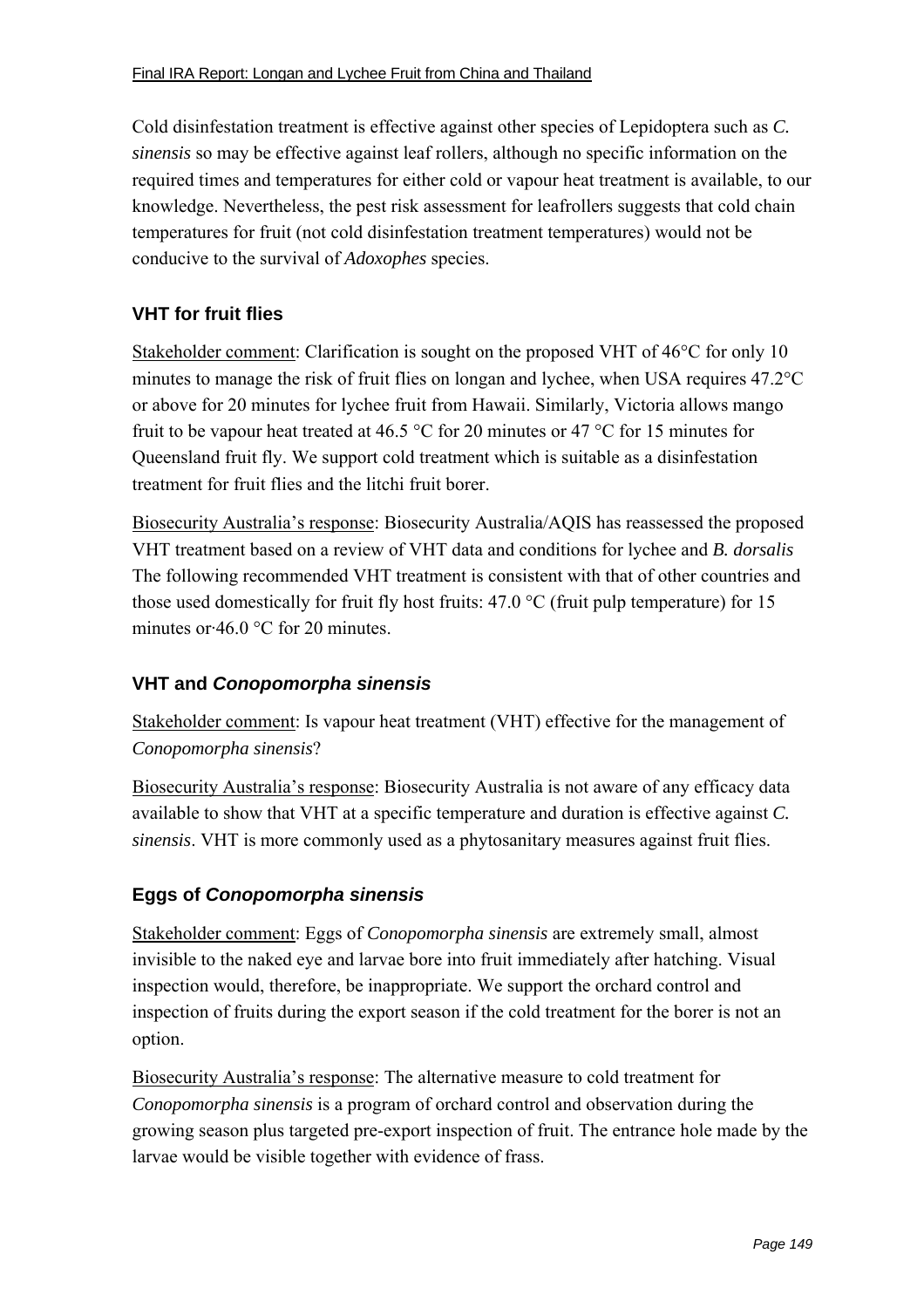## **Technical information on treatments**

Stakeholder comment: Where a proposed treatment is considered there should be reference to, and discussion of this treatment in the technical data sheets.

Biosecurity Australia's response: Technical pest data sheets include field and production pest management information from the literature but are not intended to detail quarantine treatments. The inclusion of specific technical information sheets for proposed quarantine treatments, not discussed or referenced elsewhere, will be considered for future IRA reports. The references for the treatments specified in the USDA Treatment Manuel (online) and other documents are included in the final IRA report.

# **Registration for trace back if live pests intercepted**

Stakeholder comment: How is 'frequently' defined in the statement "if live pests are frequently interceptedî. Do live pests detected in two consecutive consignments constitute a frequent intercept? Is it based on live pests intercepted more than once in a season from a single packhouse or orchard?

Biosecurity Australia's response: This is merely an example to explain the objective of the measure and the inappropriate word 'frequently' has been removed in the final IRA. Trace-back to individual orchards via the registration number enables the producers, exporters and the NPPO in the exporting country, in addition to AQIS, to investigate any problem associated with that orchard, such as live pests found at any stage of the harvesting and packinghouse procedures, inspection, storage and transportation.

# **DRAFT IMPORT CONDITIONS**

# **Registration of orchards – Draft Import Condition 1**

Stakeholder comment: Request that registration of orchards is extended to or apply only to longan orchards that are producing for harvest in the "natural" time of the year and where longan production is not "induced". Orchards inducing production at other times of the year should be excluded from export even if they have fruit produced in the normal time as well.

Biosecurity Australia's response: Orchards wishing to export longan fruit to Australia must be registered with the NPPO and be able to produce commercial fruit under standard cultivation, harvesting and packing activities to meet export fruit requirements of the importing country. If early season or out-of-season orchard production can meet the requirements set by the import conditions, then there is no justification in requiring conformity of production time. To limit export in this manner without scientific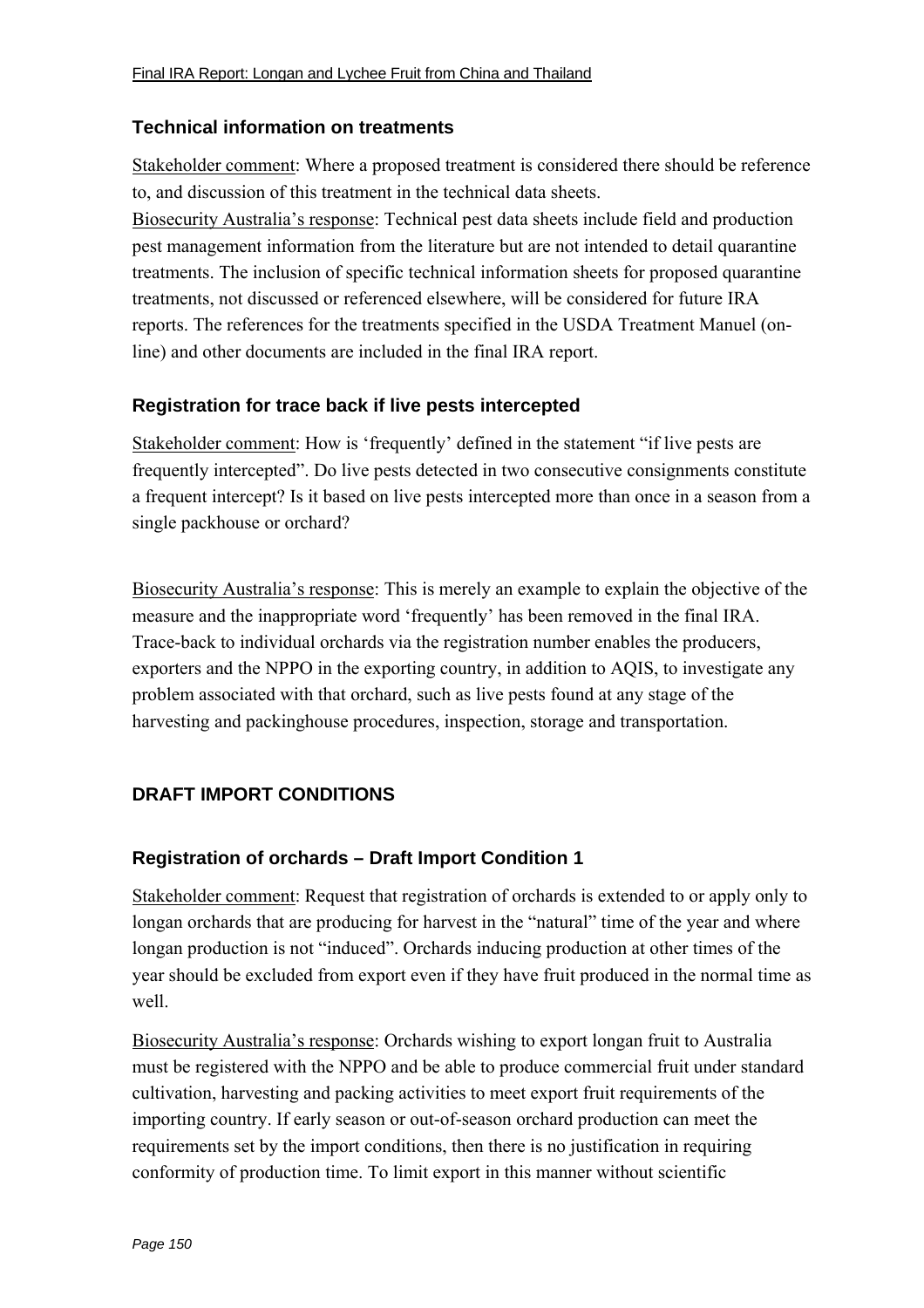justification is trade restrictive and not acceptable in line with Australia's international obligations.

## **Cold treatment for litchi fruit borer – Draft Import Condition 3**

Stakeholder comments: Based on Chinese test results, which showed that litchi fruit borer is more susceptible than fruit fly at the same low temperature, AQSIQ experts insist that the treatment schedule for fruit fly is enough to disinfest litchi fruit borers. Therefore we propose that the following options shall be taken for fruit fly and litchi fruit borer disinfestations for both longan and litchi fruit: 0°C or below for 10 days, or 0.56°C or below for 11 days, or 1.11°C or below for 12 days, or 1.67°C or below for 14 days, or 1.90°C or below for 15 days.

Biosecurity Australia's response: AQSIQ has not provided BA with any test results which relate to the cold disinfestation of lychee or longan fruit for *C. sinensis*. AQSIQ has provided the following papers: Liang *et al*. (1999). The study of cold storage quarantine treatment controlling Oriental fruit fly (Diptera: Tepritidae) in longan; and Liang *et al*. (1997). Controlled atmosphere and cold storage of litchi fruits as a quarantine treatment. Neither paper includes data on *C. sinensis*. The cold treatment conditions used by China for export fruit provided by CIQ (2000) indicated 1-2°C or below for 14-15 days. If data to support the effect on litchi fruit borers at the temperature regimes suggested by AQSIQ is available, it should be provided to BA.

Stakeholder comment: The cold treatment proposed for fruit flies is 1ºC. Will lychees still be edible after this treatment?

Biosecurity Australiaís response: The cold treatments described in the IRA are based on those currently used for exports of longan and lychee fruit from China and Taiwan to the USA. The 1ºC treatment for lychees does not appear to damage the fruit and they are still fit for consumption after this treatment.

#### **Treatment options for litchi fruit borer – Draft Import Conditions 3 & 5**

Stakeholder comment: The two proposed protocols for litchi fruit borer are acceptable provided that there is an inspection process, upon entry to Australia, of cutting open the required 600 fruits per consignment to check for larvae of *C. sinensis*. This is needed, as our experience and the published data shows visual inspection of the outside is not sufficient to detect this pest. The draft IRA states that visual inspection of the fruit surface is unlikely to detect all *C. sinensis*.

Biosecurity Australia's response: Fruit cutting as a quarantine risk management measure is only used where the pest is an internal borer and the pest of concern would leave no indications of entry on the surface of the fruit. *C. sinensis* larvae bore into the fruit leaving an entry tunnel filled with frass which would be visible on inspection. The draft IRA states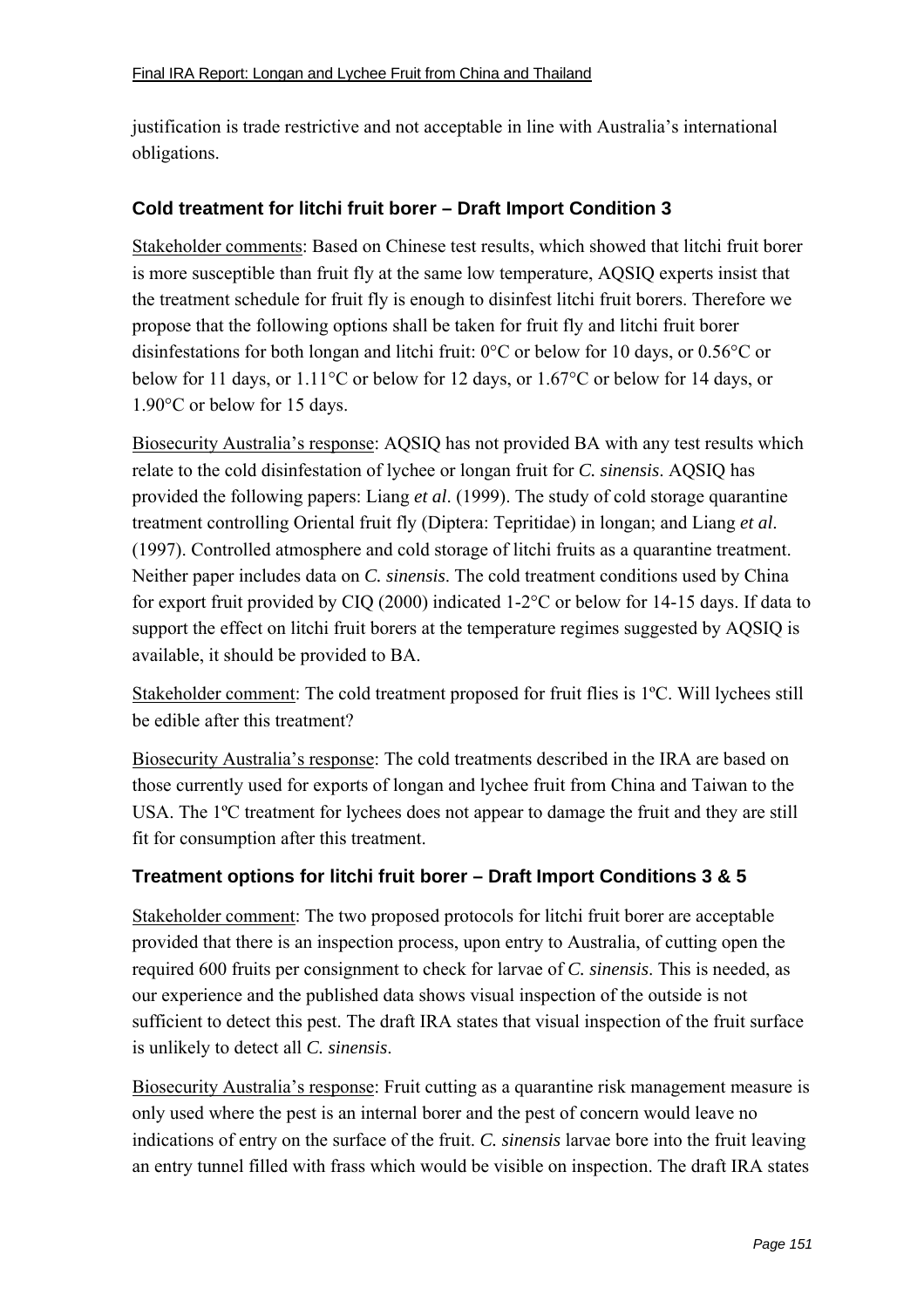that standard visual inspection alone is not an appropriate risk management option and therefore the options of cold treatment or orchard control and inspection are recommended.

## **Inspection for mealybugs and scales – Draft Import Condition 6**

Stakeholder comment: While the assessments included in the draft IRA are probably correct Plant Biosecurity should be aware that many submitted shipments of longans out of Australia for export to countries requiring a phytosanitary certificate have been refused on the grounds of soft scale contamination. Inspection on entry will find scales unless different standards are in place for entry inspection compared to exit inspection. Import Condition 11- on-arrival inspection will thus be very important and industry will be expecting a similar level of inspection by AQIS as for exports.

As longans are sold on the panicle it is extremely difficult to completely discover all soft scale or mealy bugs particularly on varieties with tight panicles. These pests will be guaranteed entry into Australia under the present proposal.

Biosecurity Australiaís response: The Australian longan industry is required to meet the Australian phytosanitary certification standards for freedom from pests for export to other countries. The task of presenting longan panicles free of quarantine pests is the responsibility of the exporting country. If longans from China and Thailand are not free of mealybugs and soft scale they will be rejected for export. If quarantine pests such as soft scales are found on the fruit or panicle during on-arrival inspection by AQIS in Australia, the importer has the option of treatment, re-export or destruction. Longan imported on the panicle may take longer time to inspect than single detached fruit. AQIS inspectors are trained in sampling and inspection procedure and methodology and have a great deal of experience in handling many different horticultural commodities. They conduct inspections for both import and export in an efficient, effective and consistent manner. As you indicated, AQIS inspectors are successful at detecting scale contamination on export fruits.

Stakeholder comment: Inspection is a very poor method of control for fruit on a panicle. Consequently to be effective a three-stage process of inspection should be prescribed to improve effectiveness. As well it is extremely easy, when packing on the panicle as the markets require, to overlook small leaves so many of those insects associated with leaves should be reconsidered and risk assessments done on these as well.

Biosecurity Australia's response: Inspection is proposed as a risk mitigation measure for mealybugs and scales on other fruits such as citrus from Florida, limes from New Caledonia, grapes from Chile. Although inspection may be more time consuming with longans on the panicle, the nature of the fruit and panicle surface allows these pests to be seen unlike with mangosteens where cleaning is required to remove mealybugs hidden under the calyx. Leaves and plant trash other than the prescribed 10-15 cm long, 3-4 mm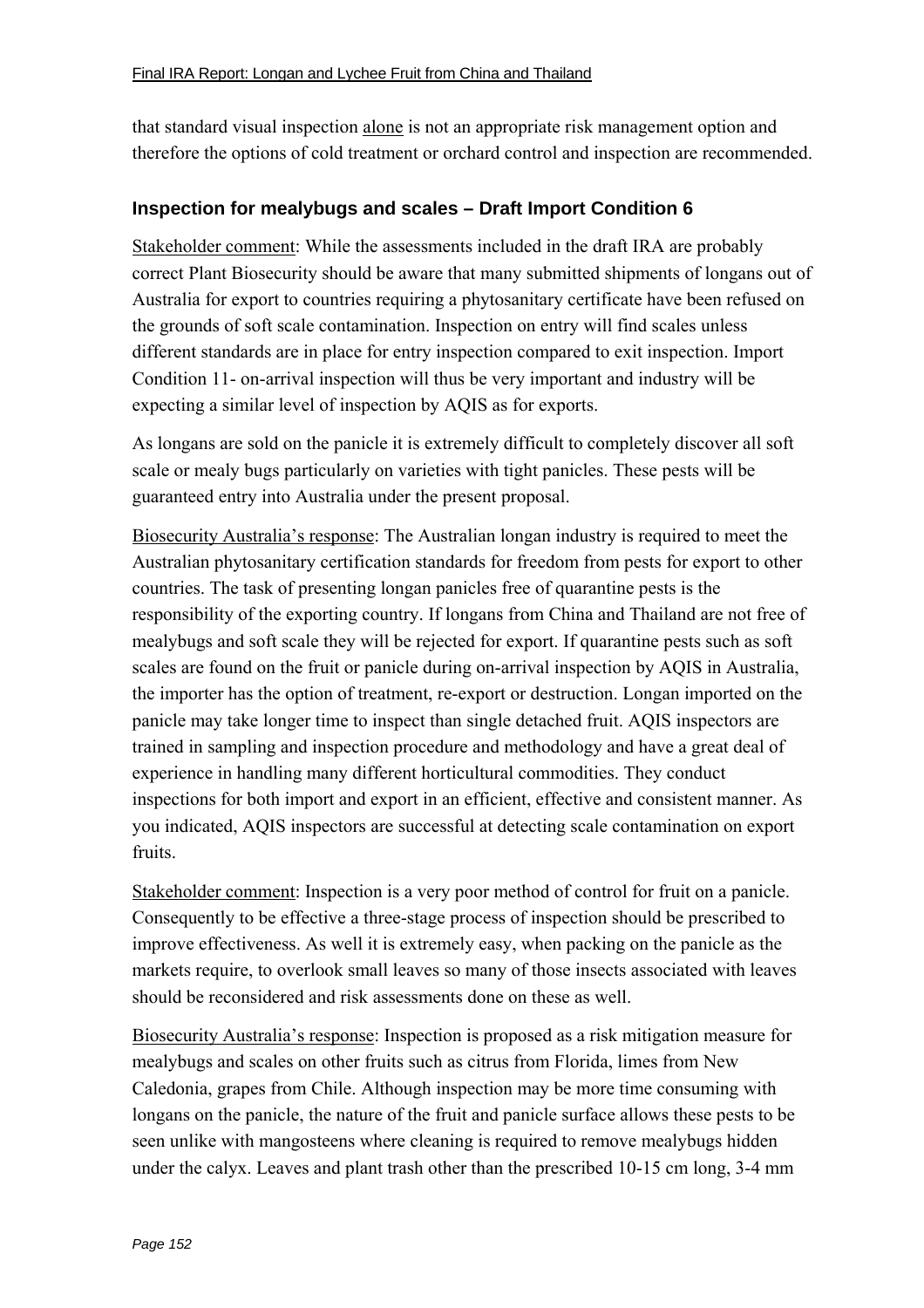diameter panicle stems are not permitted. If these contaminants are found at any stage of inspection then they are rejected for export.

# **Pre-export inspection – Draft Import Conditions 6 & 7**

Stakeholder comment: If inspecting longans is to be regarded as an adequate measure of control then a more prescribed method of inspection should be included. Longan panicles get entangled with each other especially if wood size is restricted to 3-4mm. Proper inspection would require a sample of trays to be completely unpacked and each panicle inspected before repacking. In the process, berry shatter would occur and fruit would be lost from the panicle so panicles not originally packed are likely to be added to the pack to make up the weight. A surface inspection of the top layer of fruit in the package would not be sufficient.

Pre export inspection should be at the same level as the pack out inspection required for ICA-13 and complete unpacking to enable proper inspection should be required.

Biosecurity Australia's response: Inspection for freedom from a specified pest must ensure that all fruit/panicles are actually free of the pest. How the producer/exporter chooses to ensure this freedom is determined by them and might include pre-and post-harvest management to minimise the pest load (in the case of mealybugs and soft scales), in addition to the risk management measure of inspection required by Biosecurity Australia and conducted and audited by the NPPO.

In the case of litchi fruit borer, if the VHT treatment option for fruit flies is adopted, the targeted inspection for freedom from the pest is in addition to a required orchard control program. The inspection carried out by the NPPO in issuing a Phytosanitary Certificate is in accordance with official procedures for all visually detectable quarantine pests and trash using sampling procedures developed by the NPPO in consultation with Biosecurity Australia/AQIS.

The inspection levels outlined in ICA 13 (10 Dec 2001) indicate two checks of fruit unbroken skin. One at the sorting stage, followed by in-line or end-point inspection, 100% inspection of 1 box in 50 boxes sampled (i.e. 2% sampling). Although more difficult than for single fruit, sampling of longan panicles from boxes is obviously achievable for domestic trade. However, the ICA-13 requirement is a measure, in place of a disinfestation treatment, to ensure that fruit is not likely to host high-risk fruit fly pests.

Stakeholder comment: It is not clear how this proposed risk management measure will ëensureí that longan and lychee fruit exported to Australia do not contain quarantine pests or trash. Is it proposed to thoroughly inspect every fruit and panicle? What sampling rate, infestation level and confidence levels will be required? As consignments (potentially comprising of produce from multiple growers) are inspected what measures are in place to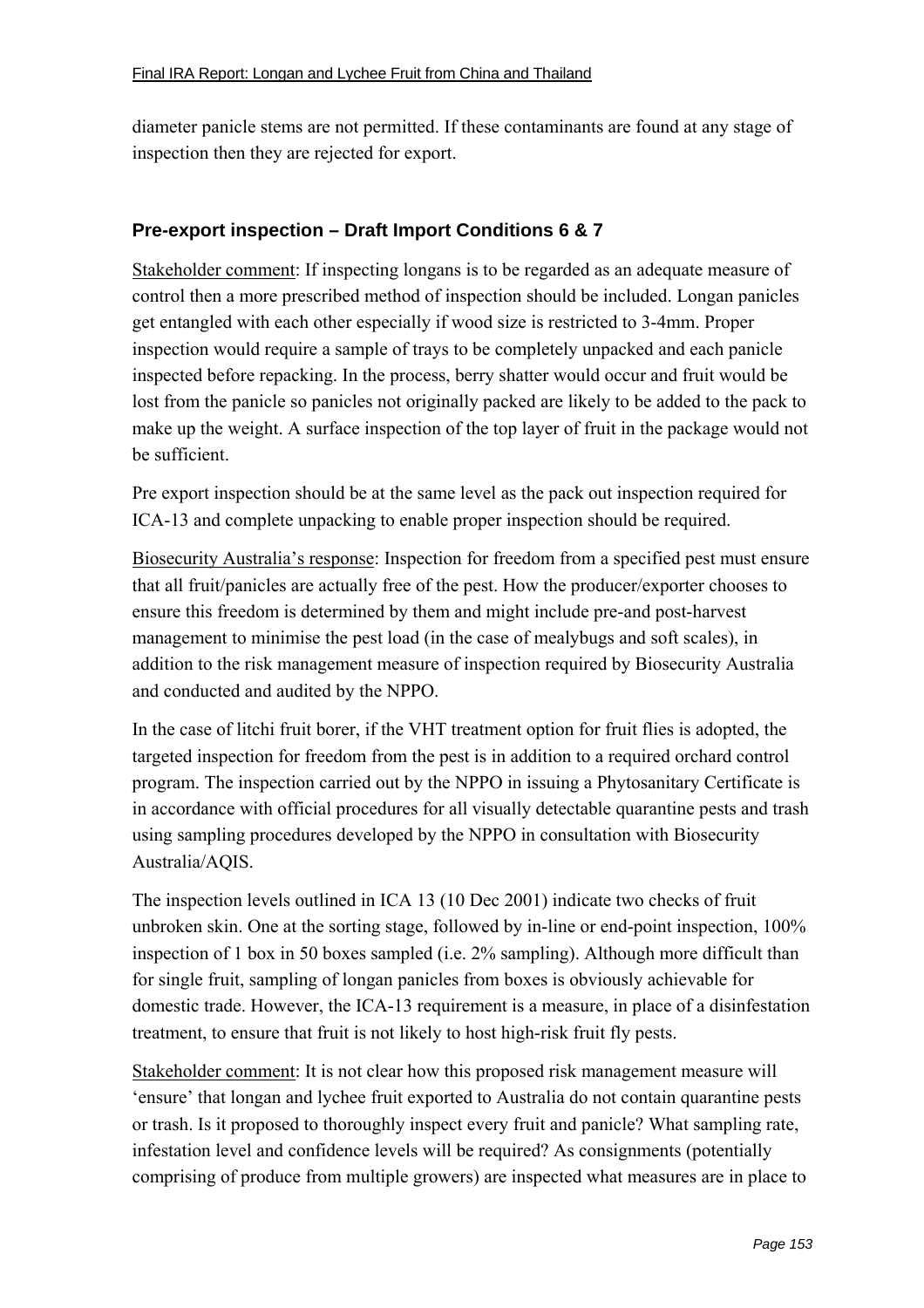maintain homogeneity? Sampling rate, infestation level and confidence levels required by the NPPO should be included in the IRA.

Biosecurity Australia's response: It is not proposed to inspect every fruit to ensure that the consignment is free of the targeted pests, other quarantine pests, trash, soil, ect. as required. However, during pre-export and on-arrival inspection using a specified sampling plan (agreed to by BA/AQIS and the NPPO), any fruit found to harbour trash, soil or live quarantine pests will result in the whole consignment from that registered source being rejected. Rejected consignments would not be allowed to be exported and are traceable by their orchard registration number.

The sampling rate for pre-export inspection will be comparable to the AQIS sampling rate as specified in the draft IRA. This information is included in the final IRA. Pre-export inspection is one of the many quarantine measures to reduce risk in addition to the onarrival inspection. Commercial orchard practices of monitoring and spraying when pests are detected, harvesting and processing practices which include grading and sorting, cleaning and checking of fruit for the export requirements in the orchard sheds and/or packinghouses will also help to reduce the risk of pests and contaminants on the fruit.

# **Packing and labelling – Draft Import condition 8**

Stakeholder comment: The draft IRA report has an inadequate description of the method of packing presently employed in Thailand. Currently fruit is picked and packed under the tree into open weave plastic trays to allow subsequent sulphur dioxide treatment. Leaves are placed on the fruit in the trays to stop drying out. These open packs are vulnerable to entry by insects associated with fruit and leaves and soil-borne diseases. Leaf insects may not be associated directly with the fruit and have not been adequately covered by your pest risk assessment. This process will have to be considerably changed because there is presently no consistent inspection process.

The Thai industry treats all export fruit with sulphur dioxide to enhance shelf life. Fruit is transported to a central facility for this post harvest treatment that extends shelf life and this would certainly be needed to enable the cold treatment proposed in Import Condition 3 & 4.

Biosecurity Australia's response: Open-weave plastic containers, straw baskets or other various containers may be used during harvest. Longan fruit would undergo considerable processes of segregation from trash, panicle cutting, sorting and sizing, washing, and treatments such as sulphur dioxide, hydrocooling and drying in clean containers appropriate to the process before packing in the export boxes and mandatory treatments for fruit flies and litchi fruit borer. No leaves or soil are allowed in export fruit. Import Condition 8 already specifies the export packaging requirements for import into Australia.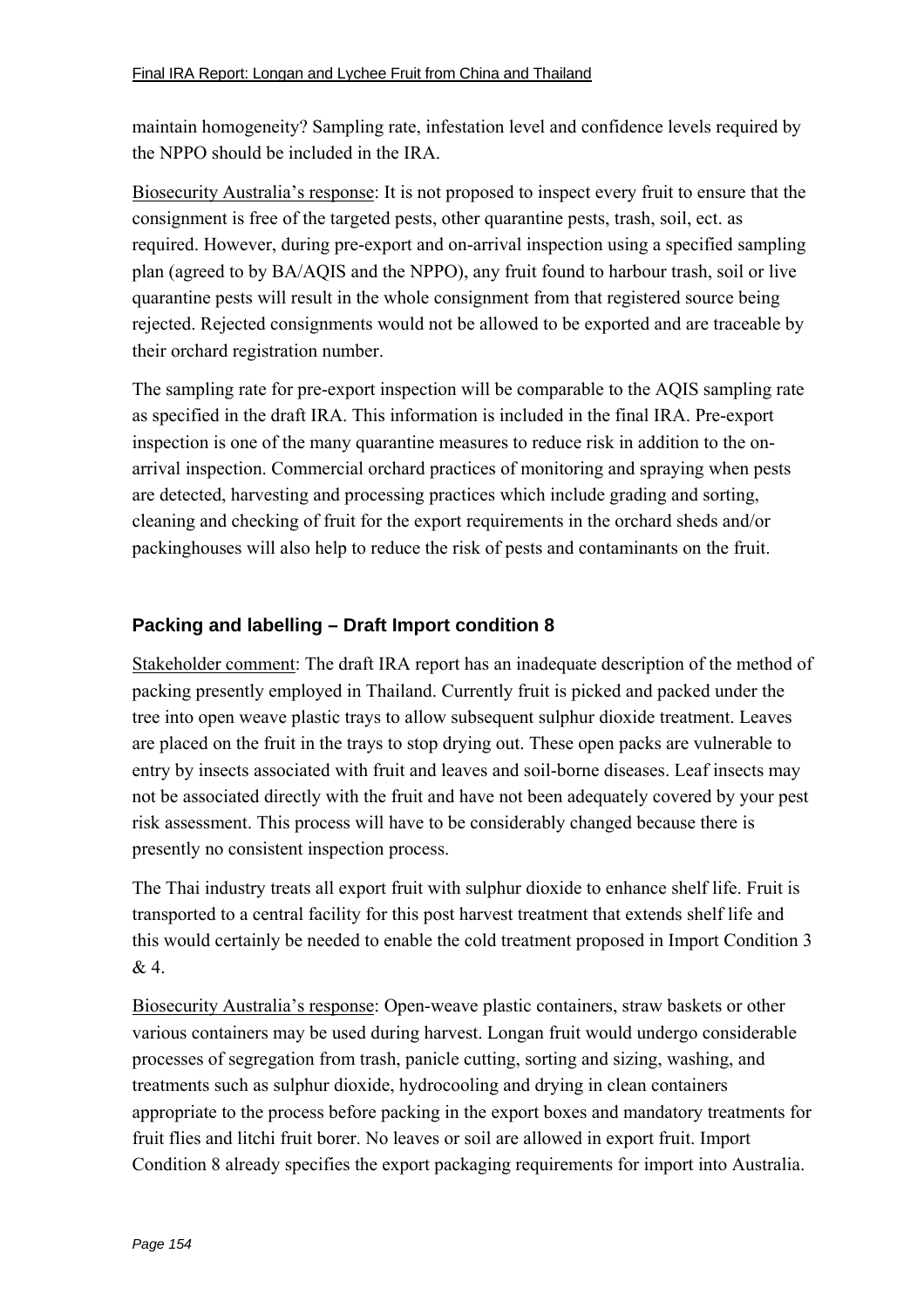Cardboard, foam or export plastic boxes will need to provide security from reinfestation by pests after treatments and inspections and during storage and transport.

Biosecurity Australia is aware of the common practice of sulphur dioxide fumigation of longans in Thailand and Australia and has visited such facilities. Fumigation with  $SO<sup>2</sup>$  is not a phytosanitary treatment but used commercially for preservation of the golden colour and for protection against some post-harvest storage pathogens. Longans exported to other countries must meet the MRLs for  $SO<sub>2</sub>$  set by the importing country.

## **Storage and movement – Draft Import Condition 10**

Stakeholder comment: Sealed cartons, and shrink wrapping are all very well once packed but this import condition needs to be much more prescriptive for conditions during packing and inspection. If leaf is brought into the shed for stripping then insects associated with leaves and stalks will move freely from panicles with leaves to partially packed open containers. These insects may or may not be associated with longan in any significant way but could be a pest risk to other fruit grown in Australia. None of these appear to be recognised as risks.

For Import Condition 8 and 10 to be effective then much stricter control over packing conditions is necessary than presently implied under these two conditions. Sealed packing sheds should be required as with mangoes leaving Australia to go to Japan and all leaf material should be removed prior to entry into the packing shed.

Biosecurity Australiaís response: Packing containers are required to be secure to prevent reinfestation of fruit following treatment and inspection and during transport and storage. The exact specifications will depend on the nature of the packaging, mesh used to cover holes, and the treatment undertaken.

Leaf stripping may occur in the orchard or in packinghouses. Longans coming direct from the orchard would enter packing houses at one end and proceed through the stripping, cutting, sorting, washing and treatment processes to final secure treatment/packing at the other end.

Potential hitchhikers can occur under the processing and packing of horticultural commodities and food in all countries both for domestic and export supply. Packing houses must be registered and audited by the NPPO to ensure that they can, and do, meet the requirements for ensuring that exports are not contaminated by any live pests or soil or plant material. Any additional uncategorized pest detected in consignments will trigger an assessment to determine its quarantine status and if phytosanitary action is required. It is trade restrictive to consider all such hitchhiking contaminants in international trade.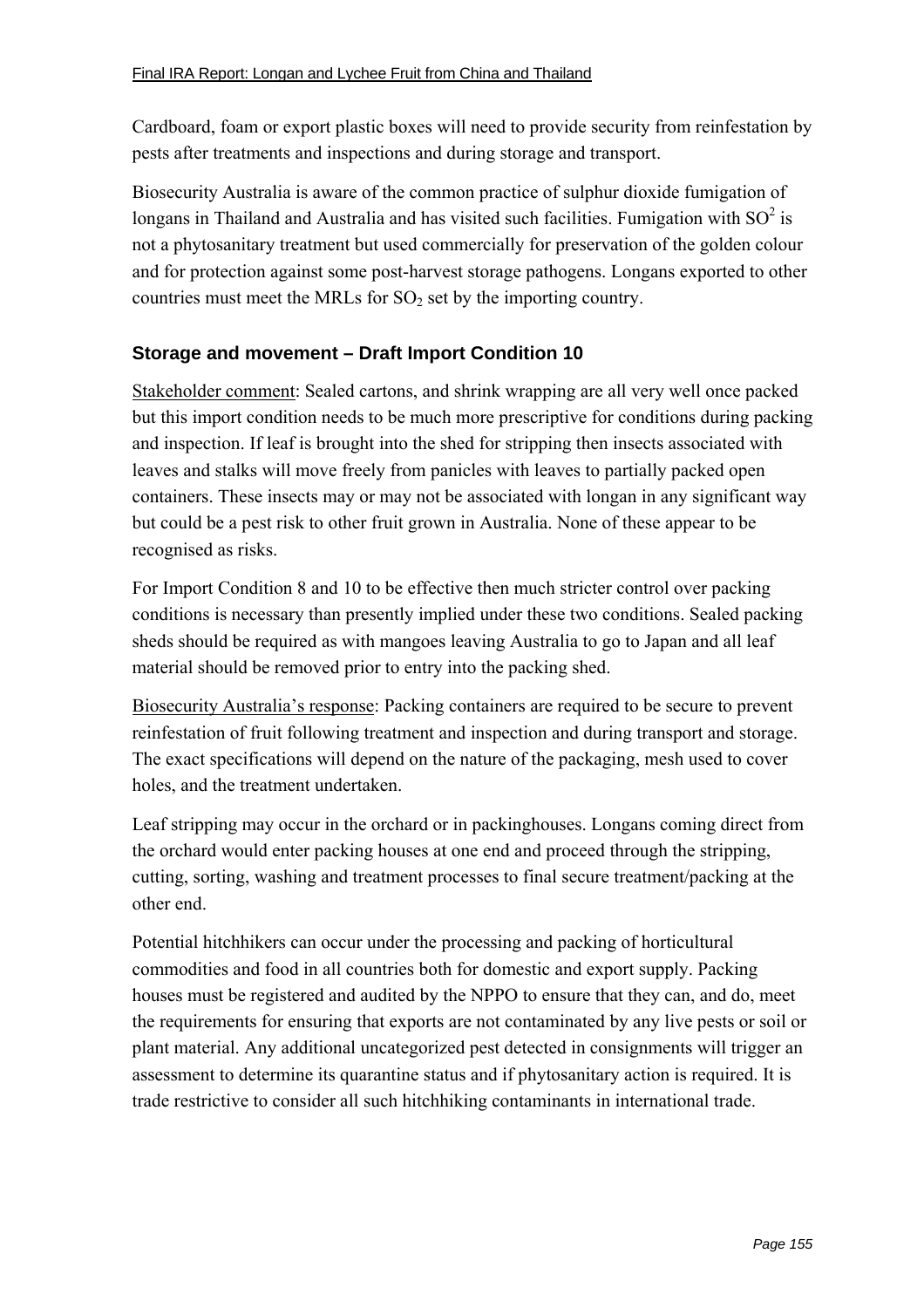# **On-arrival inspection by AQIS – Draft Import Condition 11**

Stakeholder comment: One detached fruit is an inappropriate unit of assessment in the case of longan, as it does not allow for assessment of panicle length and wood thickness. It is highly unlikely that a consignment will consist of "detached fruit" but if some is consigned it will be in a consignment mixed with fruit on the panicle. Longans, unlike lychee, do not have a natural break point just above the fruit. Detached fruit are commonly found to have broken skin at the point where the stem would have been attached to the fruit. This is where moulds commonly start on the fruit. Detached fruit without a short stem (at least 3- 4mm) should be regarded with suspicion.

A single panicle is also inappropriate as an assessment unit because panicles vary in size and may contain from 3-20 fruit. There could be considerable variation in real sample size if this measure is used. A more consistent method would be to use a package as the unit of sample size. This would be the only sampling methodology capable of providing anywhere near the 95% confidence level required that there is not more than 0.5% infestation in a consignment.

Import Condition for inspection should be similar to the ICA-13 requirements as this puts on a higher standard than implied in this Import Condition. During the sampling process the container should be completely unpacked and all fruit and wood in the package completely inspected. On repacking the same fruit must be used.

Biosecurity Australia's response: Both detached longan and lychee fruit will have a short stem of less than 5mm. Exporters would be aware of the effects and consequences of broken skin on quality and health and shelf life. Panicles may well vary in size but would be in the range of the length limits of the panicle stem and diameter. This sampling unit is used adequately by AQIS for similar commodities such as grapes.

The ICA-13 sampling regime is to ensure that longan, lychee and other fruit have unbroken skin as a prerequisite for freedom from fruit fly larvae where they are accepted in Australia to be conditional non-hosts of Queensland fruit fly. This inspection is a measure in place of a disinfestation treatment for fruit flies. It consists of inspection of fruit during sorting and a 2% sampling of entire packed boxes.

Stakeholder comments: The ambiguous "Unit" (panicle or single fruit only) for inspection purposes should be removed and replaced by a package.

#### Biosecurity Australia's response:

The 'unit' is defined as the fruit (i.e. one orange, one mangosteen, one durian). In the case of smaller fruit intact on a stem, it is usual to define the unit as a cluster/panicle/bunch (i.e. grapes, longans). As the intention is to allow the import of longans and lychees as individual detached fruits, or in the case of longans, as longans on the panicle (which is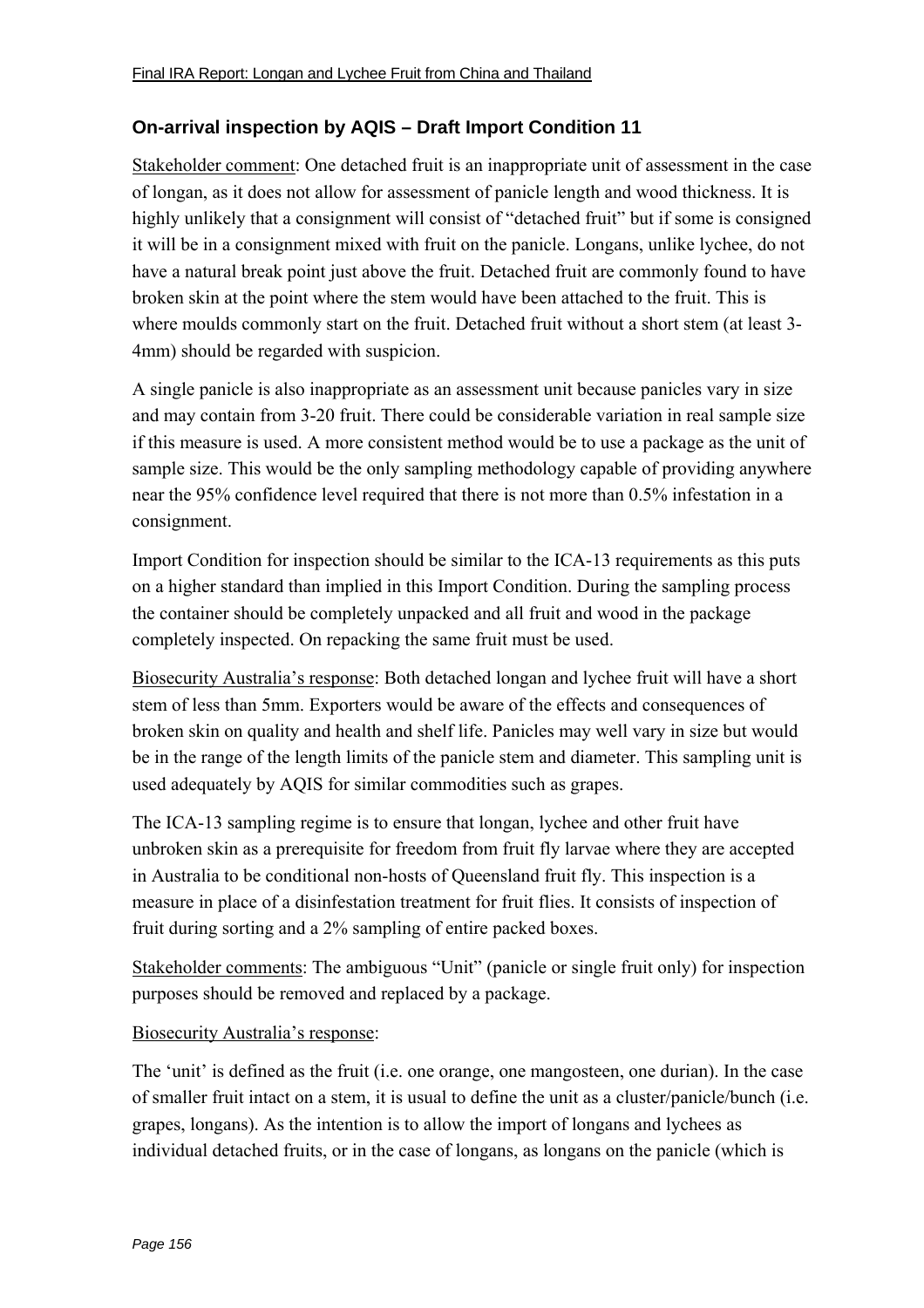industry common practice) the inspection unit needs to be defined in this way to accommodate both.

#### **Sampling regime for on-arrival inspection**

Stakeholder comment: The sampling size in the draft I RA report for on-arrival inspection of longan/lychee is too high particularly for longans on the panicle where the following sampling size is suggested:

| For 'consignments' of fruit                                                                   |                                 |
|-----------------------------------------------------------------------------------------------|---------------------------------|
| 100% of consignment (10 units)<br>$\leq 10$ units                                             |                                 |
| 10 units < For 'consignments' of fruit $\leq 100$ units                                       | greater than or equal to $10\%$ |
| 100 units $\leq$ For 'consignments' of fruit $\leq$ 300 units                                 | $5 - 10\%$                      |
| 300 units $\leq$ For 'consignments' of fruit $\leq$ 500 units                                 | $4 - 5\%$                       |
| 500 units <for 'consignments'="" <math="" fruit="" of="">\leq 1000 units</for>                | $3-4\%$                         |
| 1000 units <for 'consignments'="" <math="" fruit="" of="">\leq2000 units 2-3%</for>           |                                 |
| 2000 units <for 'consignments'="" <math="" fruit="" of="">\leq5000 units 1-2%</for>           |                                 |
| 5000 units <for 'consignments'="" fruit<="" of="" td=""><td><math>0.2 - 1\%</math></td></for> | $0.2 - 1\%$                     |

or inspecting 100% of all fruit from 1% of cartons

Biosecurity Australia's response: The sampling size for on-arrival inspection specified in the draft IRA report is the standard sampling regime used by AQIS for most horticultural commodities and complies with international practice. This sampling regime is the same currently used, for example, for the preclearance of Ya and Asian pears from Hebei and Shandong Provinces where the unit is defined as a single pear.

For this IRA, the unit is defined as a single detached longan or lychee fruit or if longans are imported on the panicle, the unit is a single longan panicle. For consignments of less than 1000 units the sample size is either 450 units or 100% of consignment (whichever is smaller). For consignments of 1000 units or greater, 600 units are selected at random from the consignment for inspection. This sampling methodology provides 95% confidence that there is not more than 0.5% infestation in a consignment.

Tablegrape clusters are inspected in a similar manner, where the cluster is the inspection unit as proposed with longan panicles. This standard sampling methodology is used in AQIS-inspected export commodities to other countries unless otherwise specified. The units sampled by AQIS during on-arrival inspection will be those specified above. That is 600 single longan or lychee fruit (for detached fruits) or 600 panicles for longans on the panicle. These units will be selected at random from the boxes of fruit in the consignment.

#### **Sampling and time taken for inspection**

Stakeholder comments: It should be made clear in the report which units will be selected by AQIS during the inspection and how long the inspection will take. Samples taken by AQIS during inspection should not exceed those taken by AQSIQ before shipment in China.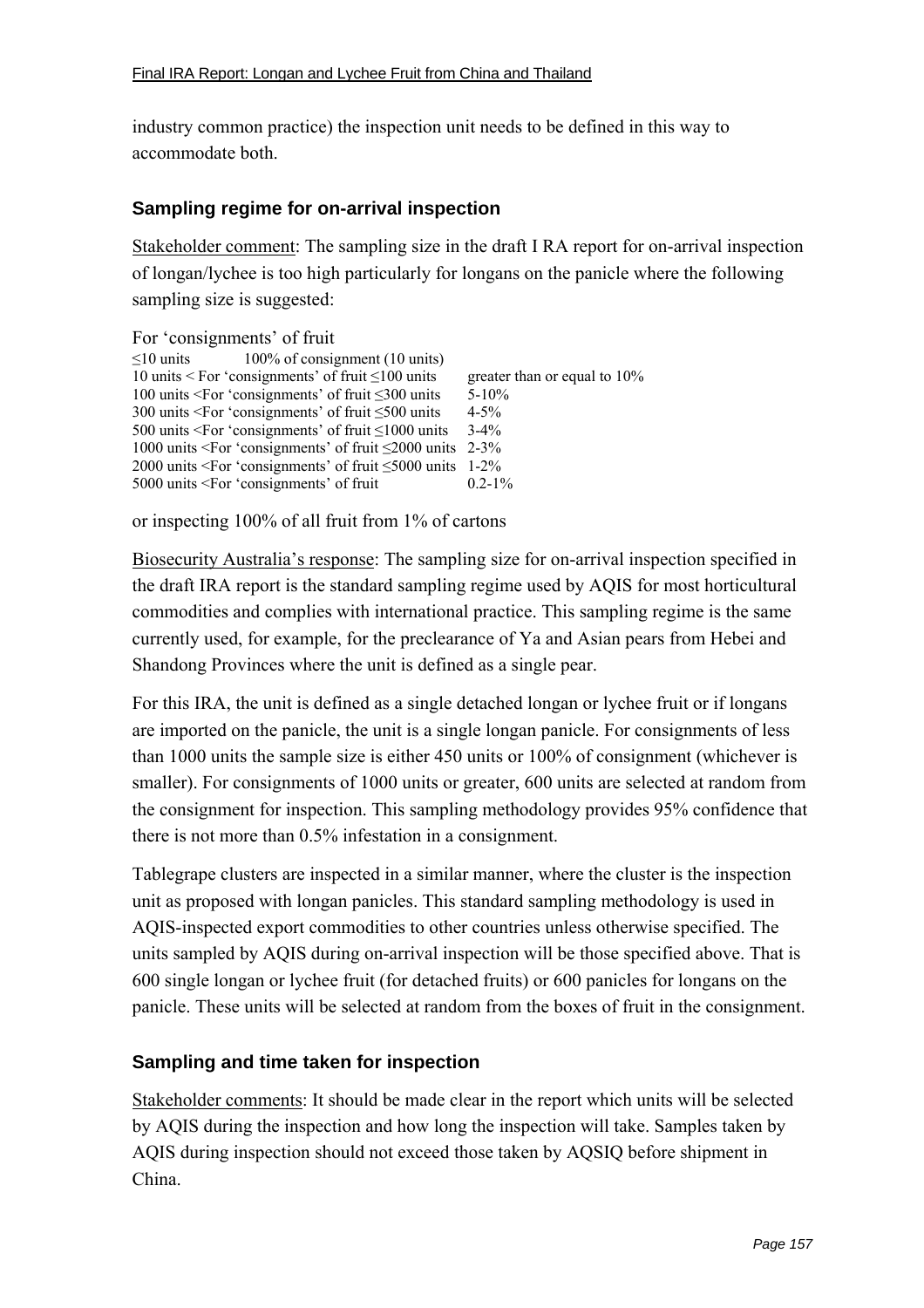Biosecurity Australia's response: The definition of the units in the sampling plan has been further clarified in the final IRA. The time required for inspection would depend on the nature of the unit (ie. detached fruit or longan on panicle) but would probably be about 1-2 hours.

# **Advising AQSIQ of quarantine failures**

Stakeholder comments: AQIS/BA is requested to promptly inform AQSIQ of any longan/lychee from China that do not meet the Australian quarantine standards.

Biosecurity Australia's response: AQIS/BA would inform AQSIQ of any quarantine breaches and quarantine pests found on consignments of longan or lychees as requested.

## **Treatment for non-compliant consignments**

Stakeholder comments: AQIS is requested to provide the quarantine treatment options for Chinese longan/lychee exporters whose consignments fail to meet the Australian quarantine standards to enable the consignments to pass the inspection after treatment in Australia.

Biosecurity Australia's response: The options for Chinese exporters/Australian importers if consignments are found to be non-compliant with requirements are for treatment, re-export or destruction of the consignment. The treatment option would depend on the nature of the quarantine pest but would be likely to be fumigation by methyl bromide for external feeders and cold disinfestation treatment for internal feeders. Any treatment would need to be approved by AQIS, carried out in AQIS-approved premises and would be conducted at the total expense of the importer.

# **Destruction of fruit**

Stakeholder comments: If the option of destruction of fruit is selected, how are fruits destroyed or disposed of?

Biosecurity Australia's response: Fruit is destroyed in AQIS-approved premises, by an approved method usually by incineration or deep burial. The importer bears cost of the destruction.

#### **Uncategorised pests**

Stakeholder comment: The process for categorising pests should be included as part of the document as there are inevitably significant numbers of pests detected that are not identified by the analysis. If a pest, not identified in the analysis, is found on inspection and this pest is not present in the State of Western Australia, will the state be notified?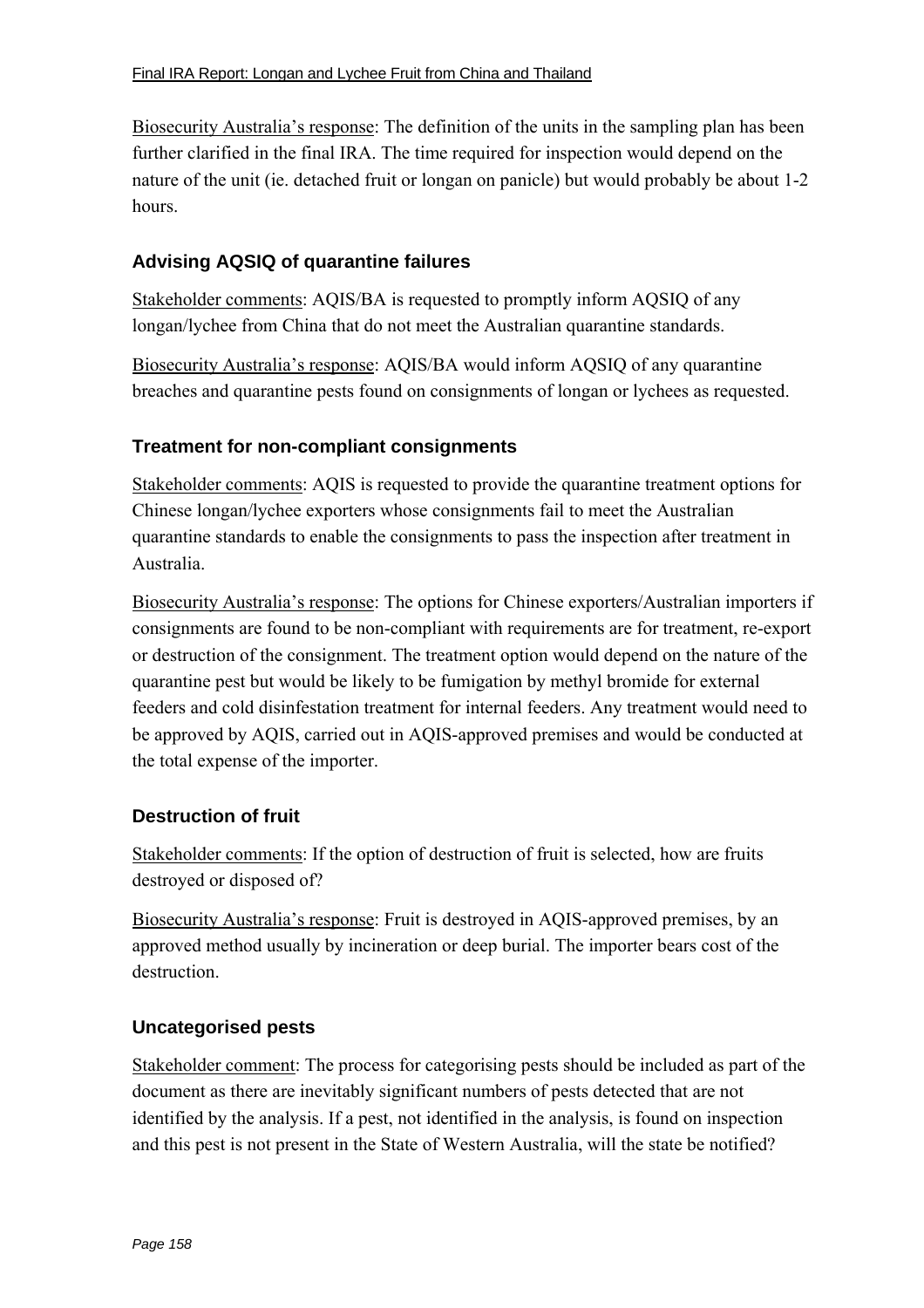Biosecurity Australia's response: The term "uncategorized pest" refers to pests that could be present on the fruit pathway but that have not been reported and assessed previously. This could include hitchhikers or contaminants. Any new pests would be assessed via the same three-step process of pest categorisation as described in all the IRA documents to determine whether a pest is categorised as a quarantine pest in accordance with FAO's ISPM definition of a quarantine pest.

Any unidentified pests detected are sent for identification. If a new pest is detected and found to be of quarantine concern, the importer has the option of treatment (if available), destruction or re-export. Quarantine status is assessed in accordance with Australia's international obligations. All pests found are recorded in the AQIS 'Incidents' database.

# **Review of policy – Draft Import Condition 12**

.

Stakeholder comment: When the related policy for the importation of longan / lychee from China is being reviewed, we request that China be informed promptly and that the final amendments be based on the results of bilateral consultation.

Biosecurity Australiaís response: Review of policy in the draft IRA report states ìBiosecurity Australia reserves the right to review this policyî. Once the final IRA is released and the policy adopted by the Director of Quarantine, then an "arrangement" document" will be drawn up between AQSIQ and BA/AQIS (likewise with Thailand's DOA/ARD) with specific details of the import conditions outlined in the final IRA report. Such arrangement documents may be reviewed after the first year of trade. BA will consult with AQSIQ on any issues raised by either party relating to the import conditions.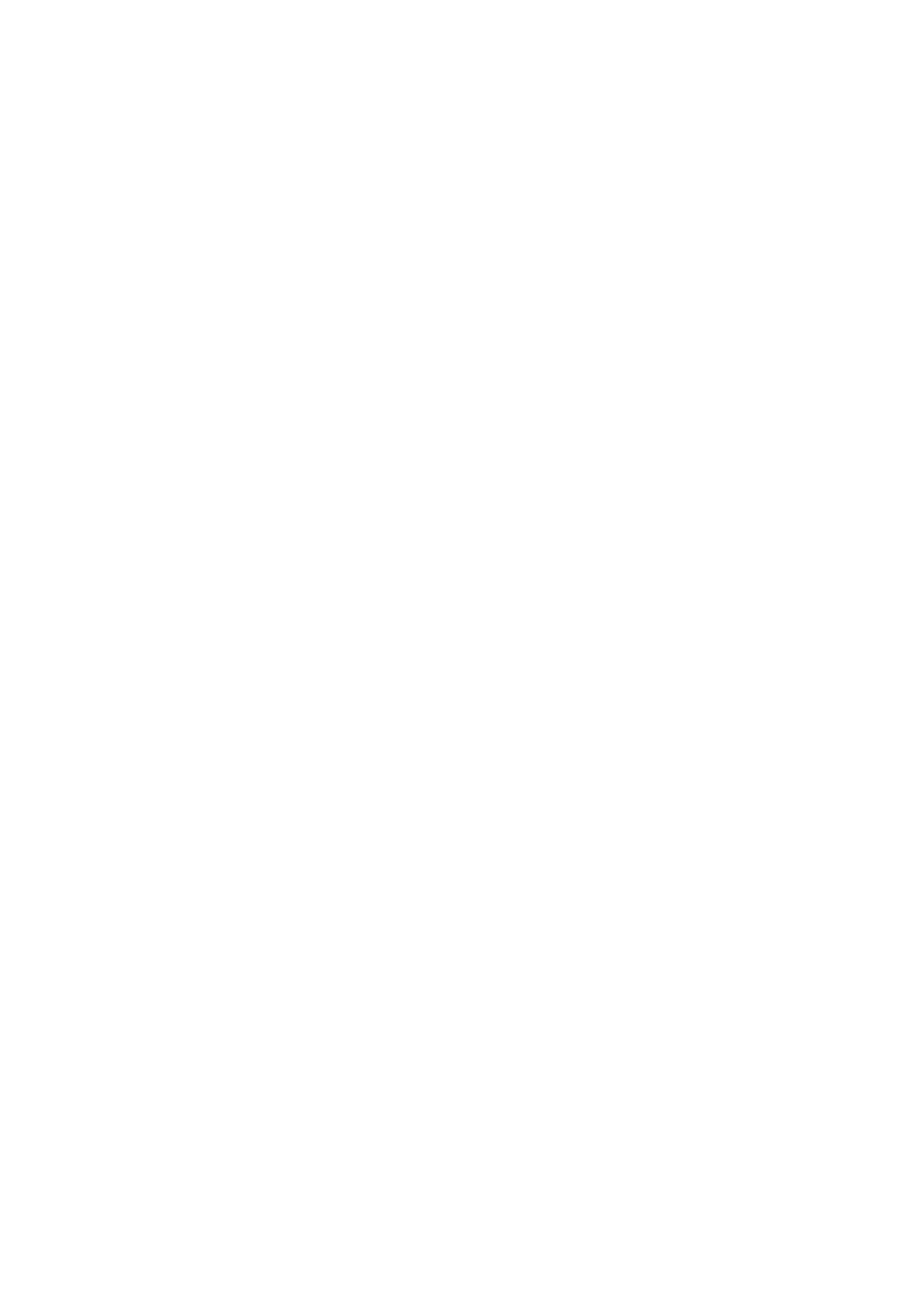- Allwood, A.L., Chinajariyawong, A., Drew, R.A.I., Hamacek, E.L., Hancock, D.L., Hengsawad, C., Jipanin, J.C., Jirasurat, M., Kong Krong, C., Kritsaneepaiboon, S., Leong, C.T.S. and Vijaysegaran, S. (1999). Host plant records for fruit flies (Diptera: Tephritidae) in South East Asia. *The Raffles Bulletin of Zoology, Supplement* 7: 1-92.
- Ann, P.J. and Ko, W.H. (1984). Blossom blight of litchi in Taiwan caused by *Peronophythora litchi*. *Plant Disease* 68: 826.
- Anonymous (2003). *Amazing Thai Longan*. Horticultural Research Institute, Department of Agriculture, Bangkok. 32pp.
- Anonymous (1991). The impact of fruit flies on Australian Horticulture. Report to the Honorable John Kerin, Minister for Primary Industries and Energy. Horticultural Policy Council. April 1991.
- APPD (2003). Australian Plant Pest Database. Plant Health Australia http://www.planthealthaustralia.com.au/APPD/queryForm.asp
- AQIS (2003). Australian Quarantine and Inspection Service Import Conditions Database (ICON). http://www.aqis.gov.au/ICON
- AQIS (2001). AQIS interception data 1990-2001; Stone fruit from New Zealand. Unpublished report. Australian Quarantine and Inspection Service, Canberra.
- AQSIQ (2003a). *Response to Biosecurity Australia Questions*. General Administration for Quality Supervision and Inspection and Quarantine of the People's Republic of China, March 2003.
- AQSIQ (2003b). Comments provided on the Technical Issues Paper on the IRA on Longan and Lychee Fruit from China. General Administration for Quality Supervision and Inspection and Quarantine of the People's Republic of China (AQSIQ), 18 June 2003.
- AQSIQ (2003c). Additional information on harvesting, processing and storage of longan and lychee. General Administration for Quality Supervision and Inspection and Quarantine of the People's Republic of China (AOSIO), 17 December 2003.
- Batista, A.C., Bezerra, J.L., Maia, H.S. and Herrera, M.P. (1965). *Cylindrocladiella peruvianum* n. spp., *Diplodium gallesiae* n. sp. e outros Dematiaceae dimosporicos. *Atas do Instituto de Micologia* 2: 383-395.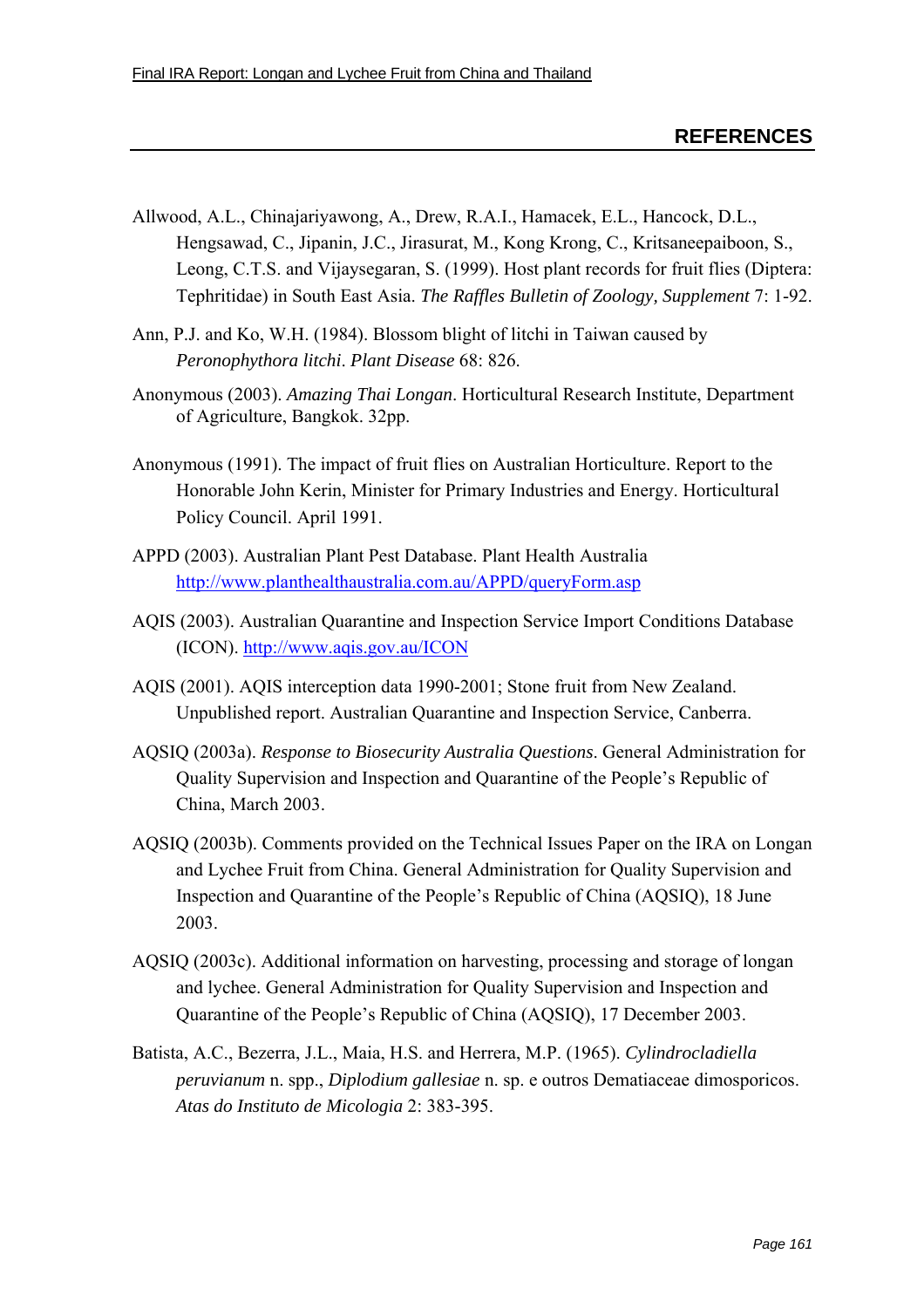- Ben-Dov, Y. (1994). *A Systematic Catalogue of the Mealybugs of the World (Insects: Homoptera: Coccoidea: Coccidae) with Data on Geographical Distribution, Host Plants, Biology and Economic Importance*. Andover, UK: Intercept Limited, 686 pp.
- CABI (CAB International) (2002). *Crop Protection Compendium Global Module*. Commonwealth Agricultural Bureau International, Wallingford, UK.
- Cantrell, B., Chadwick, B. and Cahill, A. (2002). *Fruit Fly Fighters: Eradication of the papaya fruit fly*. CSIRO Publishing, Collingwood, Australia, 200 pp.
- Chen, J.Y, Chen, J.Y., and Xu, X.D. (2001). Advances in research of longan witches<sup>7</sup> broom disease. pp. 413-416. In: Huang, H.B. and Menzel, C. (eds). *Proceedings of the First International Symposium on Litchi and Longan*. Guangzhou, China, June 2000. ISHS Acta Horticulturae 558. 446 pp.
- Chen, J.Y., Li, K.B., Chen, J.Y. and Fan, G.C. (1996). A preliminary study on litchi witches<sup>'</sup> broom and its relations to longan witches' broom. *Acta Phytopathologica Sinica* 26(4): 331-335. (In Chinese).
- Chen, J.Y., Xu, C.F., Li, K.B. and Xia, Y.H. (1992). On transmission of longan witches' broom disease by insect vectors. *Acta Phytopathologica Sinica* 22(3): 245-249. (In Chinese).
- Chen, J.Y., Chen. J.Y., Fan, G.C. and Chen, X. (1999). Preliminary study on the elimination of the virus of longan witches' broom disease. *Advances on Plant Pathology.* Yunnan Science and Technology Publishing House, 163-166.
- Chew, S. (2003). Rhinoceros Beetles *Xylotrupes gideon* Family Scarabaeidae. http://www.geocities.com/brisbane\_beetles/R\_Beettle.htm
- Chomchalow, N. and MacBaine, C. (2003). Amazing Thai Lychee. Horticulutral Research Institute, Department of Agriculture, Bangkok. 20p.
- CIQ (2000). The Questions and Answers Chinese Lychee and Longan Export to Australia. Information provided by China Inspection and Quarantine (CIQ), 25 December 2000. CIQ: Beijing, People's Republic of China.  $25$  pp + Appendices 1-5.
- Chomchalow, N. and MacBaine, C. (2003). *Amazing Thai Lychee*. Horticultural Research Institute, Department of Agriculture, Bangkok. 20pp.
- CMI (1989). CMI Descriptions of Pathogenic Fungi and Bacteria, set 98, Nos 971-980. *Mycopathologia* 106: 183-211.
- Coates, L.M., Sangchote, S., Johnson, G.I., and Sittigul, C. (2003). Diseases of lychee, longan and rambutan. pp307-325 In: Ploetz, R.C. (ed.) *Diseases of Tropical Fruit Crops*. CABI Publishing, Wallingford, UK. 527 pp.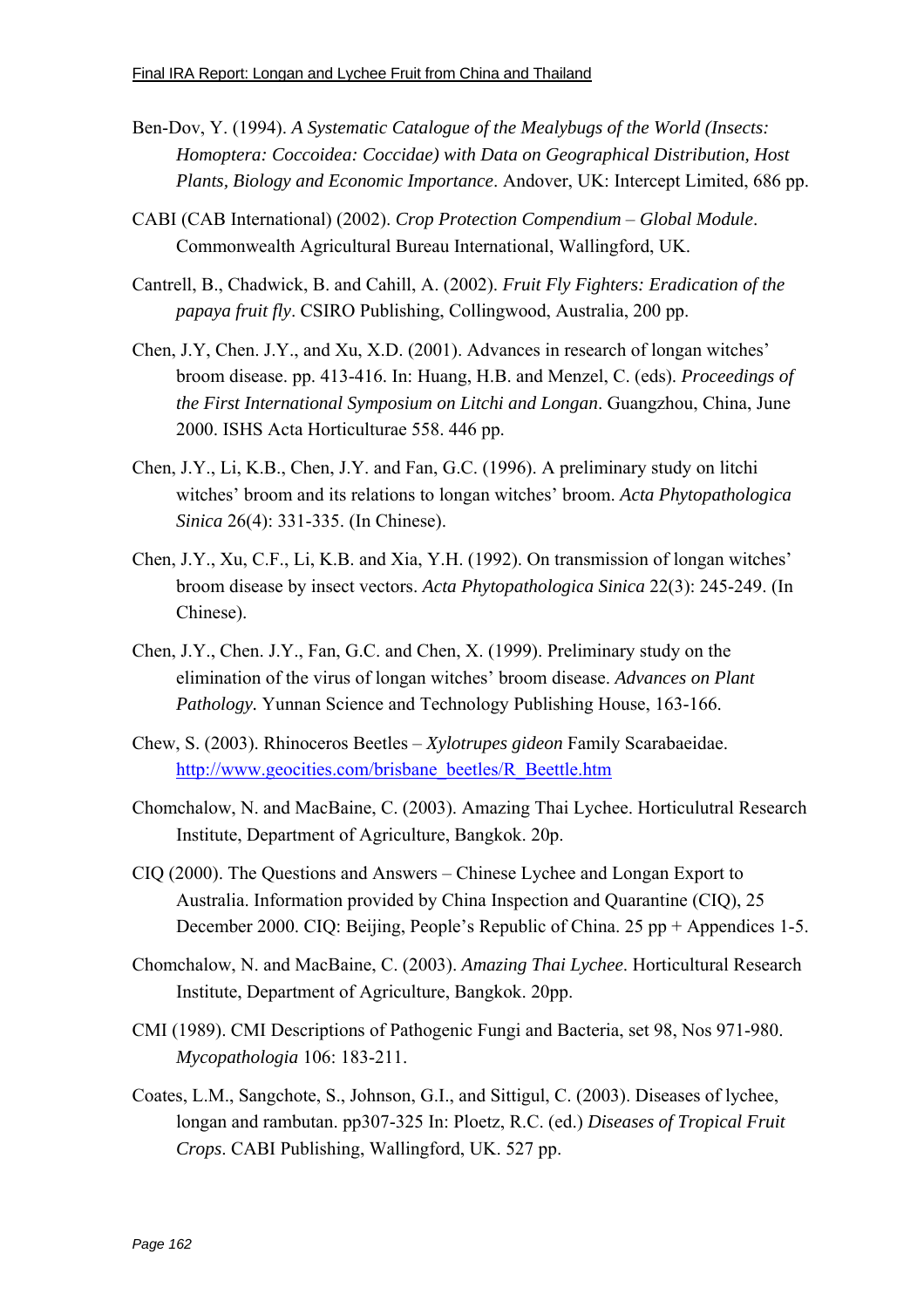- Corcoran, R.J. and Waddell, B.C. (2003). Ionizing Energy Treatments for Quarantine Disinfestation. Horticulture Australia Ltd., Sydney, 19 pp.
- Cox, J.M. (1989) The mealybug genus *Planoccoccus* (Homoptera: Pseudococcidae). Bulletin of the British Museum (Natural History) Entomology Series 58 (1), 1-78.
- Crous, P.W. (2002). Taxonomy and Pathology of *Cylindrocladium (Calonectria*) and Allied Genera. St.Paul. USA, American Phytopathological Society Press.
- Crous, P.W. and Wingfield, M.J. (1993). A re-evaluation of *Cylindocladiella*, and a comparison with morphologically similar genera. *Mycological Research* 97 (4) 433 – 448.
- DAWA (Department of Agriculture Western Australia) (2003). Stakeholder comments on Import Risk Analysis of fresh longan and lychee fruit from the People's Republic of China - Technical Issues Paper. 15 May 2003.
- DOA (2003). Personal communication. Thailand Department of Agriculture plant pathologist, Chatuchak, Bangkok, 21 May 2003.
- DOA (2003a). *Application for Market Access of Longan From Thailand to Australia*. Department of Agriculture, Ministry of Agriculture and Cooperatives, Bangkok, May 2003.
- DOA (2003b). *Application for Market Access of Lychee From Thailand to Australia*. Department of Agriculture, Ministry of Agriculture and Cooperatives, Bangkok, May 2003.
- DOA (2003c). Responses to questions from Biosecurity Australia on production and handling of longan and lychee in Thailand, Department of Agriculture, Ministry of Agriculture and Cooperatives, Bangkok, December 2003.
- DPI (Department of Primary Industries) (1993). *Diseases of Fruit Crops*. D. Persley (ed.) Department of Primary Industry, Queensland, Brisbane, 178 pp.
- El-Minshawy, A.M. and Moursi, K. (1976). Biological studies on some soft scale-insects (Hom., Coccidae) attacking guava trees in Egypt. *Zeitschrift für Angewandte Entomologie* 81(4): 363-371.
- FAO (2001). *Report of the expert consultation on lychee production in the Asia-Pacific region. 15-17 May 2001, Bangkok, Thailand*. RAP Publication, July 2001.
- Fletcher, B.S. (1989). Life history strategies of tephritid fruit flies. In: Robinson, A.S. and Hooper, G. (eds.) *Fruit Flies: Their Biology, Natural Enemies and Control*. World Crop Pests. Volume 3B. Amsterdam, Netherlands, Elsevier Science Publishers, pp. 195-208.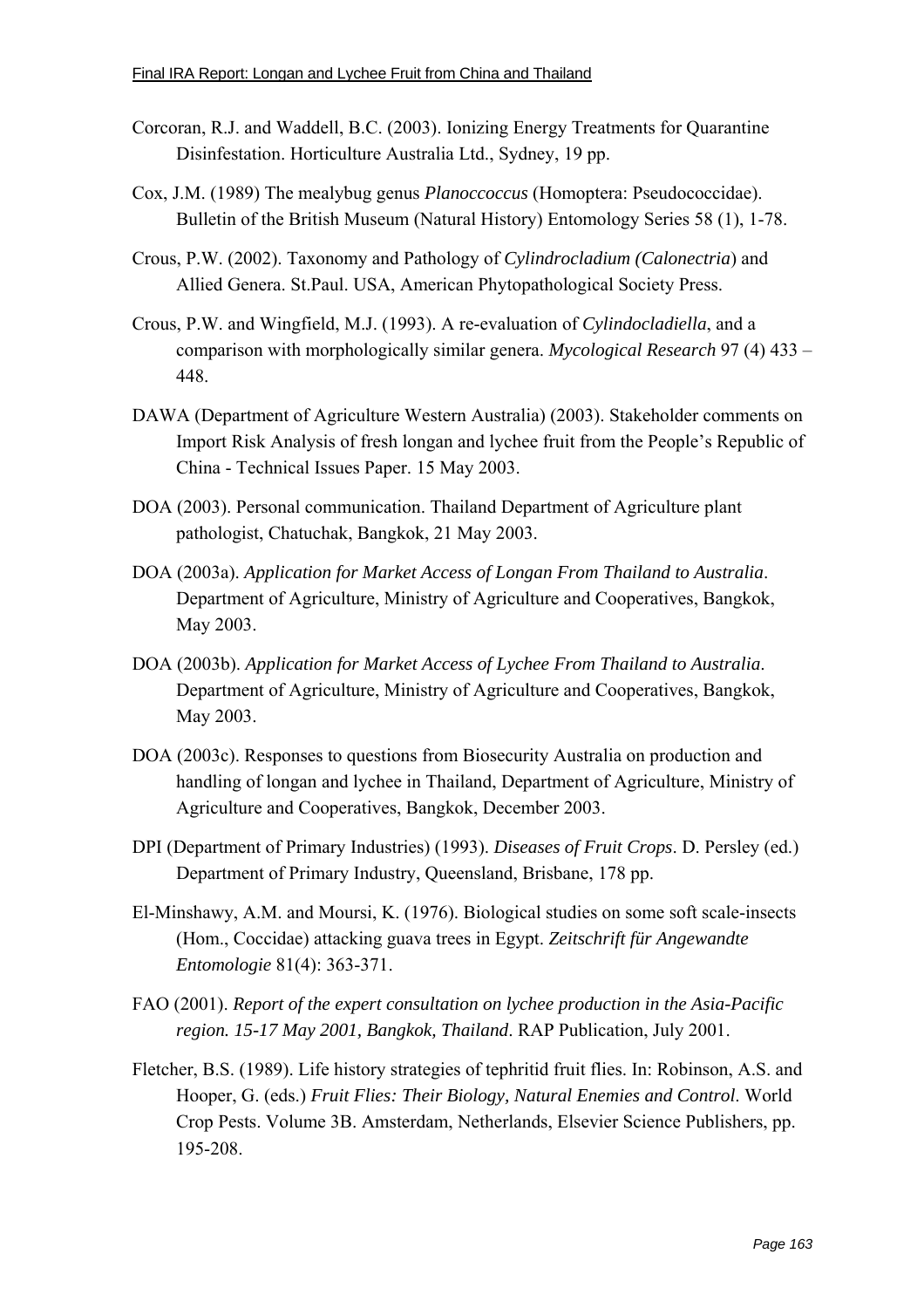- Greathead, D.J. (1997). Tea. pp. 387-392. In: Ben-Dov, Y. and Hodgson, C.J. (eds.) *Soft Scale Insects - Their Biology, Natural Enemies and Control* [Vol. 7B]. Elsevier, Amsterdam & New York, 442 pp.
- Hallman, G.J. and Loaharanu, P. (2002). Generic ionising radiation quarantine treatments against fruit flies (Diptera: Tephritidae) Proposed. *Journal of Economic Entomology* 95(5): 893-910.
- Herbison-Evans, D. and Crossley, S. (2002). *Deudorix epijarbas* dido Waterhouse, 1934

http://www-staff.mcs.uts.edu.au/~don/larvae/lyca/epijarb.html

- Hoy, L.E. and Whiting, D.C. (1997). Low-temperature storage as a postharvest treatment to control *Pseudococcus affinis* (Homoptera: Pseudococcidae) on Royal Gala apples. *Journal of Economic Entomology* 90(5): 1377-1381.
- Johnson, G.I., Joyce, D.C. and Gosbee, M.J. (1998). *Botryosphearia* (anamorphs *Fusicoccum* and *Dothiorella*), *Diaporthe* (anamorphs *Phomopsis* spp.) and *Lasiodiplodia*: infection and defence. pp 46-52. In: Johnson, G.I., Highley, E. and Joyce, D.C. (eds.) *Disease Resistance in Fruit*. Proceedings of an International Workshop held Chiang Mai, Thailand, 18-21 May 1997. ACIAR Proceedings No. 80.
- Kao, C.W. and Leu, L.S. (1980). Sporangium germination of *Peronophythora litchii*, the causal organism of litchi downy blight. *Mycologia* 72: 737-748.
- Kobayashi, Y., E. Kimishima, *et al*. (1986). *Peronophythora litchii* isolated from litchi fruit (*Litchi chinensis*) imported from Taiwan. *Research Bulletin of the Plant Protection Service Japan* 22: 55-60.
- Kuroko, H. and Lewvanich, A. (1993). *Lepidopterous Pests of Tropical Fruit Trees in Thailand (with Thai text)*. Japan International Cooperation Agency, Tokyo, 132 pp.
- Kuo, L.S., Su, C.Y., Hseu, C.Y., Chao, Y.F., Chen, H.Y., Liao, J.Y., Chu, C.F. and Huang, W.C. (1989). *Study on an Alternative Quarantine Treatment for Ethylene Dibromide for Elimination of the Oriental Fruit Fly Infested Litchi Fruit*. Bureau of Commodity Inspection & Quarantine, Ministry of Economic Affairs, October 1987, 101pp.
- Lawrence, J.F and Britton, E. (1991). Coleoptera (Beetles). In: *CSIRO Insects of Australia*. Volume 2 (second edition). Carlton, Victoria, Australia: Melbourne University Press, pp. 543-683.
- Li, L.Y. (1955). A virus disease of longan, *Euphoria longana*, in Southeast Asia. *Lingnan Science Journal* 1: 211-215.
- Li, L.Y, Wang, R. and Waterhouse, D.F. (1997). *The Distribution and Importance of Arthropod Pests and Weeds of Agricultural and Forestry Plantations in Southern*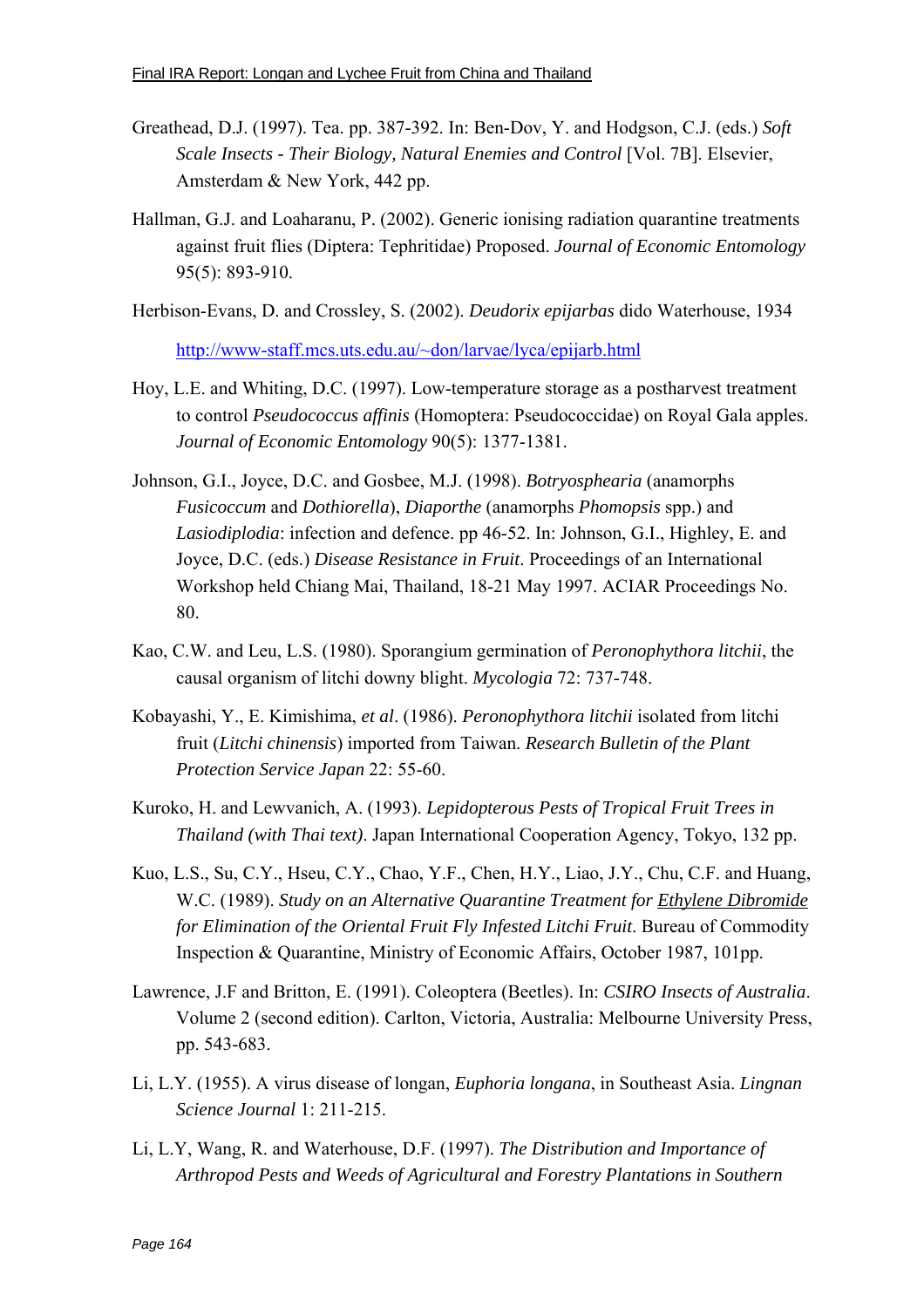*China*. Canberra, Australia: Australian Centre for Agricultural Research (ACIAR), 185 pp.

- Liang, G.Q., Liang, F., Yang, G.H., Wu, J.J., Situ, B. and He, W.G. (1997). Controlled atmosphere and cold storage of litchi fruits as a quarantine treatment. *Acta Scientiarum Naturalium Universitatis Sunyatseni* 36(2): 122-124.
- Liang, G.Q., Liang, F., Yang, G.H., Wu, J.J., Situ, B. and Zhang, Z.H. (1999). The study of cold storage quarantine treatment controlling Oriental fruit fly (Diptera:Tephritidae) in longan. *Acta Agriculturae Universitatis Jiangsciensis* 21(1): 33-35.
- Lin, S.M. and Chi, P.K. (1992). Some new species and records of genus *Phomopsis* in China. *Journal of South China Agricultural University* 13: 93-97.
- Mau, R.F.L and Kessing, J.L.M. (2000). *Pseudococcus jackbeardsleyi* Gimpel and Miller. Crop Knowledge Master. http://www.extento.hawaii.edu/kbase/Crop/Type/p\_jackbe.htm
- McLeod, R., Reay, F. and Smyth, J. (1994*). Plant Nematodes of Australia Listed by Plant and Genus*. Orange, Australia: NSW Agriculture, 201 pp.
- Menzel, C. (2002). *The lychee in Asia and Pacific*, FAO report, website: http://www.fao.org/docrep/005/ac681e/ac681e00.htm
- Menzel, C.M., Watson, B.J. and Simpson, D.R.  $(1989)$ . Longans a place in Queensland's horticulture? *Queensland Agricultural Journal*: 251-264.
- Miller, D.R., Miller, G.L. and Watson, G.L. (2002). Invasive species of mealybugs (Hemiptera: Pseudococcidae) and their threat to U.S. agriculture. *Proceedings of the Entomological Society of Washington* 104(4): 825-836.
- Ou, H.X., Sun, G.C., Jiang, Y.M. and Zhu, X.R. (2001). Pathogenesis-related proteins in litchi after inoculation with *Peronophthora litchii*. pp. 439-442. In: Huang, H.B. and Menzel, C. (eds.) *Proceedings of the First International Symposium on Litchi and Logan*. Guangzhou, China June 2000, ISHS Acta Horticulturae 558, 446 pp.
- Panizzi, A.R., McPherson, J.E., James, D.G., Javahery, M. and McPherson, R.M. (2000). Stink Bugs (Pentatomidae). In: Schaefer, C.W. and Panizzi, A.R. (eds). *Heteroptera of Economic Importance*. Boca Raton, Florida, USA: CRC Press, pp. 421-474.
- Park, H.Y., Park, S.S., Oh, H.W. and Kim, J.I. (1994). General characteristics of the whitespotted flower chafer, *Protaetia brevitarisis* reared in the laboratory. *Korean Journal of Entomology* 24(1): 1-5.
- Perally, A. (1974). *Cylindrocladium camelliae*. CMI Descriptions of Pathogenic Fungi and Bacteria No. 428. Kew, England: Commonwealth Mycological Institute.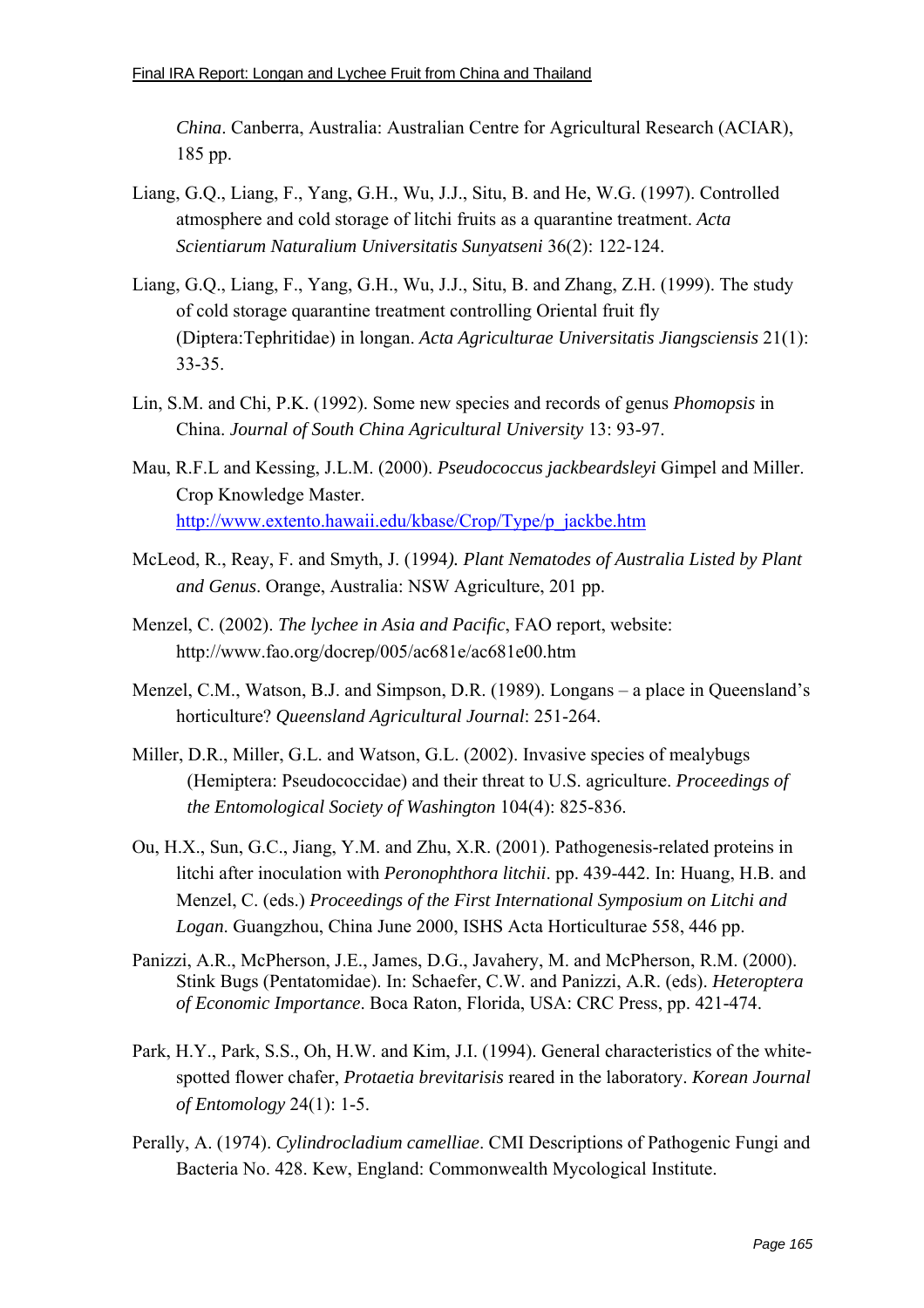- Ploetz, R.C., Lim, T.K., Menge, J.A., Kenneth, G., Rohrbach, K.G. and Michaolides, T.J. (2003). Common pathogens of tropical fruit crops. Pp1-19 In: Ploetz, R.C. (ed.) *Diseases of Tropical Fruit Crops.* CABI Publishing, Wallingford, UK. 527 pp.
- Rohrbach, K.G., Beardsley, J.W., German, T.L., Reimer, N.J. and Sanford, W.G. (1988). Mealybug wilt, mealybugs, and ants on pineapple. *Plant Disease* 72: 558-565.
- Rowland, J.M. (2003). Male horn dimorphism, phylogeny and systematics of rhinoceros beetles of the genus *Xylotrupes* (Scarabaeidae: Coleoptera). *Australian Journal of Zoology* 51, 213-258.
- SBML (Systematic Botany & Mycology Laboratory) (2000). Fungal database. USDA, Agricultural Research Services, Beltsville, MD, USA. http://nt.arsgrin.gov/fungaldatabases August 2000.
- ScaleNet (2001). Ben-Dov, Y., Miller, D.R. and Gibson, G.A.P. http://www.sel.barc.usda.gov/scalenet/scalenet.htm. Individual databases have been developed by different authors as follows: Coccidae: Ben-Dov, Y., Pseudococcidae: Ben-Dov, Y. and German, V., References: Veilleux, K., Miller, D.R. and Ben-Dov, Y.
- Schoch, C.L., Crous, P. W., Wingfield, M.J. and Wingfield, B.D. (2000). Phylogeny of *Calonectria* and selected hypocrealean genera with cylindrical macroconidia. In: K.A. Seifert, Gams, W., Crous, P.W and Samuels, G.J. (eds), Molecules, morphology, and classification: towards monophyletic genera in the Ascomycetes. *Studies in Mycology* 45: 45-62.
- Shelly, T.E. (2001). Lek size and female visitation in two species of tephritid fruit flies. *Animal Behaviour* 62(1): 33-40.
- Shelly, T.E. and Kaneshiro, K.Y. (1991). Lek behavior of the Oriental fruit fly, *Dacus dorsalis*, in Hawaii (Diptera: Tephritidae). *Journal of Insect Behavior* 4(2): 235-241.
- Shetlar, D. and Niemczyk, H.D. (1999). Asiatic Garden Beetle. http://bugs.osu.edu/~bugdoc/Shetlar/factsheet/turf/Asiaticgardenbeetle.htm
- Smith, D., Beattie, G.A.C. and Broadley, R. (1997). *Citrus Pests and their Natural Enemies: Integrated Pest Management in Australia*. Information Series QI97030. Brisbane, Australia: Queensland Department of Primary Industries and Horticultural Research and Development Corporation, 263 pp.
- SPC (Secretariat of the Pacific Community) (2002). Pacific Fruit Fly Web  $-$  Asian Papaya Fruit Fly (*Bactrocera papayae* Drew and Hancock). 17 October, 2002. http://www.spc.int/pacifly/Species\_profiles/B\_papayae.htm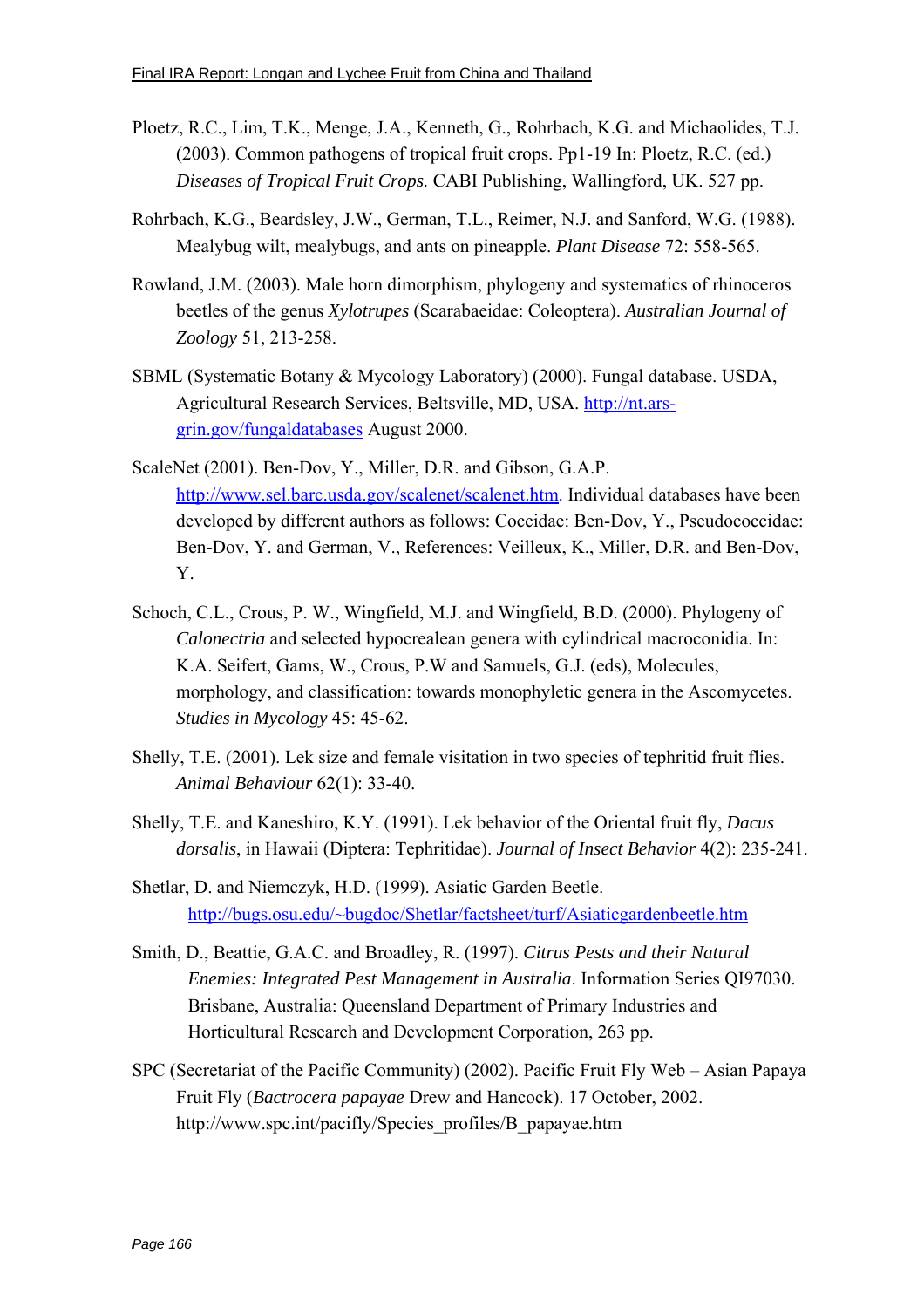- Stewart, R.D., Malik, V.C. and Redmond, L. (1999). Importation of longan fruit with stems (*Dimocarpus longan*) from China into the United States; A qualitative, pathway-initiated pest risk assessment. Animal and Plant Health Inspection Service, U.S. Department of Agriculture.
- Tan, S.D., Wei, J.D. and Lan, R.X. (1997). Structure and development of the pest community in longan orchards. *Chinese Journal of Tropical Crops* 18: 84-91. (In Chinese with translation).
- USDA (2004a). Fruits and Vegetable Manual. United States Department of Agriculture, Animal and Plant Health Inspection Service http://www.aphis.usda.gov/ppq/manuals/pdf\_files/FV\_Chapters.htm .As updated 12 January 2004.
- USDA (2004b). Treatment Manual. United States Department of Agriculture, Animal and Plant Health Inspection Service http://www.aphis.usda.gov/ppq/manuals/pdf\_files/Treatment\_Chapters.htm. As updated 18 September 2003.
- USDA (1999). *Importation of Longan fruit with Stems (*Dimocarpus longan*) from China into the United States – A Qualitative, Pathway-Initiated Pest Risk Assessment.* US Department of Agriculture, Animal and Plant Health Inspection Service, May 1999.
- Victor, D., Crous, P.W., Janse, B.H.H., Van Zyl, W.H., Wingfield, M.J. and Alfenas, A.C. (1998). Systematic appraisal of species complexes within *Cylindrocladiella*. *Mycological Research* 102(3): 273-279.
- Vien, N.V., Benyon, F.H.L., Trung, H.M., Summerell, B.A., Van, N.K. and Burgess, L.W. (2001). First record of *Peronophythora litchii*. pp. 439-442. In: Huang, H.B. and Menzel, C. (eds). *Proceedings of the First International Symposium on Litchi and Longan*. *Guangzhou, China, June 2000*. ISHS *Acta Horticulturae* 558, 446 pp.
- Visitpanich, J., Sittigul, C. and Chanbang, Y. (2000). Longan leaf blight and fruit drop. *House Agricultural Magazine* 24(1): 144-148.
- Waite, G. and Elder, R. (2000). *Elephant Beetles in Lychees & Longans*. DPI Note, Queensland Department of Primary Industries, File No. H0040039. http://www.dpi.qld.gov.au/horticulture/5415.html
- Waite, G.K. and Elder, R. (1999). Green Coffee Scale in Longan. DPI Note, Queensland Department of Primary Industries Queensland. File No. H40753. http://www.dpi.qld.gov.au/horticulture/5412.html
- Waite, G.K. and Hwang, J.S. (2002). Pests of Litchi and Longan. Chapter 11. In: Pena, J.E., Sharp, J.L. and Wysoki, M. (eds.) *Tropical Fruit Pests and Pollinators*: